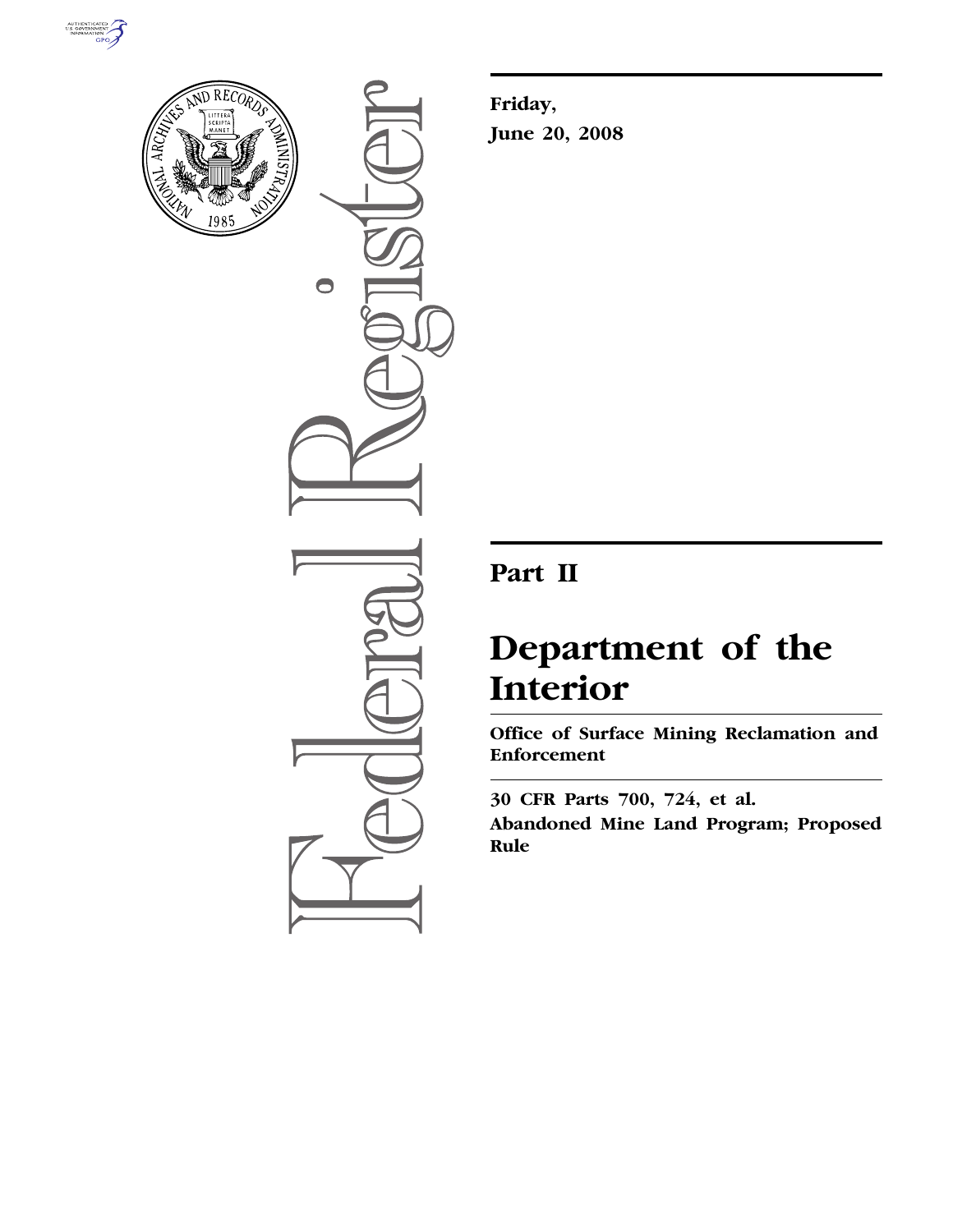# **DEPARTMENT OF THE INTERIOR**

# **Office of Surface Mining Reclamation and Enforcement**

**30 CFR Parts 700, 724, 773, 785, 816, 817, 845, 846, 870, 872, 873, 874, 875, 876, 879, 880, 882, 884, 885, 886, and 887** 

# **RIN 1029–AC56**

# **[Docket ID: OSM–2008–0003]**

# **Abandoned Mine Land Program**

**AGENCY:** Office of Surface Mining Reclamation and Enforcement, Interior. **ACTION:** Proposed rule.

**SUMMARY:** We, the Office of Surface Mining Reclamation and Enforcement (OSM), are proposing regulation changes to the Abandoned Mine Reclamation Fund (Fund) and the Abandoned Mine Land (AML) program. This proposed rule revises our regulations to be consistent with the Tax Relief and Health Care Act of 2006, Pub. L. 109–432, signed into law on December 20, 2006, which included the Surface Mining Control and Reclamation Act Amendments of 2006 (the 2006 amendments). The proposed rule reflects the extension of our statutory authority to collect reclamation fees for an additional fourteen years and to reduce the fee rates. This proposal also updates the regulations in light of the statutory amendments that change the activities State and Tribal reclamation programs may perform under the AML program, funding for reclamation grants to States and Indian tribes, and transfers to the United Mine Workers of America (UMWA) Combined Benefit Fund (CBF), the UMWA 1992 Benefit Plan, and the UMWA Multiemployer Health Benefit Plan (1993 Benefit Plan). Finally, our proposed rule extends incentives reauthorized by the 2006 amendments pertaining to the remining of certain lands and water adversely affected by past mining.

**DATES:** Comments on the proposed rule must be received on or before August 19, 2008, in order to ensure our consideration. We will accept requests to speak at a public hearing until 5 p.m., Eastern Time on July 11, 2008.

**ADDRESSES:** You may submit comments by any of the following methods:

• *Federal e-Rulemaking Portal: http:// www.regulations.gov*. The rule is listed under the agency name ''OFFICE OF SURFACE MINING RECLAMATION AND ENFORCEMENT.'' The proposed rule has been assigned Docket ID: OSM– 2008–0003.

If you would like to submit comments through the Federal e-Rulemaking Portal, go to *www.regulations.gov* and do the following. Click on the ''Advanced Docket Search'' button on the right side of the screen. Type in the Docket ID OSM–2008–0003 and click the ''Submit'' button at the bottom of the page. The next screen will display the Docket Search Results for the rulemaking. If you click on OSM–2008– 0003, you can view the proposed rule and submit a comment. You can also view supporting material and any comments submitted by others.

• *Mail/Hand-Delivery/Courier to:*  Office of Surface Mining Reclamation and Enforcement, Administrative Record, Room 252-SIB, 1951 Constitution Avenue, NW., Washington, DC 20240. Please include the rule Docket ID (OSM–2008–0003) with your comment.

We cannot ensure that comments received after the close of the comment period (see **DATES**) will be included in the docket for the rulemaking and considered. Comments sent to an address other than those listed above (see **ADDRESSES**) will not be included in the docket for the rulemaking.

For detailed instructions on submitting comments and additional information on the rulemaking process, see ''IV. Public Comment Procedures'' in the **SUPPLEMENTARY INFORMATION** section of this document.

If you wish to comment on the information collection aspects of this proposed rule, you may submit your comments to the Office of Management and Budget, Office of Information and Regulatory Affairs, Attention: Interior Desk Officer, via e-mail to *OIRA*\_*DOCKET@omb.eop.gov*, or via facsimile to 202–365–6566.

# **FOR FURTHER INFORMATION CONTACT:**  Danny Lytton, Chief, Reclamation Support Division, 1951 Constitution Ave., NW., Washington, DC 20240; Telephone: 202–208–2788; E-mail: *dlytton@osmre.gov*.

#### **SUPPLEMENTARY INFORMATION:**

I. Background on the Reclamation Fee and the Abandoned Mine Land Program II. Outreach, Guidance, and Comments III. Description of the Proposed Rule IV. Public Comment Procedures V. Procedural Determinations

# **I. Background on the Reclamation Fee and the Abandoned Mine Land Program**

# *A. How did the reclamation fee work before the 2006 amendments?*

Title IV of the Surface Mining Control and Reclamation Act of 1977 (SMCRA) created an AML reclamation program

funded by a reclamation fee assessed on each ton of coal produced. The fees collected have been placed in the Fund. We, either directly or through grants to States and Indian tribes with approved AML reclamation plans under SMCRA, have been using money from the Fund primarily to reclaim lands and waters adversely impacted by mining conducted before the enactment of SMCRA and to mitigate the adverse impacts of mining on individuals and communities. Also, since Fiscal Year (FY) 1996, an amount equal to the interest earned by and paid to the Fund has been available for direct transfer to the UMWA CBF to defray the cost of providing health care benefits for certain retired coal miners and their dependents. *See* Energy Policy Act of 1992, Pub. L. 102–486, 106 Stat. 2776, 3056, § 19143(b)(2) of Title XIX.

Section 402(a) of SMCRA fixed the reclamation fee for the period before September 30, 2007, at 35 cents per ton (or 10 percent of the value of the coal, whichever is less) for surface-mined coal other than lignite, 15 cents per ton (or 10 percent of the value of the coal, whichever is less) for coal from underground mines, and 10 cents per ton (or 2 percent of the value of the coal, whichever is less) for lignite. As originally enacted, section 402(b) of SMCRA authorized collection of reclamation fees for 15 years following the date of enactment (August 3, 1977); thus, our fee collection authority would have expired August 3, 1992. However, Congress extended the fees and our fee collection authority through September 30, 1995, in the Omnibus Budget Reconciliation Act of 1990 (Pub. L. 101– 508, 104 Stat. 1388, § 6003(a)). The Energy Policy Act of 1992 (Pub. L. 102– 486, 106 Stat. 2776, 3056, § 19143(b)(1) of Title XIX), extended the fees through September 30, 2004. A series of short interim extensions in appropriations and other acts extended the fees through September 30, 2007.

# *B. How did the AML program work before the 2006 amendments?*

SMCRA established the AML reclamation program in response to concern over extensive environmental damage caused by past coal mining activities. Before the 2006 amendments, the AML program reclaimed eligible lands and waters using money appropriated by Congress from the Fund, which came from the reclamation fees collected from the coal mining industry. Eligible lands and waters were those which were mined for coal or affected by coal mining or coal processing, were abandoned or left inadequately reclaimed prior to the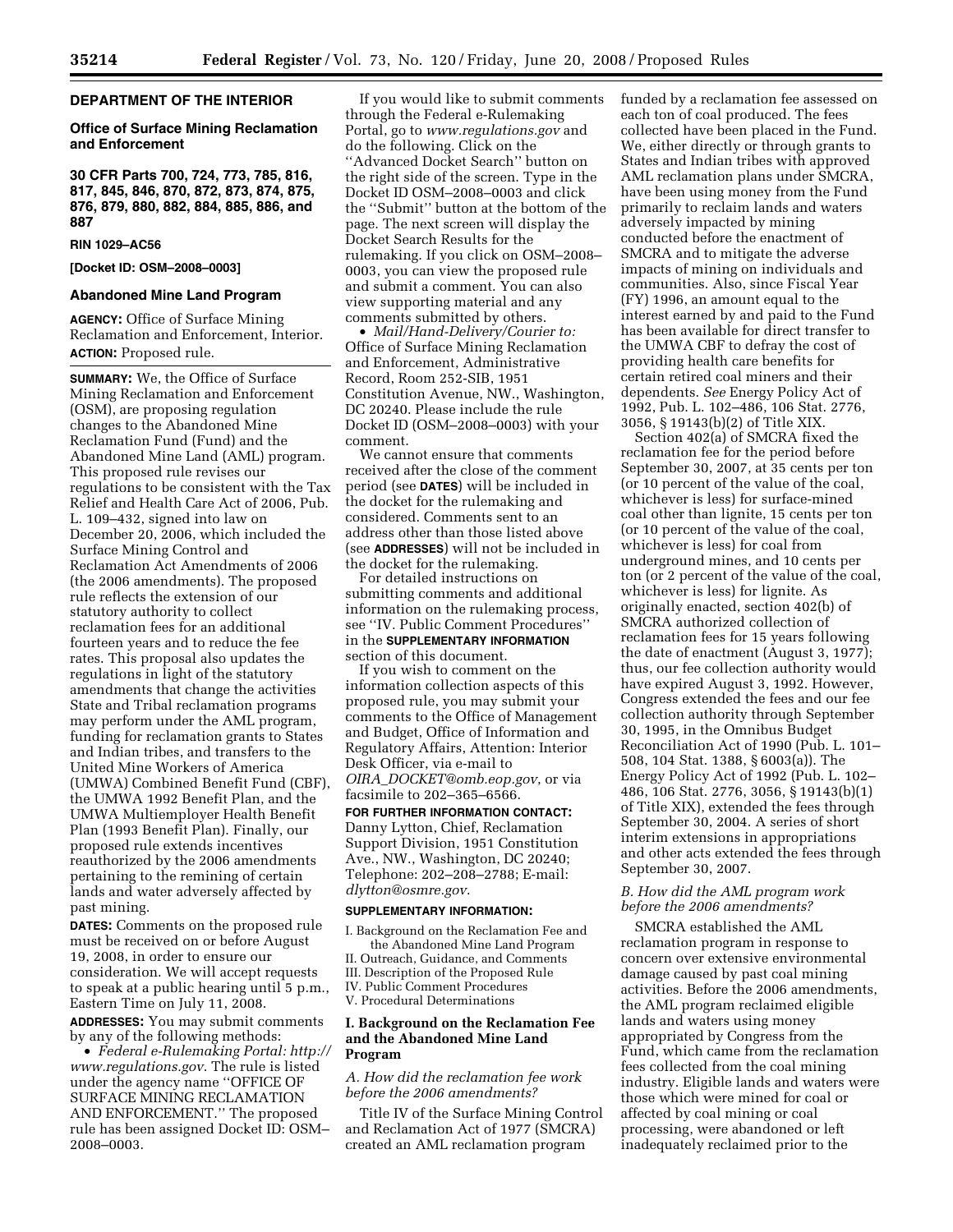enactment of SMCRA on August 3, 1977, and for which there was no continuing reclamation responsibility under State or other Federal laws.

SMCRA established a priority system for reclaiming coal problems. Before the 2006 amendments, the AML program had five priority levels, but reclamation was focused on eligible lands and waters that reflected the top three priorities. The first priority was ''the protection of public health, safety, general welfare, and property from extreme danger of adverse effects of coal mining practices.'' 30 U.S.C. 1233(a)(1) (unamended). The second priority was ''the protection of public health, safety, and general welfare from adverse effects of coal mining practices.'' 30 U.S.C. 1233(a)(2) (unamended). The third priority was ''the restoration of land and water resources and the environment previously degraded by adverse effects of coal mining practices \* \* \*.'' 30 U.S.C. 1233(a)(3) (unamended).

As the law required, the Fund was divided into State or Tribal and Federal shares. Each State or Indian tribe with a Federally approved reclamation plan was entitled to receive 50 percent of the reclamation fees collected annually from coal operations conducted within its borders. The ''Secretary's share'' of the Fund consisted of the remaining 50 percent of the reclamation fees collected annually and all other receipts to the Fund. The Secretary's share was allocated into three shares as required by the 1990 amendments to SMCRA. *See* Omnibus Budget Reconciliation Act of 1990, Pub. L. 101–508, 104 Stat. 1388, § 6004. First, we allocated 40% of the Secretary's share to ''historic coal'' funds to increase reclamation grants to States and Indian tribes for coal reclamation. However, all the funds which were allocated may not have been appropriated. Second, we allocated 20% to the Rural Abandoned Mine Program (RAMP), operated by the Department of Agriculture, which was authorized to receive AML funding but has not been appropriated AML funds since the mid 1990's. Last, SMCRA required us to allocate 40% to ''Federal expense'' funds to provide grants to States for emergency programs that abate sudden dangers to public health or safety needing immediate attention, to increase reclamation grants in order to provide a minimum level of funding to State and Indian tribal programs with unreclaimed coal sites, to conduct reclamation of emergency and highpriority coal sites in areas not covered by State and Indian tribal programs, and to fund our operations that administer Title IV of SMCRA.

States with an approved State coal regulatory program under Title V of SMCRA and with eligible coal mined lands may develop a State program for reclamation of abandoned mines. The Secretary may approve the State reclamation program and fund it. At the time the 2006 amendments were enacted, 23 States received annual AML grants to operate their approved reclamation programs. Three Indian tribes (the Navajo, Hopi and Crow Indian tribes) without approved regulatory programs have received grants for their approved reclamation programs as authorized by section 405(k) of SMCRA.

Before the 2006 amendments, only a State or Indian tribe was authorized to certify that it had addressed all known coal problems within the State or on Indian lands within its jurisdiction. These certified States and Indian tribes were able to use AML grant funds to abate the impacts of mineral mining and processing. SMCRA established the following priorities for the certified programs:

(1) The protection of public health, safety, general welfare, and property from extreme danger of adverse effects from mineral mining and processing practices.

(2) The protection of public health, safety, and general welfare from adverse effects of mineral mining and processing practices.

(3) The restoration of land and water resources and the environment previously degraded by the adverse effects of mineral mining and processing practices.

30 U.S.C. 1240a(c). Certified States and Indian tribes could also use these funds to improve or construct utilities adversely affected by mineral mining and to construct public facilities in communities impacted by coal or mineral mining or processing. 30 U.S.C. 1240a(e). Certified States and Indian tribes could also use these funds for activities or construction of specific public facilities related to the coal or minerals industry in areas impacted by coal or minerals development. 30 U.S.C. 1240a(f).

In contrast, uncertified States and Indian tribes could use AML grant funds on noncoal projects only to abate extreme dangers to public health, safety, general welfare, and property that arose from the adverse effects of mineral mining and processing and only at the request of the Governor or the governing body of the Indian tribe. 30 U.S.C. 1239.

The minimum program funding level provided additional grant funding to uncertified States and Indian tribes so

that each reclamation program would receive enough annual AML funding to support a viable program. Before the 2006 amendments, SMCRA set the minimum program level at \$2 million. 30 U.S.C. 1232(g)(8) (as amended by the Omnibus Budget Reconciliation Act of 1990, Pub. L. 101–508, § 6004). However, appropriations have generally only funded the minimum program level at \$1.5 million. *See, e.g.*, Department of the Interior, Environment, and Related Agencies Appropriations Act, 2006, Pub. L. 109– 54, 119 Stat. 513 (2005) (''[G]rants to minimum program States will be \$1,500,000 per State in fiscal year 2006.''). The Federal Fiscal Year runs from October 1 through September 30, so that FY 2006 is October 1, 2005, through September 30, 2006. SMCRA did not mandate a particular share of the Fund be used to support the minimum program, and we chose to use moneys from the Federal expenses share of the Fund for this purpose.

Before the 2006 amendments, States and Indian tribes were allowed to deposit up to 10 percent of their State or Tribal share and 10 percent of their historic coal share funds into set-aside accounts for either future coal reclamation or acid mine drainage treatment programs or both. 30 U.S.C. 1232(g)(6) (as amended by the Omnibus Budget Reconciliation Act of 1990, Pub. L. 101–508, § 6004). In addition, uncertified States and Indian tribes were allowed to spend up to 30% of their funds on water supply projects that protect, repair, replace, construct, or enhance water supply facilities adversely affected by coal mining practices. 30 U.S.C. 1233(b)(1) (as amended by the Omnibus Budget Reconciliation Act of 1990, Pub. L. 101– 508, § 6005).

# *C. How did the 2006 amendments change these programs?*

The Surface Mining Control and Reclamation Act Amendments of 2006 were signed into law as part of the Tax Relief and Health Care Act of 2006, on December 20, 2006. Pub. L. 109–432. The 2006 amendments revise Title IV of SMCRA to make significant changes to the reclamation fee and the AML program. The changes are summarized as follows:

• OSM's reclamation fee collection authority is extended through September 30, 2021. The statutory fee rates are reduced by 10 percent from the current levels for the period from October 1, 2007, through September 30, 2012. The fee rates are reduced by an additional 10 percent from the original levels for the period from October 1,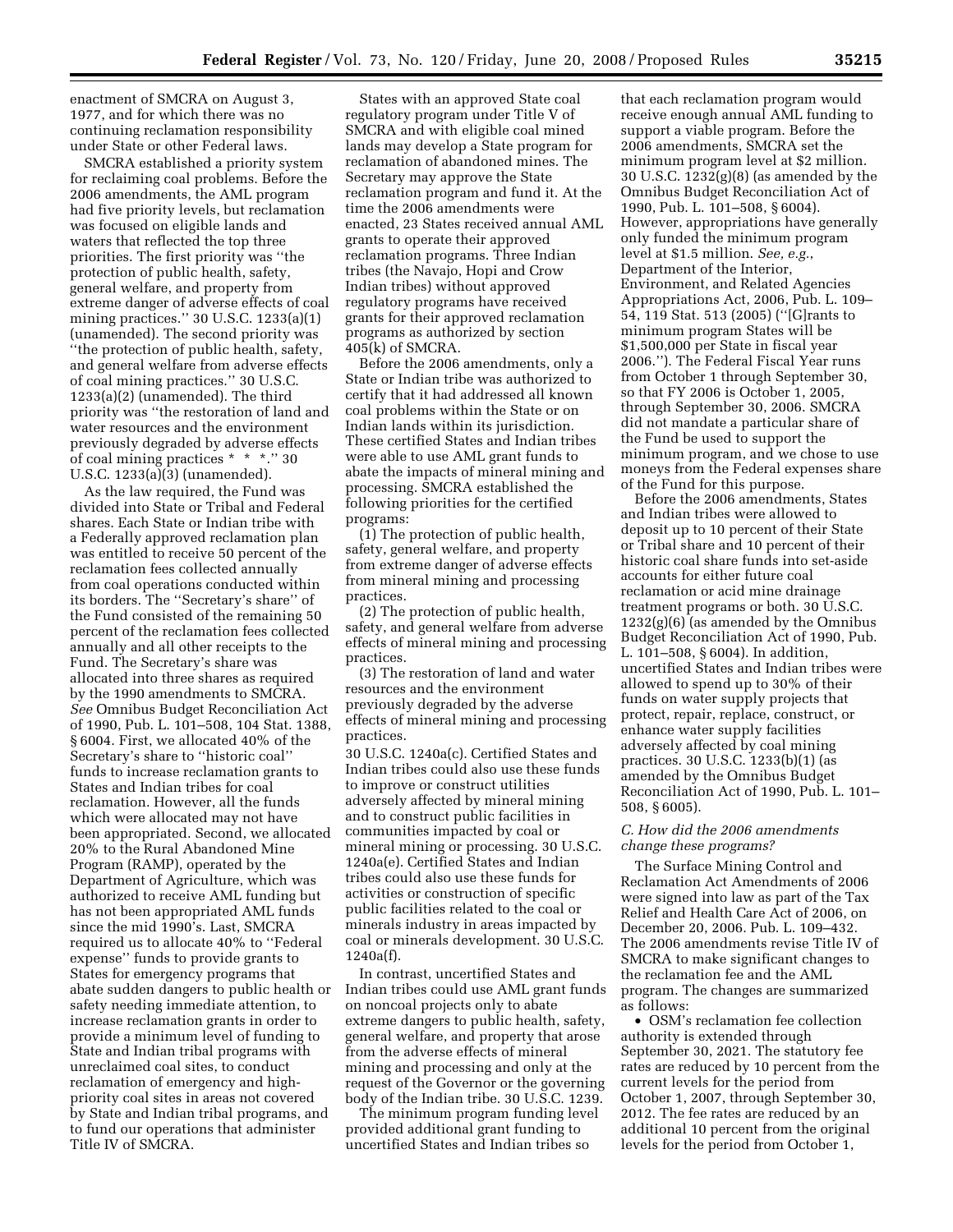2012, through September 30, 2021. 30 U.S.C. 1232(a).

• The Fund allocation formula is changed. Beginning October 1, 2007, certified States will no longer be eligible to receive State share funds. 30 U.S.C. 1231(f)(3)(B). Instead, amounts which would have been distributed as State share for fee collections for certified States will be distributed as historic coal funds. 30 U.S.C. 1240a(h)(4). The RAMP share is eliminated. *See* 30 U.S.C. 1232(g). The historic coal allocation is further increased by the amount that previously was allocated to RAMP. 30 U.S.C. 1232(g)(5).

• Distributions of annual fee collections are made outside of the appropriations process. Once fully phased in, most fee collections will go to States and Indian tribes in annual mandatory distributions. Mandatory distributions from the Fund for uncertified States and Indian tribes include the State or Tribal share of all fees collected for coal produced the previous fiscal year, historic coal funds allocated from previous fiscal year production and also transferred from collections for certified States and Indian tribes for the previous fiscal year, and minimum program make up funding. 30 U.S.C. 1232(g)(1), (g)(5), and  $(g)(8)(\tilde{A})$ . These mandatory distributions are phased in at 50 percent for FY 2008 and FY 2009, and 75 percent for FY 2010 and FY 2011; full funding will be reached in FY 2012. 30 U.S.C. 1231(f)(5). After the end of the fee collection period, mandatory distributions of money from the Fund for FY 2023 and subsequent years will continue from balances in the Fund at the same level as FY 2022 to the extent funds are available. 30 U.S.C. 1231(f)(2)(B).

• Certified States and Indian tribes will receive mandatory distributions of Treasury funds in lieu of the State and Tribal share they will no longer be eligible to receive. 30 U.S.C. 1240a(h)(2). This mandatory distribution will be phased in at 25 percent for the first year, 50 percent for the second year, 75 percent for the third year, and fully distributed in the fourth year and thereafter. 30 U.S.C. 1240a(h)(3)(B). These funds may be used to address coal problems that arise after certification and for other purposes.

• All States and Indian tribes with approved reclamation plans are paid amounts equal to their unappropriated prior balance of State and Tribal share funds from fees collected on coal produced before October 1, 2007. 30 U.S.C.  $1240a(h)(1)(A)(i)$ . Payments will be made in seven equal annual

installments beginning in FY 2008. 30 U.S.C. 1240a(h)(1)(C). Payments are mandatory distributions from Treasury funds. These payments must be used by uncertified States and Indian tribes for the purposes of section 403 of SMCRA. 30 U.S.C. 1240a(h)(1)(D)(ii). These payments must be used by certified States and Indian tribes for purposes established by the State legislature or Tribal council, with priority given for addressing the impacts of mineral development. 30 U.S.C.  $1240a(h)(1)(D)(i)$ . Amounts in the Fund previously designated as State or Tribal share equal to the unappropriated balance payments will be transferred to historic coal funds as payments are made and used for reclamation grants in FY 2023 and thereafter. 30 U.S.C. 1240a(h)(4).

• The minimum funding level for each State or Indian tribe with an approved reclamation plan and unfunded high priority coal reclamation problems is increased to \$3 million. 30 U.S.C. 1232(g)(8)(A). This funding is also a mandatory distribution. However, like the rest of the distributions from the Fund, these distributions will be phased in at 50 percent for FY 2008 and FY 2009, and 75 percent for FY 2010 and FY 2011; full funding will be reached in FY 2012. 30 U.S.C. 1231(f)(5).

• The States of Tennessee and Missouri are each authorized to receive minimum program make up funding for their approved State reclamation programs even if they do not meet other requirements, such as having an approved coal regulatory program. 30 U.S.C. 1232(g)(8)(B).

• Other than for minimum program make up funding, expenditures from the Secretary's share must be appropriated by Congress. 30 U.S.C. 1231(d)(a). These uses for Federal expense funding include the emergency reclamation program, Federal reclamation programs, the Watershed Cooperative Agreement Program, and our AML administrative expenses.

• The limit on set aside funding for acid mine drainage (AMD) treatment programs is increased from 10 percent to 30 percent of State or Tribal share funds and historic coal funds. 30 U.S.C. 1232(g)(6). In addition, States and Indian tribes are no longer required to get our approval for AMD plans. *Id.* Set aside funding for future coal reclamation is no longer authorized. *Id.*  The previous cap of 30 percent for water supply restoration projects is eliminated. 30 U.S.C. 1233(b).

• There are only three AML coal reclamation priorities because the previous priorities 4 and 5 have been removed. 30 U.S.C. 1233(a). Also,

''general welfare'' is eliminated as a component of priorities 1 and 2. 30 U.S.C. 1233(a)(1) and (a)(2). OSM must now ensure strict compliance with the coal priorities until the State or Indian tribe is certified. 30 U.S.C. 1232(g)(2). States and Indian tribes may initiate Priority 3 reclamation projects before completing all Priority 1 and 2 projects only if the Priority 3 reclamation is performed in conjunction with a Priority 1 or 2 project. 30 U.S.C. 1232(g)(7). Priority 3 lands and waters adjacent to past, present, and future Priority 1 and 2 project sites may be reclassified to Priority 1 or 2. 30 U.S.C. 1233(a)(1)(B)(ii) and 1233(a)(2)(B)(ii).

• The previous prohibition on filing a lien against the beneficiary of an AML reclamation project if the person owned the surface before May 2, 1977, is eliminated. 30 U.S.C. 1238(a). The automatic lien waiver is now extended to all landowners who did not consent to, participate in, or exercise control over the mining operations that necessitated the reclamation.

• We must approve amendments to the AML inventory system. 30 U.S.C. 1233(c).

• We may certify that a State or Indian tribe has completed coal reclamation without prior request from the State or Indian tribe. 30 U.S.C. 1240a(a)(2).

• There is a cap of \$490 million on total annual Treasury funding under this legislation. 30 U.S.C. 1232(i)(3)(A). This cap limits payments to States and Indian tribes under 30 U.S.C. 1240a(h) and the payments to the CBF, 1992 Benefit Plan, and the 1993 Benefit Plan, collectively known as the ''UMWA health care plans,'' under 30 U.S.C. 1232(h) and 1232(i)(1).

• Subject to certain limitations, to the extent payments from premiums and other sources do not meet the financial needs of the UMWA health care plans, all estimated Fund interest earnings for each fiscal year must be transferred to these plans. 30 U.S.C. 1232(h). The unappropriated balance of the RAMP allocation as of December 20, 2006, is also available for transfer to the UMWA health care plans. 30 U.S.C. 1232(h)(4)(B). These additional transfers to the CBF began in FY 2007, while transfers to the 1992 and 1993 Benefit Plans began in FY 2008. 30 U.S.C. § 1232(h)(1). Transfers to the 1992 and 1993 Benefit Plans are phased in, with transfers in FY 2008–2010 limited to 25%, 50%, and 75% respectively, of the amounts that would otherwise be transferred. 30 U.S.C. 1232(h)(5)(C). If necessary to meet their financial needs, the UMWA health care plans are also entitled to payments from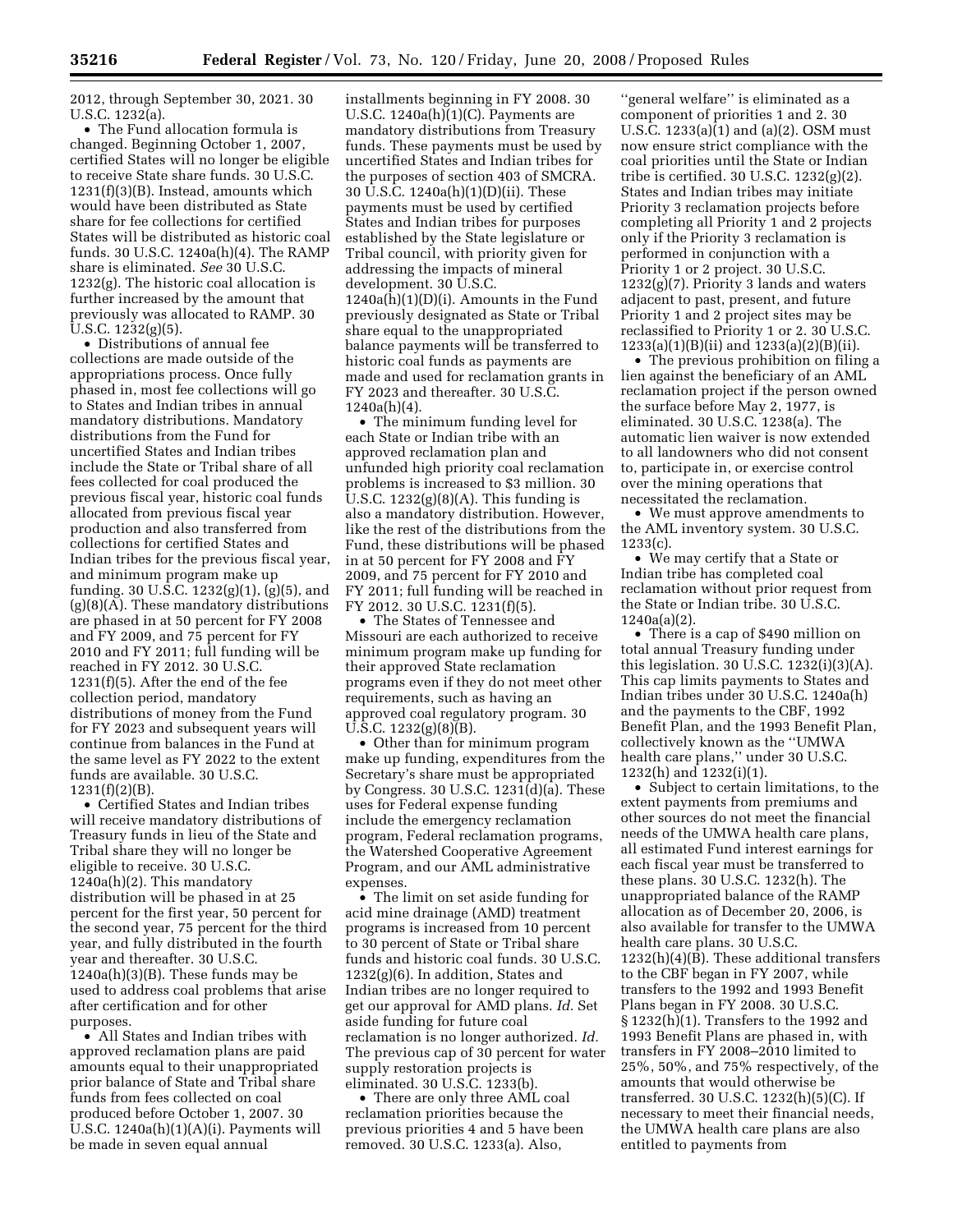unappropriated amounts in the Treasury, subject to the overall \$490 million cap on all transfers from the Treasury under the 2006 amendments. 30 U.S.C. 1232(i)(1)(B) and (i)(3)(A). All interest earned by the Fund before December 20, 2006, and not previously transferred to the CBF is set aside in a reserve fund that will be used to make payments to the UMWA health care plans in the event that their financial needs exceed the annual cap. 30 U.S.C.  $1232(h)(4)(A)$ .

• The 2006 amendments removed the expiration date for remining incentives initially authorized on October 24, 1992, when SMCRA was amended to include a new section 510(e) that created an exemption from the section 510(c) permit-block sanction for remining operations and a new section 515(b)(20)(B) that provided incentives for certain eligible remining operations in the form of reduced revegetation responsibility periods (2 years in the East and 5 years in the West). Energy Policy Act of 1992, Pub. L. 102–486, § 2503. Until the 2006 amendments, those remining incentives had a statutorily defined expiration date of September 20, 2004, under 510(e) of SMCRA. *Id.* 

• The 2006 amendments authorized us to develop regulations to promote remining of eligible land under section 404 in a manner that leverages the use of amounts from the Fund to achieve more reclamation. 30 U.S.C. 1244

• Upon our approval, an Indian tribe may develop ''a tribal program under section 503 [of SMCRA] regulating in whole or in part surface coal mining and reclamation operations on reservation land under the jurisdiction of the Indian tribe using the procedures of section 504(e).'' 30 U.S.C. 1300(j).

# **II. Outreach, Guidance, and Comments**

Since the enactment of the 2006 amendments, we have notified potentially affected parties of the statutory amendments and solicited comments on issues related to the 2006 amendments. In January and September 2007, we notified all fee payers in writing of the fee rate changes. In January, February, and May 2007, we met with representatives of States and Indian tribes with approved reclamation programs at meetings hosted by the Interstate Mining Compact Commission (IMCC) and the National Association of Abandoned Mine Land Programs (NAAMLP) to notify the States and Indian tribes of the 2006 amendments' changes to SMCRA and to seek their input on the amendments. The IMCC and NAAMLP subsequently submitted joint written comments on specific

provisions of the amendments. The IMCC and the NAAMLP, among others, raised the following major issues in their written comments.

First, the commenters proposed that we allow individual States and Indian tribes to choose between receiving Treasury moneys under section 411(h) through a traditional grant or by a ''direct payment mechanism.'' The commenters recognized that we might prefer to use grants to pay the section 411(h) funds rather than some type of ''direct distribution of cash from the Treasury.'' However, the commenters noted that SMCRA does not directly address this issue and stated that the ''Secretary has the discretion to design a payment mechanism that meets the needs of the States and tribes.'' They urged us to develop some type of ''direct payment mechanism'' similar to that used to pay mineral royalties to States under the Mineral Leasing Act. The commenters stated that the State legislatures and Tribal councils will ensure States and Indian tribes use the funds legally and appropriately under SMCRA and State and Tribal contracting law and that Federal audits will scrutinize project selection and expenditures.

Second, the commenters expressed concern that States and Indian tribes at the minimum program funding level would receive less than \$3 million until FY 2012. The commenters pointed out that uncertified States that receive funding at the ''minimum program'' level often have serious Priority 1 and 2 abandoned coal mine problems. They also discussed the fact that SMCRA historically guaranteed States and Indian tribes at least \$2 million, but that this minimum funding level was rarely, if ever, met. The IMCC and NAAMLP asserted that the \$3 million floor amount in section 402(g)(8)(A) only mandates that we cannot spend more than \$3 million from the Federal expense funds. In addition, they contend that section 401(f)(5)(B) of SMCRA requires us to phase in only those Federal expense funds that we might provide in excess of the \$3 million floor level of funding provided for in section  $402(g)(8)(A)$ .

Third, the commenters specifically objected to any limitations that would prohibit uncertified States and Indian tribes from using prior balance replacement funds from Treasury under section 411(h)(1) to abate high priority noncoal hazards or for placement in an AMD set aside account. The commenters expressed concern that requiring uncertified States and Indian tribes to use prior balance replacement funds for coal reclamation only would

prevent those States and Indian tribes from using the moneys to reclaim equally or even more dangerous hazards associated with noncoal mining and hinder the treatment of AMD. In addition, they pointed out that the prior balance replacement funds are received in place of State or Tribal share funds from reclamation fees previously collected in each State and on Indian lands that Congress never appropriated for distribution to the respective States and Indian tribes. Because uncertified States and Indian tribes are permitted to use section 402(g)(1) funds for noncoal reclamation and for AMD set-aside funds, the commenters maintain that they should be allowed to use the prior balance replacement funds for the same purposes.

The IMCC and NAAMLP also raised many other issues in their comments. They suggested that the first certified in lieu payments should be for FY 2009. They suggested that the terms ''adjacent'' and ''in conjunction'' should be applied to AML Priority decisions using simple definitions without additional monetary or timing criteria. They urged OSM to make fund distributions as early in the FY as possible.

We considered all the comments we received in developing this proposed rule.

In order to facilitate distribution of funds for FY 2008, as required in the 2006 amendments, the Director of OSM issued written guidance in December, 2007. To the extent feasible, we have restated and expanded upon the content of that guidance in this proposed rule. We intend to make that December 2007 written guidance part of the docket for this rulemaking to be available for public inspection.

The December 2007 written guidance was based in part on a December 2007 memorandum opinion (M opinion), from the Department of the Interior, Office of the Solicitor, which analyzed three issues related to AML funding. *See*  Funding to States and Indian Tribes Under the Surface Mining Control and Reclamation Act of 1977, as Amended by the Tax Relief and Health Care Act of 2006, M–37014 (December 5, 2007). In this M-opinion, the Office of the Solicitor advised us that:

• We are required to use grants to pay prior balance replacement funds and certified in lieu funds to eligible States and Indian tribes under sections 411(h)(1) and (h)(2) of SMCRA;

• Uncertified States and Indian tribes may not use prior balance replacement funds that they receive under section 411(h)(1) of SMCRA for noncoal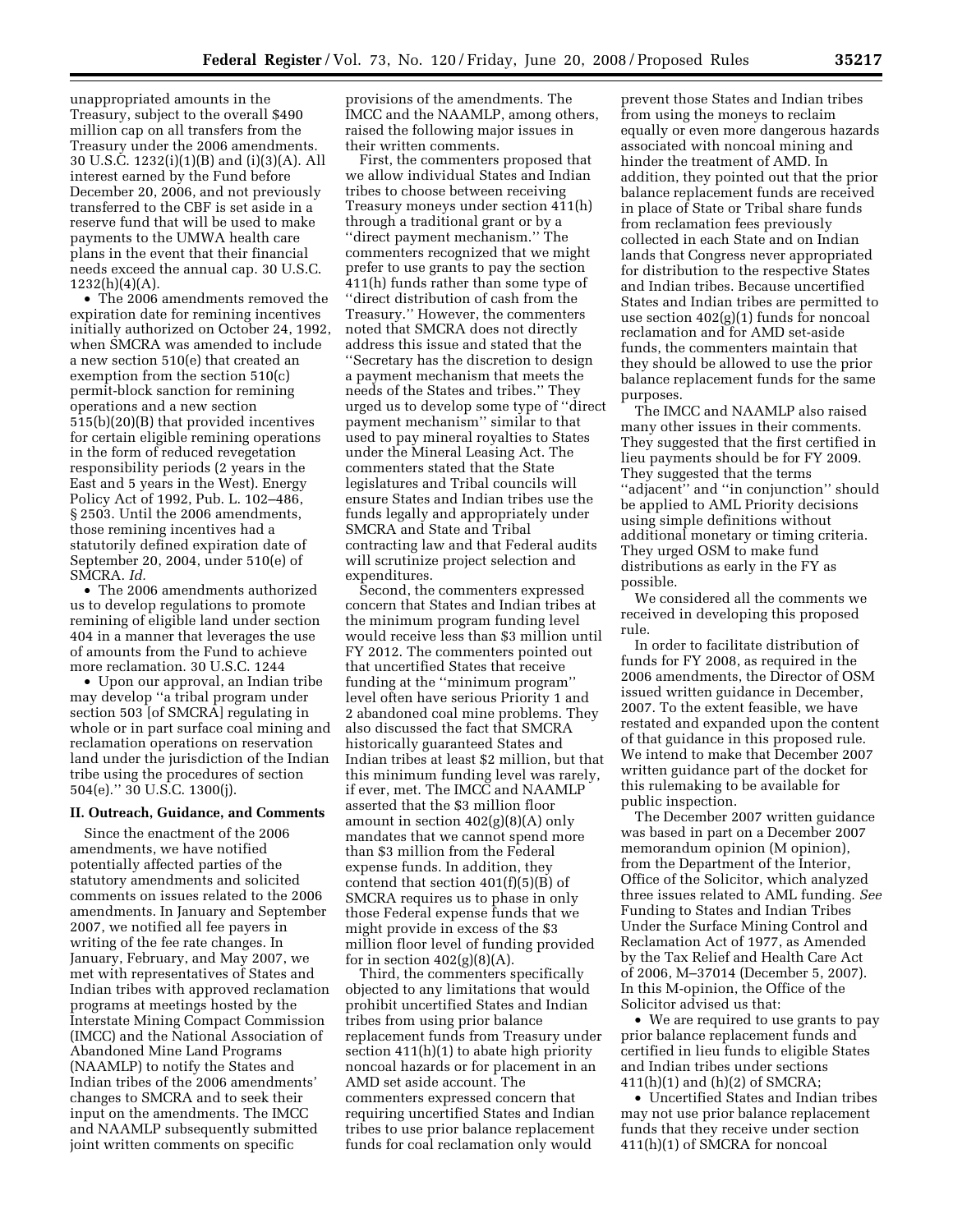reclamation and for the AMD set aside authorized by section 402(g)(6); and

• The minimum program make up funds that eligible uncertified States and Indian tribes are entitled to receive under section 402(g)(8)(A) of SMCRA are subject to the four year phase-in provision of section 401(f)(5)(B).

# **III. Description of the Proposed Rule**

This proposed rulemaking seeks to revise our regulations to be consistent with all of the revisions to SMCRA contained in the 2006 amendments, except for those provisions relating to the remining incentives provisions leveraging amounts from the Fund. The remining incentives provisions that leverage amounts from the Fund are the subject of a separate rulemaking published on May 1, 2008, at 73 FR 24120.

Generally, this rulemaking sets forth proposed standards and procedures for the coal reclamation fee, the Fund, and the AML program. This proposed rule includes extensive proposals for long term operations of the amended Title IV program, including provisions of the 2006 amendments that will become effective at later dates. We are also taking advantage of this rulemaking opportunity to propose other changes that we believe are needed to update and clarify related Parts of our existing regulations. Throughout this proposed rule, the terms ''money'' and ''moneys'' are interchangeable with the terms ''fund'' or ''funds,'' but not with the term ''Fund,'' as defined in proposed § 700.5.

The proposed changes generally fall into three categories:

• Align our existing regulations to be consistent with the 2006 amendments to SMCRA as interpreted by the Mopinion;

• Use plain English to make the regulations easier to understand where no substantive change is intended; and

• Provide further guidance and clarification on implementation of the 2006 amendments where appropriate or needed.

A detailed discussion of all of the proposed revisions follows.

# *Part 700—General*

# Definitions (§ 700.5)

We are proposing to revise the definitions in § 700.5 in several ways. First, we are proposing to add two new definitions (''AML'' and ''AML inventory''). The addition of these two definitions will improve the clarity of the proposed regulations contained in this rulemaking.

Second, we are moving six existing definitions (''eligible lands and water,''

''emergency,'' ''extreme danger,'' ''left or abandoned in either an unreclaimed or inadequately reclaimed condition,'' ''project,'' and ''reclamation activity'') to § 700.5 because these terms apply to all of the regulations in Chapter VII of Title 30 of the Code of Federal Regulations. These terms were previously codified in § 870.5, which only applies to regulations related to AML reclamation fee collection. We are not proposing any substantive changes to the text of the definitions of these six terms. We are, however, correcting a mistake in the definition of eligible lands and water. The existing definition states, in part, that ''[f]ollowing certification of the completion of all known coal problems, eligible lands and water for noncoal reclamation purposes are those sites that meet the eligibility requirements specified'' in § 874.14 of this chapter. The reference to § 874.14 was incorrect. The correct reference is §875.14-Eligible lands and water subsequent to certification. In addition, we propose to reword two definitions (''eligible lands and water,'' and ''left or abandoned in either an unreclaimed or inadequately reclaimed condition'') using plain English.

Third, to eliminate some redundancy between two definitions, we combined two definitions from § 870.5 (''Indian reclamation program'' and ''State reclamation program'') into one definition in § 700.5 (''reclamation program''). The substance of the definition did not change.

Fourth, we moved the definition of ''expended'' from § 870.5 to § 700.5. In order to make the definition consistent with the entire chapter, we removed the existing limitation that it only applies to costs for reclamation.

Last, we are proposing to expand the definition of ''Fund'' in § 700.5. Previously, this term was defined slightly differently in both §§ 700.5 and 870.5. Under the proposed rule, the definition of this term in § 700.5 will be expanded to include additional information that was contained in § 870.5 (''Abandoned Mine Reclamation Fund or Fund''). We believe this will eliminate any confusion that may have resulted from having different terminology and definitions to describe the same source of money in two Parts of the regulations.

# *Part 724—Requirements for Permits and Permit Processing*

# Payment of Penalty (§ 724.18)

We propose to revise § 724.18(d) to update the references in that section to reflect our proposal to split existing § 870.15 into separate sections within

part 870 and to update information on how to find the interest rate for late payments.

# *Part 773—Requirements for Permits and Permit Processing*

Unanticipated Events or Conditions at Remining Sites (§ 773.13(a)(2))

On October 24, 1992, SMCRA was amended to include a new section 510(e) that created an exemption from the section 510(c) permit-block sanction for remining operations. At that time section 510(e) had a statutorily defined expiration date of September 30, 2004. Because the 2006 amendments removed the expiration date, we are revising § 773.13(a)(2) to reflect continued applicability of the provision.

# *Part 785—Requirements for Permits for Special Categories of Mining*

# Lands Eligible for Remining  $(S785.25(c))$

On October 24, 1992, SMCRA was amended to include a new section 515(b)(20)(B) that provided incentives for certain eligible remining operations in the form of reduced revegetation responsibility periods (2 years in the East and 5 years in the West). Those remining incentives had a statutorily defined expiration date of September 30, 2004, under section 510(e) of SMCRA. Because the 2006 amendments removed the expiration date, we propose to remove paragraph (c) to reflect the continued applicability of this section.

# *Part 816—Permanent Program Performance Standards—Surface Mining Activities*

Revegetation: Standards for Success (§ 816.116)

On October 24, 1992, SMCRA was amended to include a new section 515(b)(20)(B) that provided incentives for certain eligible remining operations in the form of reduced revegetation responsibility periods (2 years in the East and 5 years in the West). Those remining incentives had a statutorily defined expiration date of September 30, 2004, under section 510(e) of SMCRA. Because the 2006 amendments removed the expiration date, we propose to revise § 816.116(c)(2)(ii) and (c)(3)(ii) to reflect continued applicability of the provisions. We also reworded this section using plain English.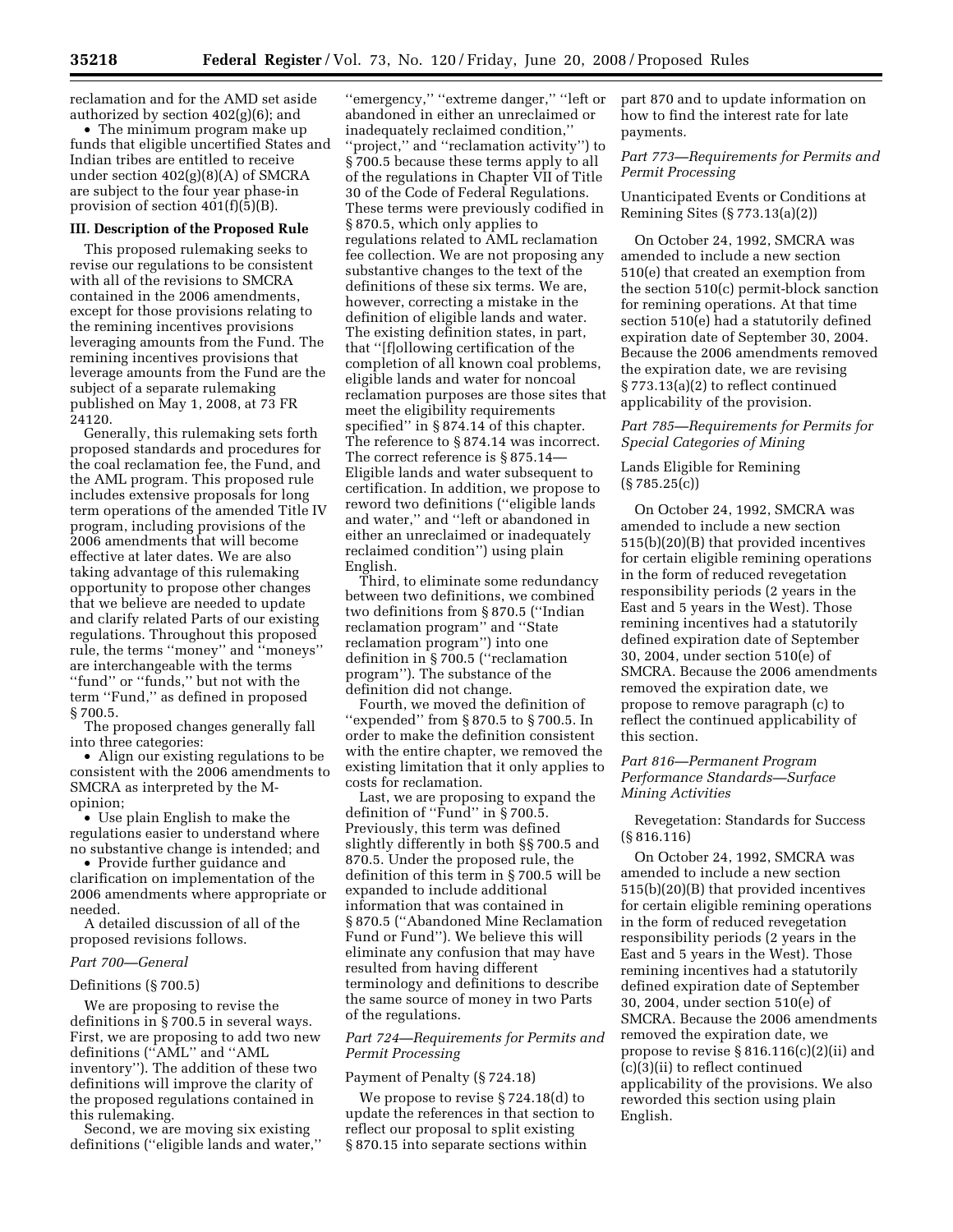# *Part 817—Permanent Program Performance Standards—Underground Mining Activities*

# Revegetation: Standards for Success (§ 817.116)

On October 24, 1992, SMCRA was amended to include a new section 515(b)(20)(B) that provided incentives for certain eligible remining operations in the form of reduced revegetation responsibility periods (2 years in the East and 5 years in the West). Those remining incentives had a statutorily defined expiration date of September 30, 2004, under section 510(e) of SMCRA. Because the 2006 amendments removed the expiration date, we propose to revise § 817.116(c)(2)(ii) and (c)(3)(ii) to reflect continued applicability of the provisions. We also reworded this section using plain English.

#### *Part 845—Civil Penalties*

Use of Civil Penalties for Reclamation (§ 845.21)

We propose to revise § 845.21(b)(1) to reflect our proposal to move the definition of ''emergency'' from § 870.5 to § 700.5 of this chapter.

# *Part 846—Individual Civil Penalties*

#### Payment of Penalty (§ 846.18)

We propose to revise § 846.18(d) to update the references in that section to reflect our proposal to split existing § 870.15 into separate sections within Part 870 and to update information on how to find the interest rate for late payments.

# *Part 870—Abandoned Mine Reclamation Fund—Fee Collection and Coal Production Reporting*

Part 870 describes the requirements and process for you, the coal mine operator, to report coal production and to pay the AML reclamation fee.

# Scope (§ 870.1)

We propose to add coal production reporting to this paragraph, because this is a major topic of this Part, and also to change the term ''Abandoned Mine Reclamation Fund'' to ''Fund'' to be consistent with our definition in proposed § 700.5.

# Definitions (§ 870.5)

We propose to correct a defect in the Part 870 definitions section. The current § 870.1 specifies that the scope of Part 870 is limited to the procedures for the collection of reclamation fees, but existing § 870.5 provides that the definitions apply to Parts 870 through 888. In order to correct this issue, we

propose to revise § 870.5 to state that the Fee Rates (§ 870.13) definitions apply only to Part 870 and to move definitions unrelated to Part 870 to the regulations where they are used. As such, we moved 17 existing definitions out of this section. In addition, one definition (''OSM'') was essentially a duplicate of a preexisting definition in § 700.5; thus, we deleted that term from § 870.5. Any substantive changes made to the definitions are described in the preamble related to the section where the definitions are moved.

As described in the preamble discussion regarding proposed revisions to § 700.5, six definitions from § 870.5 that apply to multiple Parts of the chapter were moved to § 700.5 (''eligible lands and water," "emergency," ''extreme danger,'' ''left or abandoned in either an unreclaimed or inadequately reclaimed condition,'' ''project,'' and ''reclamation activity''). Two definitions from existing § 870.5 (''Indian reclamation program'' and ''State reclamation program'') were combined into one definition (''reclamation program'') and were moved to proposed §700.5. In addition, because "Fund" or ''Abandoned Mine Reclamation Fund'' was defined in both existing §§ 700.5 and 870.5, we deleted the definition in existing § 870.5 and merged the two definitions into the one proposed at § 700.5.

Furthermore, we propose to move four definitions (''allocate,'' ''Indian Abandoned Mine Reclamation Fund or Indian Fund,'' ''reclamation plan,'' and ''State Abandoned Mine Reclamation Fund or State Fund'') to Part 872. One of these terms (''reclamation plan'') is defined again in §§ 874.5, 875.5, 879.5, 880.5, 884.5, 885.5, 886.5, and 887.5, but it is defined first and discussed in greater detail in the preamble discussion of § 872.5. We also propose to move one definition (''qualified hydrologic unit'') to proposed § 876.12(c), and one definition (''permanent facility'') to proposed § 879.11(a)(2). We propose to delete two definitions: one (''OSM'') which is already defined in existing § 700.5; and one (''agency'') which is no longer used because of plain English rewording.

#### Information Collection (§ 870.10)

We propose to reword this paragraph using plain English and to use the current format approved by the Office of Management and Budget (OMB). It describes OMB's approval of information collections in Part 870, our use of that information, and the estimated reporting burden associated with those collections.

The 2006 amendments both extended the AML reclamation fee for 14 years and provided for a two-step reduction in the amount of the fee rate. 30 U.S.C. 1232(a). We propose revising § 870.13 to conform these regulations to the changes made by the 2006 amendments.

First, we propose revising paragraph (a) of § 870.13, which sets forth the reclamation fee rates per ton for coal produced by surface, underground, and lignite mining that were in effect from August 3, 1977, until September 30, 2007. We also propose to indicate that the rates expired on September 30, 2007, rather than September 30, 2004, as formerly provided in the regulations. We propose to retain these expired rates for historical purposes and for use in future audits of production from the years in which those rates applied.

We propose to delete the existing paragraph (b), which set out the procedure for us to set fees and the first fee rate in the event that the AML reclamation fee was not extended. As mentioned in the section of this preamble entitled ''Background on the Reclamation Fee and the Abandoned Mine Land Program'', Congress extended the fee before it expired. Thus, paragraph (b) never came into effect, and the fee extension in the 2006 amendments has made it obsolete.

In its place, we propose to add a new paragraph (b), with a table that sets out the fee rates established by the 2006 amendments for coal produced in the period from October 1, 2007, through September 30, 2012. The new fee rates per ton for surface and underground coal and lignite are each reduced by 10% from the previous rates. Similarly, we propose a new paragraph (c) with a table showing the fee rates reduced by an additional 10% of the original rates for coal produced in the period from October 1, 2012, through September 30, 2021.

SMCRA and the 2006 amendments specifically prescribe fee rates for surface, underground, and lignite coal mining. As in the previous regulation, we propose to show rates for in situ mining, which means gasification of the coal at the mine. We continue to consider in situ mining to be covered by SMCRA because it is included in the definition of ''surface coal mining operations'' in section 701(28) of SMCRA and is therefore subject to the AML reclamation fee. As we have done in the past, when developing these proposed regulations, we classified in situ mining as underground mining (*see*  § 785.22 and Part 828). In these proposed regulations, we continue to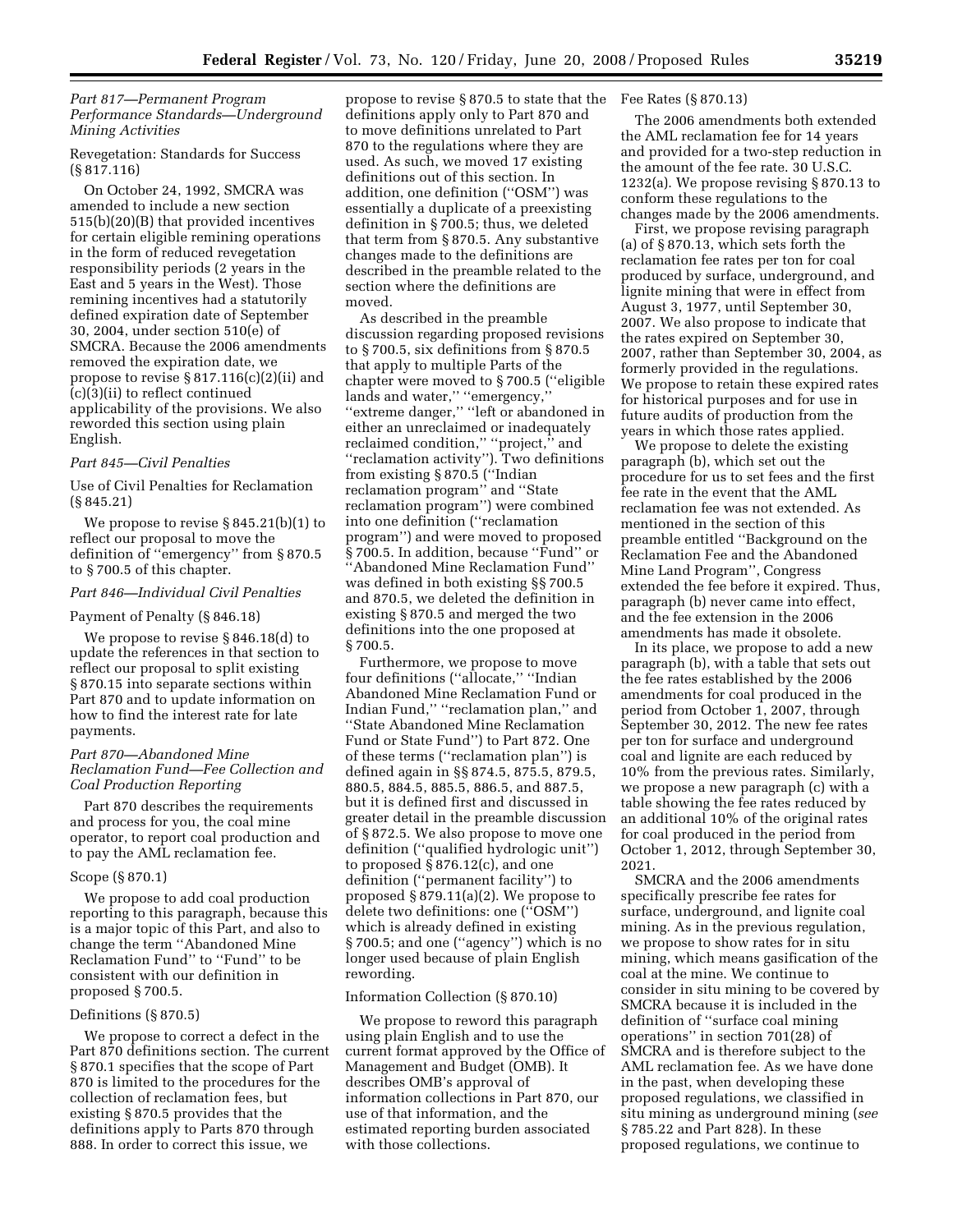include a separate paragraph for the fee rates for in situ mining in order to clarify that the fees are set at the same rate as the fees for underground mining.

Determination of Percentage-Based Fees (§ 870.14)

We propose rewording this paragraph using plain English. We also propose updating the reference in paragraph (b) to conform this provision to our proposed revisions of existing § 870.15.

# Reclamation Fee Payment (§ 870.15)

We propose to break out the information from the existing § 870.15 into four separate sections to better organize this varied material and make it easier to find and understand. Paragraph (a) was reworded using plain English. We divided existing paragraph (b) into 3 new paragraphs (b), (c), and (d) within proposed § 870.15. This division separates these related, but distinct, topics for easier understanding. We also reworded these provisions using plain English. The remaining paragraphs (existing paragraphs 870.15(c) through (g)) were moved: existing paragraphs (c), (f), and (g) related to late payments were moved to proposed § 870.21; existing paragraph (d) related to acceptable payment methods was moved to proposed § 870.16; existing paragraph (e) related to the consequences of noncompliance was moved to proposed § 870.23.

# Acceptable Payment Methods (§ 870.16)

We propose to move the contents of existing § 870.16 on production records to new § 870.22 to better organize related topics. In turn, we propose to move the contents of existing § 870.15(d) to proposed § 870.16, and reword those provisions using plain English. The proposed reorganization will keep information related to payment methods immediately after the fee payment information contained in § 870.15.

# Filing the OSM–1 Form (§ 870.17)

This section proposes to expand on the existing § 870.17, which covers the electronic filing of the coal reclamation fee report, known as the OSM–1 Form. We kept existing § 870.17 and made it proposed § 870.17(a). However, we added a paragraph (b) on filing a paper OSM–1 Form. Now, under the proposed rule, both options for filing the OSM–1 Form are listed together in the same section.

In addition, section 402(c) of SMCRA requires that ''all operators of coal mine operations shall submit a statement of the amount of coal produced during the calendar quarter, the method of coal

removal and the type of coal, the accuracy of which shall be sworn to by the operator and notarized.'' 30 U.S.C. 1232(c). Although SMCRA states that your OSM–1 Form is to be notarized, we believe that 28 U.S.C. 1746 allows us to accept the OSM–1 Form along with a statement made under penalty of perjury that the information contained in the form is true and correct. Section 1746 provides that any matter required to be sworn may with like force be established by an unsworn written declaration consistent with the statute. Currently, if you file your report electronically on our Web site, we allow you to choose whether to keep a paper notarized copy or to make an unsworn statement using acceptable certification language that the system provides. *See also* 66 FR 28634. We are adding a similar unsworn statement option in paragraph (b) to reduce your burden if you choose to file your OSM–1 Form on paper.

# General Rules for Calculating Excess Moisture (§ 870.18)

The only change we propose to make in this section is to update a reference in paragraph (b) to reflect our proposed division of existing § 870.15 into four sections. We are not considering any substantive changes to this section. We only intend to make those changes needed to correct any cross-references to other sections that may be altered by this rulemaking.

# Late Payments (§ 870.21)

We propose to move this information from the existing paragraphs § 870.15(c), (f), and (g) to new § 870.21 and reword these provisions using plain English. This reorganization will make proposed § 870.15 more focused on the payment of the reclamation fee while grouping the specific information on the interest and penalties that we may charge on delinquent reclamation fees into this new section.

#### Maintaining Required Production Records (§ 870.22)

We propose to move the information in the existing § 870.16 to this new section for better organization because it allows us to group the payment and reporting sections together. We also propose to reword this section using plain English.

# Consequences of Noncompliance (§ 870.23)

We propose to move existing  $§ 870.15(e)(1)–(5)$  to this new section. We believe this section should be separated from the late payments section because it also applies to the

failure to comply with the record maintenance provisions. In addition, we reworded this section using plain English.

# *Part 872—Moneys Available to Eligible States and Indian Tribes*

Our proposed revision of Part 872 describes the moneys that make up the Fund and other sources of money, including otherwise unappropriated funds in the U.S. Treasury as specified by the 2006 amendments, that are available to you, the eligible States and Indian Tribes with approved reclamation programs. This part also describes how we will convey these funds to you and what you may use them for.

We are proposing regulations to address the changes to SMCRA that the 2006 amendments made. In addition, we are proposing to divide, remove, and renumber parts of existing §§ 872.11(a) through 872.11(c) and § 872.12, change headings, add new sections and headings as appropriate, and more clearly describe the different types of funds available under this Part. We propose these additional changes to make the regulations easier to read and understand. Each proposed change is described below in more detail.

# What does this Part do? (§ 872.1)

In this section, we explain that the purpose of Part 872 is to set forth the responsibilities for administering reclamation programs and the procedures for managing funds used to finance these programs. We propose to change the section heading to ''What does this Part do?'', to reword the section using plain English, and to remove a reference to the Fund, instead referring more generically to ''funds.'' We believe removing the reference to the Fund recognizes that the 2006 amendments provide funds to you both from the Fund and from otherwise unappropriated funds of the U.S. Treasury. Throughout this Part, the terms ''money'' and ''moneys'' are interchangeable with the terms ''fund'' or ''funds,'' but not with the term ''Fund,'' as defined in proposed § 700.5.

#### Definitions (§ 872.5)

We propose adding § 872.5 to contain definitions pertinent to Part 872. This proposed section contains four definitions (''allocate,'' ''Indian Abandoned Mine Reclamation Fund or Indian Fund,'' ''reclamation plan,'' and ''State Abandoned Mine Reclamation Fund or State Fund'') moved from existing § 870.5 and two new definitions (''award'' and ''distribute''). As described below, we also propose to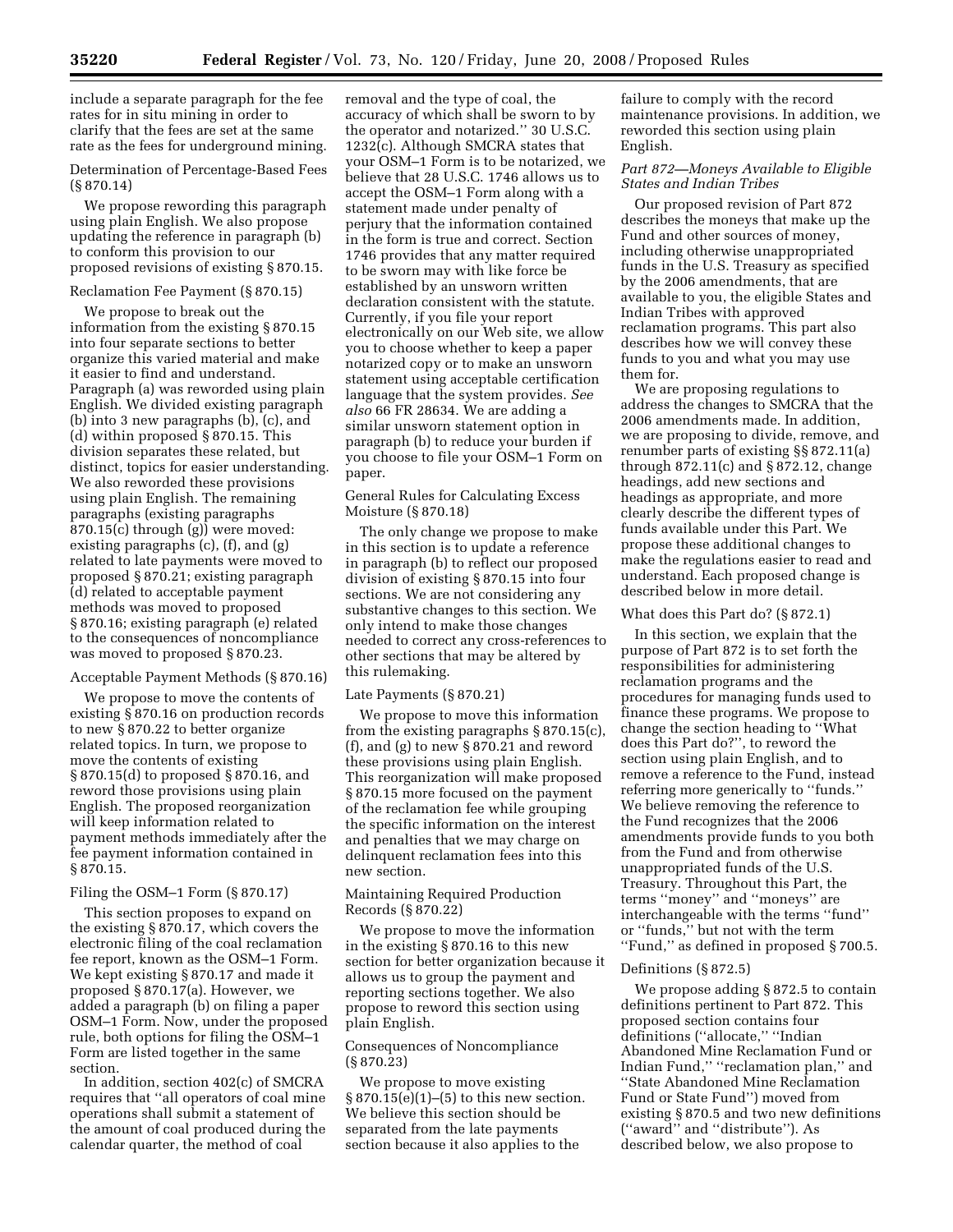revise the existing definitions that were moved from § 870.5 and to use plain English for these definitions.

First, we propose to revise the definitions of ''Indian Abandoned Mine Reclamation Fund or Indian Fund'' and ''State Abandoned Mine Reclamation Fund or State Fund'' to include references to Parts 885 and 886. Those Parts address grants for certified and uncertified States and Indian tribes.

Second, we propose to revise the definition of ''reclamation plan'' to refer to States and Indian tribes and to have the same meaning as ''State reclamation plan.'' As proposed, a ''reclamation plan or State reclamation plan'' means ''a plan that a State or Indian tribe submitted and that we approved under section 405 of SMCRA and Part 884 of this subchapter.'' Our definition makes ''reclamation plan'' and ''State reclamation plan'' interchangeable wherever those terms appear in this subchapter, recognizing that certain Parts still use ''State reclamation plan.'' We included a reference to section 405 of SMCRA to be consistent with its use of the term ''State reclamation plan'' as well. 30 U.S.C. 1235. Our proposed definition also is consistent with section 405(k) of SMCRA, which considers Indian tribes that have eligible lands under section 404 the same as States for the purposes of Title IV, except for the purposes of section 405(c). 30 U.S.C. 1235(k).

Next, we propose two changes to the definition of ''allocate.'' The revised definition now states that ''allocate'' means ''to identify moneys in our records at the time they are received by the Fund.'' We also added a statement to clarify that the allocation process identifies the type of funds or the specific State or Indian tribal share.

The definition of ''allocate'' is distinguishable from the new definitions of ''distribute'' and ''award'' that we propose to add. We define ''distribute'' as meaning ''to annually assign funds to a specific State or Indian tribe. After distribution, funds are available for award in a grant to that specific State or Indian tribe.'' We define ''award'' as meaning ''to approve our grant agreement authorizing you to draw down and expend program funds.''

We use the terms ''allocate,'' ''distribute,'' and ''award'' throughout Part 872 to describe the process that we follow to make funds available to States and Indian tribes. Our accounting process first *allocates* funds to a particular share (State and Tribal shares or historic coal funds, for example) as soon as we receive the collected fees. Next, we *distribute* funds annually after the end of each Federal FY to specific States and Indian tribes according to the statutory provisions and the regulations governing those funds (for example, we will follow proposed § 872.15 to distribute State share funds). After the funds are distributed, we *award* funds to States and Indian tribes in grants following the procedures of proposed Part 885 for certified States and Indian tribes and Part 886 for uncertified States and Indian tribes if and when they apply for such grants.

#### Information Collection (§ 872.10)

We propose to update this section and reword it using plain English. It describes the OMB's approval of information collections in Part 872, our use of that information, and the estimated reporting burden associated with those collections.

# Where do moneys in the Fund come from? (§ 872.11)

This proposed section describes the funds we collect, recover, and otherwise receive that are the sources of revenue to the Fund. Here we propose to change the section heading to ''Where do moneys in the Fund come from?'' and to renumber existing §§ 872.11(a) through (a)(6) as §§ 872.11 through 872.11(f). We also reworded this section in plain English.

In addition, we propose to remove language from existing § 872.11(a)(6) (now renumbered as proposed § 872.11(f)) that makes interest earned after September 30, 1992, available for possible future transfer to the UMWA CBF under section 402(h) of SMCRA. The 2006 amendments to SMCRA added new provisions related to our payments to the UMWA health care plans. However, this rulemaking does not address those changes.

In addition, we propose to revise and reorganize the information in existing §§ 872.11(b), including paragraphs (b)(1) through (b)(8), into various other sections. Existing § 872.11(b)(1) is included in proposed §§ 872.14 and 872.15 on State share funds and § 886.20 on unused funds. Similarly, existing § 872.11(b)(2) is included in proposed §§ 872.17 and 872.18 on Tribal share funds and § 886.20 on unused funds. Existing § 872.11(b)(3) related to the RAMP program is moved to proposed § 872.20. Existing § 872.11(b)(4) is included in proposed §§ 872.21 and 872.22 on historic coal funds. Existing § 872.11(b)(5), as well as §§ 872.11(b)(7) and (b)(8), are moved to §§ 872.24 and 872.25 on Federal expense funds. Existing § 872.11(b)(6) is included in proposed §§ 872.26 and 872.27 on minimum program makeup

funds. We propose to move existing § 872.11(c) to § 872.12(c). We propose to revise all these provisions to be consistent with the 2006 amendments and to reword them using plain English.

Where do moneys distributed from the Fund and other sources go? (§ 872.12)

We propose to change the heading of existing § 872.12 to ''Where do moneys distributed from the Fund and other sources go?'', and to reword the section using plain English. We also propose to add paragraph § 872.12(c) for information moved from existing § 872.11(c) and to make a conforming change. The conforming change involves the requirement in existing § 872.11(c) that States and Indian tribes use money deposited in their State or Indian Abandoned Mine Reclamation Funds to carry out their reclamation plans approved under Part 884 and projects approved under Part 888. On February 22, 1995, we removed Part 888, which related to special Indian land procedures, and replaced it with § 886.25, but did not change the crossreference in existing § 872.11(c). 60 FR 9974. In § 872.12(c), we now propose to replace that cross-reference with a reference to proposed § 886.27, which is the proposed renumbering of existing § 886.25.

What money does OSM distribute each year? (§ 872.13)

We propose to add new § 872.13 to describe how we distribute moneys each year to States and Indian tribes under SMCRA, as revised by the 2006 amendments. We address each type of funding elsewhere in this proposed rule in greater detail.

Paragraph (a) lists the funds that we must distribute because they are not subject to prior Congressional appropriation. These distributions include State share (§ 872.14), Tribal share (§ 872.17), historic coal (§ 872.21), minimum program make up (§ 872.26), prior balance replacement (§ 872.29), and certified in lieu funds (§ 872.32).

Paragraph (b) explains we use fee collections for coal produced in the previous Federal FY on a net cash basis to calculate the annual distribution. In other words, collections from the most recent FY include any adjustments to fees collected in previous years. In order to meet our customer service obligation, we must quickly determine how much money we collected each FY so that we can complete the mandatory distribution of AML funds to the States and Indian tribes as early in the FY as possible. When we make adjustments to the fees collected in an earlier FY, we must add or subtract the changes from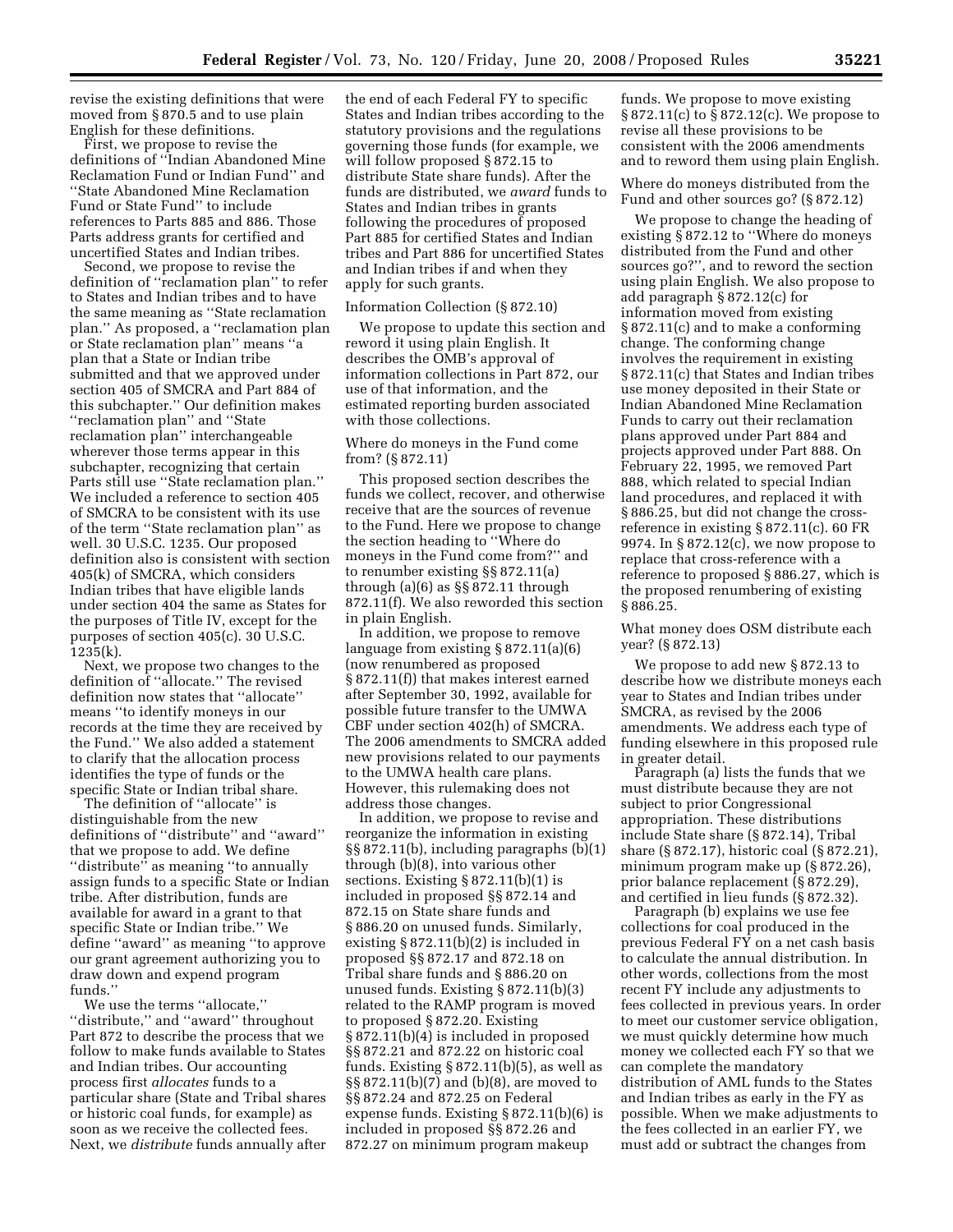collections for the year in which we actually receive them because we cannot go back and revise the prior year fee collection amounts and distributions that we have already made to the States and Indian tribes.

Paragraph (c) briefly states that we distribute Congressionally-appropriated Federal expense funds when the appropriation becomes available.

Last, paragraph (d) states that you may apply for funds any time after we distribute them. Certified States and Indian tribes will apply for grants using the procedures of Part 885 and uncertified States and Indian tribes will use the procedures of Part 886.

#### What are State share funds? (§ 872.14)

We are proposing to remove and replace the existing §§ 872.11(b) and 872.11(b)(1) with §§ 872.14 and 872.15. The new sections include language consistent with the 2006 amendments and are worded in plain English. Proposed § 872.14 replaces the first and second sentences of existing § 872.11(b)(1), which included provisions for what commonly have been called ''State share'' funds and that are provided for under section 402(g)(1)(A) of SMCRA. Specifically, this proposed provision explains that State share funds are 50 percent of the reclamation fees collected on coal mined in your State (excluding Indian lands) and allocated to you under section 402(g)(1)(A) of SMCRA for coal produced in the previous fiscal year.

How does OSM distribute and award State share funds? (§ 872.15)

Proposed § 872.15 explains how we distribute and award State share funds to you if you are eligible to receive them. Section 872.15(a)(1) replaces the third sentence of existing § 872(b)(1) and states that to be eligible to receive State share funds you must have and maintain an approved reclamation plan. Section 872.15(a)(2) adds that to be eligible you cannot be certified under section 411(a) of SMCRA because under section  $401(f)(3)(B)$  of SMCRA, as revised by the 2006 amendments, certified States are ineligible to receive moneys from their State share of the Fund as of October 1, 2007. 30 U.S.C. 1231(f)(3)(B).

We did not distribute State share funds to certified States in the 2008 distributions because section 401(f)(3)(B) of SMCRA, as revised by the 2006 amendments, prohibits us from distributing any moneys from the Fund to certified States beginning on October 1, 2007. So, consistent with SMCRA, proposed § 872.13(a)(1) prohibits certified States from receiving any State

share funds from the Fund after September 30, 2007.

In proposed § 872.15(b), we describe how we distribute and award State share funds if you meet the eligibility criteria of paragraph (a). In paragraph (b)(1), we include a table explaining the distributions, which will be phased-in under  $401(d)(3)$  and (f) of SMCRA, as amended. 30 U.S.C. 1231(d)(3) and (f). Although section 402(g)(1) of SMCRA generally requires us, acting on behalf of the Secretary, to distribute annually to an uncertified State 50 percent of the reclamation fees we collect in that State for the previous FY without prior Congressional appropriation, section 401(f)(5) of SMCRA, as added by the 2006 amendments, requires us to phasein the mandatory distribution of these funds. 30 U.S.C. 1231(f)(5)(B). As a result, for FY 2008 and FY 2009, which begin on October 1, 2007, and October 1, 2008, respectively, we will distribute to each uncertified State only 50 percent of the State share allocated to it. Because the State share is 50 percent of the reclamation fees collected on production in that State, for FY 2008 and FY 2009, uncertified States will receive only 25 percent of the reclamation fees collected on coal produced in their State (a 50 percent phase-in of the 50 percent in reclamation fees for the State share). Likewise, State shares that we distribute in FY 2010 and FY 2011, which begin October 1, 2009, and October 1, 2010, respectively, will be 75 percent of the 50 percent share, which is 37.5 percent of the reclamation fees collected on coal produced in that State. We will distribute to uncertified States their full 50 percent State share from the Fund each year beginning with FY 2012, which starts on October 1, 2011, and lasting through FY 2022, which ends on September 30, 2022. In FY 2023, we expect to distribute to uncertified States all moneys remaining in their State share of the Fund.

Proposed § 872.15(b)(2) explains that we will continue to award funds under this paragraph in grants in accordance with Part 886. Awarding State share funds in grants is consistent with section  $402(g)(1)(C)$  of SMCRA. 30 U.S.C.  $1232(g)(1)(C)$ . In addition, we note that many States were awarded State share funds in prior year grants, before the 2006 amendments. Those funds would continue to be subject to the provisions of Part 886.

What may States use State share funds for? (§ 872.16)

Proposed § 872.16 describes what you, the uncertified State, may use your State share grant funds for. You may

only use them for the following purposes: (1) To reclaim coal lands and waters under § 874.12; (2) to restore water supplies under § 874.14; (3) to reclaim noncoal lands and waters under § 875.12 as requested by the Governor under section 409(c) of SMCRA; (4) to deposit into an acid mine drainage abatement and treatment fund under Part 876; and (5) to acquire land under § 879.11.

We note that the Fund consists mostly of reclamation fees we collect on each ton of coal produced. Although we have been collecting those fees under Title IV of SMCRA for almost 30 years, many abandoned coal problems remain to be addressed nationwide. The 2006 amendments emphasize the need to abate the country's remaining abandoned coal mine problems. *See, e.g.*, 30 U.S.C. 1232(g)(2) and 1240a(h)(1)(D)(ii). We believe that under the 2006 amendments, the Fund is to be used primarily to abate coal problems. We intend proposed § 872.16 to emphasize abandoned coal mine reclamation while continuing to allow uncertified States to abate Priority 1 noncoal hazards using moneys from the Fund in accordance with sections  $402(g)(1)(A)(ii)$  and  $(C)$ ,  $402(g)(6)$ , and 409(b) and (c) of SMCRA.

# What are Tribal share funds? (§ 872.17)

We are proposing to revise the first three sentences of existing § 872.11(b)(2) and divide it into §§ 872.17 and 872.18. Existing § 872.11(b)(2) includes provisions for what commonly have been called ''Tribal share'' funds that are provided by section 402(g)(1)(B) of SMCRA. The new sections include language to address the 2006 amendments and are worded in plain English.

In proposed § 872.17 we explain that ''Tribal share funds'' are moneys we distribute to you each year from your Tribal share of the Fund. Your Tribal share of the Fund is 50 percent of the reclamation fees we collect and allocate under  $402(g)(1)(A)$  of SMCRA to you, the Indian tribe(s), in the Fund for coal produced in the previous fiscal year from the Indian lands in which you have an interest.

# How does OSM distribute and award Tribal share funds? (§ 872.18)

This section largely is a duplicate of proposed § 872.15 except that it applies to Indian tribes and the Tribal share funds. So, the explanations in the preamble for § 872.15 are largely the same for distributing and awarding Tribal share funds under this section (including the phase-in provisions), and we will not repeat them. However, we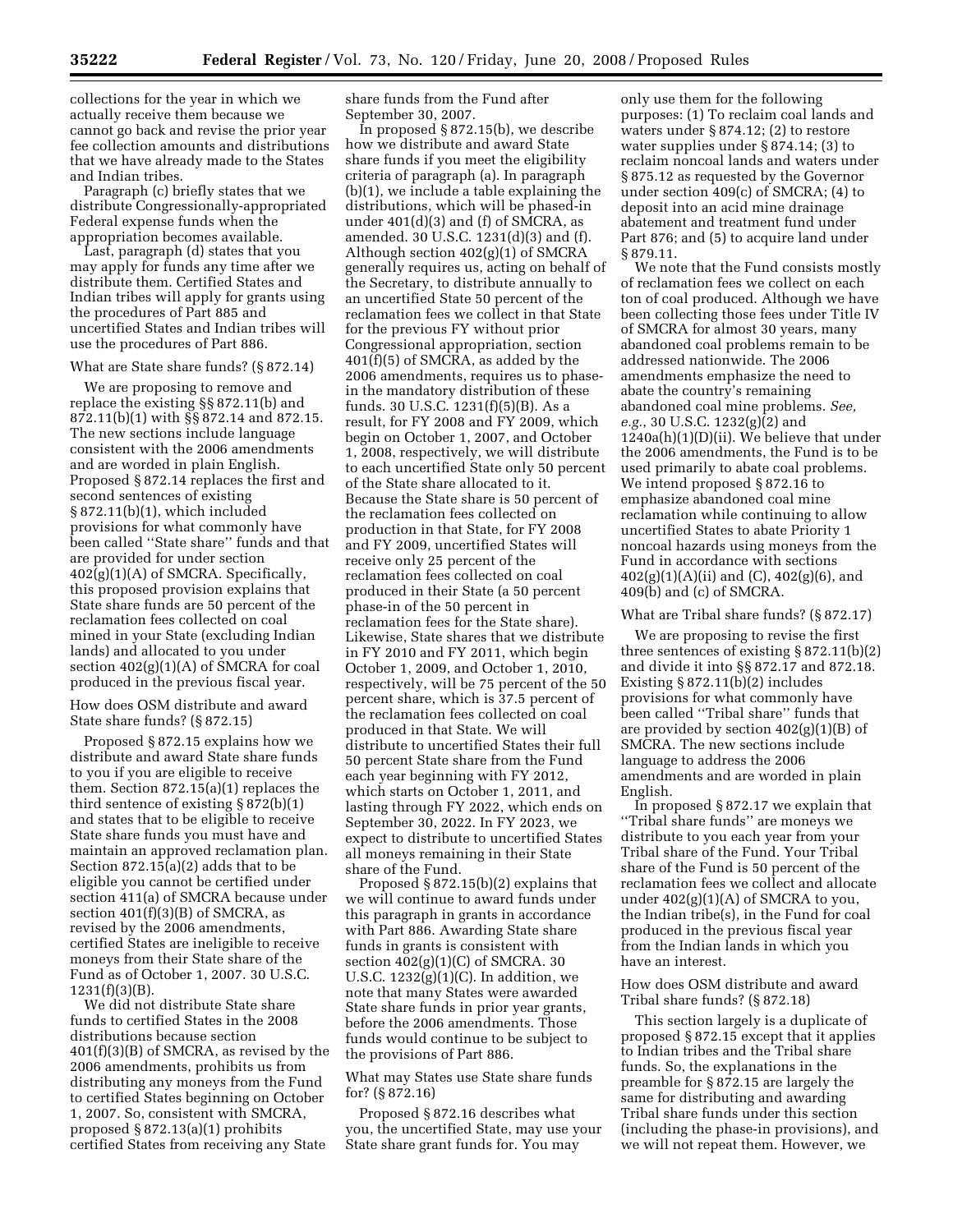will discuss a few distinctions involving the distribution of Tribal share funds to Indian tribes.

As of October 1, 2007, under amended section 401(f)(3)(B) of SMCRA, States that are certified under section 411(a) are ineligible to receive State share funds. 30 U.S.C. 1231(f)(3)(B). This exclusion does not specifically say whether it applies to Indian tribes. However, to be consistent, we propose in § 872.18 to exclude all certified Indian tribes from receiving Tribal share funds after October 1, 2007.

At this time, only the Crow, Hopi, and Navajo Indian tribes have approved reclamation programs and have Tribal share funds. All three of those Indian tribes are certified under section 411(a) of SMCRA. Section 405(k) of SMCRA generally requires us to consider Indian tribes ''as a 'State' for the purposes of this title \* \* \*.'' 30 U.S.C. 1235(k). So, because section 405(k) considers the Crow, Hopi, and Navajo Indian tribes as States for the purposes of Title IV and because they are certified under section 411(a), we must apply section 401(f)(3)(B) to those three Indian tribes. The Hopi and Navajo Indian tribes were certified before October 1, 2007, and they cannot receive Tribal share funds as of that date. 30 U.S.C. 1231(f)(3)(B), 1235(k). Therefore, we did not include Tribal share funds in their 2008 distributions. The Crow Indian tribe was uncertified as of December 17, 2007, which was when we made the 2008 AML distribution, so it received Tribal share funds. Since then, however, the Crow Indian tribe certified under section 411(a)(1) of SMCRA (73 FR 17247, April 1, 2008), so it cannot receive any additional Tribal share funds. Presently, there are no uncertified Indian tribes. However, at some future date, it is possible an uncertified Indian tribe could qualify for Tribal share funds.

# What may Indian tribes use Tribal share funds for? (§ 872.19)

Proposed § 872.19 describes what you, the uncertified Indian tribe, may use your Tribal share grant funds for. You may only use Tribal share funds for the following purposes: (1) To reclaim coal lands and waters under § 874.12; (2) to restore water supplies under § 874.14; (3) to reclaim noncoal lands and waters under § 875.12 as requested by the governing body of the Indian tribe according to section 409(c) of SMCRA; (4) to deposit into an acid mine drainage abatement and treatment fund under Part 876; and (5) to acquire land under § 879.11. Our explanation in the preamble for § 872.16, which allows States to use State share funds for

noncoal reclamation, also applies to Indian tribes' use of Tribal share funds. Therefore, we will not repeat it here.

What will OSM do with unappropriated AML funds currently allocated to the Rural Abandoned Mine Program? (§ 872.20)

We are proposing to renumber existing § 872.11(b)(3) as § 872.20 under the new heading ''What will OSM do with unappropriated AML funds currently allocated to the Rural Abandoned Mine Program?'' and to remove the existing provisions for transferring money from the Fund to the Rural Abandoned Mine Program (RAMP). The 2006 amendments removed the statutory provisions that provided funding for RAMP and created section 402(h)(4)(B) of SMCRA. That section requires us to take any funds that were allocated to RAMP but that were not appropriated before December 20, 2006, and set them aside for possible transfer to the UMWA health care plans. Proposed § 872.20 is consistent with this provision. Note that the only funds currently allocated to RAMP and affected by this section are those we collected and allocated between October 1, 2005, and December 20, 2006, because the RAMP balance on September 30, 2005, was reallocated to the Federal expense funds (section 402(g)(3) of SMCRA) by the Department of the Interior, Environment, and Related Agencies Appropriations Act, 2006, (Pub. L. 109–54, 119 Stat. 513 (2005)).

What are historic coal funds? (§ 872.21)

We are proposing to remove existing § 872.11(b)(4) and its subsections (b)(4)(i) and (ii) and to replace them with §§ 872.21 and 872.22. These new sections describe what commonly are known as ''historic coal funds.'' These sections address the 2006 amendments for historic coal funds and are worded in plain English.

Proposed § 872.21 describes historic coal funds and reflects the requirements of sections 401(d)(3), 401(f)(3)(A)(i),  $401(f)(5)(B)$ ,  $402(g)(5)$ ,  $411(h)(1)(A)(ii)$ , and 411(h)(4) of SMCRA, as revised by the 2006 amendments. 30 U.S.C. 1231(d)(3), 1231(f)(3)(A)(i),  $1231(f)(5)(B)$ ,  $1232(g)(5)$ , 1240a(h)(1)(A)(ii), and 1240a(h)(4). Historic coal funds are part of the Fund. They are provided for under section 402(g)(5) of SMCRA based on the amount of coal produced before August 3, 1977, in your State or on Indian lands in which you have an interest. Section 401(d)(3) mandates that we distribute historic coal funds annually and that the distribution of historic coal funds is not

subject to prior Congressional appropriation. To determine the amount of the historic coal funds, section  $402(g)(5)(A)$  now requires us to allocate 60 percent of the amount of money left in the Fund after we allocate the 50 percent of reclamation fees to the State or Tribal shares under section 402(g)(1). This is an increase from the pre-2006 amendments amount of historic coal funds, which only allowed us to allocate 40 percent of the amount of money left in the Fund after the State or Tribal share funds were allocated. We distribute the historic coal funds for each FY to supplement grants awarded to uncertified States and Indian tribes that have not completed reclamation of their Priority 1 and 2 coal problems as defined by section 403(a).

We are proposing to word § 872.21(a) to more clearly describe the source and percentages of funds that will make up the historic coal funds. Only 50 percent of the reclamation fees collected annually is left in the Fund after the State or Tribal share funds are allocated. Under section 402(g)(5)(A), 60 percent of that remaining 50 percent (for a total of 30 percent), of reclamation fees is used to supplement grants. That section also provides for using 60 percent of all other revenue to the Fund for the same purpose. So, proposed § 872.21(a) states that, each year, 30 percent of AML fee collections for coal produced in the previous FY plus 60 percent of all other revenue to the Fund become historic coal funds.

Proposed § 872.21(b) describes other moneys included in historic coal funds as a result of the reallocations we must make during our annual fund distribution under sections  $401(f)(3)(A)(i)$ ,  $411(h)(1)(A)(ii)$ , and 411(h)(4) of SMCRA. 30 U.S.C.  $1231(f)(3)(A)(i)$ ,  $1240a(h)(1)(A)(ii)$ , and 1240a(h)(4). Paragraph (b)(1) specifies that moneys we reallocate to historic coal funds based on the prior balance replacement funds, which are distributed under § 872.29, will be available for grants beginning with Federal FY 2023. Paragraph (b)(2) states that moneys we reallocate to historic coal funds based on certified in lieu funds we distribute under § 872.32 will be available for grants in FY 2009 through FY 2022. 30 U.S.C.  $1231(f)(3)(A)(i)$ . As we explained in our discussions of §§ 872.15 and 872.18, after September 30, 2007, certified States and Indian tribes are no longer eligible to receive their State or Tribal share funds, which would have been 50 percent of the reclamation fees paid for coal mined on lands in their State or on Indian lands within their jurisdiction. 30 U.S.C. 1231(f)(3)(B). In addition,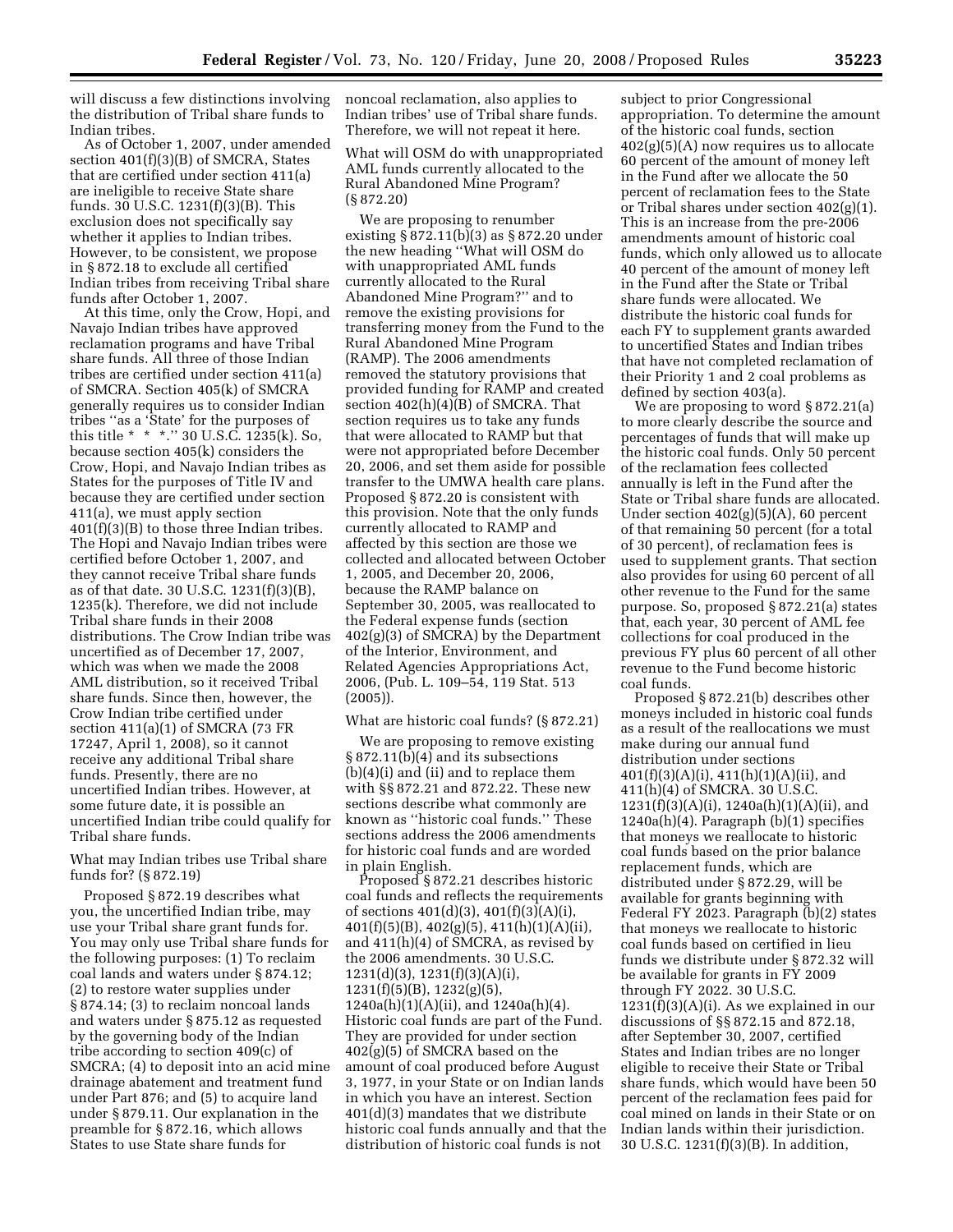section 402(g)(5)(A) prohibits certified States and Indian tribes from receiving historic coal funds. 30 U.S.C.  $1232(g)(5)(A).$ 

Although the certified States and Indian tribes no longer receive a portion of the reclamation fees paid for coal mined on their lands, we still collect reclamation fees from coal mining operators in certified States and on Indian lands as authorized by section 402(a) of SMCRA. Section 411(h)(4) of SMCRA, as revised by the 2006 amendments, directs us to reallocate to the historic coal funds money that would formerly have constituted a certified State's or Indian tribe's State or Tribal share, i.e., 50 percent of the amount of reclamation fees that coal mining operations in certified States and on Indian lands paid for coal produced in each FY. 30 U.S.C. 1240a(h)(4). Sections 411(h)(1)(A)(ii) and 411(h)(4) also require us to reallocate certified States' or Indian tribes' prior unappropriated balance of State or Tribal share funds to the historic coal funds. 30 U.S.C. 1240a(h)(4).

How does OSM distribute and award historic coal funds? (§ 872.22)

We propose to add § 872.22 to describe how we distribute and award historic coal funds. We distribute historic coal funds by determining which States and Indian tribes are eligible for historic coal funds. We also determine the total amount of funds available from fee collections for coal produced in the previous FY and from reallocations based on Treasury payments. Then we divide the available total between the eligible States and Indian tribes according to each State's or Indian tribe's percentage of the total tons of coal produced prior to August 3, 1977, from all eligible States and Indian tribal lands. We also propose to remove existing § 872.11(b)(4)(i) and (ii) and to include similar provisions at §§ 872.22(d) and (e) as explained below.

Section 872.22(a) includes three criteria you must meet to be eligible to receive historic coal funds. First, in paragraph (a)(1), you must have and maintain an approved reclamation plan under Part 884 to be eligible to receive historic coal funds. Second, you cannot be certified under section 411(a) of SMCRA. Third, because section 402(g)(5)(A) of SMCRA states that you can receive historic coal funds only if you have unfunded Priority 1 and 2 coal problems under section 403(a), to meet the criterion of paragraph (a)(2) you cannot have reclaimed all your Priority 1 and 2 coal problems. Thus, if you are an uncertified State or Indian tribe that

has no remaining unfunded Priority 1 or 2 problems, you cannot receive historic coal funds.

Proposed § 872.22(b) says that once the eligibility criteria listed in § 872.22(a)(1) and (2) are met, we calculate the historic coal funds you receive using a formula based on the amount of coal historically produced before August 3, 1977, in your State or from the Indian lands concerned.

The table in proposed § 872.22(c) describes how we distribute historic coal funds. Section 401(f)(5)(B) of SMCRA requires that we phase in these distributions over four years beginning October 1, 2007. For the years beginning October 1, 2011, and continuing through September 30, 2022, we will distribute the full amount we calculated using the formula mentioned in paragraph (b). For the years beginning October 1, 2022, and continuing thereafter, we will distribute to you the amount needed to reclaim your remaining Priority 1 and 2 coal problems to the extent the funds are available.

Section 401(f)(2)(B) of SMCRA requires us to distribute the same overall amount from the Fund in FY 2023 and thereafter that we distribute in FY 2022, if the money is available. 30 U.S.C.  $1231(f)(2)(B)$ . Most of the moneys remaining in the Fund by that time will be historic coal funds. These moneys will be available for distribution in FY 2023 and later years because of the reallocation of prior balance replacement fund amounts to historic coal funds under sections  $401(f)(3)(A)(i)$ , 411(h)(1)(A)(ii) and 411(h)(4) of SMCRA. 30 U.S.C. 1231(f)(3)(A)(i), 1240a(h)(1)(A)(ii), and 411(h)(4). We will continue to use the formula described in paragraph (b) of this section to distribute historic coal funds to you in FY 2023 and afterward.

Proposed § 872.22(d) states that we will only distribute the historic coal funds you need to reclaim your unfunded Priority 1 or 2 coal problems. This paragraph includes the provisions that we propose to move from existing § 872.11(b)(4)(i) and (ii). It addresses the situation where the cost to reclaim all remaining Priority 1 and 2 coal problems in an uncertified State or Indian tribe is more than the amount that the State or Indian tribe receives for its State or Tribal share alone, but is less than the amount that the State or Indian tribe receives for its State or Tribal share, unused funds from prior allocations, and historic coal funds combined. In this situation, we will reduce the amount of historic coal funds the State or Indian tribe receives to the amount it needs to fund reclamation of

its remaining Priority 1 or 2 coal problems.

Under proposed § 872.22(e), we will continue the long-standing practice of awarding historic coal funds to you in grants following the provisions of Part 886.

# What may you use historic coal funds for? (§ 872.23)

Proposed § 872.23 describes how you may use historic coal funds. Consistent with sections  $402(g)(5)$ ,  $402(g)(6)(A)$ , and 409(b) of SMCRA, this section allows you to use historic coal funds for the following purposes only: (1) Abandoned coal mine reclamation under § 874.12; (2) water supply restoration under § 874.14; (3) abating noncoal problems prior to certification under § 875.12 based on requests made under section 409(c) of SMCRA; (4) for deposit into an acid mine drainage abatement and treatment fund under Part 876; and (5) land acquisition under § 879.11.

The use of historic coal funds for some noncoal reclamation is clearly authorized in section 409(b) of SMCRA. That section, which was not modified by the 2006 amendments, states that ''[f]unds available for use in carrying out the purpose of this section [the reclamation of Priority 1 noncoal sites] shall be limited to those funds which must be allocated to the respective States or Indian tribes under the provisions of paragraphs (1) and (5) of section 402(g).'' 30 U.S.C. 1239(b). Because the historic coal funds are allocated to the States and Indian tribes under section 402(g)(5), uncertified States and Indian tribes are able to use historic coal funds provided under section 402(g)(5) to abate Priority 1 noncoal hazards based on requests made under section 409(c). We believe that amended section 402(g)(2), which requires ''strict compliance'' by uncertified States and Indian tribes with the reclamation of coal problems, does not impact the authorization in section 409(b) that allows historic coal funds to be expended on noncoal reclamation. Although we request comment on this issue, proposed § 872.23(a)(3) explicitly allows uncertified States and Indian tribes to continue using historic coal funds for noncoal reclamation consistent with section 409(b) of SMCRA.

In addition to the use of historic coal funds for coal reclamation, water supply restoration, and noncoal reclamation, paragraph (a)(4) specifies, consistent with section  $402(g)(6)$  of SMCRA, as revised by the 2006 amendments, that you may use historic coal funds for deposit into an acid mine drainage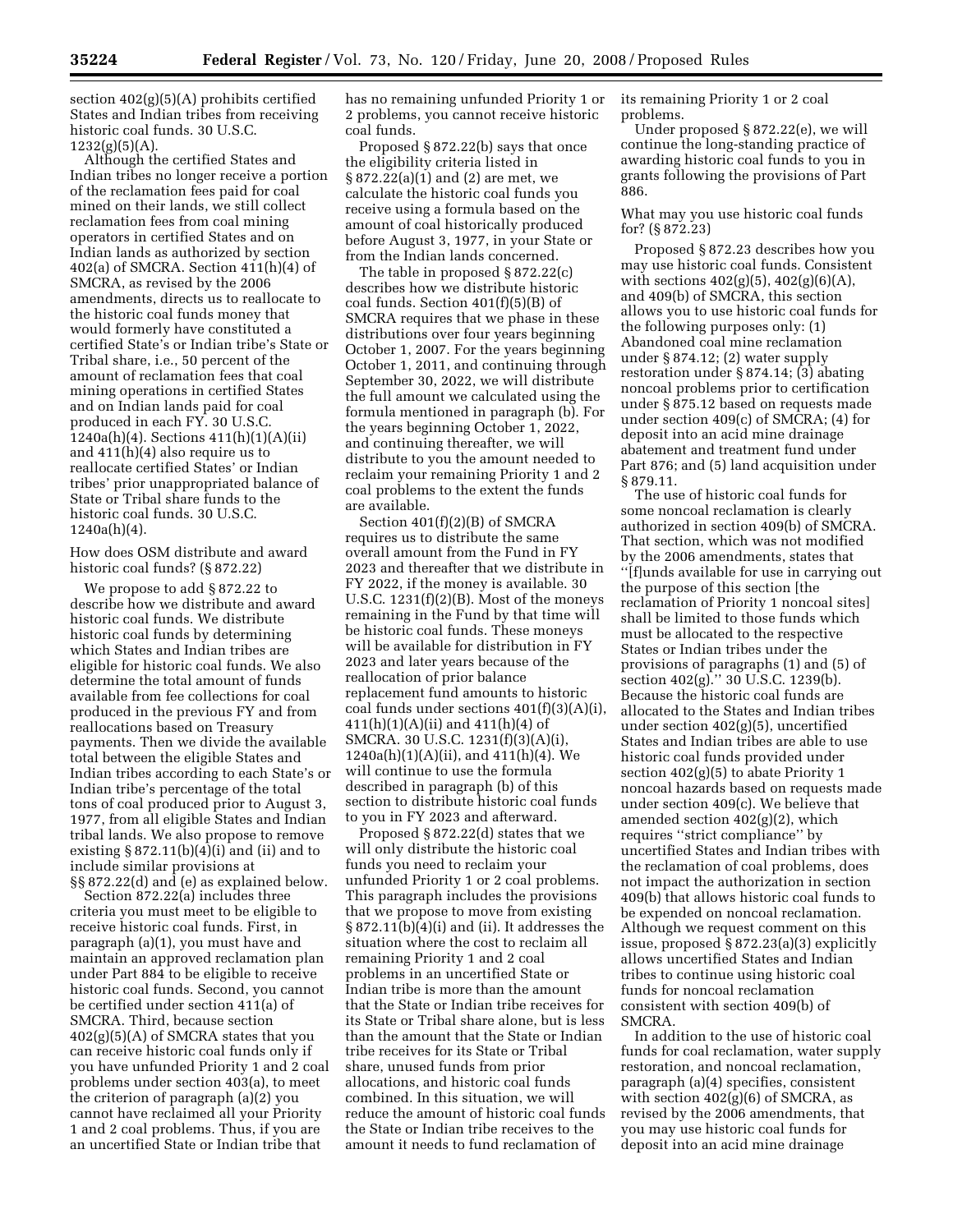abatement and treatment fund under Part 876.

What are Federal expense funds? (§ 872.24)

We propose to divide existing § 872.11(b)(5) into two sections and to renumber those sections as §§ 872.24 and 872.25. These sections address what previously were known as ''Federal share funds'' under section 402(g)(3) of SMCRA. We call them ''Federal expense'' funds in this proposed rule. The new sections address the 2006 amendments and are worded in plain English.

Proposed § 872.24 replaces the introductory paragraph at existing § 872.11(b)(5) and identifies what Federal expense funds are. Federal expense funds are moneys in the Fund that are not allocated as State share, Tribal share, historic coal, or minimum program make up funds. Under section 401(d)(1) of SMCRA, we may use Federal expense funds only if Congress appropriates them.

What may OSM use Federal expense funds for? (§ 872.25)

Proposed § 872.25 describes how we may use Federal expense funds. Paragraphs (a) through (a)(5) list allowed uses in detail. For example, we may use these funds to perform nonemergency and other projects for States and Indian tribes that do not have approved reclamation programs and for the Secretary's administration of Title IV of SMCRA and subchapter R of the Federal regulations. Section 872.25 replaces existing §§ 872.11(b)(5)(i) through (v) as well as  $\S$ § 872.11(b)(7) and 872.11(b)(8) and is worded in plain English.

We propose to renumber existing § 872.11(b)(7) as § 872.25(b) and to reword it in plain English to describe the Federal expense distributions. This paragraph reflects the provision in the last sentence of section 402(g)(5)(A) of SMCRA, which states ''[f]unds made available under paragraph (3) or (4) of this subsection for any State or Indian tribe shall not be deducted against any allocation of funds to the State or Indian tribe under paragraph (1) or under this paragraph.'' 30 U.S.C. 1232(g)(5)(A). This paragraph clarifies that we are prohibited from deducting the amount of funds we allocate or distribute as Federal expenses, described at § 872.25, from your State or Tribal share funds and historic coal funds. Proposed § 872.25(b) also would remove a reference in existing § 872.11(b)(7) to minimum program make up funds provided under section 402(g)(8) of SMCRA because, under section

 $402(g)(3)(E)$  of SMCRA, as revised by the 2006 amendments, minimum program make up funds are expressly included in Federal expenses so the additional reference is no longer necessary. 30 U.S.C. 1232 (g)(3)(E).

In addition, we are proposing to renumber existing § 872.11(b)(8) as § 872.25(c) and reword it using plain English. This paragraph is consistent with section  $402(g)(3)(C)$  of SMCRA. That section allows us to use Federal expense funds to address Priority 1, 2, and 3 coal problems that meet the eligibility requirements of section 404 in States and on Indian lands where the State or Indian tribe does not have an abandoned mine reclamation program approved under section 405. 30 U.S.C. 1232(g)(3)(C).

What are minimum program make up funds? (§ 872.26)

Our proposed changes to existing § 872.11(b)(6) include removing it and replacing it with §§ 872.26 and 872.27 and wording them in plain English. These sections are consistent with the provisions of section 402(g)(8) of SMCRA, as revised by the 2006 amendments, for what commonly has been called ''minimum program funding'' or the ''minimum program make-up.''

Section 872.26 addresses what we call ''minimum program make up funds'' in this rule. Paragraph (a) describes these funds as additional moneys that we distribute to eligible States and Indian tribes each year to make up the difference between their total distribution of other funds and \$3 million. It also identifies the source of these moneys as the non-appropriated Federal expense funds. Section 402(g)(3)(E) of SMCRA requires us to use Federal expense funds provided under section  $402(g)(3)$  for this mandatory distribution. 30 U.S.C.  $1232(g)(3)(E)$ . However, unlike other Federal expense funds provided under section 402(g)(3) and § 872.24 of the regulations, these funds are not subject to prior Congressional appropriation. 30 U.S.C. 1231(d)(1).

Proposed §§ 872.26(b) through (b)(4) describe four criteria you must meet to be eligible to receive minimum program make up funds. First, you must have and maintain an approved reclamation plan under Part 884. Next, you cannot be certified under section 411(a) of SMCRA. Third, the total amount of State or Tribal share, historic coal, and prior balance replacement funds you receive annually must be less than \$3 million. Last, you must have unfunded Priority 1 and 2 coal problems greater than your total annual amount of State or Tribal

share, historic coal, and prior balance replacement funds.

Consistent with section 402(g)(8)(B) of SMCRA, proposed § 872.26(c) makes the same amount of funding available to the States of Missouri and Tennessee to reclaim Priority 1 and 2 coal problems provided they have abandoned mine reclamation plans under Part 884.

How does OSM distribute and award minimum program make up funds? (§ 872.27)

Proposed § 872.27 describes how we distribute and award minimum program make up funds. Paragraph (a) provides that we distribute these funds to you if you meet the eligibility requirements of § 872.26(b). In paragraph (a)(1), we describe how we calculate the amount of the Federal expense funds, if any, we use to supplement the other funds you receive under Title IV of SMCRA. We add up the annual distributions you receive for your prior balance replacement funding under § 872.29, your State or Tribal share moneys under §§ 872.14 or 872.17, and your historic coal funds under § 872.21. If your distribution of these funds is equal to or greater than \$3 million annually, you will not receive any minimum program funding under this section. If your distribution of these funds is less than \$3 million annually, we add Federal expense funds to increase your total distribution to \$3 million.

Although we use Federal expense funds to ensure that all uncertified States and Indian tribes receive at least \$3 million in their distributions, we are required to reduce the amount of these minimum program make up distributions for the first four years to comply with the phase-in provision of section  $401(f)(5)(B)$  of SMCRA, as revised by the 2006 amendments. 30 U.S.C. 1231(f)(5)(B). The table in paragraph (a)(2) describes how we phase-in funding beginning October 1, 2007, until you reach the full funding level beginning October 1, 2011.

Proposed § 872.27 is consistent with provisions of sections 401(f)(5) and 402(g)(8) of SMCRA, as revised in the 2006 amendments. Section  $402(g)(8)(A)$ requires us to ensure that ''[i]n making funds available under this title'' your ''grant awards total not less than \$3 million annually.'' 30 U.S.C. 1232(g)(8)(A). We interpret this provision to mean the full funding level for grants we must annually award to eligible States and Indian tribes under this section is \$3 million. So, we must include the total of funds an uncertified State or Indian tribe receives under all of Title IV—including the State or Tribal share funds (section  $402(g)(1)$ ), the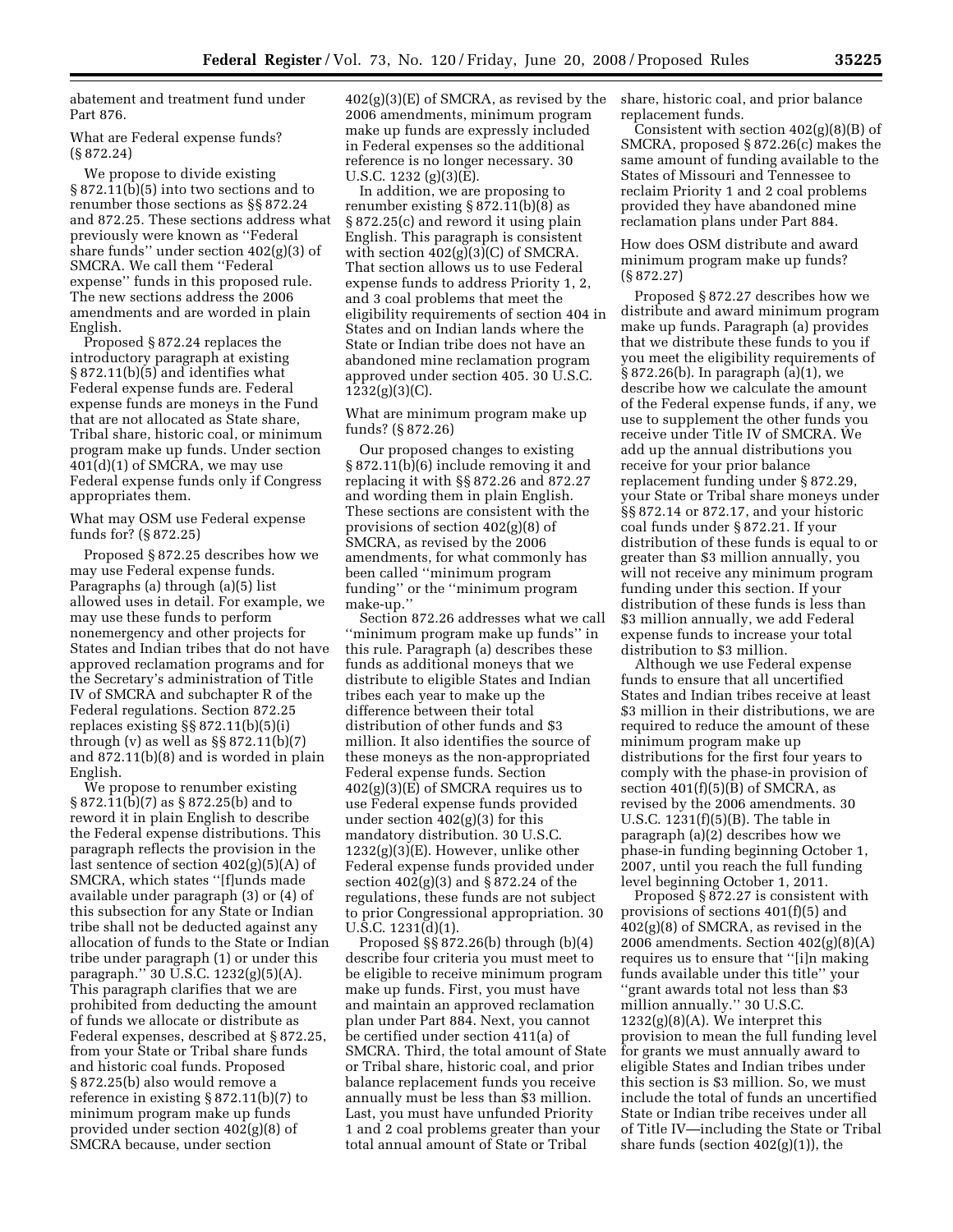historic coal funds (section 402(g)(5)), and the prior balance replacement funds (section  $411(h)(1)$ )—as part of the \$3 million referred to in section  $402(g)(8)(A)$ .

All section 402(g)(8) funds are distributed under section 401(d)(3) and (f) of SMCRA. Despite the amounts listed in section 401(f)(3) for distribution to the uncertified State and Indian tribes, this section requires us to phase in all ''amount[s] distributed under this subsection'' for the first four fiscal years beginning with FY 2008. 30 U.S.C. 1231(f)(5)(B). Section 401(f)(3) clearly covers the money allocated by section  $402(g)(8)$  to ensure the \$3 million distribution to eligible States and Indian Tribes. 30 U.S.C.  $1231(f)(3)(A)$ .

We are phasing-in this funding based on sections  $401(f)(2)(A)(ii)$ , 401(f)(3)(A)(ii), and 401(f)(5) of SMCRA. There are other ways to calculate the phased-in distribution. We are proposing the method that we chose for the 2008 distribution because we believe it maximizes funding for the minimum program States. To calculate the distribution, we first add up your annual prior balance replacement, State or Tribal share, and historic coal fund distributions. Then we calculate how much additional minimum program make up funding you would need to reach \$3 million. We apply the phasein only to that additional minimum program make up funding.

The following example illustrates the phase-in method: The distribution of State A's prior balance replacement funds and its phased-in State share funds and historic coal funds totals \$400,000. The amount of minimum program funds we would add to bring State A's total distribution to \$3 million is \$2.6 million. In FY 2008 and FY 2009, we would add 50 percent of the \$2.6 million in minimum program make up funds, or \$1.3 million, to the \$400,000 sum of the State's other funding. State A's total distributions for FY 2008 and FY 2009 therefore would be \$1.7 million each. In FY 2010 and FY 2011, we would add 75 percent of the \$2.6 million amount of minimum program funds, or \$1,950,000, to the \$400,000 sum of State A's other funding (assuming, for this example, that those other funding levels remain constant). State A would therefore receive \$2,350,000 in both FY 2010 and FY 2011.

We invite you to comment on other ways to calculate minimum program make up funding that meet SMCRA's requirements.

The table in § 872.27(a)(2)(iii) shows that beginning in FY 2012, your total

annual distribution will not be less than \$3 million unless the estimated reclamation cost of your remaining Priority 1 and 2 coal problems is less than  $\overline{\$3}$  million. Section  $\overline{\frac{872.27(a)(2)(iv)}}$ explains that if you have Priority 1 and 2 coal problems remaining after September 30, 2022, we will continue to fund your total annual distribution at no less than \$3 million (to the extent funds still are available) until the estimated cost of reclaiming your Priority 1 and 2 coal problems is less than \$3 million. If the estimated cost of reclaiming your Priority 1 and 2 coal problems is less than \$3 million but more than your total annual distribution of all other types of Title IV funds, we will provide minimum program make up funding up to the amount of your total unfunded reclamation cost.

Last, proposed § 872.27(b) states that we will award minimum program make up funds to you in grants following the procedures of Part 886 for uncertified States and Indian tribes, as we have for many years.

# What may you use minimum program make up funds for? (§ 872.28)

Consistent with section  $402(g)(8)(A)$ of SMCRA, we propose to add § 872.28 to state that you may only use minimum program make up funds to reclaim Priority 1 and 2 coal problems. You may not use minimum program make up funds for Priority 3 coal problems, AMD set-asides, noncoal problems, or any other work except Priority 1 and 2 coal problems.

What are prior balance replacement funds? (§ 872.29)

Section 872.29 is one of three new sections we propose to add to explain the provisions of section 411(h)(1) of SMCRA, as revised by the 2006 amendments, for what we call ''prior balance replacement funds'' in this rule. This section describes them as moneys we must distribute to you instead of the moneys that we allocated to your State or Tribal share of the Fund before October 1, 2007, but that we did not actually distribute to you because Congress never appropriated them. It identifies the source of these funds as general funds of the U.S. Treasury that are otherwise unappropriated, not the Fund. Under the 2006 amendments, distributions of prior balance replacement funds from general funds of the U.S. Treasury are mandatory and are not subject to Congressional appropriation. These distributions start in FY 2008 and last for seven years.

We do not propose to add a provision to this section, or to proposed § 872.32 which addresses certified in lieu funds

from Treasury, to reflect the funding cap set forth in section 402(i)(3)(A) of SMCRA. 30 U.S.C. 1232(i)(3)(A). That cap limits to \$490 million in any fiscal year the total amount of Treasury funding for grants to States and Indian tribes and for transfers to the three UMWA health care plans described in sections 402(h) and (i) of SMCRA. In addition, section 402(i)(3)(B) provides that if the cap is exceeded, each transfer would be reduced proportionally. 30 U.S.C. 1232(i)(3)(B). At this time, we project that total needs for this funding will remain below the cap amount; therefore, we have not proposed specific rule language describing how we would reduce our distribution of prior balance replacement funds and certified in lieu funds if the cap were reached. We request your comments on whether we should add such a provision, and, if so, what should it contain.

How does OSM distribute and award prior balance replacement funds? (§ 872.30)

We added § 872.30 to describe how we propose to distribute and award prior balance replacement funds. Under paragraph (a)(1), we propose to distribute U.S. Treasury funds to you, all States and Indian tribes with approved reclamation plans, equal to the moneys that we allocated to your State or Tribal share before October 1, 2007, but that were not distributed before then. Under paragraph (a)(2), we propose to distribute these funds to you if you are, or are not, certified under section 411(a) of SMCRA. Consistent with section 411(h)(1)(C) of SMCRA, proposed paragraph (a)(3) requires us to distribute these funds to you in seven equal annual installments, beginning in FY 2008.

Under proposed § 872.30(b), we will award prior balance replacement funds to you in grants under Part 885 if you are a certified State or Indian tribe or under Part 886 if you are uncertified. Section 411(h)(1) of SMCRA says '' \* \* \* the Secretary shall make payments to States or Indian tribes for the amount due \* \* \* .'' 30 U.S.C.  $1240a(h)(1)(A)(i)$ .

We recognize that SMCRA, as amended, unambiguously requires us to distribute moneys from the general Treasury to the States and Indian tribes, but the 2006 amendments do not specify a *method* of payment for us to use to make the ''payments.'' *See, e.g.*, 30 U.S.C.  $1232(i)(2)$  ("[O]ut of any funds in the Treasury not otherwise appropriated, the Secretary of the Treasury shall transfer to the Secretary of the Interior for distribution to States and Indian tribes such sums as are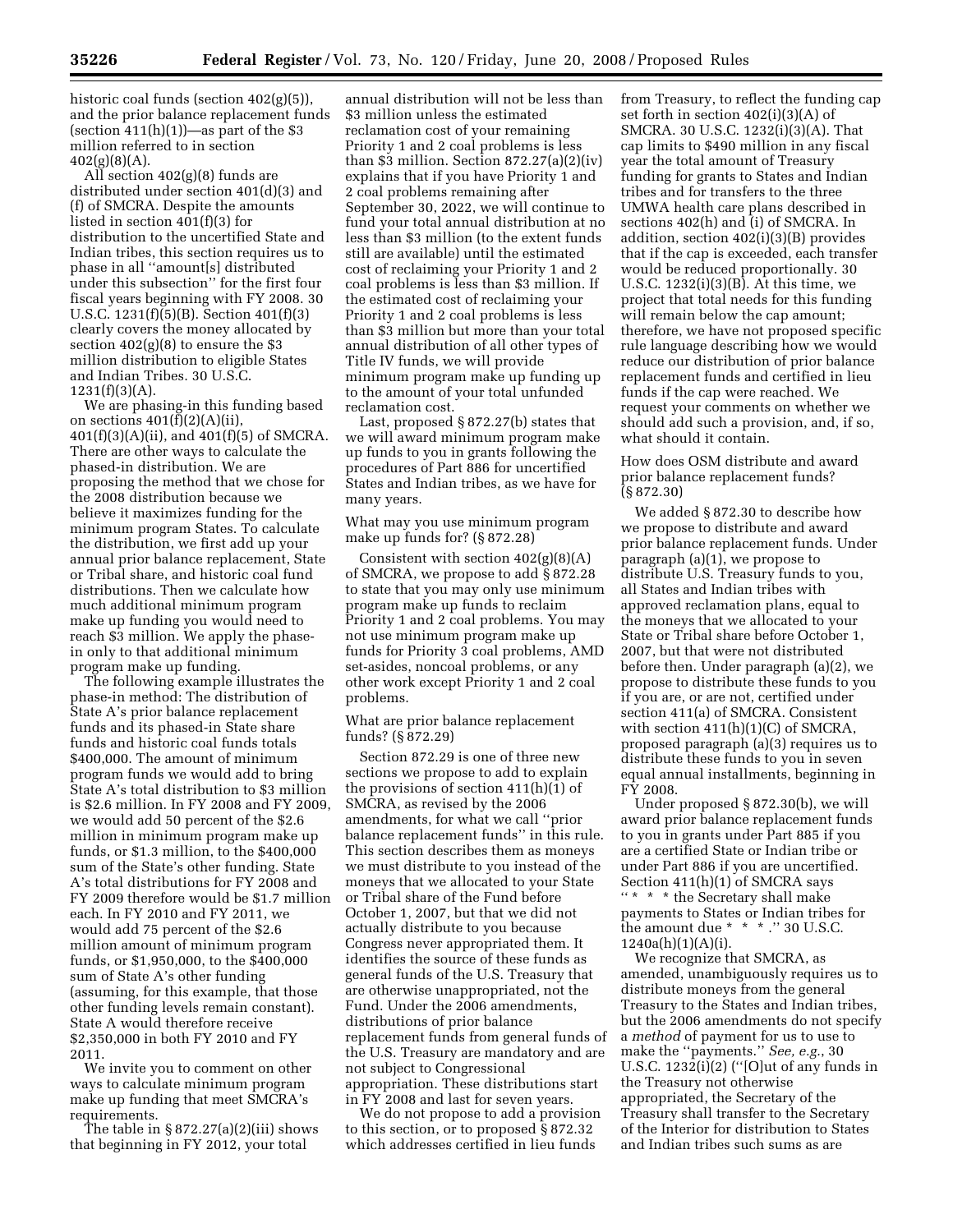necessary to pay amounts described in paragraphs (1)(A) and (2)(A) of section 411(h).''). We considered many methods for making the payments to States and Indian Tribes under section 411(h)(1). Based on that consideration and the Solicitor's M-opinion, we are required to make these payments as grants.

Not only are we required to use grants to distribute prior balance replacement funds under section 411(h)(1), but doing so also has advantages. First, using grants allows us to continue the established and effective process we have been using to disburse moneys from the Fund to States and Indian tribes for almost 30 years. Grants policies and procedures currently are described in our Federal Assistance Manual (FAM; OSM Directive GMT–10). They are simplified compared to those procedures used for the grants we award under Title V of SMCRA. The FAM and all grant application forms are available on-line, and States and Indian tribes can develop and submit grant applications to us electronically. Likewise, much of our application processing and all of our grant approval and award actions occur electronically. These capabilities are integrated with the Department of the Interior's Financial and Business Management System (FBMS). States' and Indian tribes' finance and accounting departments are experienced in following these procedures for receiving and managing grant funds we award. In addition, they are well versed in OMB Circular A–102, the ''Grants Common Rule'' at 43 CFR Part 12, and FAM requirements that we follow for providing financial assistance under Title IV of SMCRA. Those requirements include periodic reporting and auditing that help States, Indian tribes, and us ensure proper accounting for funds and their use.

Second, using grants can help us address our programmatic responsibilities concerning certified and uncertified States and Indian tribes under sections  $201(c)(1)$  and  $(4)$  of SMCRA. 30 U.S.C. 1211(c)(1) and (4). Grant requirements for periodic reporting provide some of the information we need to monitor and evaluate States' and Indian tribes' accomplishments, determine if they are following their approved grants and reclamation plans, identify the need for assistance, and to help us with our reporting requirement mandated by section 405(j) of SMCRA.

Third, using grants allows us to maintain financial accountability for the prior balance replacement funds. As discussed in proposed § 872.31, the 2006 amendments require that prior balance replacement funds be used for

specific purposes: Certified States and Indian tribes must use them for ''the purposes established by the State legislature or tribal council of the Indian tribe, with priority given for addressing the impacts of mineral development''; and uncertified States and Indian tribes must use them for coal reclamation as described in section 403. 30 U.S.C. 1240a(h)(1)(D). Using grants provides us with oversight to ensure that the States and Indian tribes are spending prior balance replacement funds as required by SMCRA, as revised by the 2006 amendments, and specifically that uncertified States and Indian tribes are directing prior balance replacement funds into coal reclamation.

Last, the Treasury regulations associated with grants (31 CFR Part 205) allow States and Indian tribes to draw down prior balance replacement funds to pay expenses while otherwise keeping funds in the U.S. Treasury until needed.

Proposed § 872.30(c) addresses sections  $411(h)(1)(A)(ii)$  and  $411(h)(4)(A)$  of SMCRA, as revised by the 2006 amendments. 30 U.S.C.  $1240a(h)(1)(A)(ii)$  and  $1240a(h)(4)(A)$ . It requires us to transfer to historic coal funds the moneys in your State or Tribal share of the Fund that were allocated, but not appropriated to you, before October 1, 2007. The amount of this transfer will be of the same amount that we pay you as prior balance replacement funds under this section and 411(h)(1) of SMCRA. Proposed § 872.30(c) further requires us to make the amounts transferred to the historic coal funds available for annual grants beginning in FY 2023, which is the same time we distribute the remaining moneys under Title IV. Finally, it requires us to allocate, distribute, and award the transferred amounts to you according to the provisions applicable to historic coal funds under §§ 872.21, 872.22, and 872.23.

What may you use prior balance replacement funds for? (§ 872.31)

Consistent with section  $411(h)(1)(D)(i)$ of SMCRA, proposed § 872.31(a) requires you, a certified State or Indian tribe, to use the prior balance replacement funds you receive only for the purposes that your State legislature or Tribal council establishes, giving priority to addressing the impacts of mineral development. 30 U.S.C.  $1240a(h)(1)(D)(i)$ . While this language is taken essentially verbatim from the 2006 amendments, we realize this provision may significantly affect certified States' and Indian tribes' reclamation programs, and we specifically invite your comments on this proposal.

Under SMCRA, as revised by the 2006 amendments, the State legislature or Tribal council has broad and sole discretion to determine how prior balance replacement funds will be spent. Because OSM has no basis for approving or disapproving individual projects to be undertaken with these funds, we do not believe that projects paid for with prior balance replacement funds would be subject to OSM review requirements under laws such as the National Environmental Policy Act of 1969 (NEPA) and the National Historic Preservation Act (NHPA). Certified States or Indian tribes would be solely responsible for determining what other Federal laws are applicable to their activities. Therefore, we are not proposing that an Authorization to Proceed (ATP) from OSM with an accompanying NEPA review would be required. We invite your comments on this issue.

Proposed §§ 872.31(b) through (b)(3) require that uncertified States and Indian tribes use their prior balance replacement funds only for activities related to abandoned coal mine problems. Section 411(h)(1)(D)(ii) specifies that uncertified States ''shall use any amounts provided under this paragraph for the purposes described in section 403.'' 30 U.S.C. 1240a(h)(1)(D)(ii). So, uncertified States and Tribes must use prior balance replacement funds to reclaim Priority 1, 2, and 3 coal problems under § 874.12, to restore water supplies under § 874.14, and to maintain the AML inventory under section 403(c) of SMCRA. Though not a required use in proposed § 872.31(b), we believe uncertified States and Indian tribes may use these funds to acquire lands under § 879.11 as needed to address coal problems under section 403.

Congress enacted the 2006 amendments out of a concern for addressing remaining coal problems. Section 409(b) specifies that only certain types of funds can be used to address noncoal problems. 30 U.S.C. 1239(b). Prior balance replacement funds, authorized to be paid under section 411(h)(1), are not among the types of funds specified for noncoal reclamation under section 409(b).

Prior balance replacement funds described in section 411(h)(1) are based on the amount of the reclamation fees we collected in each State and on Indian lands and allocated to those States and Indian tribes under section 402(g)(1), but that Congress did not appropriate through FY 2007. However, the 2006 amendments reallocate those unappropriated section  $402(g)(1)$ moneys to the historic coal funds of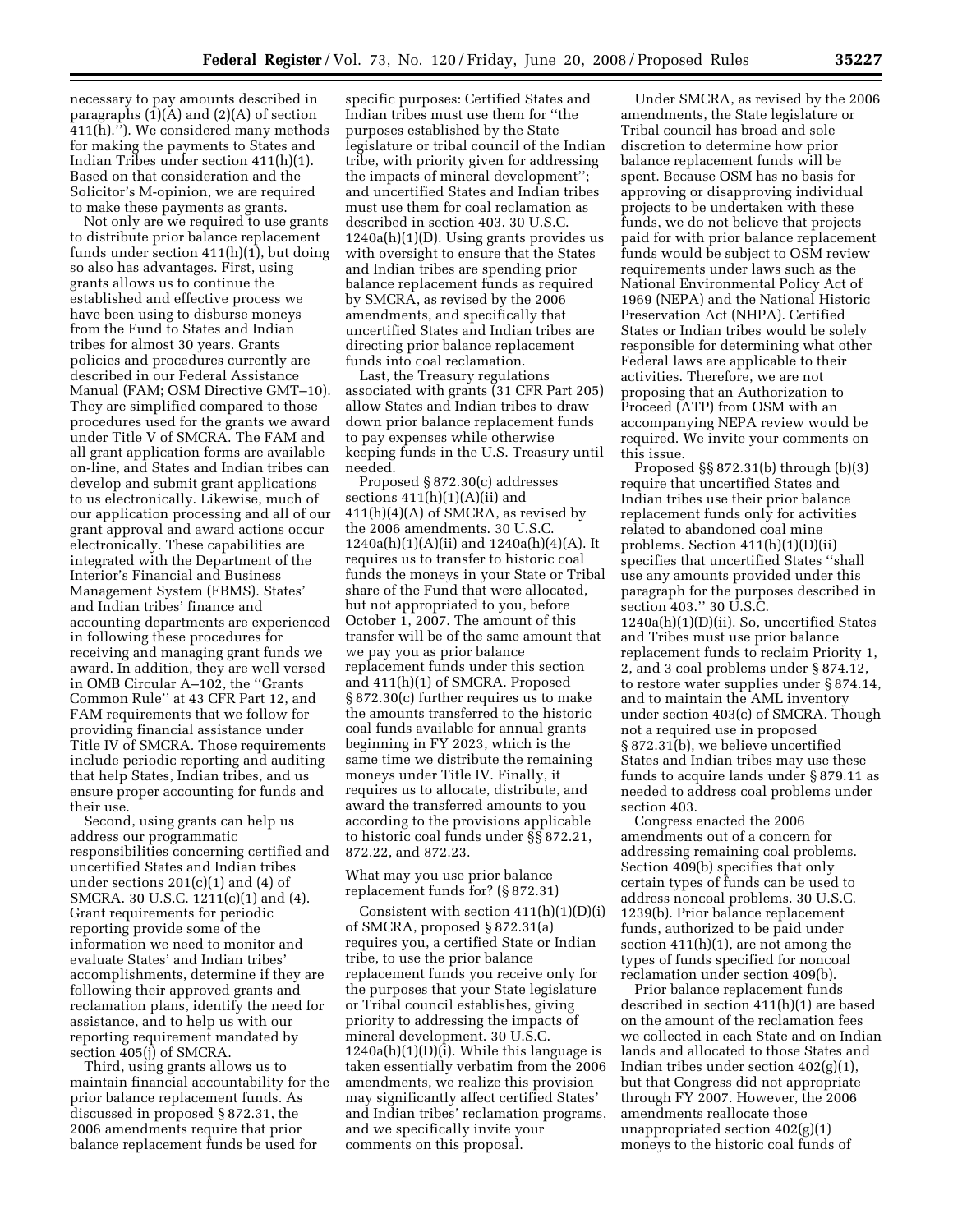section 402(g)(5). 30 U.S.C.  $1240a(h)(1)(A)(ii)$  and  $1240a(h)(4)(A)$ . The prior balance replacement funds that the uncertified States and Indian tribes receive may be of an amount equivalent to the unappropriated balance, but they are paid from U.S. Treasury funds and have not been allocated under section 402(g)(1). There is a fundamental distinction between the prior balance replacement funds and section 402(g) moneys distributed from the Fund.

Therefore, proposed § 872.31(b) requires you, the uncertified State or Indian tribe, to use prior balance replacement funds only for the three purposes described above. This interpretation will not prevent you from abating Priority 1 noncoal hazards to public health and safety with the State or Tribal share funds we distribute to you annually under §§ 872.14 or 872.17 and historic coal funds we distribute under § 872.21.

What are certified in lieu funds? (§ 872.32)

We propose three new sections addressing funds distributed to States and Indian tribes described in section 411(h)(2) of SMCRA. 30 U.S.C. 1240a(h)(2). We call these moneys ''certified in lieu funds'' in this proposed rule. As the first of these three sections, § 872.32 describes certified in lieu funds as moneys that we will distribute to you, a certified State or Indian tribe, in lieu of moneys otherwise allocated to your State or Tribal share of the Fund after October 1, 2007. We are prohibited from distributing State and Tribal share moneys to you because of the exclusion in section  $401(f)(3)(B)$  of SMCRA. 30 U.S.C. 1231(f)(3)(B). This proposed section also identifies the source of these certified in lieu funds as otherwise unappropriated funds in the United States Treasury, not the Fund. The annual distribution of certified in lieu funds is mandatory and not subject to prior Congressional appropriation. These distributions will start in FY 2009 because section 411(h)(2) of SMCRA specifies that our payments must equal the State and Tribal share funds ''allocated on or after October 1, 2007.'' 30 U.S.C. 1240a(h)(2)(A). So, the first fees collected that can serve as the basis for calculating certified in lieu payments are those allocated on coal produced during FY 2008. As a result, we will distribute certified in lieu funds for the first time in FY 2009.

How does OSM distribute and award certified in lieu funds? (§ 872.33)

Proposed § 872.33 describes how we will distribute and award certified in lieu funds. Paragraph (a) states that you must be certified under section 411(a) of SMCRA to receive certified in lieu funds, as required in section 411(h)(2) and defined in section 411(h)(2)(B). If you meet that requirement, we will follow the steps described in paragraph (b) to distribute these moneys to you. Under paragraph (b)(1), we will annually distribute to you, beginning in FY 2009, an amount based on 50 percent of the reclamation fees we received for coal produced during the previous FY in your State or on Indian lands within the jurisdiction of your Indian tribe. Proposed paragraph (b)(2) states that the funds we annually distribute to you will be in lieu of moneys you would have received from your State or Tribal share of the Fund if section  $401(f)(3)(B)$  of SMCRA, as revised by the 2006 amendments, did not specifically exclude you from receiving those funds. 30 U.S.C. 1231(f)(3)(B). Although the Fund will not be the source of these moneys that we distribute to you, you will receive moneys each year as though you were still receiving them from your State or Tribal share of the Fund.

Proposed § 872.33(b)(3) explains, using a table, how we intend to phasein our distribution of certified in lieu funds to you over the first three years beginning October 1, 2008. This paragraph is consistent with section  $411(h)(3)(B)$  of SMCRA, which requires that in the first three fiscal years beginning with FY 2009, the amount we annually distribute to you will be equal to 25 percent, 50 percent, and 75 percent, respectively, of 50 percent of the annual reclamation fee collections in your State or from Indian lands within your jurisdiction. 30 U.S.C. 1240a(h)(3)(B). You will receive an amount equal to 100 percent of your 50 percent State or Tribal share of annual reclamation fee collections in the fiscal year beginning October 1, 2011, and in the following fiscal years.

Proposed § 872.33(c) states our intention to use grants to pay these funds to you. Section  $411(h)(2)$  of SMCRA says ''the Secretary shall pay to each certified State or Indian tribe \* \* \* .'' 30 U.S.C. 1240a(h)(2)(A). As with the section 411(h)(1) prior balance replacement fund ''payments,'' we must use grants to pay certified in lieu funds to you. *See* the discussion of § 872.30 above.

The proposed paragraph § 872.33(d) addresses the provisions of sections

401(f)(3)(A)(i) and 411(h)(4) of SMCRA. It requires us to transfer to historic coal funds the same amount of funds that we distribute to you as certified in lieu funds. The transferred amounts will come from moneys in your State or Tribal share of the Fund that are otherwise allocated to you for the prior fiscal year, but which you are barred from receiving. We must make those transferred amounts available for annual grants beginning in FY 2009, and will do so at the same time we distribute all other moneys under Title IV. Finally, proposed § 872.33(d) requires us to allocate, distribute, and award the transferred amounts to uncertified States and Indian tribes according to the provisions applicable to historic coal funds under §§ 872.21, 872.22, and 872.23.

Section 411(h)(3)(C) of SMCRA requires us to distribute to you, in two equal annual installments in FY 2018 and FY 2019, the amounts we withhold from the first three payments of certified in lieu funds as a result of the phasedin distribution. 30 U.S.C. 1240a(h)(3)(C). Proposed § 872.33(e) incorporates that provision into the regulations.

What may you use certified in lieu funds for? (§ 872.34)

Proposed § 872.34 states that you may use certified in lieu funds for any purpose. We believe that by not specifying any prescribed uses for these moneys, the 2006 amendments allow you to use certified in lieu funds for any purpose. Congress could have easily imposed a requirement to use the funds for a specific purpose as it did for prior balance replacement funds in sections  $411(h)(1)(A)(i)$  and (ii). Because section 411(h)(2) does not specify the purpose(s) for which the funding it provides may be used, we interpret it to mean that the use of the funds it provides is not restricted.

However, we also recognize there is an alternative reading of SMCRA, as amended, and invite comment on whether our proposal reflects the better reading. Section 411(h)(2) of SMCRA, as revised by the 2006 amendments, is silent on how certified in lieu funds can be used. An argument can be made that this section's silence on the use of these funds does not mean certified States and Indian tribes can use them for any purpose. Instead, it might be viewed as meaning that the other provisions of section 411 of SMCRA, specifically 411(b) through (g), apply to the use of certified in lieu funds. Because this would make a major difference in not only how these funds may be used, but in OSM's role in overseeing that use, we invite comment on which alternative is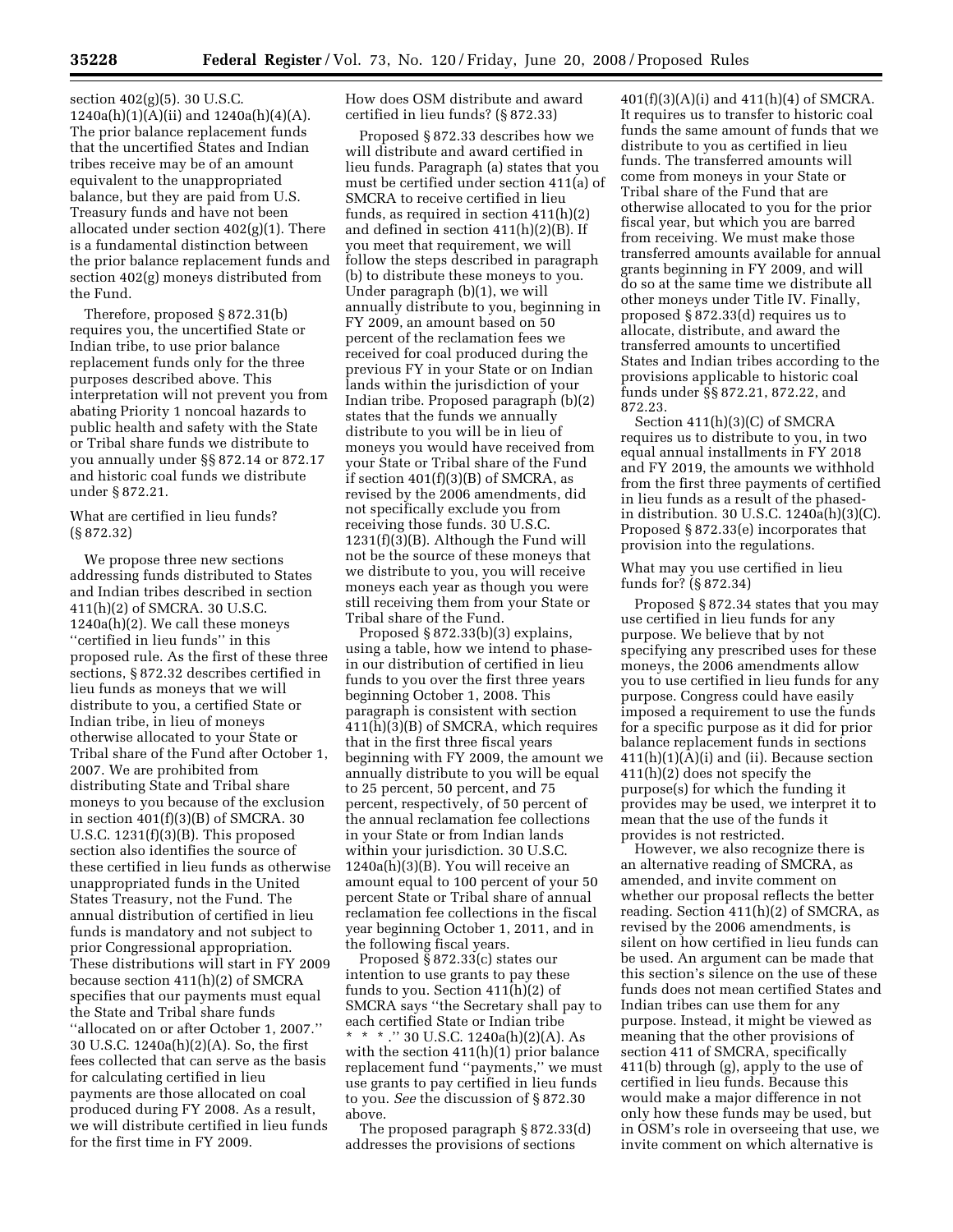the better reading of the 2006 amendments.

In any case, as a certified State or Indian tribe, you must address coal problems that arise after certification under existing § 875.14(b), and we do not propose to change this requirement. In addition, when each State and Indian tribe became certified under the existing regulations at  $\S 875.13(a)(3)$ , they had to provide an agreement to ''give top priority'' to any coal problems that occur after certification. So, certified States and Indian tribes must address these coal problems, regardless of the funding source.

# *Part 873—Future Reclamation Set-Aside Program*

# Applicability (§ 873.11)

The 2006 amendments eliminated the authority for States and Indian tribes to set-aside funds for future reclamation that was once contained in section 402(g)(6). The proposed changes to §§ 873.11 and 873.12 reflect that change by restricting future set-aside actions to funding received prior to December 20, 2006, while preserving the requirements that existing funds contained in the setaside account be used for their intended purpose. We reworded this section to account for this change and to use plain English.

# Future Set-Aside Program Criteria (§ 873.12)

We propose to revise paragraph (a) to include December 20, 2006, as the cutoff date for deposits to future set-aside fund accounts. As explained above, we are making this change because the 2006 amendments removed the authority for States and Indian tribes to use Fund moneys for this purpose. We are also removing the phrase, ''or (2) An acid mine drainage abatement and treatment fund pursuant to 30 CFR part 876,'' as the acid mine drainage set-aside program is addressed in that Part of this rule. Likewise, we are deleting paragraph (b) because it repeats the conditions for funds that were previously set aside which are already included in paragraph (a). We are deleting the first sentence of existing paragraph (c) because it is now obsolete. We also reworded this section in plain English.

# *Part 874—General Reclamation Requirements*

# Definitions (§ 874.5)

We propose to add this new section to Part 874 to include the definition of the term ''Reclamation plan or State reclamation plan'' as it is defined in proposed § 872.5.

Information Collection (§ 874.10)

We propose to reword this paragraph using plain English and to use the current format approved by the OMB. It describes OMB's approval of information collections in Part 874, our use of that information, and the estimated reporting burden associated with those collections.

# Applicability (§ 874.11)

We are proposing revisions to this section to clarify how the provisions of Part 874 apply to the types of funding made available under the 2006 amendments and to reword it using plain English. The new paragraph (a) continues to impose the existing requirement for compliance when reclaiming eligible lands and waters with moneys from the Fund. The new paragraph (b) would impose compliance when conducting reclamation projects with the prior balance replacement funds received by uncertified programs from section 411(h)(1) of SMCRA because section  $411(h)(1)(D)(ii)$  states that the funds received must be used for the purposes of section 403. 30 U.S.C.  $1240a(h)(1)(D)(ii)$ . Section 403 imposes coal reclamation priorities, authorizes water supply restoration, and requires the maintenance of the AML inventory. 30 U.S.C. 1233. The new paragraph (c) would impose compliance by certified programs when using certified in lieu funds provided under section 411(h)(2) of SMCRA to address eligible coal problems after certification. We are proposing this requirement to ensure that coal problems are uniformly addressed under each program, regardless of certification status under section 411.

The new paragraph (d) requires certified programs to follow the requirements of this Part when expending the prior balance replacement funds provided by section 411(h)(1) of SMCRA to address coal problems after certification. Certified States and Indian tribes are to expend their prior balance replacement funds for the purposes established by the State legislature or Tribal council with priority given to addressing the impacts of mineral development. 30 U.S.C.  $1240a(h)(1)(D)(i)$ . However, when certified States and Indian tribes use prior balance replacement funds to address coal problems subsequent to certification, compliance with the provisions under Part 874 will be central to our review and approval process.

# Eligible Coal Lands and Water (§ 874.12)

We are proposing to revise existing paragraphs (c), (e), and (f) of § 874.12 to reflect our proposed changes to the funding applicability in § 874.11, to correct minor errors in the existing regulations, and to reword these paragraphs using plain English. First, § 874.12(c) would be updated to allow the use of prior balance replacement funds by uncertified programs to supplement the cost of reclamation at eligible bond forfeiture sites consistent with section  $411(h)(1)(D)(ii)$ , which allows funds to be spent for the purposes described in section 403. Next, we propose inserting language in § 874.12(e) to allow uncertified programs to use prior balance replacement funds for the reclamation and abatement of inadequately reclaimed Priority 1 or Priority 2 sites that were mined between August 4, 1977, and the date on which the Secretary approved a State regulatory program, known as ''interim program sites,'' or where the surety of the mining operator became insolvent as of November 5, 1990, known as ''insolvent surety sites.'' We also corrected an error in the first sentence by replacing the second ''may'' with ''made'' so that the sentence reads: ''An uncertified State or Indian tribe may expend funds made available \* \* \*.'' Last, the revisions to § 874.12(f) are minor conforming changes and do not alter the existing scope or meaning of that paragraph.

Reclamation Objectives and Priorities (§ 874.13)

We are proposing changes to § 874.13 that reflect expenditure priorities outlined in section 403(a) of SMCRA, as revised by the 2006 amendments, and clarify how reclamation programs should address Priority 3 reclamation objectives. Proposed paragraph (a) of § 874.13 contains the most recent date for our ''Final Guidelines for Reclamation Programs and Projects'' published in 2001. 66 FR 31250, 31258. In addition, it contains the longstanding requirement in section 403(a) of SMCRA that expenditures must ''reflect the \* \* \* priorities in the order stated.'' 30 U.S.C. 1233(a).

The remainder of the proposed § 874.13(a) is generally the same as the text of sections 403(a)(1), (a)(2), and (a)(3) of SMCRA, as revised by the 2006 amendments. However, the last sentence of § 874.13(a)(3) was added to clarify the term ''adjacent,'' which was added by the 2006 amendments. More specifically, sections 403(a)(1)(B)(ii) and (a)(2)(B)(ii) of SMCRA allow for certain lands and waters that have been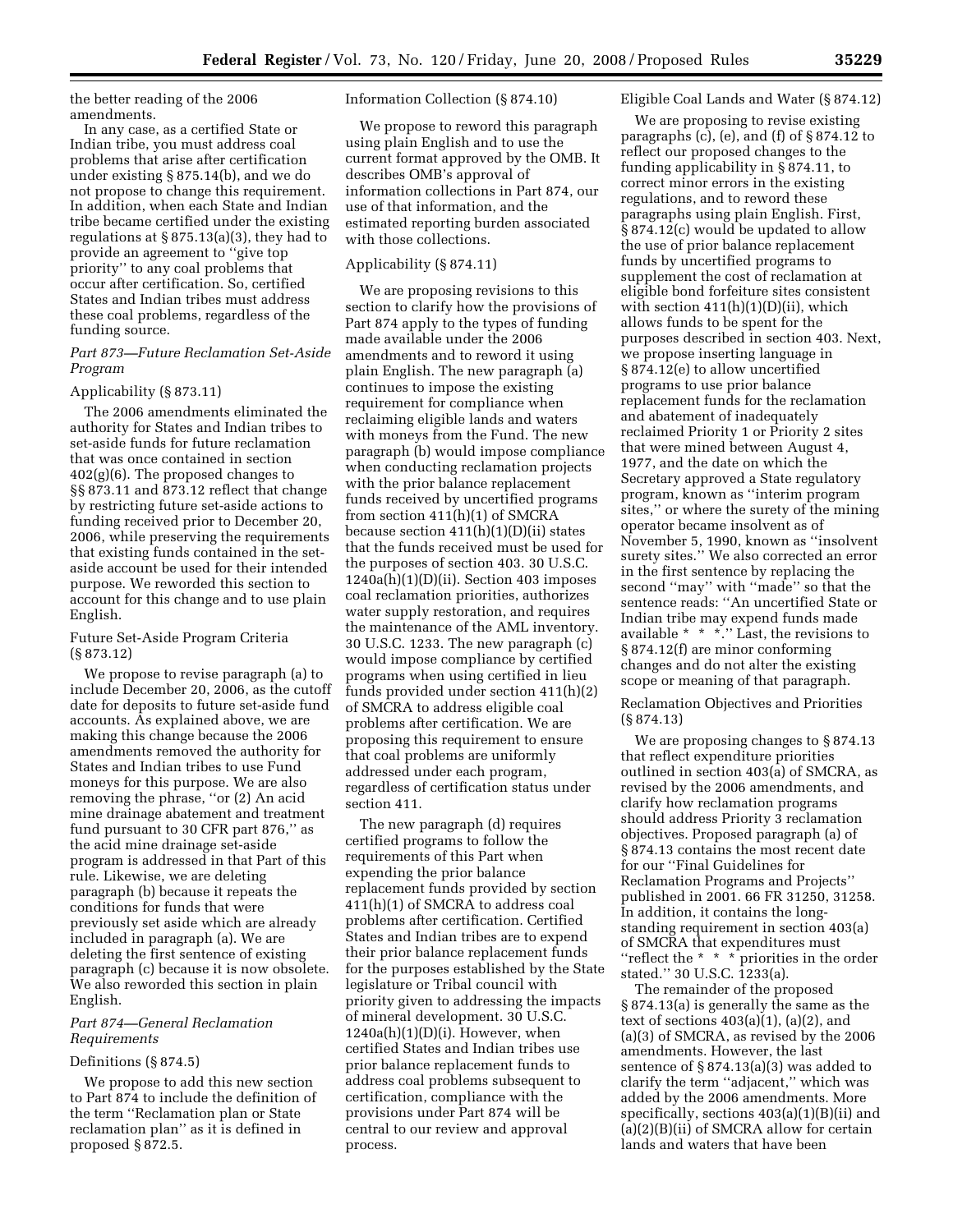degraded by past coal mining practices to be restored as either a Priority 1 or Priority 2 expenditure if they are adjacent to a Priority 1 or Priority 2 site. This new statutory provision also extends to Priority 3 lands and waters adjacent to Priority 1 or 2 sites that have already been reclaimed under the approved reclamation plan. In effect, the 2006 amendments allow reclamation programs to offer amendments to the AML inventory, where applicable, that would reclassify certain current Priority 3 lands and waters as Priority 1 or Priority 2 expenditures.

We propose that the term ''adjacent'' means Priority 3 eligible lands and waters that are ''geographically contiguous.'' Under our proposal, land and water resources that are spatially connected to a Priority 1 or Priority 2 site, even those sites previously reclaimed, may now be recorded in the AML inventory as Priority 1 or Priority 2 unfunded costs, funded costs, or completed expenditures, as applicable.

Given that our proposed § 874.13(a) contains only geographical considerations, we are also seeking comment on possible alternative definitions of or restrictions to the term ''adjacent.'' For example, we would like to receive comments on whether the term ''adjacent'' should include all disturbances by a single mining operation or company. Should the term ''adjacent'' allow for a hydrologic connection even though there may be great distances between the sites? Should the term contain restrictions on the types of Priority 3 problems or costs that can qualify? States can now set up 30% AMD set-aside trusts under 402(g)(6) of SMCRA. In view of that option, should there be any restrictions on how the term ''adjacent'' is used for Priority 3 AMD problems? Should permanent facility construction and perpetual treatment costs associated with AMD from a Priority 2 mine opening or highwall be elevated to Priority 2 status? Some facilities and perpetual treatment costs can run into hundreds of thousands, if not millions, of dollars. Should the expenditures for large acreages of Priority 3 subsidence be elevated in priority because they are geographically contiguous to a small Priority 2 subsidence event, regardless of cost? What about small Priority 2 tipples connected to large Priority 3 refuse piles? Finally, because the 2006 amendments removed the 30% cap in water supply replacement expenditures under section 403(b), should adversely affected water supplies be elevated in priority when adjacent to other kinds of Priority 1 or 2 reclamation sites? We would like to receive comments on

whether there should be any limitations, monetary or otherwise, on the kinds of AML programs that should be addressed under the term ''adjacent.''

The proposed paragraph (b) of § 874.13 incorporates the 2006 amendments' complete revision of section 402(g)(7) of SMCRA. Previously, section 402(g)(7) contained the requirements for developing hydrologic unit plans consistent with the AMD setaside trust provision of section 402(g)(6). The amended language of section 402(g)(7) now addresses how Priority 3 work can be undertaken; it states:

In complying with the priorities described in section 403(a), any State or Indian tribe may use amounts available in grants made annually to the State or tribe under paragraphs (1) and (5) for the reclamation of eligible land and water described in section 403(a)(3) before the completion of reclamation projects under paragraphs (1) and (2) of section 403(a) only if the expenditure of funds for the reclamation is done in conjunction with the expenditure before, on, or after the date of enactment of the Surface Mining Control and Reclamation Act Amendments of 2006 of funds for reclamation projects under paragraphs (1) and (2) of section 403(a).

# 30 U.S.C. 1232(g)(7)

In effect, section  $402(g)(7)$  prevents uncertified States or Indian tribes from using State or Tribal share funds, as discussed in section 402(g)(1) of SMCRA, and §§ 872.14 and 872.17, and historic coal funds, as discussed in section 402(g)(5) of SMCRA and § 872.21, for the reclamation of Priority 3 lands and water before they have completed their Priority 1 and 2 reclamation projects. However, section 402(g)(7) does provide an exception that allows State or Tribal share funds and historic coal funds to be used for Priority 3 lands and waters, but only if that reclamation is done in conjunction with the expenditure of funds before, on, or after December 20, 2006, for Priority 1 and Priority 2 reclamation.

To be consistent with this section, we propose to apply section 402(g)(7) of SMCRA in a manner that is slightly more restrictive than the way we have promoted Priority 3 land and water reclamation in the past. Our longstanding approach, based on the first sentence of section 403(a), has been that reclamation programs can reclaim Priority 3 land and water projects before the completion of all Priority 1 and 2 projects as long as the overall reclamation program generally reflects the priorities in section 403(a) of SMCRA. The Department of the Interior initially expressed this approach in a May 18, 1982, memorandum by the

Office of the Solicitor that recognized the discretion program officials have in selecting projects based upon a wide range of qualitative and quantitative data. This memorandum also concluded that the States and the Secretary have ample authority and rationale to select projects based upon such factors as are outlined in § 874.13 and to fund lower priority projects together with higher priority projects as long as the total program reflects the achievement of objectives in section 403(a) of SMCRA.

Through the life of the AML program, we published and maintained an advisory document titled ''Final Guidelines for Reclamation Programs and Projects'' (see latest version 66 FR 31250, June 11, 2001). These guidelines direct that, generally, reclamation of lower priority projects should not begin until all known higher priority projects have been completed, are in the process of being reclaimed, or have been approved for funding by the Secretary. *See* 66 FR 31252, (''Reclamation Site Ranking''). Our guidance further explains that lower priority projects or contiguous work may be undertaken in conjunction with high priority projects, but it sets forth factors to weigh to determine if the lower priority projects should be considered over higher priority projects. Examples of these factors include: When a landowner consents to participate in post reclamation maintenance activities of the area; when the reclamation provides many benefits to the landowner and those benefits have a greater cumulative value than other projects; and when reclamation provides offsite public benefits. *Id.* We also promote the reclamation of lower priority lands and waters when it is cost effective. *See* 66 FR 31253 (''Reclamation Extent''). To date, we have encouraged stand-alone Priority 3 projects and Priority 3 work that is contiguous with higher priority work based upon the efficiencies gained for the program and the environmental and community benefits.

To be consistent with the revised language of section 402(g)(7) of SMCRA, we are proposing to replace the existing language under § 874.13(b) with language that specifies that this provision applies to uncertified States and Indian tribes who seek to use State or Tribal share funds and historic coal funds for Priority 3 reclamation. However, based on section 402(g)(7) and our past experience, this proposed provision also requires uncertified States and Indian tribes to meet one of two conditions before being allowed to reclaim Priority 3 sites.

Under the first condition, described in proposed § 874.13(b)(1), uncertified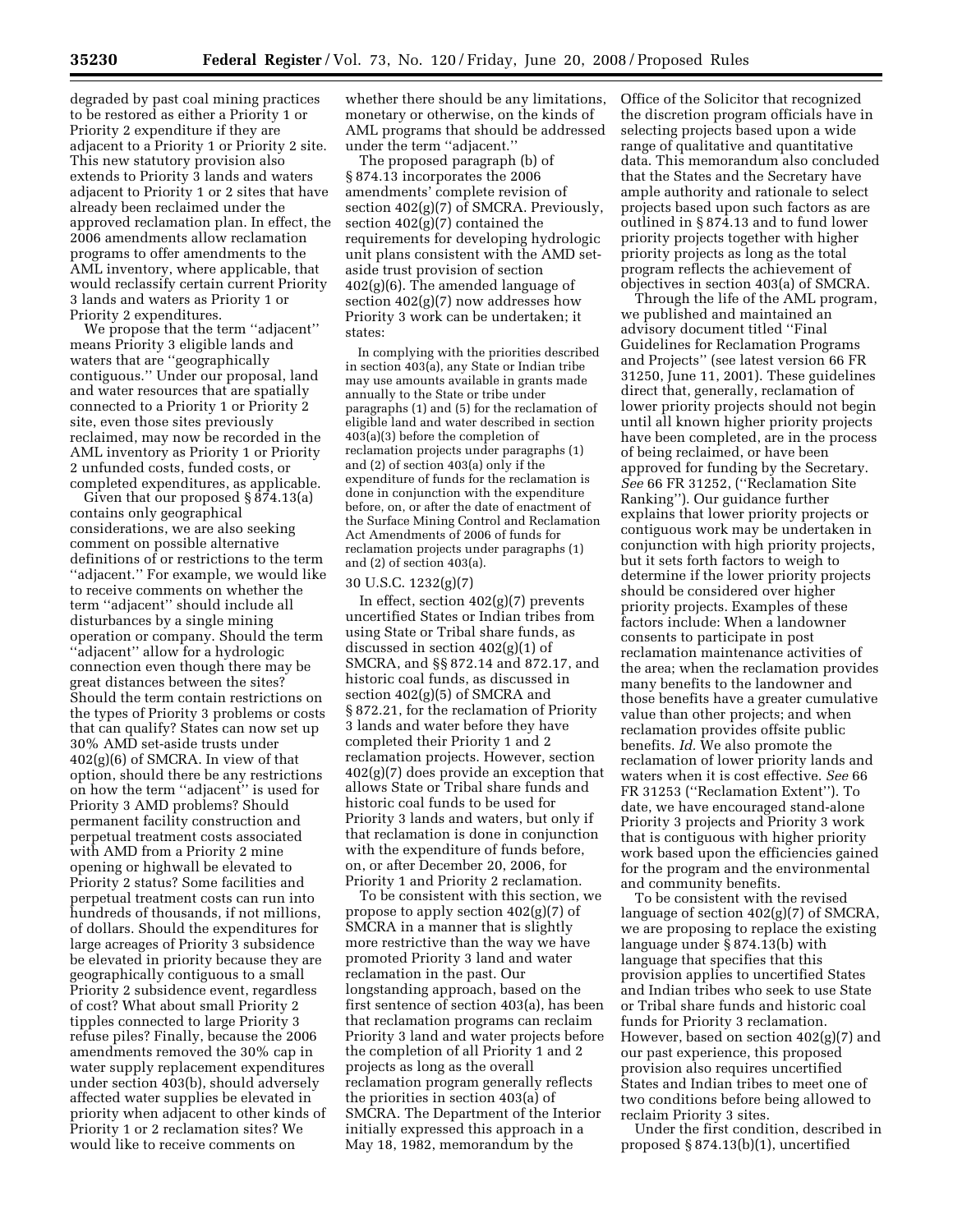States and Indian tribes may only complete stand alone Priority 3 projects after the State or Indian tribe has completed all Priority 1 and 2 reclamation projects in its jurisdiction. We believe this proposal to be slightly more restrictive than the existing regulations because, if finalized, it would prohibit stand-alone Priority 3 projects until all known Priority 1 or 2 sites have been completed, unless the uncertified State or Indian tribe meets the conditions detailed in proposed § 874.13(b)(2).

Proposed § 874.13(b)(2) allows uncertified States and Indian tribes to reclaim Priority 3 lands and waters before all higher priority sites are reclaimed, as long as they are being done ''in conjunction with'' a Priority 1 or Priority 2 project. Specifically, proposed § 874.13(b)(2) allows you to expend State or Tribal share and historic coal funds for the reclamation of Priority 3 lands and water that are related to past, present, or future projects, but only if you determine that such expenditures would or would have (i) facilitate(d) the Priority 1 or Priority 2 reclamation or, (ii) provide(d) reasonable savings at the time of the project towards the objective of reclaiming all Priority 3 land and water problems. We are proposing these two conditions because they will promote Priority 3 reclamation while emphasizing the elevated Priority 1 and 2 reclamation objectives contained in the 2006 amendments. Under our proposed revision, program officials could not only use State and Tribal share and historic coal funds for Priority 3 sites that would aid in the reclamation of higher priority sites or would be cost efficient to do so, but they could also revisit each completed project and determine if there are Priority 3 lands and waters related to those past projects that still need to be reclaimed. These Priority 3 sites could then be reclaimed before the all Priority 1 and 2 problems have been addressed.

While we anticipate that most Priority 3 lands that fall within § 874.13(b)(2)(i) would have been addressed during the initial project, there may be areas where, at the time, the efficiencies of combined contracting or other cost saving factors would have satisfied § 874.13(b)(2)(ii). Reasons why such lands may not have been incorporated in the initial project could include past landowner restrictions, shortage of available grant funding, staffing and administrative considerations, or the potential for remining.

We believe that the language of § 874.13(b)(2), as proposed, does not specifically preclude allowing Priority 3

work as a separate phase of construction within a Priority 1 or 2 project. However, Priority 3 work that is undertaken as a separate phase may not realize the administrative and contracting efficiencies of combined design and development, one-time mobilization and demobilization costs, or reduced unit costs that can be attributed to larger projects. These types of factors would be central to an analysis to determine whether there are reasonable savings under proposed § 874.13(b)(2)(ii). We welcome comments on the effect of our proposed language on construction project phasing.

As described above, the 2006 amendments substantially elevated and redirected resources towards the uncertified programs with the most hazardous—Priority 1 and 2—coal sites. This was accomplished through the mandatory distributions of State or Tribal share funds and historic coal funds, the reallocation of the section 402(g)(1) funding away from certified programs, and raising the minimum program make up funding level. 30 U.S.C. 1231(f)(3)(B), 1232(g)(1)(A), 1232(g)(1)(B), 1232(g)(5), 1232(g)(8)(A), and 1240a(h)(4). In addition, the 2006 amendments strengthened our responsibilities towards oversight of reclamation by obliging us to ensure that uncertified States and Indian tribes strictly comply with the priorities in section 403, by requiring us to review amendments to the AML inventory, by granting us the authority to unilaterally certify the completion of coal problems, and by restricting the use of prior balance replacement funds to address coal problems under section 403. 30 U.S.C. 1232(g)(2), 1233(c), 1240a(a)(A), and 1240a(h)(1)(D)(ii).

Given these new funding directives and our enhanced oversight responsibilities, we believe that limiting the number and types of Priority 3 projects that could be addressed under the ''in conjunction with'' provision is consistent with the intent of SMCRA, as revised by the 2006 amendments. To ensure that high priority site reclamation is promoted while we observe our long term commitment to eliminate all coal problems, we are proposing that you may use State or Tribal share funds or historic coal funds to reclaim Priority 3 sites even if you have not completed all Priority 1 and Priority 2 problems if the reclamation of those sites facilitates the reclamation of Priority 1 and 2 problems or if you determine that there would be reasonable savings towards the objective of reclaiming all Priority 3 land and water problems.

Generally, we would expect reasonable savings to be composed of a number of reduced expenditures in project development and construction, such as reduced design costs, reduced mobilization and demobilization charges, reduced unit prices, and administrative efficiencies, and that as the Priority 3 work increases in size or cost, the amount of potential savings would diminish. As part of our oversight and inventory management responsibilities, we will review individual State or Indian tribe determinations under § 874.13(b)(2)(ii) that the reclamation of specific Priority 3 lands and waters is appropriate because they facilitate reclamation or provide reasonable savings towards the long-term objective of reclaiming all coal problems.

We do not believe that our efforts to define the use of ''in conjunction with'' will significantly reduce the types of Priority 3 projects that are reclaimed. While our proposed § 874.13(b)(2) is intended to address Priority 3 reclamation undertaken as part of the process of developing and undertaking traditional reclamation projects under 403(a) of SMCRA, there are a number of activities that are performed by reclamation programs to address eligible lands and waters that are not subject to this provision, including water supply restoration, the 30 percent set-aside for AMD projects, the use of prior balance replacement funds, projects authorized under the AML Enhancement Rule, Appalachian Clean Streams projects, Watershed Cooperative Agreement projects, and any AML sites reclaimed under the remining incentives provided under section 415 of SMCRA, as revised by the 2006 amendments. These activities primarily address Priority 3 lands and waters but are not affected by the limitation contained in § 874.13(b)(2) for a variety of reasons. Water supply restoration projects and the AMD 30 percent set-aside program are authorized by sections 403(b) and  $402(g)(6)(A)$  of SMCRA, respectively. 30 U.S.C. 1233(b) and 1232(g)(6)(A). Prior balance replacement funds may be used for Priority 3 reclamation because they are specifically directed to be used for the purposes of section 403 of SMCRA, as provided in § 872.31. Although funded from the Federal expense share of the Fund, Appalachian Clean Streams projects and Watershed Cooperative Agreement projects are authorized through specific Congressional appropriations. AML Enhancement Rule projects were established through a specific rulemaking process where the Secretary used the powers and authority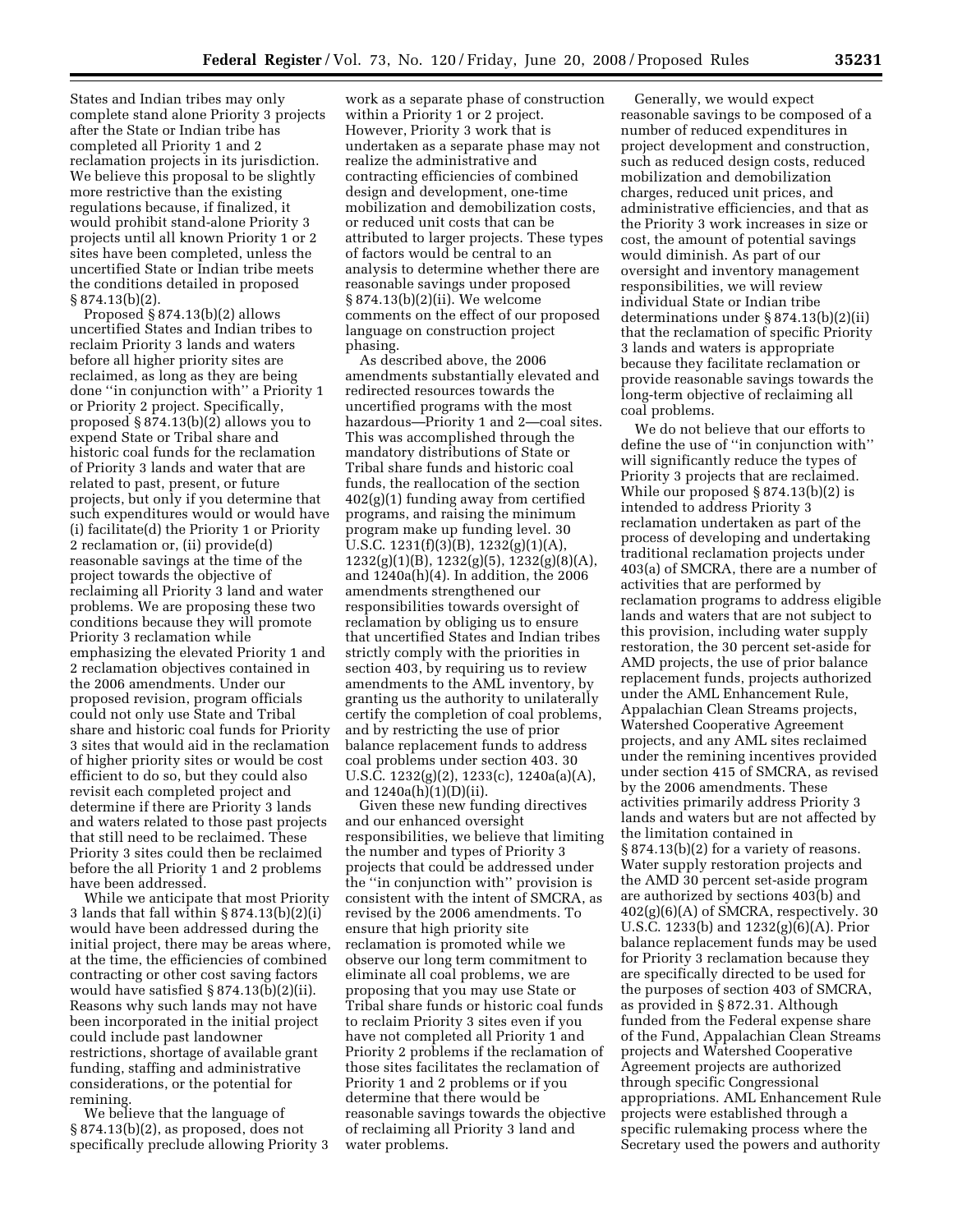under section 413(a) of SMCRA to provide States and Indian tribes with the authority to reduce project costs to the maximum extent practicable on abandoned mine sites which have deposits of coal or coal refuse remaining. 30 U.S.C. 1242(a); *see also*  64 FR 7470. Qualifying sites are specifically provided for as an exception to SMCRA under section 528. 30 U.S.C. 1278. Neither section 413(a) nor section 528 was revised by the 2006 amendments, and we do not believe anything in the 2006 amendments would affect the existing AML Enhancement Rule. Finally, many of the AML sites that may be reclaimed pursuant to the remining incentives contained in the 2006 amendments would be Priority 3 sites. These remining incentives are specifically authorized by section 415 of SMCRA, as amended. In conclusion, while our proposed requirements at § 874.13(b)(2) would prevent the reclamation of some stand-alone Priority 3 sites previously undertaken as part of the traditional reclamation program, the programs discussed above would still offer many Priority 3 land and water reclamation opportunities.

We welcome all comments on how these regulations should incorporate section  $402(g)(7)$  of SMCRA, as amended. Specifically, we encourage comments on how we should promote the responsible reclamation of Priority 3 lands and waters while we advance the objectives of reclaiming all Priority 1 and 2 health and safety problems within the administrative boundaries of each approved AML program. We also encourage comments relating to the standards that we have proposed in § 874.13(b) for Priority 3 sites reclaimed in conjunction with past, present, and future Priority 1 and 2 projects. We recognize there is a likelihood of confusion because ''conjunction'' typically means an ''occurrence together in time and space.'' (Merriam-Webster Collegiate Dictionary, 11th ed. 2003). Thus, we would particularly like to encourage comments on how we can be consistent with the statutory standard while minimizing confusion.

Our proposed  $\S$  874.13(b)(2) contains only a general direction that qualifying Priority 3 work should either facilitate the higher priority work or represent reasonable savings towards the goal of reclaiming all Priority 3 coal problems. Thus, we are also seeking comments on possible alternatives or refinements to our proposal. We would like your opinion on whether Priority 3 work requested by a property owner as a condition of his or her agreement to provide written entry to address health

and safety problems should fall within the scope of paragraph (b)(2)(i). What kinds of activities do you think should be considered as facilitators of higher priority reclamation? Also, what kinds of cost savings should be considered as ''reasonable'' for our proposed § 874.13(b)(2)(ii)? Should there be any restrictions on the types of Priority 3 problems or overall cost under § 874.13(b)(2)? Given that States and Indian tribes can set aside up to 30 percent of State share or Tribal share funds and historic coal funds for AMD trusts under section 402(g)(6) of SMCRA, should there be any restrictions on the expenditure of moneys from the Fund for Priority 3 AMD projects when applying the ''in conjunction with'' provision? Should the construction of permanent facilities with perpetual treatment costs qualify? Should the expenditures for Priority 3 reclamation be allowed to exceed the cost of reclaiming the Priority 1 and 2 problems? Should there be any physical or administrative barriers, such as watershed or mine permit boundaries, property lines, or environmental constraints associated with § 874.13(b)(2)?

#### Water Supply Restoration (§ 874.14)

We propose to change the title of this section from ''Utilities and other facilities'' to ''Water supply restoration'' in order to reflect more accurately the purpose of this section and the changes made by the 2006 amendments to section 403(b) of SMCRA. The existing title of this section, ''Utilities and other facilities,'' related to former section 403(a)(4) of SMCRA, which made certain public facilities eligible for reclamation. This was sometimes referred to as ''Priority 4'' reclamation. The 2006 amendments removed section 403(a)(4) and retitled section 403(b) ''Water Supply Restoration.'' We are changing this section in a similar fashion.

We note that the language similar to ''utilities and other facilities'' is also used to describe some noncoal restoration work that may be completed by certified States and Indian tribes under § 875.15(c). We do not propose to change the language of § 875.15 because the scope of that section involves certified States and Indian tribes using funds that are not subject to section 403(b) for utilities, roads, and other community infrastructure. Unlike § 875.15, however, this section only applies to water supplies adversely affected by coal mining in uncertified States and Indian tribes.

We are proposing to revise paragraph (a) of this section, consistent with the

2006 amendments, to remove the 30 percent limitation on grant funds that States and Indian tribes may expend on water supply restoration. Beginning with grants awarded on or after December 20, 2006, uncertified States and Indian tribes may expend any or all of their grants from State or Tribal share funds, historic coal funds, and prior balance replacement funds for water supply restoration. Prior balance replacement funds are eligible for such expenditures because they are specifically directed to be used for the purposes of section 403 of SMCRA. States and Indian tribes may use minimum program makeup funding for water supply projects as long as they represent Priority 1 or 2 problems. Expenditures for water supply restoration are an optional feature of the reclamation program, and uncertified States and Indian tribes can decide to what extent they want to expend funds for water supply projects. The remainder of the existing section, including eligibility of projects, would remain the same.

#### Contractor Eligibility (§ 874.16)

We are proposing revisions to § 874.16 to reflect our proposed changes to the funding applicability section in § 874.11. Our proposed change would impose the requirement that successful bidders for an AML contract must also be eligible under §§ 773.12, 773.13, and 773.14 to receive a permit or be provisionally issued a permit to conduct surface coal mining operations at the time of the contract award to conduct reclamation projects using moneys from the Fund, prior balance replacement funds provided to uncertified States and Indian tribes under § 872.29, or a combination of both types of AML funds.

# *Part 875—Certification and Noncoal Reclamation*

We propose to amend the title of this Part to more accurately describe the subject matter covered by these regulatons. Also, our proposed revisions to this Part contain an addition of a new definition section at § 875.5 and changes to existing §§ 875.11 (Applicability), 875.12 (Eligible lands and water prior to certification), 875.13 (Certification of completion of coal sites), 875.14 (Eligible lands and water subsequent to certification), 875.16 (Exclusion of certain noncoal reclamation sites), and 875.20 (Contractor eligibility). These revisions propose changes to fund applicability, certification procedures, and how certified States and Indian tribes must address remaining or newly discovered coal problems. One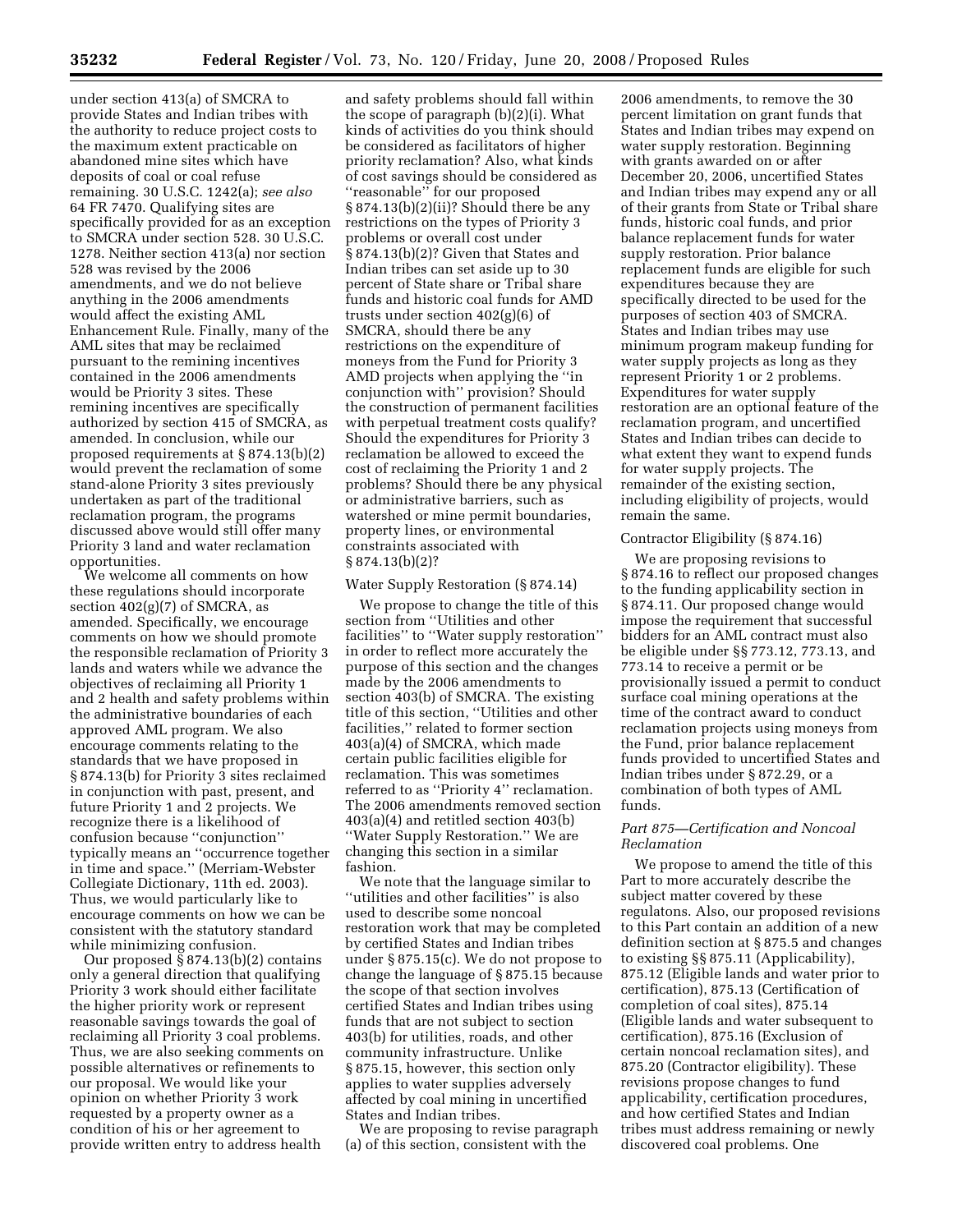substantive change we propose is to acknowledge that this Part may not apply to certified States and Indian tribes when they expend certified in lieu funds and prior balance replacement funds received under section 411(h) of SMCRA. Consistent with revised Part 884, certified States and Indian tribes may choose to modify their reclamation plan to expend funding on activities not related to the reclamation of noncoal mine problems, or to undertake noncoal reclamation outside the framework of this Part.

In addition to requesting your comments on the sections discussed below, we are also seeking comments on any other sections within this Part that you may feel are affected by our proposed changes or the 2006 amendments. For example, we are not revising any of the language in § 875.15 (Reclamation priorities for noncoal program) because we believe that fund applicability requirements in Part 872 along with any reclamation plan revisions completed under Part 884 will properly define how the section applies to a project conducted by a certified program under this Part. In addition, we are making revisions to § 875.20 (Contractor eligibility) to make clear that contractor eligibility requirements for certified States and tribes only apply to coal reclamation work. We did not revise this section to address the applicability of certified in lieu or prior balance replacement funds received by certified States and Indian tribes because we believe that matter is addressed best through revisions to the reclamation plan under Part 884. We are interested in any comments you may have concerning that approach.

#### Definitions (§ 875.5)

We propose to add a new section to Part 875 to include the definition of the term ''Reclamation plan or State reclamation plan.'' The definition is identical to that in proposed § 872.5.

#### Information Collection (§ 875.10)

We propose only to reword this paragraph using plain English and to use the current format approved by the OMB. It describes OMB's approval of information collections in Part 875, our use of that information, and the estimated reporting burden associated with those collections.

# Applicability (§ 875.11)

Except in connection with the sources of funding that may be used for reclamation, our proposed revisions to this section make minimal changes for uncertified States and Indian tribes with approved reclamation plans. Generally,

our proposed changes relate to the use of certified in lieu funds and prior balance replacement funds by certified State and Indian tribes because, as explained in Part 872 (Moneys Available to Eligible States and Indian Tribes) and Part 884 (State Reclamation Plans), certified States are not required to spend these funds according to Part 875.

In paragraph (a) we are proposing that when you, an uncertified State or Indian tribe, expend State share funds, Tribal share funds, and historic coal funds for noncoal reclamation, you are subject to the limitations on the use of those funds contained in this Part and in proposed §§ 872.16, 872.19, or 872.23. This portion of our proposal does not change the existing requirements and is consistent with section 409 of SMCRA, which requires that moneys provided by sections  $402(g)(1)$  and  $(g)(5)$  of SMCRA may be used to address high priority noncoal hazards at the request of the Governor or governing body of an Indian tribe. 30 U.S.C. 1239(b) and (c). We did not include minimum program makeup funds or prior balance replacement funds as a source of moneys that uncertified States may use for noncoal reclamation under this Part for the reasons discussed in the preamble to proposed §§ 872.28 and 872.31, respectively.

In paragraph (b) we are proposing that you, a certified State or Indian tribe, may use prior balance replacement funds provided to you under § 872.29 and certified in lieu funds provided to you under § 872.32 to address eligible coal problems to maintain certification as required by §§ 875.13 and 875.14.

As discussed in the preamble to proposed § 872.34, before proposing this regulation, we also considered an alternative where Part 875 requirements would apply to certified in lieu funds received under § 872.32, but not to prior balance replacement funds unless so directed by the State legislature or Tribal council. Under this alternative approach, certified States and Indian tribes would continue to conduct noncoal reclamation under this Part and would be mandated to use certified in lieu funds for the reclamation of lands or water affected by the mining of minerals and materials other than coal. Reclamation programs would be required to follow the eligibility requirements of § 875.14, the priorities of § 875.15, the requirements related to land acquisition in § 875.17, the contractor eligibility provision in § 875.20, and the limited liability aspects of § 875.19. Overall, this alternative approach would require that the certified States and Indian tribes use

their certified in lieu funds to address mining related impacts inside their boundaries. We specifically request comments on this alternative approach.

Eligible Lands and Water Prior to Certification (§ 875.12)

We are proposing minor revisions to § 875.12. We are revising the title using plain English. In addition, we are revising § 875.12(c) so that the word ''monies'' will become ''moneys.'' Finally, we are removing the reference to former Part 888. None of these revisions result in substantive changes in the application of the paragraph.

Certification of Completion of Coal Sites (§ 875.13)

We are proposing some minor changes to paragraph (a) of this section that do not result in any change in the authority or scope of the existing regulation. We are revising the introductory paragraph to create a lead sentence that clearly states that certification is for the completion of coal sites, and to reword it using plain English. In § 875.13(a)(1), we are eliminating the reference to Priorities 4 and 5 of section 403(a) of SMCRA because the 2006 amendments removed Priorities 4 and 5. 30 U.S.C. 1233(a). No changes were made in paragraphs (a)(2) and (a)(3) of this section.

We are proposing to add a new paragraph (d) under § 875.13 that would allow us, on behalf of the Secretary of the Interior, to make the certification of completion of coal reclamation projects without a certification request from the Governor of a State or the equivalent head of an Indian tribe. This paragraph is needed in order to be consistent with section 411(a)(2) of SMCRA, as revised by the 2006 amendments. 30 U.S.C. 1240a(a)(2). Our proposed paragraph (d) requires a determination by the Director of OSM based upon the information in the AML inventory that all coal reclamation projects in your State or Tribal jurisdiction, which meet the priorities described in § 874.13(a), have been completed. We also propose, consistent with section 411(a) of SMCRA, to require an opportunity for public comment, announced through the **Federal Register**, before we certify a State or Indian tribe.

Furthermore, we believe that we have the authority to suspend or remove certification from a State or Indian tribe that is unable or unwilling to address coal problems once they are known to exist after certification. At this time we have not proposed specific language to set forth a certification suspension or removal process. However, we request comment on whether we should add a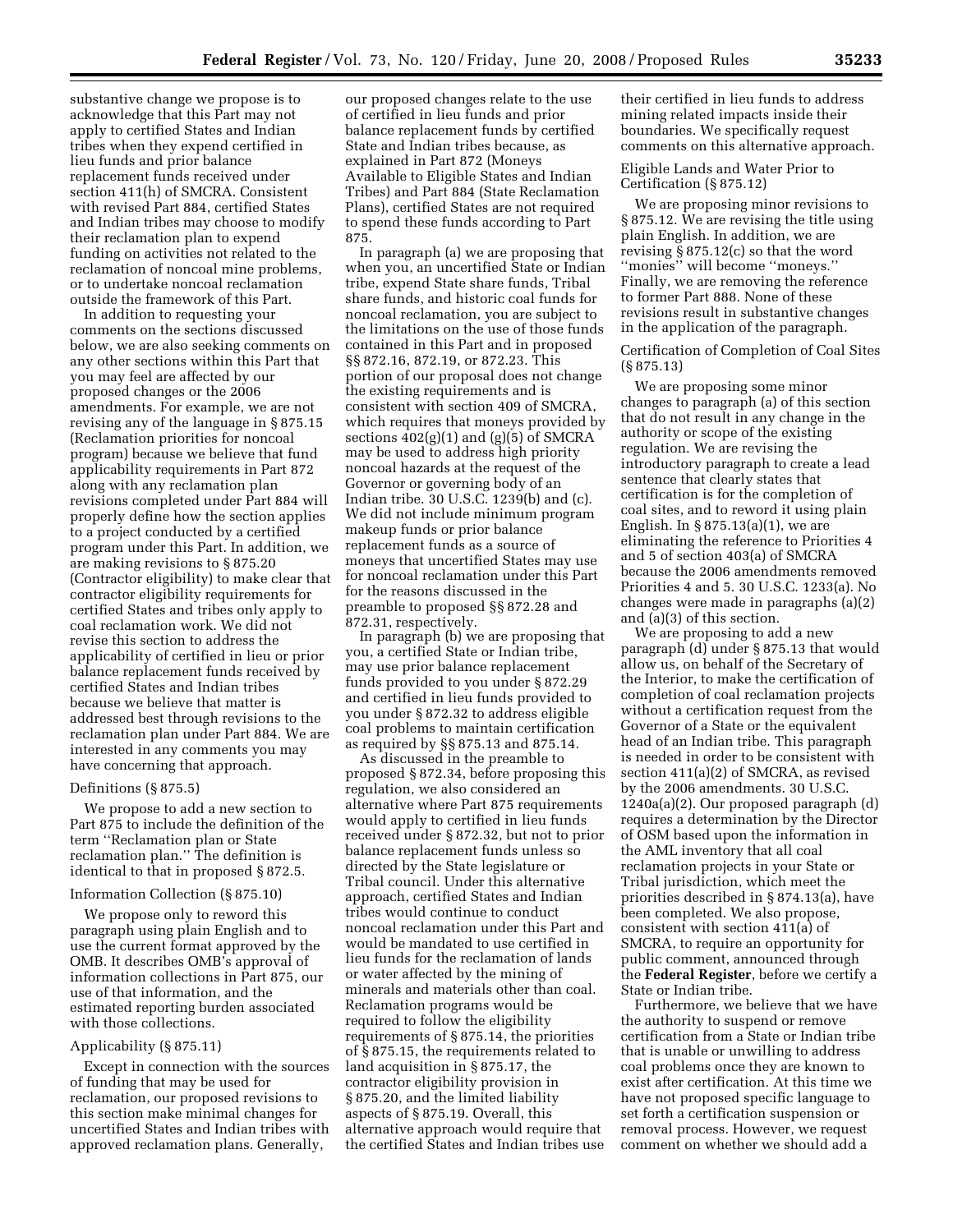suspension or removal process in these regulations, and if so, where such a provision should be added and what it should contain.

# Eligible Lands and Water Subsequent to Certification (§ 875.14)

We are proposing revisions to the introductory paragraph of § 875.14(a) and paragraph (a)(1) to clarify eligibility dates for noncoal reclamation performed on Federal lands, waters, and facilities under the jurisdiction of the Forest Service and the Bureau of Land Management. We are also revising the title and the section using plain English. There is no substantive change in the applicability or scope of these paragraphs.

We are proposing § 875.14(b) to clarify the timing of reclamation efforts and the sources of funds that may be used to address coal problems after certification. Under existing § 875.14(b), you, the certified State or Indian tribe, are required to address coal problems no later than the next grant cycle, subject to the availability of funds distributed. Under our proposed changes you must submit to us a plan that describes the approach and funding sources that you will use to address any coal problems in a timely manner. While we are not requiring you to use certified in lieu or prior balance replacement funds, we anticipate that those sources will most likely be identified in any plans submitted to us. Plans submitted to us will be reviewed to ensure they represent a timely approach to reclamation of existing coal problems, and we will monitor your progress towards completion of the plan. We are retaining the requirement that any coal reclamation projects, regardless of funding source, must conform to sections 401 through 410 of SMCRA. 30 U.S.C. 1231–1240.

We are interested in receiving comments on our proposed revisions to this section. We would like to receive comments on how we might review any plans submitted and how we might make determinations that the plans represent timely approaches to addressing remaining coal reclamation. We would also like comments on whether we should require the plans submitted under this section to be reviewed and processed as part of a formal reclamation plan amendment under § 884.15.

# Exclusion of Certain Noncoal Reclamation Sites (§ 875.16)

We are proposing revisions to § 875.16 to exclude you, an uncertified State or Indian tribe, from expending moneys from the Fund or prior balance replacement funds provided under § 872.29 for the reclamation of sites and areas designated for remedial action pursuant to the Uranium Mill Tailings Radiation Control Act of 1978, 42 U.S.C. 7901 *et seq.*, or that have been listed for remedial action pursuant to the Comprehensive Environmental Response Compensation and Liability Act of 1980, 42 U.S.C. 9601 *et seq.* Our proposal is to maintain consistency with the existing prohibitions on the use of moneys from the Fund and the statutory restrictions on the use of prior balance replacement funds as explained in the preamble to § 872.29. Certified States and Indian tribes may use prior balance replacement funds or certified in lieu funds for these purposes provided they comply with the general statutory and regulatory restrictions of those funds. We are also rewording this section using plain English. We invite you to comment on whether this paragraph is still needed.

# Contractor Eligibility (§ 875.20)

We are proposing revisions to § 875.20 for clarity and to limit its applicability. We removed the phrase ''To receive AML funds for noncoal reclamation'' to clarify that prior balance replacement funds received by uncertified States and Indian tribes are also subject to the restrictions of this section. Contracts by certified States and Indian tribes are also subject to the restrictions of this section when used to address coal problems as necessary to maintain certification. However, this section is not intended to apply to use of section 411(h) funds by certified States and Indian Tribes for any purpose other than coal AML reclamation.

# *Part 876—Acid Mine Drainage Treatment and Abatement Program*

Along with some minor changes, we are proposing three major changes to this Part consistent with the 2006 amendments. First, to comply with amended section  $402(g)(6)(A)$ , we propose to raise the previous 10% limitation on grants for AMD abatement and treatment set-asides to 30% of annual State or Tribal share and historic coal funds. Second, we propose to specify the requirements for an uncertified State or Indian tribe to establish an AMD abatement and treatment fund. Third, we propose to eliminate the requirements for a State or Indian tribe to prepare AMD abatement and treatment plans and for those plans to be approved by the Director of OSM.

The decision by an uncertified State or Indian tribe to establish an AMD abatement and treatment fund, or to deposit moneys into an established

fund, is optional. Section 403(a) of SMCRA established health and safety coal AML problems as the top two priorities for reclamation programs. SMCRA, as revised by the 2006 amendments, provides uncertified States and Indian tribes with a mechanism for abating AMD while working on high priority reclamation projects, if the water resources are adjacent to a high priority problem. 30 U.S.C. 1233(a)(1)(B)(ii) and (a)(2)(B)(ii). We are seeking comments on this section and under § 874.13 as to whether AMD abatement and treatment should be included in the types of Priority 3 reclamation projects subject to the ''adjacent to'' and ''in conjunction with" provisions discussed in §874.13.

# Information Collection (§ 876.10)

We propose only to reword this paragraph using plain English and to use the current format approved by the OMB. It describes OMB's approval of information collections in Part 876, our use of that information, and the estimated reporting burden associated with those collections.

#### Eligibility (§ 876.12)

In the first sentence of paragraph (a), we propose to delete the reference to the three year time limit for grant expenditures. The 2006 amendments provide for different time limits based on the FY in which the funds were distributed. Detailing the time restrictions in this Part is unnecessary because the limits are set out in section 402(g)(1)(D) of SMCRA and § 886.14. Also in this sentence, we propose to raise the existing 10% cap on deposits to AMD abatement and treatment funds to 30%, as required by the 2006 amendments, and to make minor revisions using plain English. We have proposed to delete paragraph (a)(1) because it referred to the future reclamation set-aside fund, which is addressed in proposed Part 873. Therefore, we have moved the requirement that States and Indian tribes create the AMD funds under their State or Tribal law, which is located in existing paragraph (a)(2), to the text of the last sentence of proposed § 876.13(a).

In addition, we have revised this subsection to clarify that section 402(g)(6) of SMCRA establishes that the only moneys from the Fund that you may set aside for AMD treatment under this section are those that you receive as State or Tribal share funds under section 402(g)(1) of SMCRA, §§ 872.14 and 872.17, or as historic coal funds under section 402(g)(5) of SMCRA, § 872.21. Therefore, the funds you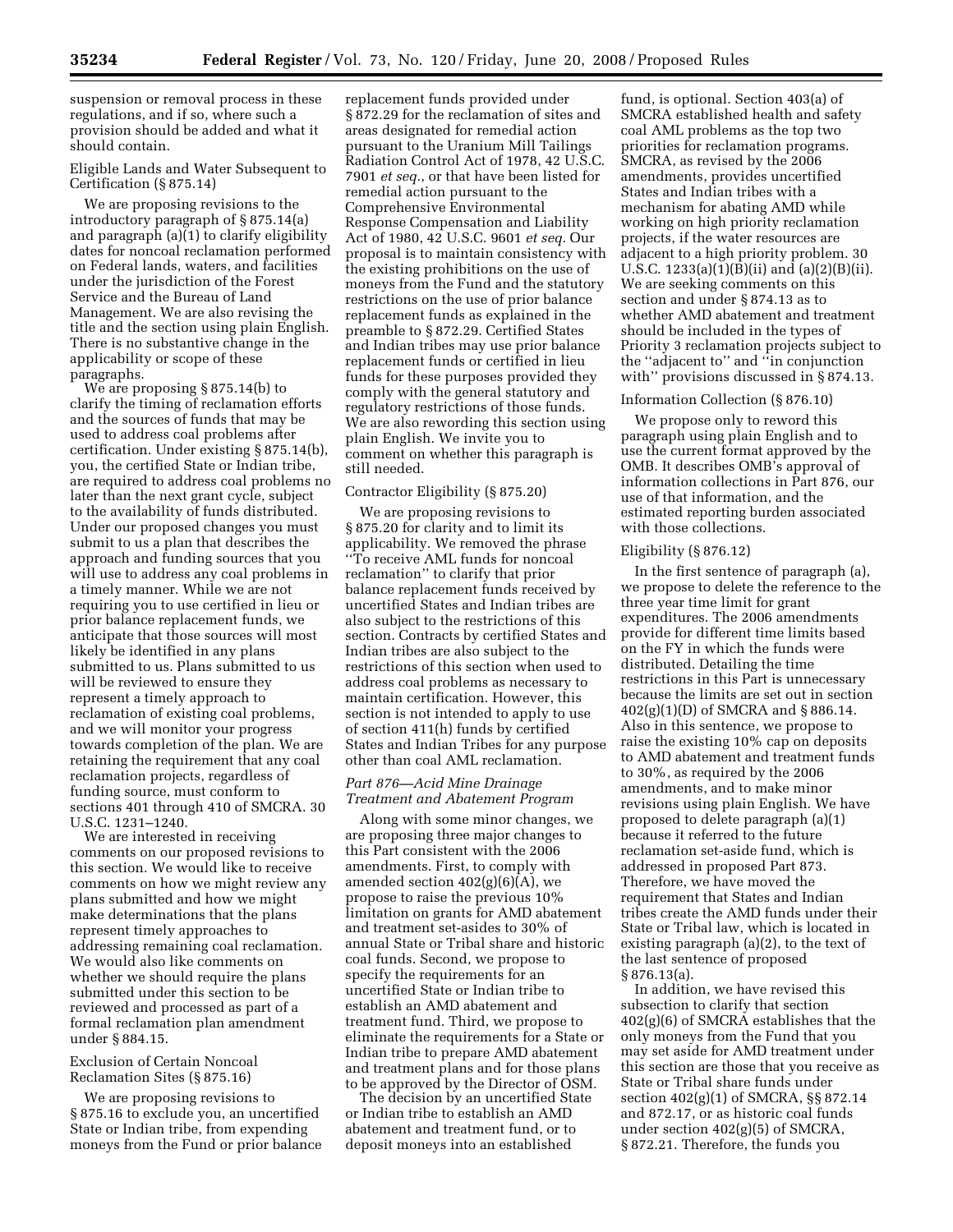receive as minimum program make up funds under § 872.26 and prior balance replacement funds under § 872.29, may not be set aside under this Part. As indicated in our discussion of § 872.29, we believe that section 411(h)(1) of SMCRA clearly requires uncertified States and Indian tribes to use prior balance replacement funds only for the purposes of section 403 of SMCRA. We have also explained that generally up to 10% of the funds we awarded to you before December 20, 2006, may be deposited into an AMD abatement and treatment fund.

We have proposed to eliminate former paragraph (b), because it required States and Indian tribes to spend their AMD abatement and treatment funds according to a plan approved by the Director. Under the 2006 amendments, the requirements to prepare a plan, consult with the Natural Resources Conservation Service, or get the Director's approval were eliminated, so paragraph (b) is no longer needed.

We propose adding a new paragraph (b) that requires an uncertified State or Indian tribe to establish a special fund account providing for the earning of interest as required by section 402(g)(6)(A) of SMCRA. U.S.C.  $1232(g)(6)(A)$ . This AMD fund must specify that moneys in it may only be used for the abatement of the causes and the treatment of the effects of AMD in a comprehensive manner. We used the modifier ''comprehensive'' in the regulatory text of proposed paragraph (b)(2) because we propose to delete § 876.13 where ''comprehensive abatement of the causes and treatment of the effects of acid mine drainage'' was previously contained.

Also, paragraph (b)(2) requires AMD abatement and treatment projects to occur within ''qualified hydrologic units.'' We propose to define ''qualified hydrologic unit'' in new paragraph (c). We removed this definition from existing § 870.5 of this chapter and added it to this section for clarity and ease of use because the phrase is used only in this section. In addition, we reworded the definition slightly in an attempt to make it easier to understand. We also propose to add a new paragraph (d) providing that deposits into the State or Tribal AMD accounts are considered State or Indian tribal moneys.

#### Plan Content (§ 876.13)

We propose to remove this section because the 2006 amendments eliminated the previous requirement for States and Indian tribes to prepare AMD abatement and treatment plans.

# Plan Approval (§ 876.14)

We also propose to remove this section because the 2006 amendments eliminated the previous requirement for the Secretary to approve AMD abatement and treatment plans that were prepared by the States and Indian tribes.

# *Part 879—Acquisition, Management, and Disposition of Lands and Water*

# Definitions (§ 879.5)

We propose to add a new section to Part 879 to include the definition of the term ''Reclamation plan or State reclamation plan.'' This definition is identical to the one contained in proposed § 872.5.

#### Information Collection (§ 879.10)

We propose to remove § 879.10 because the information collection requirements contained in Part 879 have been approved by OMB under the grants provisions for Part 886 and assigned clearance number 1029–0059.

# Land Eligible for Acquisition (§ 879.11)

In addition to minor plain English revisions, this proposed section is modified to incorporate the appropriate references to prior balance replacement funds received by uncertified programs under section 411(h)(1) of SMCRA and § 872.29. We are proposing to revise § 879.11(a), (b), and (c) to remove references that restrict land acquisition to moneys that States and Indian tribes receive from the Fund because the prior balance replacement funds to uncertified States are derived from the Treasury. We believe that uncertified States and Indian tribes can use prior balance replacement funds to acquire land as part of their obligation under section  $411(h)(1)(D)(ii)$  to use the moneys for the purposes described in section 403 of SMCRA.

We are also proposing to move the definition of ''permanent facility'' from § 870.5 to § 879.11(a)(2) for clarity and ease of use because that term is primarily used in that section. In addition, we modified the definition slightly by changing the phrase ''any manipulation or modification of the surface'' to ''any manipulation or modification of the site'' to accommodate the possibility that permanent facilities may not always be located on the surface of the land. Some permanent facilities may be located underground to control drainage or prevent AMD.

While our revisions indicate that this proposed section only applies to uncertified States and Indian tribes and us, we are seeking comment on how this Part would be implemented under certified State and Indian tribal reclamation plans that commit certified in lieu funds, prior balance replacement funds, or both towards the reclamation of noncoal problems under the requirements of Part 875. For example, we would like to receive comments on how land acquisition, management, and disposal requirements would apply to certified programs using prior balance replacement funds or certified in lieu funds under §§ 872.29 and 872.32, respectively. Furthermore, we would like comments on how to handle any proceeds resulting for the disposition of property by certified States and Indian tribes when implementing § 879.15.

# Disposition of Reclaimed Land (§ 879.15)

We propose to revise the language in existing § 879.15 to remove the provision (h) which states that ''all moneys received from disposal of land under this Part shall be deposited in the appropriate Abandoned Mine Reclamation Fund in accordance with 30 CFR Part 872 of this chapter.'' We propose to replace this provision with the requirement that funds be returned to us, and that we will implement the requirements of §§ 885.19 and 886.20. Proposed §§ 885.19 and 886.20 direct the disposition of unused funds, particularly those that are deobligated. This revision is necessary because States and Indian tribes may acquire land with moneys from the Fund or from the Treasury when implementing coal and noncoal reclamation under their approved reclamation plan.

# *Part 880—Mine Fire Control*

#### Definitions (§ 880.5)

We propose to add a new section to Part 880 to include the definition of the term ''Reclamation plan or State reclamation plan.'' This definition is identical to the one contained in proposed § 872.5.

#### *Part 882—Reclamation on Private Land*

#### Information Collection (§ 882.10)

We propose only to reword this paragraph using plain English and to use the current format approved by the OMB. It describes OMB's approval of information collections in Part 882, our use of that information, and the estimated reporting burden associated with those collections.

#### Liens (§ 882.13)

Consistent with the 2006 amendments' revision of section 408(a) of SMCRA, in paragraph (a)(1) we propose to remove the authority for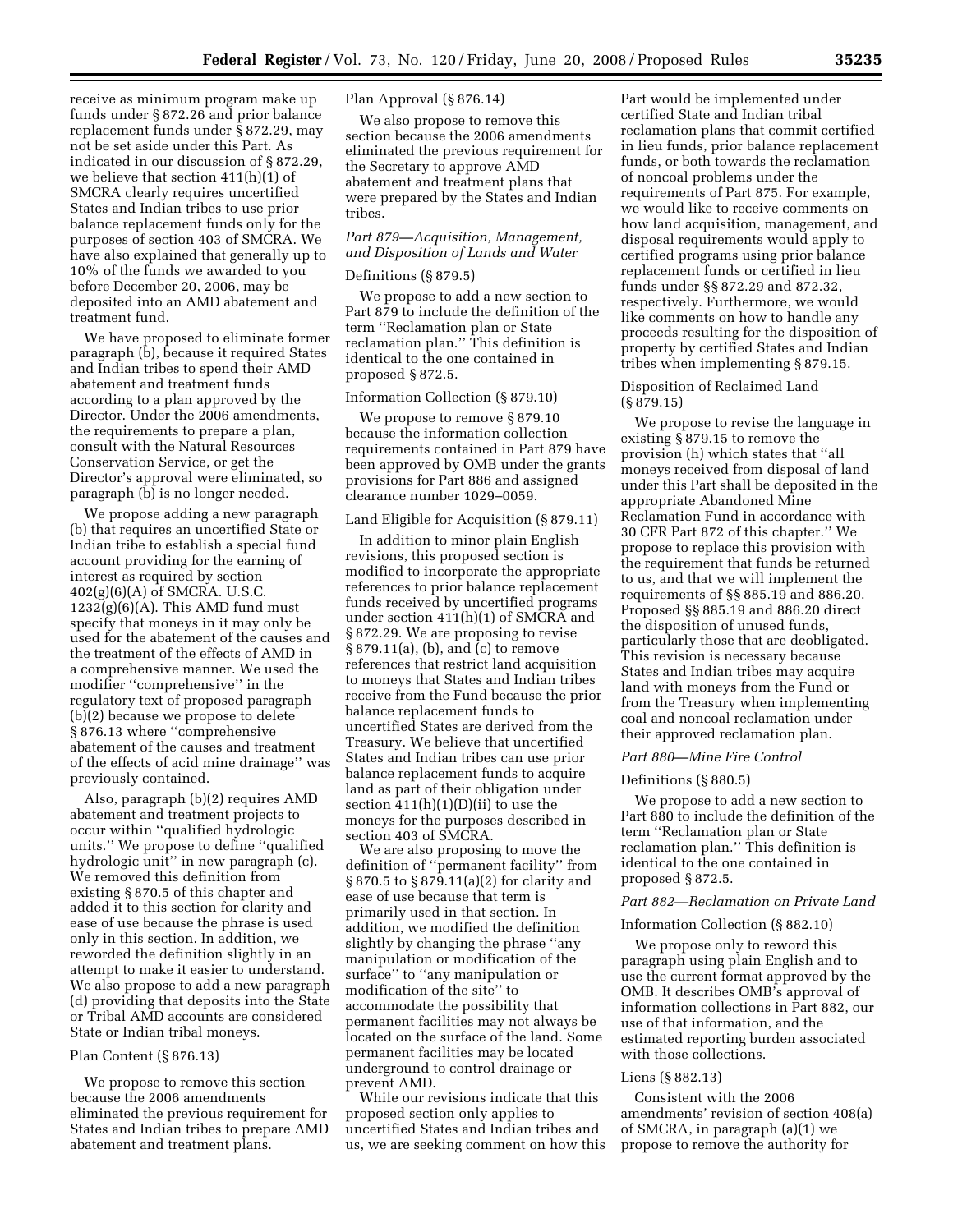liens to be placed against property for the sole reason that the owners purchased the property after May 2, 1977. 30 U.S.C. 1238(a). We are also replacing the word ''shall'' with ''must'' in accordance with plain English.

#### *Part 884—State Reclamation Plans*

With the exception of § 884.11 and § 884.17, both discussed specifically below, and the addition of a definitions section at § 884.5, we are not proposing any changes to the regulations under Part 884. However, we do want to clarify and seek comments on the implementation of Part 884 provisions as they relate to the prior balance replacement funds and certified in lieu funds as discussed in the preamble to Part 872.

As discussed under Part 872, prior balance replacement funds and certified in lieu funds provided under sections 411(h)(1) and 411(h)(2) of SMCRA, respectively, are Treasury funds and not moneys from the Fund. Consistent with the language of section 411(h)(1), we are proposing revisions to Part 872 that specify that 411(h)(1) funds are to be used by uncertified States and Tribes for the purposes of section 403 of SMCRA and by certified States and Tribes for purposes established by the State legislature or Tribal council with priority given to the impacts of mineral development. In addition, our revised Part 872 proposes that certified programs may use certified in lieu funds for any purpose, even purposes not covered by this subchapter.

In light of these changes to Part 872, we propose to clarify in Part 884 that the requirement to maintain an approved reclamation plan continues to apply to all States and Indian tribes, regardless of certification status under section 411(a) of SMCRA. This proposed clarification is consistent with section 405(h) of SMCRA which requires a State or Indian tribe to have an approved reclamation plan to receive a grant. 30 U.S.C. 1235(h).

Because certified and uncertified States and Indian tribes will receive funding from different sources (the Fund and Treasury funds) and for different purposes, we expect that their reclamation plans may vary in scope and content. For example, prior balance replacement funds provided to uncertified States and Indian tribes must be used for the purposes of section 403 of SMCRA and are not subject to the Priority 3 reclamation restrictions under section 402(g)(7). Because we have historically interpreted section 403 of SMCRA to mean that expenditures must ''reflect the \* \* \* priorities in the order stated,'' the reclamation plans for

uncertified programs may reflect different approaches to addressing Priority 3 problems with prior balance replacement funds.

Under these proposed rules, the reclamation plans for certified programs will potentially show an even greater range of variability with little specificity required beyond undertaking the coal work necessary to maintain certification. In addition, if certified States and Indian tribes choose to conduct noncoal reclamation in accordance with Part 875 using certified in lieu funds or prior balance replacement funds, their reclamation plan must continue to provide all of the information and the assurances that are central to operating under the Part 875 umbrella. Only under these circumstances could State or Indian tribe noncoal reclamation activities continue to enjoy the protection of the limited liability provisions of § 875.19 for those efforts.

On the other hand, certified programs may also modify their reclamation plans to disclose how they would commit their grant funding to purposes other than noncoal reclamation in accordance with Part 875. In such instances, reclamation plans must contain the basic information needed for these programs to continue to receive grants, disclose how any existing or newly discovered coal problems will be addressed, and contain descriptions in sufficient detail to demonstrate that activities to be funded do not fall under the reclamation objectives of subchapter R.

Because our proposed changes and clarifications under this and other Parts represent a change in application of reclamation plan requirements, we are seeking your comments on how we should implement the Part 884 requirements for certified and uncertified States and Indian tribes. We would like your comments on the types of information you believe that uncertified programs and certified programs should maintain in approved reclamation plans.

#### Definitions (§ 884.5)

We propose to add a new section to Part 884 to include the definition of the term ''Reclamation plan or State reclamation plan.'' This definition is identical to the one contained in proposed § 872.5.

#### State Eligibility (§ 884.11)

Existing § 884.11 requires a State with eligible lands and water to submit a reclamation plan, which we cannot approve unless the State has an approved regulatory program that is

consistent with other requirements of SMCRA and its implementing regulations except as discussed below. We are proposing several revisions to this section. First, we are updating the citation to the definition of ''eligible lands and water'' because we have proposed to move that definition from § 870.5 to § 700.5. In addition, we are adding the appropriate reference to Indian tribes because section 405(k) of SMCRA authorizes the Navajo, Hopi, and Crow Indian tribes to have an approved reclamation plan without having an approved regulatory program. 30 U.S.C. 1235(k); see also 30 CFR Part 756.

More substantively, we also want to use this proposed section to clarify how Tennessee and Missouri are affected by this requirement to have and maintain a reclamation plan in light of the statutory direction under section 402(g)(8) of SMCRA, as revised by the 2006 amendments. As discussed in the preamble to § 872.26, section 402(g)(8)(A) of SMCRA provides that each State and Indian tribal reclamation program will receive a minimum amount of funding to address Priority 1 and 2 problems. Section 402(g)(8)(B) states that the minimum program make up funding will apply to Tennessee and Missouri ''notwithstanding any other provision of law.'' 30 U.S.C. 1232(g)(8)(B). Previously, we did not award reclamation grants to States when they no longer maintained an approved regulatory program under section 503 of SMCRA.

We believe that the 2006 amendments now mandate that Tennessee and Missouri receive minimum program make up funding under section  $402(g)(8)(A)$ , and that they should receive grants in spite of the section 405(c) requirement to have an approved State regulatory program under section 503 of SMCRA. We propose to clarify in § 884.11 that so long as Tennessee and Missouri maintain an approved reclamation program, they may receive grants and modify their reclamation plans as long as the funds are necessary according to section  $402(g)(8)(A)$  of SMCRA. We are interested in receiving your comments on our provisions and preamble discussion relative to providing section 402(g)(8) funding to Tennessee and Missouri.

# Other Uses by Certified States and Indian Tribes (§ 884.17)

The proposed revisions to paragraph (b) of this section change the grant application reference from § 886.15 to § 885.13 to be consistent with our proposal to create a new Part 885 for certified State and Indian tribal program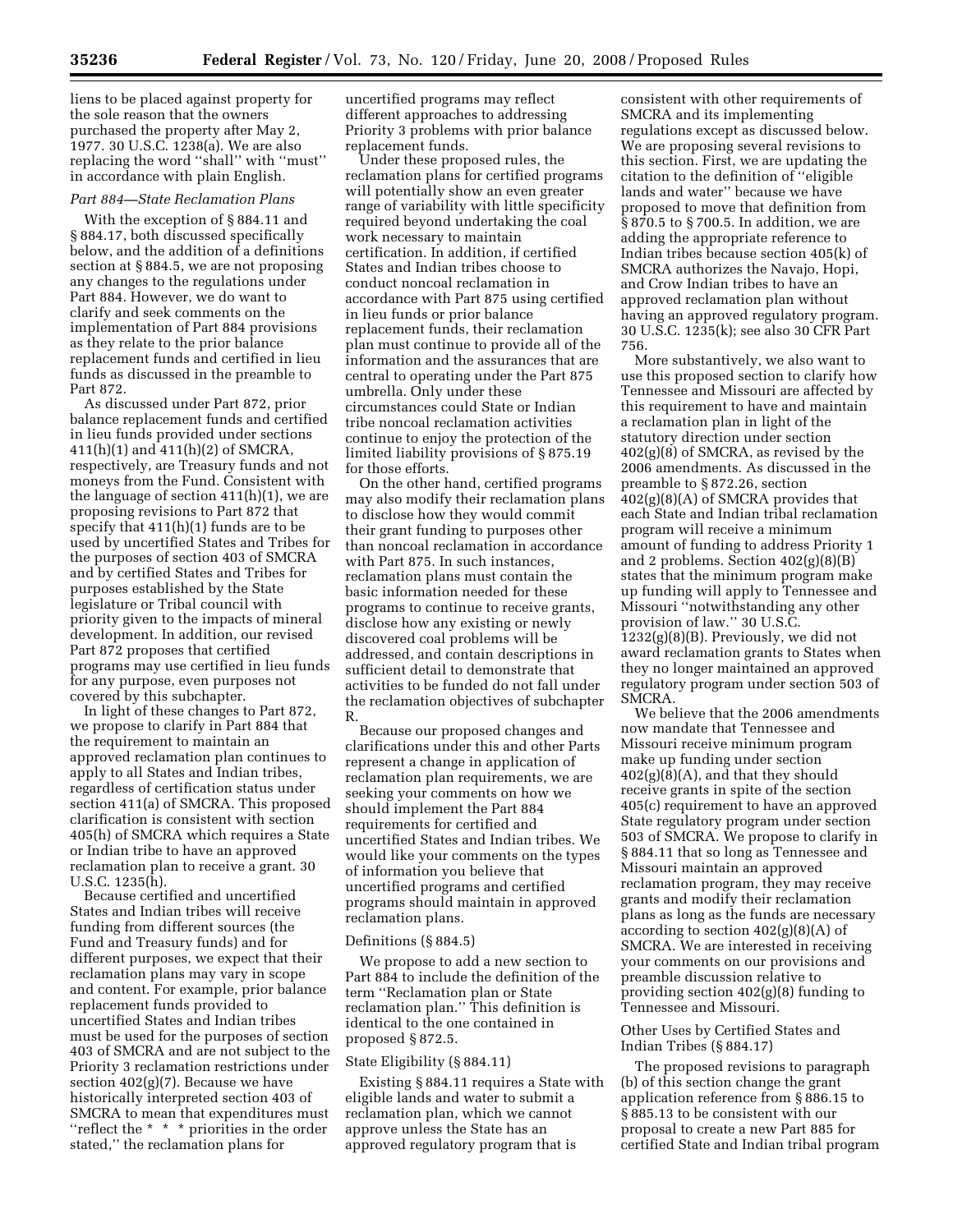grant application procedures. Under our proposed regulations, certified States and Indian tribes have significant discretion in how to use certified in lieu or prior balance replacement funds. Therefore, we have changed the heading and wording of this section to reflect that greater discretion.

# *Part 885—Grants to Certified States and Indian Tribes*

We propose to add this new Part to provide different rules for Title IV grants to certified States and Indian tribes. Previously, Title IV grants to all States and Indian tribes were administered pursuant to Part 886. This Part recognizes that the 2006 amendments gave certified States and Indian tribes broad authority and discretion over grant activities and expenditures. In proposed § 872.31, we propose that certified States and Indian tribes may spend prior balance replacement funds for the purposes established by the State legislature or the Tribal council with priority given to addressing the impacts of mineral development. In addition, § 872.34 allows certified States and Indian tribes to spend certified in lieu funds for any purpose. Because of the wide flexibility and discretion given to States and Indian tribes in the 2006 amendments, we recognize that certified States and Indian tribes should not be required to comply with all the restrictions governing uncertified States and Indian tribes using AML funds under existing Part 886. Instead, we have drafted Part 885 to reflect OSM's limited role after coal reclamation is completed.

#### What does this Part do? (§ 885.1)

This proposed section specifies that this Part provides procedures for grants to certified States and Indian tribes only. It includes a reference to OSM's guidance on reclamation programs (66 FR 31250), but provides it as an optional information source that certified States and Indian tribes may use if they choose to conduct reclamation projects.

#### Definitions (§ 885.5)

We propose this section to include definitions of the terms ''award,'' ''distribute,'' and ''reclamation plan or State reclamation plan.'' These definitions are identical to those in proposed § 872.5.

#### Information Collection (§ 885.10)

The information collection section refers to all Title IV grants because we currently have an information collection clearance from OMB for existing Part 886, which covers all Title IV grants to all eligible certified and uncertified

States and Indian tribes. We propose to change Part 886 by limiting it to grants to uncertified States and Indian tribes and to add new Part 885 for grants to certified States and Indian tribes. Though the information collection burden for grants will be split between the two Parts, the total burden will remain the same. We expect to notify OMB of the change and to reflect both Parts in future clearance actions.

#### Who is eligible for a grant? (§ 885.11)

This proposed section establishes that only certified States or Indian tribes with an approved reclamation plan are eligible for grants under this Part. We believe that certified States and Indian tribes are still required by section 405 of SMCRA to have an approved reclamation plan in order to receive grants under SMCRA.

# What can I use grant funds for? (§ 885.12)

This proposed section describes how you, a certified State or Indian tribe, may use funds awarded in Title IV grants. Paragraph (a) proposes that grant funds awarded to certified States and Indian tribes can only be used for activities authorized in SMCRA and either included in your reclamation plan or described in your grant application. The description in the plan or application may be very general; for example, we expect that a certified State could amend its plan to specify that it will expend prior balance replacement funds for purposes established by the State legislature, with priority given to addressing the impacts of mineral development. In addition, we propose to include the option of describing activities in the grant application in order to provide you with a method to request funds under the new authorities in the 2006 amendments before your plan has been amended. This paragraph also allows you to choose to use these grant moneys to administer your program.

Paragraph (b) provides that you may use grant funds in the ways established for each type of funding you receive. It describes the types of funds and refers you to the sections in Part 872 of this chapter describing how you may use the various types of funds. We expect most funding for certified States and Indian tribes to come from prior balance replacement funds and certified in lieu funds. We are including a provision in this paragraph to allow you to receive and use other moneys from the Fund because we recognize that you may still have State share or Tribal share funds that were distributed to you before October 1, 2007, but not awarded or

expended. We do not plan to use the provision in section 401(f)(3)(B) of SMCRA that certified States and Indian tribes are no longer eligible to receive State or Tribal share funds after October 1, 2007, retroactively to take back funds that were already distributed to you before that date. These moneys from the Fund will still be subject to noncoal reclamation rules in Part 875.

Paragraph (c) proposes that you may use grant funds for any costs determined to be allowable under OMB's cost principles.

What are the maximum grant amounts? (§ 885.13)

Proposed paragraph (a) allows you to apply for a grant of any or all available funds at any time.

Paragraph (b) states how we determine the amount of Title IV funds available to your State or Indian tribe, which is:

• The current annual AML distribution;

• Plus any funds distributed in previous years that were not awarded in a grant;

• Plus any funds distributed in previous years that were awarded but were subsequently deobligated from a grant; but

• Minus any funds already awarded to you this fiscal year.

Paragraph (c) provides that current FY funds will not be available for award until after we complete the annual distribution, which will occur after we receive fee collections for coal produced in the final quarter of the previous fiscal year.

Paragraph (d) requires us to give you current information on the amounts and types of funds that are available for award. In the immediate future, we expect to meet this requirement by providing a report similar to our current share balance report to you whenever you request it, but the report and the process will likely change over time. If you have suggestions about how we can better meet your financial information needs, we encourage you to comment.

# How long is my grant? (§ 885.14)

The performance period of your grant will be the period of time you request in your grant application. This proposed section does not establish any requirements for how long your grants should be or how many grants you may have open at any time. The proposed rule would allow you to change the pattern under Part 886 of annual awards of new grants with one year for administrative costs and three years for project costs. However, we are concerned about the administrative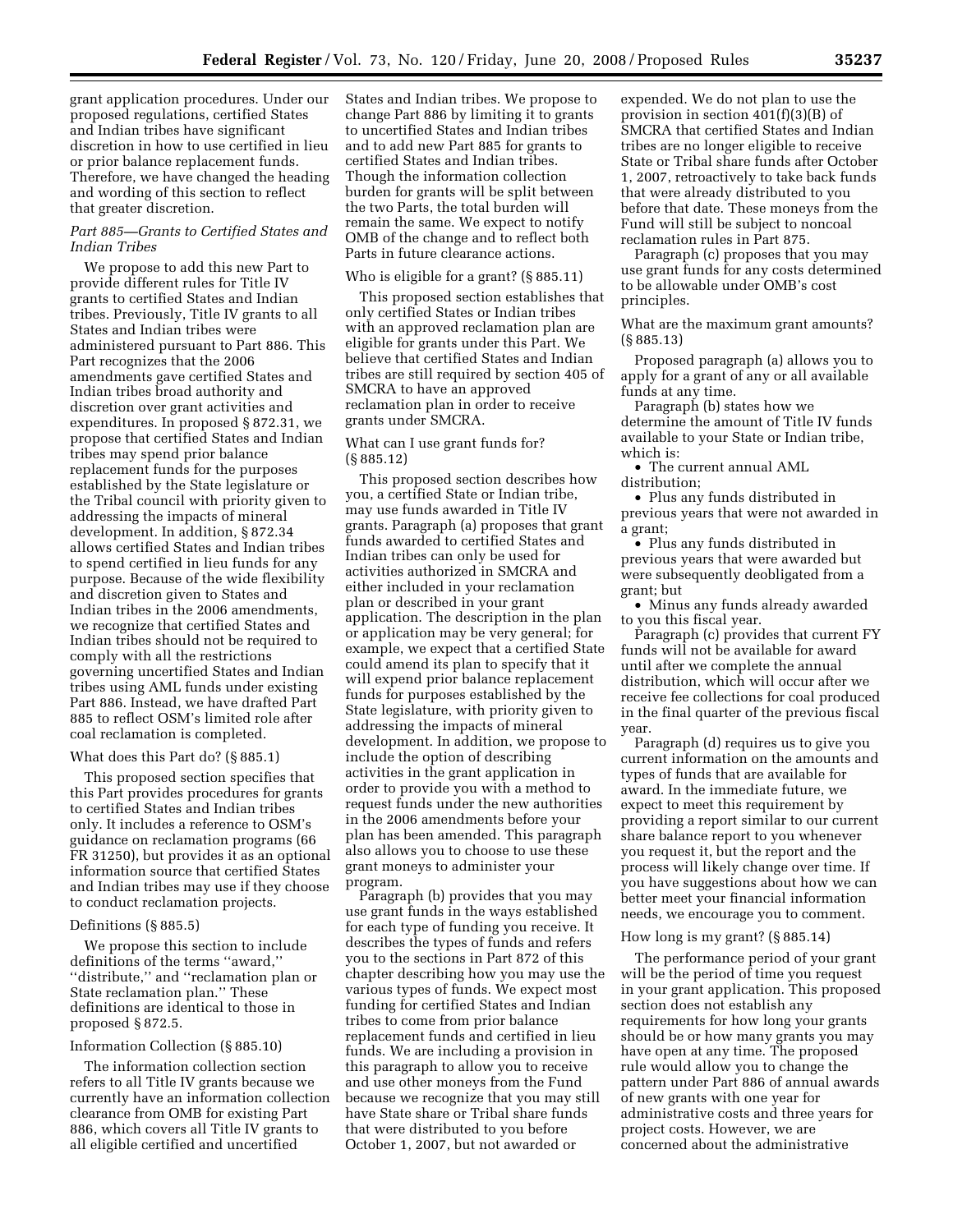burden of managing grants which are open for very long periods. We would appreciate your comments on this proposal. If we were to set a period limitation, would you prefer 3 years, 5 years, 10 years, or some other period?

#### How do I apply for a grant? (§ 885.15)

In this section, we are proposing the application procedures for certified States and Indian tribes to receive Title IV grant awards. Our goal is to make these procedures as brief and simple as possible. We encourage your suggestions for further streamlining these procedures.

Paragraph (a) mandates that you must use the application forms and procedures that we specify. We are not proposing to specify in these rules exactly what information we will require because the information we need is likely to evolve over time based upon changing laws and OMB requirements for Federal grants. Based on current grant requirements, we expect that your current application will include:

(1) Cover page, the government-wide SF–424 form or an electronic equivalent, with a signature or electronic approval, and summary information about you and the proposed project, which we need to complete reports which we are required to make public on all assistance awards;

(2) High-level budget breakdown separating the award into general categories or subaccounts, such as noncoal reclamation costs and nonreclamation activity costs, which we need to enter the award into our accounting system and generate national information on Title IV program funds;

(3) Narrative explanation of your program, which may be as brief as 'carry out our approved reclamation plan''; and

(4) Certifications and assurances required by law. You must certify that you meet legal requirements for lobbying, drug-free workplace, and debarment and suspension. You must assure us that you will comply with Federal laws and regulations such as nondiscrimination statutes.

Paragraph (b) requires us to award your grant agreement as soon as practicable, but no later than 30 days after we receive your complete application. This timeline is reduced from 60 days in Part 886 for uncertified States and Indian tribes because we expect it will take us less time to process awards to you. Paragraph (c) proposes that if your application is not complete, we must notify you as soon as practicable of what additional information we need to process the

award. Paragraph (d) proposes that you agree to perform the grant in accordance with SMCRA, all applicable Federal laws, including nondiscrimination statutes, and applicable Federal regulations, including those issued by OMB and Treasury.

After OSM approves my grant, what responsibilities do I have? (§ 885.16)

This proposed section covers the formal grant agreement and your operations under it. Paragraph (a) requires us to send you a written grant agreement when we award you a grant. The agreement sets out the terms of the award, such as the amount of funds and the grant beginning and ending dates. Paragraph (b) provides that you may subgrant functions and funds to other organizations, but that you will still be responsible for administration of the grant, including funds and reporting. Paragraph (c) provides that funds are obligated when we approve the grant agreement. It goes on to provide that you accept the grant by starting work or drawing down funds under it. This is a change from the procedure in the existing Part 886 that requires you to countersign the award and return it to us to document your acceptance of the grant.

In paragraph (d), we are proposing that you are responsible for ensuring that all applicable laws, clearances, permits, or requirements are met before you expend funds. This provision is intended as a new requirement for certified States and Indian tribes conducting activities other than coal reclamation under our regulations in Part 874 of this chapter. A certified State or Indian tribe has very wide discretion over the use of grant funds. When you conduct activities other than coal reclamation as necessary to maintain certification, you will decide which activities to fund. Because no Federal decision authorizing individual expenditures will be made, OSM will not conduct or approve NEPA or other clearance procedures for such activities. In contrast, paragraph (e) proposes that when you reclaim coal projects under our regulations in Part 874, we are jointly responsible with you for compliance with NEPA and any other laws, clearances, permits or requirements. This alternate provision is the same as the existing requirement for grants under Part 886. We believe that OSM has responsibility and involvement for compliance matters only for coal reclamation projects meeting our regulations in Part 874.

Proposed paragraph (f) requires that public facilities constructed with grant funds should use fuel other than

petroleum or natural gas to the extent technologically and economically feasible. This requirement is included in these rules because of Executive Order 12185, which is applicable to all Federal funds. Proposed paragraph (g) requires you not to commit or spend more funds than we have awarded. It provides that our award of a grant does not obligate us to award continuation grants or grant amendments providing more funds to cover cost overruns. This does not affect our annual mandatory distributions to you under section 411(h) of SMCRA.

How can my grant be amended? (§ 885.17)

This proposed section describes the procedures to amend an existing grant. In paragraph (a), we define an amendment as a change to the terms or conditions of your grant agreement. We note that either you or we may initiate an amendment action. Paragraph (b) requires either you or us to inform the other in writing as soon as practicable when an amendment becomes necessary. Paragraph (c) requires that all requirements and procedures for grant amendments follow the ''Grants Common Rule.'' Among other matters, the Grants Common Rule includes provisions about what types of changes do and do not require our approval. Proposed paragraph (d) requires us to award your amendment within 20 days of receiving your request. This timeline is reduced from 30 days in Part 886.

What audit, accounting, and administrative requirements must I meet? (§ 885.18)

This proposed section requires you and us to follow standard procedures from OMB for grants management actions. We propose to adopt these procedures as they stand without adding any additional agency or program requirements. Paragraph (a) requires you to comply with OMB's audit requirements. Paragraph (b) requires you to follow the procedures in the ''Grants Common Rule'' for accounting, advance or reimbursement cash payments, records, and property.

What happens to unused funds from my grant? (§ 885.19)

This proposed section describes how we will handle any funds awarded in grants but not expended. Unused funds must be taken out of the completed grant when we close it out. At your request, we will either award the funds in a new grant or in a grant amendment to increase funding in an existing grant. Because section 402(i)(4) of SMCRA provides that Treasury funds for payments under sections 411(h)(1) and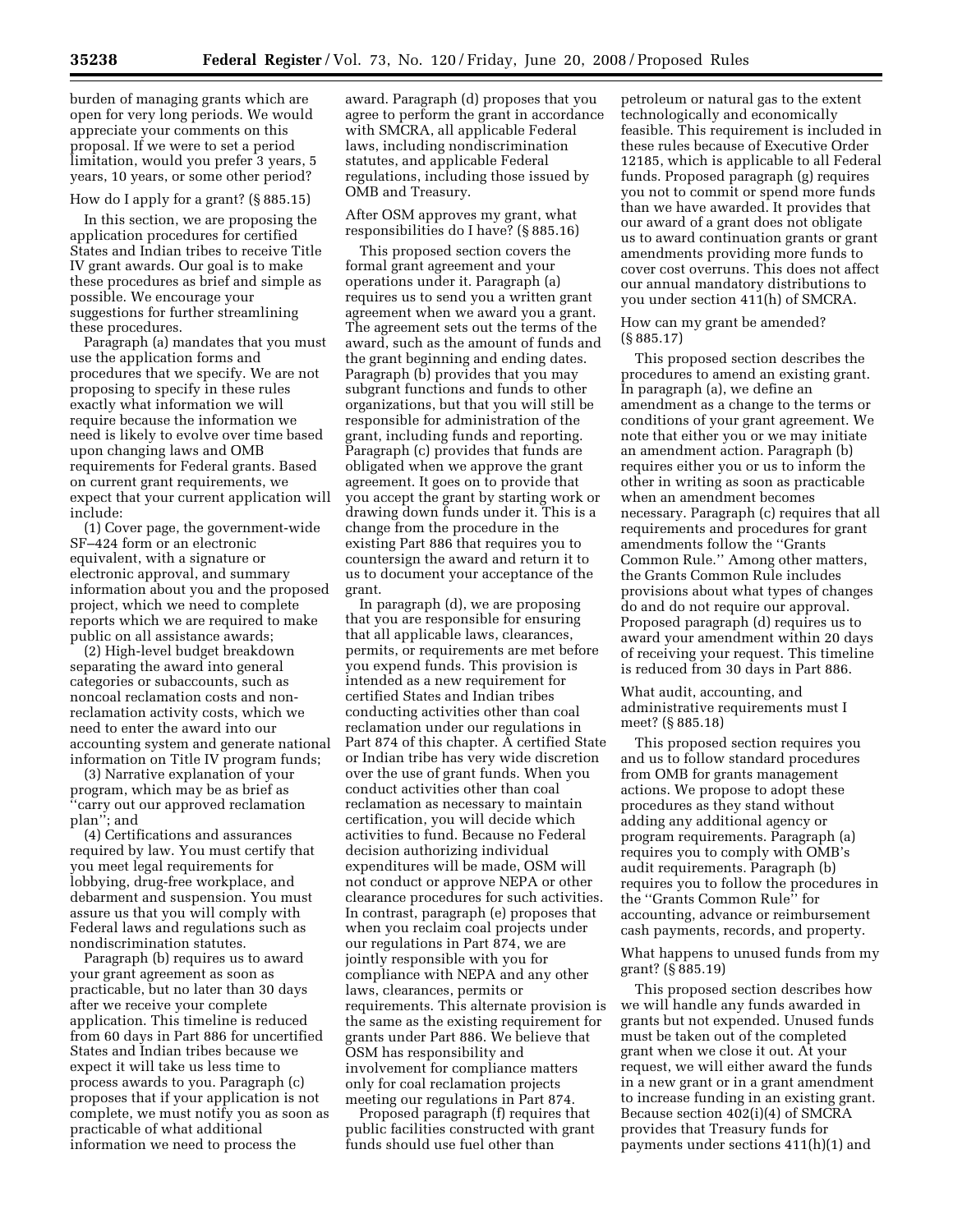(2) will remain available until expended, any distributed funds that you do not request or expend in an award will be reserved for use only by your State or Indian tribe until you do expend them. 30 U.S.C. 1232(i)(4).

#### What must I report? (§ 885.20)

This proposed section describes the information you must report to us about your grant. This proposal attempts to reduce reporting requirements to the minimum information we need in order to report the accomplishments and expenditures of the national Title IV program. We encourage you to comment with any suggestions for streamlining these procedures.

Paragraph (a) mandates that you annually report to us about each of your grants. You must report performance information, telling us what your program has accomplished, and financial information, telling us what grant funds your program has spent. Proposed paragraph (b) requires you to report performance and financial information to us at the end of each grant so that we can close out the grant in our system. Proposed paragraph (c) requires you to maintain a current list in the AML inventory of any known AML problems. Paragraph (1) requires you, if you complete any mine reclamation projects, to report project accomplishments with grant funds in the AML inventory annually as required by section 403(c) of SMCRA. Paragraph (2) reflects the new requirement in section 403(c) that we must approve proposed amendments to the AML inventory made by States and Indian tribes. 30 U.S.C. 1233(c). The provision is included here because it is possible that certified States and Indian tribes will need to make amendments to the AML inventory. In this paragraph, we are proposing to define ''amendment'' to mean any new coal problem under section 403(a) or section 403(b) of SMCRA that is added to the system after December 20, 2006. We do not intend for this provision to require our approval to add noncoal problems, but if you conduct projects under Part 875 you must enter them in the AML inventory.

What happens if I do not comply with applicable Federal law or the terms of my grant? (§ 885.21)

This section proposes that if you fail to comply with your grant award or a Federal law or regulation, we will take appropriate action. The Grants Common Rule provides remedies for noncompliance including withholding cash payments, suspending or terminating the grant, and taking other

legal actions. We must follow the procedures in the Grants Common Rule when we take any enforcement action.

When and how can my grant be terminated for convenience? (§ 885.22)

This section proposes to allow either you or us to terminate the grant for convenience if that should become appropriate. We must follow the procedures in the Grants Common Rule.

# *Part 886—Reclamation Grants to Uncertified States and Indian Tribes*

This Part describes the procedures for you, the uncertified State or Indian tribe, and for us, OSM, to use in applying, awarding, managing, and closing grants authorized by SMCRA, as revised by the 2006 amendments. Existing Part 886 covered all reclamation grants, but because we are proposing a new Part 885 for grants to certified States and Indian tribes, we propose to limit this Part to grants to uncertified States and Indian tribes only. Throughout this Part, we changed section titles to a question format in order to make it easier to use.

#### What does this Part do? (§ 886.1)

In this section, we added ''uncertified'' to limit this Part to grants to uncertified States and Indian tribes. We updated the reference to ''OSM's Final Guidelines for Reclamation Programs and Projects'' from the 1980 version in the existing regulations to the current version published in 2001. 66 FR 31250. In addition, we reworded this section using plain English.

# Authority (§ 886.3)

We propose to delete this section because it is unnecessary and duplicative. Information about grant amounts is provided in proposed § 886.13.

#### Definitions (§ 886.5)

We propose to add a new section to Part 886 defining the terms ''award,'' ''distribute,'' and ''reclamation plan or State reclamation plan.'' These definitions are identical to those in proposed § 872.5.

#### Information Collection (§ 886.10)

We propose to reword this paragraph using plain English and to use the current format approved by OMB. It describes OMB's approval of information collections under Part 886, our use of that information, and the estimated reporting burden associated with those collections. In the future, these information collections will apply to fewer States and Indian tribes because of the new Part 885. We expect

to notify OMB of the change and to reflect both Parts in future clearance actions.

# Who is eligible for a grant? (§ 886.11)

We added language to this paragraph to specify that this Part applies to grants to uncertified States and Indian tribes only. This Part will no longer apply to States and Indian tribes that have certified completion of coal reclamation under section 411(a) of SMCRA and will receive grants under the new Part 885.

What can I use grant funds for? (§ 886.12)

We propose to reword existing paragraph (a) using plain English. We also propose to move the existing provision about OMB cost principles from this paragraph to new paragraph (e). In proposed paragraph (b), we reworded the provision about our reclamation grants. We also propose to move the existing provision about fuels to be used in public facilities to proposed § 886.16(f), because it is more closely related to that section than to the main topic of this paragraph. We propose to add a new paragraph (c) to this section requiring you to use each type of funds according to the provisions in Part 872 of this chapter. The paragraph lists each type of funds that may be awarded in an AML grant to an uncertified State or Tribe and references the section number which governs its use. We propose to move existing paragraph (c) to paragraph (d), reword it using plain English, and correct a spelling error. Finally, we propose to add new paragraph (e) requiring you to use grant funds only for costs that are allowable according to OMB cost principles in Circular A–87. This expands the provision in existing paragraph (a) that costs for services and materials from other State, Federal and local agencies are governed by the cost principles. OMB cost principles must be used to determine the allowability of costs from all sources.

What are the maximum grant amounts? (§ 886.13)

We propose to move existing § 886.13 to proposed § 886.14 and to add this new section establishing and clarifying our current grant procedures. Proposed paragraph (a) allows you to apply for a grant of any or all available funds at any time. Paragraph (b) states how we determine the amount of funds available to your State or Tribe:

• The current annual AML distribution;

• Plus any funds distributed in previous years that were not awarded in a grant;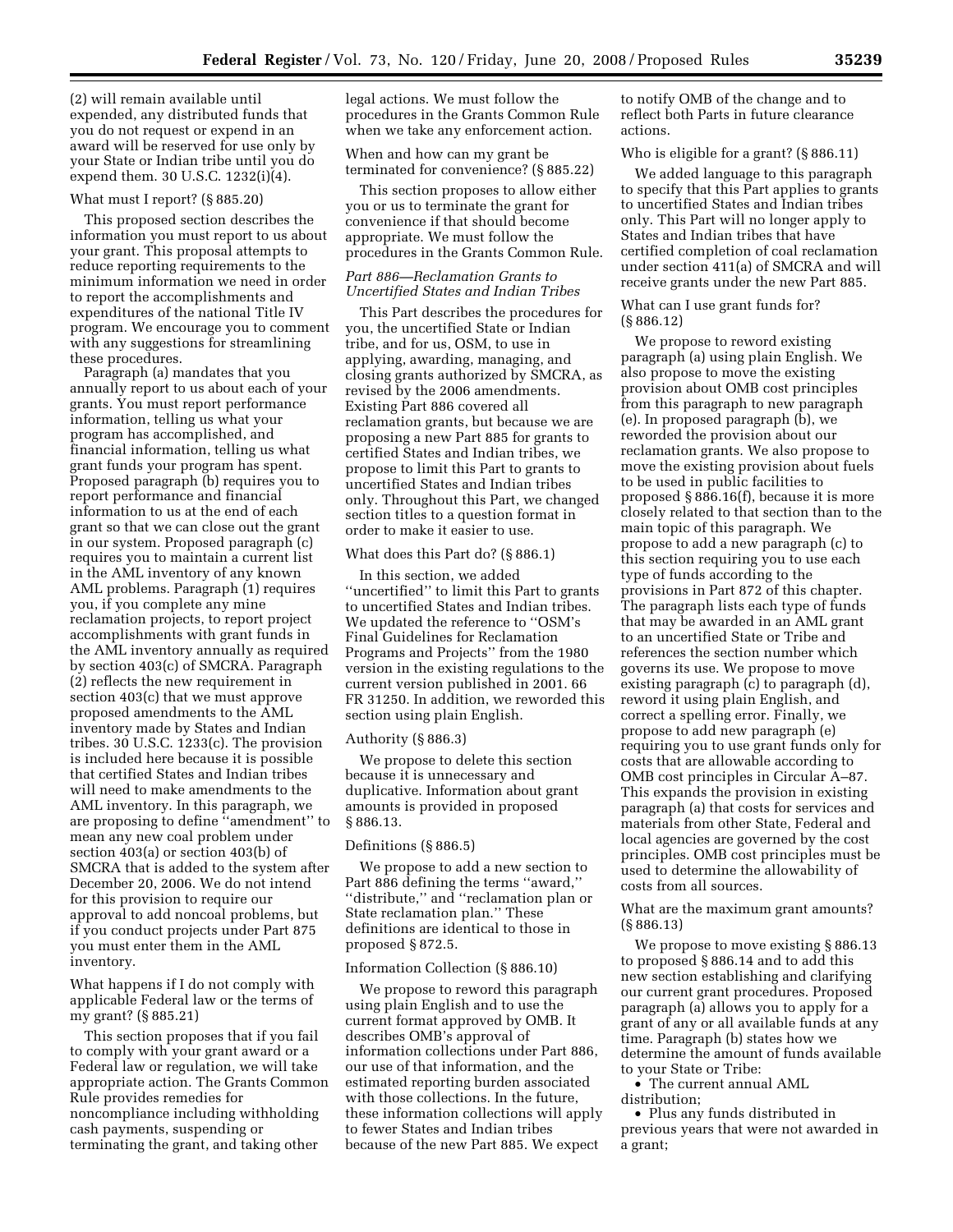• Plus any funds distributed in previous years that were awarded but were subsequently deobligated from a grant; but

• Minus any funds already awarded to you this fiscal year.

Proposed paragraph (c) provides that current FY funds will not be available for award until after we complete the annual distribution, which will occur after we receive fee collections for coal produced in the final quarter of the previous fiscal year. This provision reflects the change from appropriated funding to mandatory distributions as established in the 2006 amendments.

Proposed paragraph (d) requires us to give you current information on the amounts and types of funds that are available for award. In the immediate future, we expect to meet this requirement by providing a report similar to our current share balance report to you whenever you request it, but the report and the process will likely change over time. If you have suggestions about how we can better meet your financial information needs, we encourage you to comment.

# How long will my grant be? (§ 886.14)

We propose to delete existing § 886.14, ''Annual submission of budget information,'' which requires you to submit budget estimates and information for our use in preparing appropriation requests for reclamation grants. We no longer need estimates for appropriation requests. Instead we propose to recodify existing § 886.13 as § 886.14 and revise it to reflect the way we are currently organizing AML grants. Since 1993, we have used the ''simplified'' grants concept to combine all AML grant funding in a single annual grant. Each grant normally lasts for three years. Each grant has subaccounts for different functions such as administration costs, coal reclamation projects, water projects, and emergency administration and project costs. These subaccounts remain open for different periods of time. Administrative accounts normally stay open for one year, so that only one account is active at any one time. Project cost accounts normally last for three years to allow for planning, design, construction, and completion of reclamation projects.

Proposed § 886.14(a) is the existing § 886.13(b) reworded using plain English. Proposed § 886.14(b) establishes three years as the normal grant period. Proposed § 886.14(c) allows us to extend the grant period if you request it. We will normally extend a grant once for up to one additional year, following our established practice. We may allow more or longer extensions in special or unusual circumstances. Proposed § 886.14(d), which establishes one year as the normal period for administrative accounts, is the existing § 886.13(a) reworded using plain English.

We also propose to add § 886.14(e) to allow us to lengthen the time period for new or amended AML grants that contain State share or Tribal share funds distributed during FY 2008, 2009, and 2010 for up to five years at your request. We proposed this revision to comply with the new provision in section  $402(g)(1)(D)$  of SMCRA that requires that State share and Tribal share funds that are not expended within 3 years after the date of any grant award (except for grants during FY 2008, 2009, and 2010 to the extent not expended within 5 years), will be transferred to historic coal share funds. 30 U.S.C. 1232(g)(1)(D).

An alternative approach to this provision would be to award all grants in FY 2008–2010 for five years. However, we expect that in many cases uncertified States and Indian tribes will be able to expend the State or Tribal share funds within the normal three year grant period. If we were to automatically award all grants to five years, the administrative burden on you and us to track, manage, and report on open grants would increase. We believe that our proposal to allow new awards or extension amendments for up to five years at your request when you need the additional time will eliminate an unnecessary burden in managing all the grants that can be completed sooner.

# How do I apply for a grant? (§ 886.15)

In paragraph (a), we propose to remove a provision that a preapplication is not required under certain conditions. We do not require a preapplication for AML grants. In paragraph (b), we propose to remove the requirement that we must prepare and sign the grant agreement because this provision was duplicated in § 886.16, which is a more appropriate location. We reworded this entire section using plain English.

# After OSM approves my grant, what responsibilities do I have? (§ 886.16)

We revised this entire section to reflect the electronic processing of our grant awards, to remove references to signatures and other paper-based procedures, and to use plain English. In addition, we added language to paragraph (e) to reflect the 2006 amendments' changes to the AML inventory under section 403(c) of SMCRA. We describe specific changes to the content of this regulation below.

To begin, we propose revising paragraph (a) to remove the requirements that a grant agreement include a statement of the work to be covered and a statement of required approvals and conditions. We removed these requirements because our electronic grant system does not display such information clearly and effectively in agreement documents. All required information is normally included in your application and reclamation plan, as well as our regulations and directives.

Next, we propose to revise paragraph (c) in order to remove the requirement that you countersign the grant agreement within 20 days to accept the award or we will deobligate the grant amount. Instead, we propose that you accept the agreement when you initiate work under the grant or first draw down any funds. We made this change when we implemented our electronic grant system to eliminate unnecessary processing.

We propose to revise paragraph (d) to clarify our existing ATP process. Although funds are obligated when the grant is awarded, you must not expend construction funds on an individual project until you and we have ensured that we are in compliance with NEPA and all other applicable laws and requirements. We send you a written ATP to confirm that we have completed the compliance actions and that you may expend funds on construction of that project.

We propose revising paragraph (e) to reflect section 403(c) of SMCRA that now requires proposed amendments to the AML inventory that are made by States and Indian tribes to be approved by OSM, acting for the Secretary. 30 U.S.C. 1233(c). In this paragraph, we are proposing to define ''amendment'' to mean any new coal problem under section 403(a) or section 403(b) of SMCRA that is added to the system after December 20, 2006. In addition, we are proposing that the term ''amendment'' would also include instances where you, the State or Indian tribe, elevate a Priority 3 coal problem contained in the AML inventory to either Priority 1 or Priority 2 status. We are proposing these changes to be consistent with section 403(c) of SMCRA, and also section  $402(g)(2)$ , which requires us to ensure strict compliance by uncertified States and Indian tribes with the priorities described in section 403(a) of SMCRA. Problems will normally be approved and entered in the AML inventory when identified, before you begin development, design and construction activities, but our approval may occur during the ATP process if the problem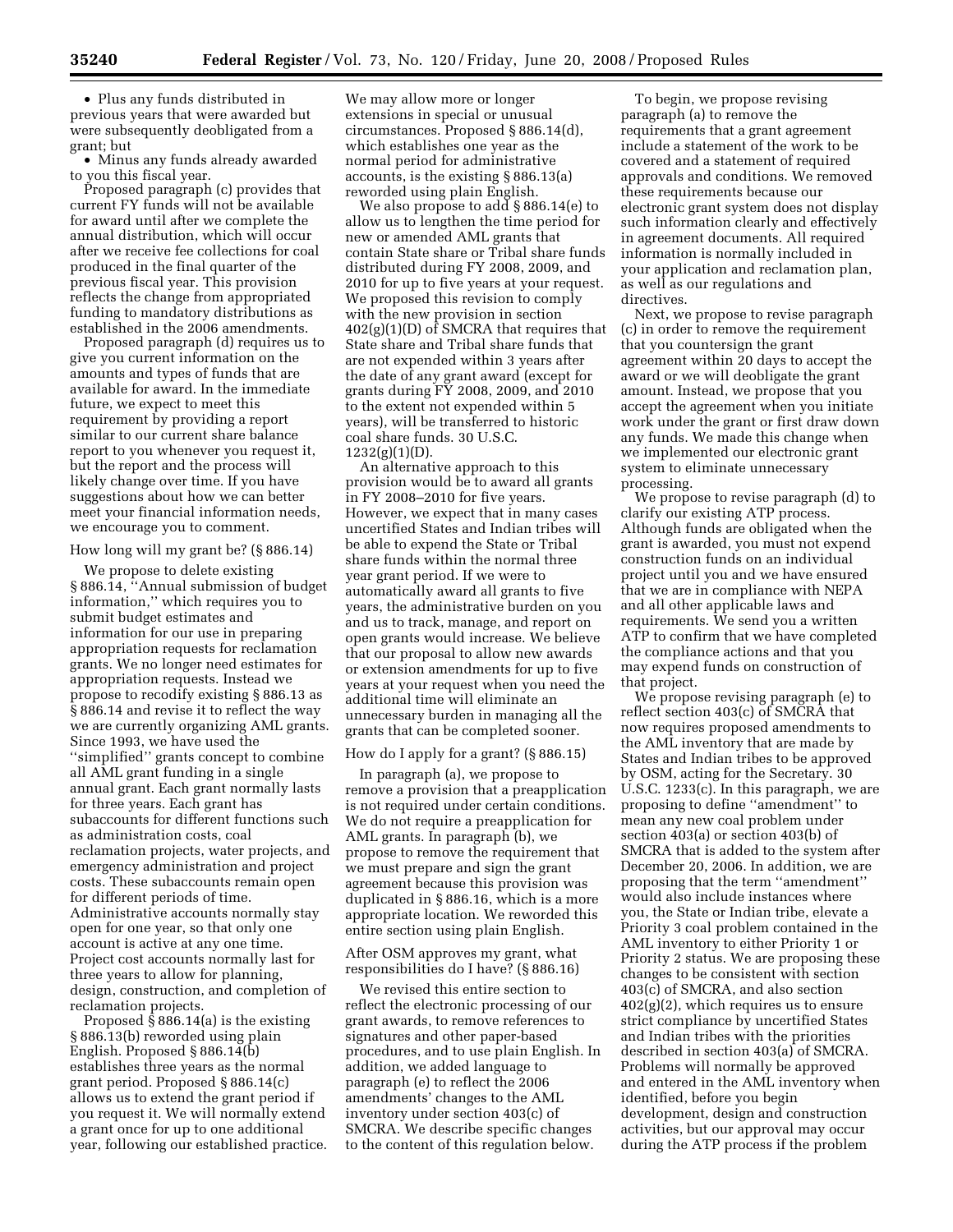has not previously been approved. Nonemergency problems must be approved and entered in the AML inventory before we approve the ATP.

We do not intend for this provision to require our approval for a 30% AMD set-aside, or noncoal work conducted by uncertified States under section 409 of SMCRA, or for salaries or administrative costs of the AML program. With the exception of those instances where Priority 3 inventory problems are being elevated to a Priority 1 or Priority 2, we also do not intend for this provision to require our approval for subsequent revisions to coal problems once they have been included in the AML inventory. This provision does not change existing procedures where States and Indian tribes routinely update the AML inventory at the time projects are funded or completed.

Under § 886.16(e)(1), we are proposing that our approval of an emergency project under section 410 of SMCRA, which is our ATP for the emergency project, also constitutes our approval to place the coal problems being addressed by the emergency into the AML inventory. We are proposing this process for emergency projects because the declaration of an emergency by us confirms that the problem is a danger to the public health, safety, or general welfare under section 410(a)(1) of SMCRA.

In paragraph (e)(2), we propose to add the approval requirement in section 403(c) so that you cannot use funds for project development, design, or construction of new coal reclamation projects before we have approved the problems for inclusion in the AML inventory. This paragraph would apply only to coal reclamation problems added to the AML inventory after December 20, 2006. We believe this proposal helps fulfill our responsibility under section  $402(g)(2)$  to ensure strict compliance by uncertified States and Indian tribes with the priorities described in section 403(a) of SMCRA. 30 U.S.C. 1232(g)(2). Requiring AML coal problems to be in the AML inventory prior to the development of designs will promote coordination between us and uncertified States and Indian tribes early in the planning process. This early coordination will help eliminate the potential for agency conflict after property owners have been promised reclamation and substantial design funding has been spent. Finally, requiring AML coal problems to be in the AML inventory before the development of designs would spread out our review workload and potentially expedite later project ATP reviews

because field staff would already be familiar with the proposed project area.

The provision in paragraph (f) was moved here from the last sentence of existing regulation § 886.12(b) because we believe it is more appropriate in this section as a separate paragraph. The requirement that public facilities constructed with grant funds should use fuel other than petroleum or natural gas to the extent technologically and economically feasible is from Executive Order 12185 and applies to all Federal funds.

In proposed paragraph (g), we added an introductory sentence advising you that you must not expend more funds than we have awarded. The remainder of the paragraph is existing § 886.16(f), which provides that we are not committed to award additional funds for cost overruns.

# How can my grant be amended? (§ 886.17)

We propose to move the requirement that grant amendment procedures must follow the Grants Common Rule from the last sentence of existing paragraph (a) to new paragraph (c). In paragraph (b), we deleted the second sentence, with specific conditions which require an advance amendment, because we believe it is unnecessary. The Grants Common Rule provides sufficient information on amendment requirements, and we will address how these requirements apply to many specific types of grant changes in our directives. We renumbered existing paragraph (c) to (d). We also reworded this section using plain English.

What audit and administrative requirements must I meet? (§ 886.18)

We propose to move and divide existing § 886.18 into proposed §§ 886.20, 886.23, 886.24, 886.25, and 886.26. Proposed § 886.18 is a combination of two short existing sections, §§ 886.19 and 886.20. Proposed paragraph (a) contains the audit requirement from existing § 886.19, which we updated by deleting the reference to the General Accounting Office and adding OMB Circular A–133. Paragraph (b) is from the existing § 886.20 on administrative procedures. We deleted the existing requirement that you use our property inventory form because the form is now optional. In addition, this section now refers to the Grants Common Rule, which provides sufficient information on property management requirements. Specific requirements and forms will be addressed in our directives. We reworded this section using plain English.

How must I account for grant funds? (§ 886.19)

As explained above, we moved existing § 886.19 to proposed 886.18(a). We moved the content of existing § 886.22, ''Financial management,'' to this proposed section in order to group the management sections together. We also reworded it using plain English.

What happens to unused funds from my grant? (§ 886.20)

We propose to move existing § 886.20 to proposed § 886.18(b) and add a new section here to clarify how we will treat unused grant funds. However, portions of this section are based on existing § 886.18(a)(2) and on the fourth and fifth sentences of existing §§ 872.11(b)(1) and (b)(2). Grant funds may be left unexpended at the end of a grant due to changes during the grant period such as increases or decreases in project scope or reclamation costs. Changes may also occur after the end of a grant period that reduce the total funds expended under the grant, such as the receipt of funds from the sale of property. We also consider unawarded funds, moneys which have been distributed to a State or Indian tribe but not awarded in a grant, as unused funds.

Proposed paragraph (a) explains that we will deobligate all unexpended funds from a completed grant agreement in order to close it out and describes how we will treat unexpended funds. Paragraph (a)(1) is based on existing § 886.18(a)(2), which allows us to reduce your grant if you fail to obligate funds within three years of the grant award. We propose to modify this provision to address section 402(g)(1)(D) of SMCRA, as revised in the 2006 amendments, which mandates that State and Tribal share funds that are not spent within 3 years, or 5 years for funds distributed in FY 2008, 2009, or 2010, must be made available for expenditure as historic coal funds. 30 U.S.C. 1232(g)(1)(D). Our proposed paragraph (1) of this section requires us to transfer any State share funds or Tribal share funds that uncertified States and Indian tribes do not expend within 3 years, or 5 years for FY 2008, 2009, or 2010 funds, from that State or Indian tribe to historic coal funds. We will distribute transferred funds to uncertified States and Indian tribes at the next annual distribution using the prescribed historic coal formula described in proposed § 872.22. In proposed paragraph (a)(2), we propose to hold any unused Federal expense funds, such as State emergency program funds, for distribution to any State or Indian tribe which needs them for the specific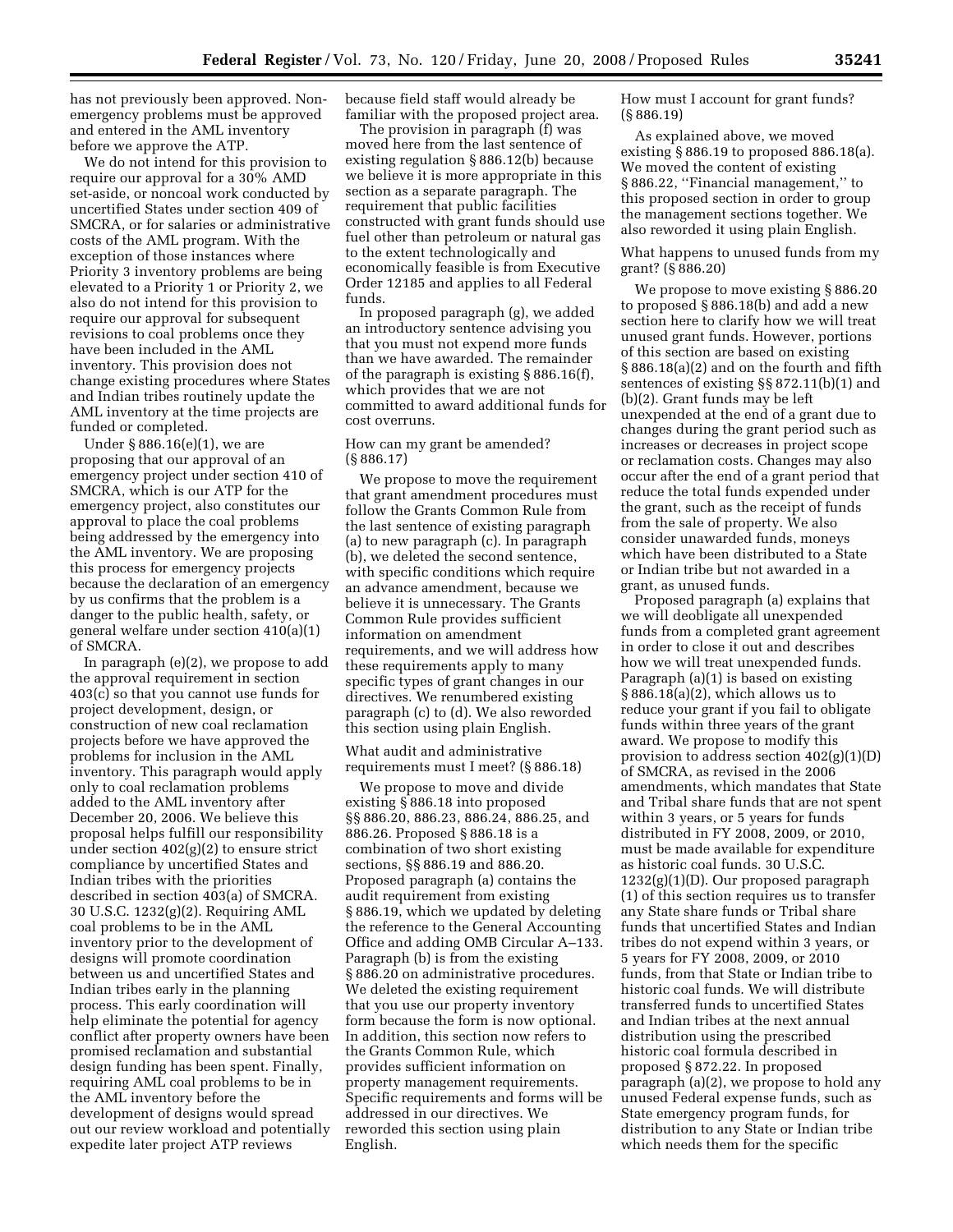activity for which Congress appropriated the funds. Finally, paragraph (3) specifies that unused funds of all other types will be made available for inclusion in a grant to the State or Indian tribe for which we originally distributed the funds.

Paragraph (b) provides that we will transfer any State or Tribal share funds that have not been awarded in a grant within three years of the date we distributed them to you, or five years for funds distributed in FY 2008, 2009, or 2010, to historic coal funds in the same way that we transfer unused funds under paragraph (a)(1). We are proposing to add this paragraph because we believe that funds that have not been requested and approved for award within 3 or 5 years of the distribution date are unneeded and should be transferred to other States and Indian tribes that can use them more efficiently. We are interested in your comments on this proposal.

# What must I report? (§ 886.21)

We propose to delete existing § 886.21 because this topic is addressed in § 886.12. This proposed section was moved from § 886.23 to improve readability. The existing paragraph (a) in § 886.23 required you to submit to us every year the reporting forms that we specified. We are proposing to replace this paragraph with a requirement that each year you report to us the program performance and financial information that we specify. We propose not to establish a uniform method for you to submit this information because allowing you to use various forms, formats, and methods to submit your annual reports will make it less of a burden on you.

The existing paragraph (b) combines two different reporting requirements by requiring you to submit an OSM–76 inventory form upon project completion and any other closeout reports we specify. We propose to clarify this requirement by separating the AML inventory and grant closeout requirements. Proposed paragraph (b) covers the reports you must provide us upon completion of each grant. These are final performance and financial reports, as well as property and any other reports that we specify. Proposed paragraph (c) requires you to update the AML inventory upon completing each reclamation project. Removing this item from the grant closeout requirements clarifies that you must update the AML inventory as you complete each project rather than waiting until the grant is completed.

What records must I maintain? (§ 886.22)

As proposed, existing § 886.22 was moved to § 886.19. This proposed section was moved from existing § 886.24 and reworded using plain English. To clarify that this section covers all records, programmatic as well as accounting, we added a sentence noting that your records must support all the information you reported to us for your grant.

What actions can OSM take if I do not comply with the terms of my grant? (§ 886.23)

We propose to move existing § 886.23 to proposed § 886.21 and to divide the existing § 886.18, ''Grant reduction, suspension and termination,'' into five sections for clarification. One section was already described in proposed § 886.20. This is the first of four additional proposed new sections, which will be followed by §§ 886.24, 886.25, and 886.26.

Proposed paragraph (a) of this section begins with the existing paragraph § 886.18(b), which lists various actions we may choose to take for noncompliance, ranging from temporarily withholding cash payments to terminating your grant. We deleted the existing paragraph § 886.18(a)(1), which duplicated some of these provisions.

Proposed § 886.23(b) is based on existing paragraph (a)(3) and requires us to terminate your reclamation grant if we terminate your regulatory administration and enforcement grant. We propose to modify this to state the exceptions to this requirement provided in SMCRA for the States of Missouri and Tennessee in section 402(g)(8)(B), and for the Navajo, Hopi, and Crow Indian tribes in section 405(k). In addition, we reworded this entire section using plain English.

Proposed § 886.23(c) is moved from existing § 886.18(a)(5). Likewise, proposed § 886.23(d) is moved from existing paragraph (a)(6). This proposed paragraph is modified to require us to take appropriate remedial action for overdue reports up to terminating the grant, rather than providing no option but termination. Proposed § 886.23(e) was moved from existing § 886.18(a)(7). Similarly, proposed § 886.23(f) was moved from existing § 886.18(a)(4). These paragraphs were reworded using plain English.

What procedures will OSM follow to reduce, suspend, or terminate my grant? (§ 886.24)

We propose to move existing § 886.24 to § 886.22. This proposed § 886.24 is

another section we have separated from existing § 886.18. This section was taken from the existing  $\S 886.18(c)(1)$  through (c)(6) and reworded using plain English. Existing § 886.18(c)(7) was taken out of this section and moved to proposed new § 886.26 because termination for convenience does not require the procedures for adverse actions provided in this section.

How can I appeal a decision to reduce, suspend, or terminate my grant? (§ 886.25)

Under our proposal, existing § 886.25 was reworded and renumbered as § 886.27. This section, split from existing § 886.18, was taken from paragraph (d) of that section. In addition, the final appeal authority was changed from the Secretary to the Department of the Interior's Office of Hearings and Appeals. The section was reworded using plain English.

When and how can my grant be terminated for convenience? (§ 886.26)

This proposed new paragraph was separated from the existing § 886.18(c)(7) to distinguish it from the unilateral reduction, suspension, or termination procedures in that section. A termination for convenience is a joint decision and procedures are much simpler.

What special procedures apply to Indian lands not subject to an approved Tribal reclamation program? (§ 886.27)

This proposed new section was renumbered from § 886.25. The reference in paragraph (d) to a particular type of funding in Part 872 was also updated.

# *Part 887—Subsidence Insurance Program Grants*

Throughout this Part, we added references to Indian tribes to clarify that Indian tribes may choose to establish a subsidence insurance program under the same rules as States.

# Scope (§ 887.1)

We added references to Indian tribes wherever the existing rule says States.

#### Authority (§ 887.3)

We propose to delete this section because it is unnecessary and duplicative.

#### Definitions (§ 887.5)

We propose to expand the term ''State administered'' defined in this section to ''State or Indian tribe administered.'' We also propose to reword two definitions (''Self-sustaining'' and ''State or Indian tribe administered'') to add other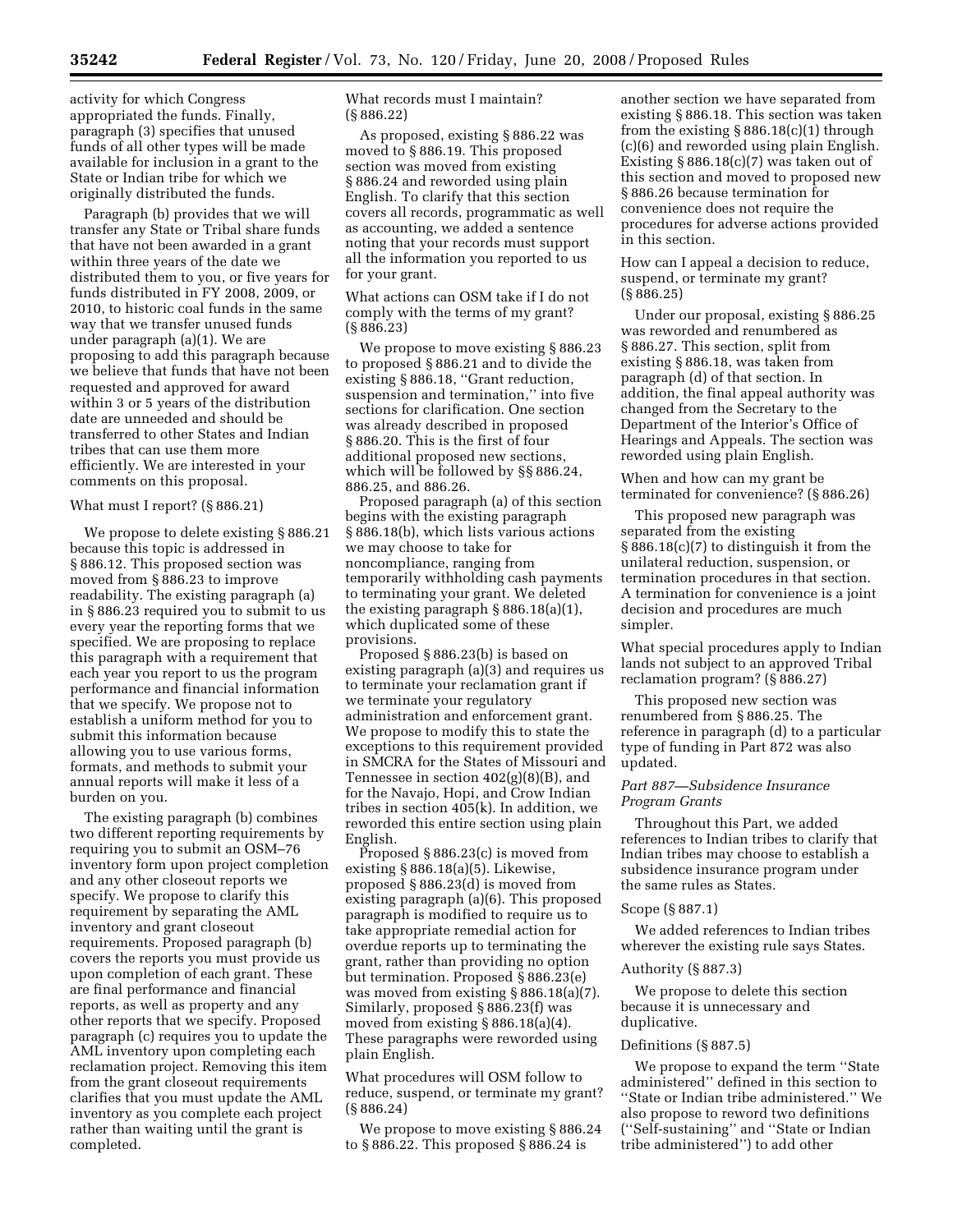references to Indian tribes and to use plain English. We also propose to include the definition of the term ''reclamation plan or State reclamation plan'' as it is defined in proposed § 872.5.

#### Information Collection (§ 887.10)

We propose rewording this paragraph to add references to Indian tribes, to use plain English, and to use the current format approved by the OMB. This paragraph describes OMB's approval of information collections in Part 887, our use of that information, and the estimated reporting burden associated with those collections.

#### Eligibility for Grants (§ 887.11)

The existing section allows only State or Tribal share funds to be used for subsidence insurance programs. We propose adding language to allow certified States and Indian tribes to fund this program with prior balance replacement funds if their State legislature or Tribal council establishes that use, or with certified in lieu funds.

# Coverage and Amount of Grants (§ 887.12)

We are proposing to revise paragraph (b) to add a reference to the proposed new Part 885 for grants to certified States and Indian tribes. We are proposing to revise paragraph (c) to clarify that the funding limit of \$3 million is cumulative over the lifetime of the program. In addition, we also reworded this section using plain English.

# Grant Period (§ 887.13)

Grant Administration Requirements and Procedures (§ 887.15)

We reworded these sections using plain English and updated § 887.15 to include proposed Part 885.

# **IV. Public Comment Procedures**

*Written Comments:* If you submit written comments, they should be specific, confined to issues pertinent to the proposed rule, and explain the reason for any recommended changes. We appreciate all comments, but those most useful and likely to influence decisions on any revisions will be those that either involve personal experience or include citations to and analyses of SMCRA, its legislative history, its implementing regulations, the 2006 amendments, case law, or other pertinent State or Federal laws or regulations.

We cannot ensure that comments received after the close of the comment period (see **DATES**) will be included in the docket for the rulemaking and

considered. Comments sent to an address other than those listed above (see **ADDRESSES**) will not be included in the docket for the rulemaking.

*Public Availability of Comments:*  Before including your address, phone number, e-mail address, or other personal identifying information in your comment, you should be aware that your entire comment—including your personal identifying information—may be made publicly available at any time. While you can ask us in your comment to withhold your personal identifying information from public review, we cannot guarantee that we will be able to do so.

*Public hearings:* We will only hold a public hearing on the proposed rule upon request. The time, date, and address for any hearing will be announced in the **Federal Register** at least 7 days prior to the hearing.

Any person interested in participating in a hearing should inform Mr. Lytton (see **FOR FURTHER INFORMATION CONTACT**), either orally or in writing by 5 p.m., Eastern Time, on July 11, 2008. If no one has contacted Mr. Lytton to express an interest in participating in a hearing by that date, a hearing will not be held. If there is only limited interest, a public meeting or teleconference rather than a hearing may be held, with the results included in the docket for this rulemaking.

The public hearing on the specified date will continue until all persons scheduled to speak have been heard. If you are in the audience and have not been scheduled to speak and wish to do so, you will be allowed to speak after those who have been scheduled. We will end the hearing after all persons scheduled to speak and persons present in the audience who wish to speak have been heard. To assist the transcriber and ensure an accurate record, we request, if possible, that each person who testifies at a public hearing provide us with a written copy of his or her testimony.

*Public meeting:* If there is only limited interest in a hearing at a particular location, a public meeting or teleconference, rather than a public hearing, may be held. People wishing to meet with us to discuss the proposed rule may request a meeting by contacting Mr. Lytton (See **FOR FURTHER INFORMATION CONTACT**). All meetings will be open to the public and, if possible, notice of the meetings will be posted at the appropriate locations listed under **ADDRESSES**. A written summary of each public meeting or teleconference will be made a part of the docket for this rulemaking.

#### **V. Procedural Determinations**

# *Executive Order 12866—Regulatory Planning and Review*

This proposed rule is considered an ''economically significant regulatory action'' under the criteria of section 3(f) of Executive Order 12866 and has been reviewed by the Office of Management and Budget. Based on the criteria for an ''economically significant regulatory action'' found in section 3(f), we have made a preliminary determination that:

a. The rule may raise novel legal or policy issues arising from legal mandates, the President's priorities, or the principles set forth in the Executive Order.

b. The rule would not create a serious inconsistency or otherwise interfere with an action taken or planned by another agency.

c. The rule would not materially alter the budgetary impacts of entitlements, grants, user fees, or loan programs or the rights or obligations of their recipients. However, as discussed below, grants to States and Indian tribes have increased, as required by the provisions of the 2006 amendments.

d. The rule would not adversely affect in a material way the economy, productivity, competition, jobs, the environment, public health or safety, or State, local, or Tribal governments or communities. The rule would align our regulations with statutory provisions contained in the 2006 amendments pertaining to the collection of reclamation fees and the distribution of money from the Fund and Treasury in the form of mandatory grants to States and Indian tribes. The provisions of the 2006 amendments have an annual effect on the economy of \$100 million or more. Coal operators subject to the extension of the fee and the new rates received actual notice before they became effective. These new fees have already been collected for the two quarters beginning October 1, 2007 and ending March 31, 2008. In addition, we have already distributed approximately \$274 million in FY 2008 mandatory grants to the States and Indian tribes.

# *Assessment of Potential Costs and Benefits*

Executive Order 12866 requires OSM to conduct an assessment of the potential costs and benefits of any regulatory action deemed significant under Executive Order 12866. OMB Circular A–4 provides guidance to Federal agencies on the development of a regulatory analysis. It requires us to identify a baseline because benefits and costs are defined in comparison with a clearly stated alternative. OMB has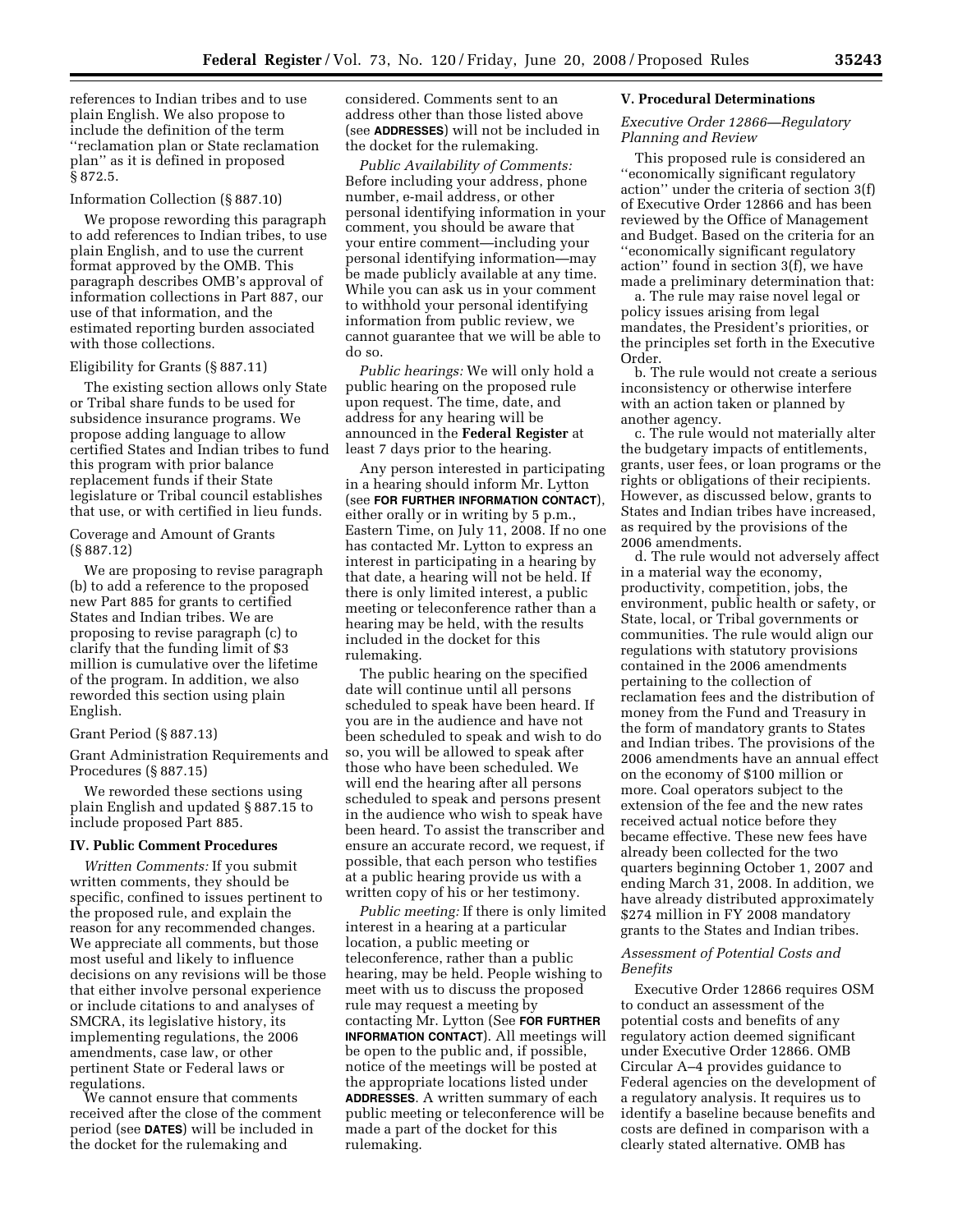stated that ''this normally will be a 'no action' baseline: what the world will be like if the proposed rule is not adopted.'' OMB Circular A–4, Regulatory Analysis (Sept. 17, 2003). As previously stated, the new fee rates have gone into effect and are being paid and the grant distributions mandated by the 2006 amendments have been made for FY 2008. These statutory changes are already in effect regardless of whether this proposed rule is finalized. For comparison purposes, OSM will use as the ''no action baseline'' the fee rates paid by operators and grant distribution requirements for States and Indian tribes that would have been in effect if the 2006 amendments had not been signed into law. We will refer to this as the ''old law'' or the ''no action alternative.'' The second alternative we will analyze consists of the requirements pertaining to fee collections and grant distributions to States and Indian tribes established by the 2006 amendments. We will refer to this as the 2006 amendments alternative.

The basic difference between the two alternatives is the cost to the coal operators and the Treasury and the resulting benefits quantified in terms of the acres of environmental problems that can be reclaimed. Under the old law, the fee rates that would have been in effect on October 1, 2007, would have been the rates established using the formula specified in our existing regulations at 30 CFR 870.13(b). Those fee rates would be paid for

approximately 13–14 years. They would be established before the start of each fiscal year and would be based on estimates of coal production and the amount of the interest transferred to the CBF for that year. The fees for each year would have been structured to replace the amount of money transferred to the CBF at the beginning of the year (generally the amount of interest that the Fund earns that year, subject to a \$70 million cap, with corrections for adjustments to previous transfers and differences between estimated and actual coal production in prior years). The purpose of the fee was to reimburse the Fund for the interest transferred to the CBF. Under the old law alternative, the money in the Fund would have been exhausted in approximately 13–14 years—after which time, no more money would have been available for reclamation projects and no interest would have been transferred to the CBF.

Under the old law, grants would have been made based on the amount of money appropriated each year by Congress. Uncertified States and Indian tribes would be required to use the money for AML reclamation projects. Certified States and Indian tribes would be required to use the money for noncoal reclamation as specified in existing § 875.15. Pursuant to existing § 875.15, certified States and Indian tribes could use any money that they received for reclamation projects involving the restoration of lands and water adversely affected by past mineral mining, projects involving the

protection, repair, replacement, construction, or enhancement of utilities (such as those relating to water supply, roads, and other such facilities serving the public adversely affected by mineral mining and processing practices), and the construction of public facilities in communities impacted by coal or other mineral mining and processing practices.

As explained in the preamble, the 2006 amendments both extended the reclamation fee for 14 years and provided for a two-step reduction in the amount of the fee rate from the rate originally established in 1977. The statutory fee rates were reduced by 10 percent from the levels established in 1977, for the period from October 1, 2007, through September 30, 2012. The fee rates will again be reduced by another 10 percent from the levels established in 1977 for the period from October 1, 2012, through September 30, 2021. The fee rates under 2006 amendments are specified in the proposed rule at § 870.13. The fee rates for 2007–2012 will range from 31.5 cents per ton down to 9 cents per ton.

While the rates established by the 2006 amendments are lower than the 1977 rates, they are higher than the rates that would have been established under existing § 870.13(b), which would have gone into effect had the 2006 amendments not been enacted into law. Fee rates under existing § 870.13(b) for years 2007–2012 were estimated to range as follow:

| Fiscal year  | Fees for non-<br>lignite coal<br>produced by<br>surface<br>methods<br>(cents per<br>short ton) | Fees for non-<br>lignite coal<br>produced by<br>underground<br>methods<br>(cents per<br>short ton) | Fees for lignite<br>coal<br>(cents per<br>short ton) |
|--------------|------------------------------------------------------------------------------------------------|----------------------------------------------------------------------------------------------------|------------------------------------------------------|
| 2007<br>2008 | 8.5<br>8.5                                                                                     | 3.7<br>3.6                                                                                         | 2.4<br>2.4                                           |
| 2009         | 7.8                                                                                            | 3.4                                                                                                | 2.2                                                  |
| 2010         | 7.3                                                                                            | 3.1                                                                                                | 2.1                                                  |
| 2011<br>2012 | 2.6<br>2.0                                                                                     | <b>I</b> .I<br>0.9                                                                                 | 0.7<br>0.6                                           |

In addition to the fee rate extension, the 2006 amendments also require that:

1. Once fully phased in, the majority of the distributions to States and Indian tribes of moneys annually collected from the reclamation fee will be made outside of the appropriations process. 30 U.S.C. 1231(d).

2. All States and Indian tribes with approved reclamation programs will be paid amounts equal to their portion of the unappropriated prior balance of

State and Tribal share funds as of September 30, 2007. 30 U.S.C.  $1240a(h)(1)(A)$ . These payments are mandatory distributions from Treasury funds and will be made in seven equal annual installments that began in FY 2008. 30 U.S.C. 1232(i)(2) and 1240a(h)(1)(C). Uncertified States and Indian tribes must use these prior balance replacement funds for the purposes of section 403 of SMCRA. 30

U.S.C. 1240a(h)(1)(D)(ii). Certified States and Indian tribes must use these payments for purposes established by their State legislature or Tribal council, ''with priority given for addressing the impacts of mineral development.'' 30 U.S.C.  $1240a(h)(1)(D)(i)$ .

3. Subject to certain limitations, to the extent premium payments and other revenue sources do not meet the financial needs of the UMWA health care plans, all unappropriated past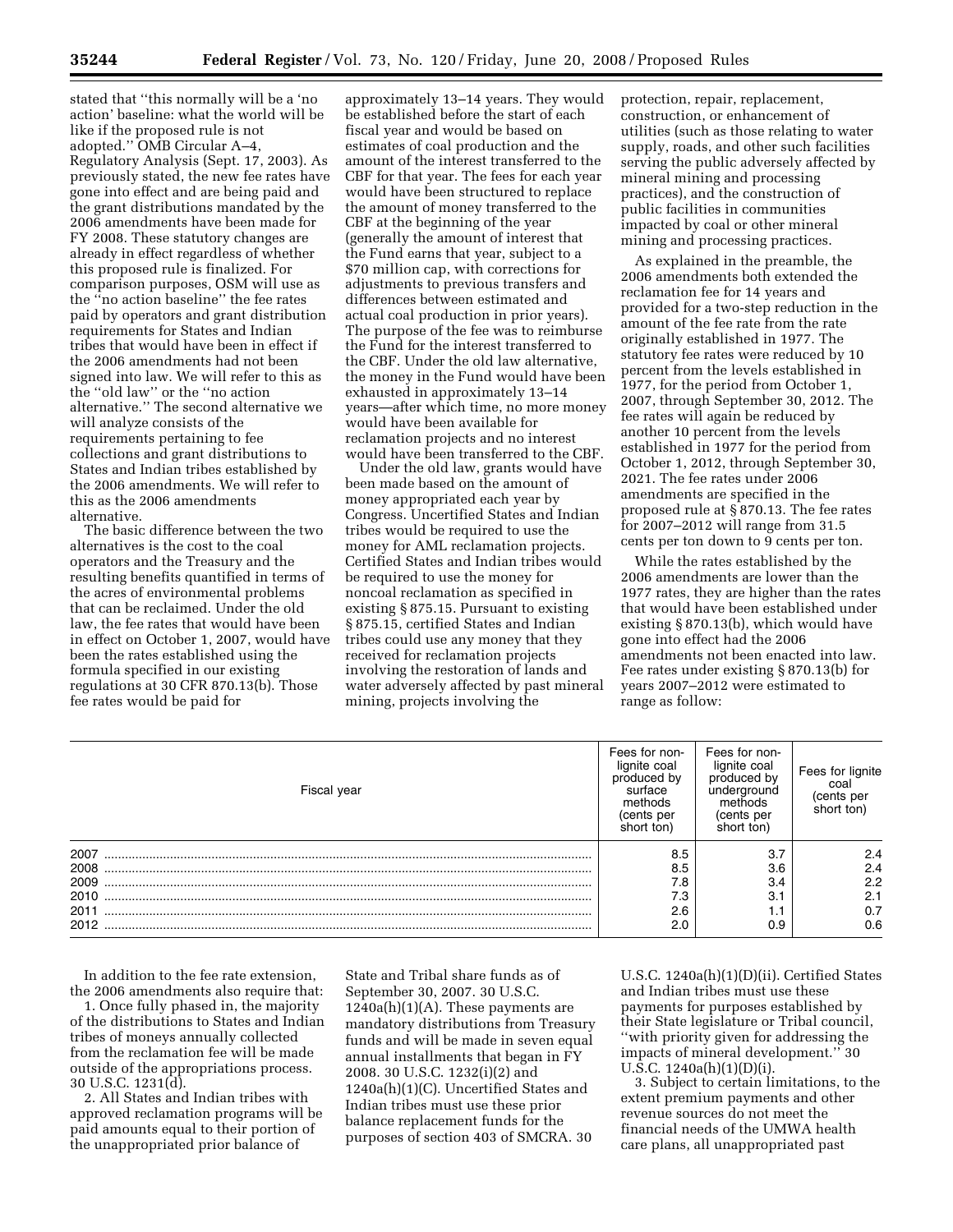interest earnings and all future interest earned by the Fund must be transferred to these plans, together with any remaining unappropriated balance in the RAMP allocation, which the 2006 amendments repealed. 30 U.S.C. 1232(h). In addition, the three UMWA health care plans are eligible to receive Treasury transfers to cover any remaining deficit, subject to certain limitations. 30 U.S.C. 1232(i).

In general, under the old law and the 2006 amendments, the type of coal reclamation problems that would be remediated, mainly by the uncertified States and Indian tribes, would be the most serious AML problems (Priority 1 and Priority 2 also referred to as ''high priority'' problems). High priority AML problems include:

- Clogged Streams;
- Clogged Stream Lands;
- Dangerous Piles or Embankments;
- Dangerous Highwalls;
- Dangerous Impoundments;
- Dangerous Slides;
- Hazardous or Explosive Gases;
- Hazardous Equipment or Facilities;
- Hazardous Recreational Water

Bodies;

- Industrial or Residential Waste;
- Portals;
- Polluted Water: Agricultural/ Industrial;
- Polluted Water: Human

Consumption;

• Subsidence-Prone Areas;

- Surface Burning;
- Underground Mine Fires; and
- Vertical Openings.

Under the old law, certified States and Indian tribes were required to use grant money for noncoal reclamation. Under the 2006 amendments, certified States and Indian tribes must use prior balance replacement funds for purposes established by the State legislature or Tribal council, with priority given for addressing the impacts of mineral development. Exactly what these purposes will be is undetermined at this time.

In the proposed rule, certified States and Indian tribes are allowed to use certified in lieu funds for any purpose they deem appropriate. In the preamble discussion for proposed § 872.34, we are seeking comment on an alternative which would require certified States and Indian tribes to use the money for noncoal reclamation. Under this alternative, we assume that the same types of activity would continue as are required by our existing regulations. Noncoal reclamation activities have included reclamation activities at abandoned mines affected by hard rock mining operations and sand and gravel operations. Also, in communities impacted by coal or other mineral mining, funds have been used for the construction of public facilities such as schools, hospitals, and water treatment plants. Under either alternative, we

assume that States and Indian tribes will use the money for the public good but the wide discretion given to the States and Indian tribes makes any meaningful discussion of the effects too speculative.

# *Summary of Costs and Benefits*

The following two tables summarize the costs and benefits under the no action alternative and the 2006 amendments alternative.

Table 1 indicates the estimated costs associated with each alternative. Under the no action alternative, the cost to operators is approximately \$612 million. This sum consists of the fees that operators would pay under our current regulations at § 870.13(b). Under the 2006 amendments alternative, the estimated cost is approximately \$6.9 billion. This sum consists of: (1) The fees operators will pay under the rates established by the 2006 amendments; (2) money from the general fund of the Treasury that we are required to transfer to certified and uncertified States and Indian tribes for their share of the prior unappropriated balance; and (3) Treasury funds that will be transferred to certified States and Tribes as in lieu funds equal to 50% of fees collected on coal produced in their State or on Tribal lands. This sum does not include money that we will pay to the UMWA under the 2006 amendments because those payments are not addressed in this proposed rule. .

TABLE 1.—ESTIMATED COSTS ASSOCIATED WITH THE ALTERNATIVES FROM OCTOBER 1, 2007–SEPTEMBER 30, 2021

| Alternatives                                  | Estimated costs to opera-<br>tors for fees paid under<br>the old law from October<br>1, 2007 thru September<br>30, 2021<br>(the 1977 fee rates at<br>§870.13(a) terminate on<br>September 30, 2007; new<br>fee rates at $§870.13(b)$<br>sufficient to replenish inter-<br>est transferred to CBF<br>take effect) | Estimated costs to opera-<br>tors for fees paid under<br>the 2006 amendments<br>from October 1, 2007 thru<br>September 30, 2021 | Estimated costs to the<br><b>Federal Treasury</b><br>(for prior balance replace-<br>ment funds and certified in<br>lieu funds) | Estimated total costs            |
|-----------------------------------------------|------------------------------------------------------------------------------------------------------------------------------------------------------------------------------------------------------------------------------------------------------------------------------------------------------------------|---------------------------------------------------------------------------------------------------------------------------------|--------------------------------------------------------------------------------------------------------------------------------|----------------------------------|
|                                               | A                                                                                                                                                                                                                                                                                                                | B                                                                                                                               |                                                                                                                                | D                                |
| 1. No Action or Old Law<br>2. 2006 Amendments | \$612 million                                                                                                                                                                                                                                                                                                    | \$4.1 billion                                                                                                                   | \$2.8 billion                                                                                                                  | \$612 million.<br>\$6.9 billion. |

Table 2 indicates the estimated benefits expressed in acres of land reclaimed. Column A indicates the estimated total amount of money available for reclamation under each alternative. Column B indicates acres of high priority sites that need to be reclaimed under each alternative. Column C indicates the estimated acres of high priority sites that can be reclaimed with the funds available under each alternative. In Column D, D1 indicates the estimated acres of high priority coal sites that would not be reclaimed under the no action alternative because of insufficient funds. D2 indicates the estimated additional reclamation that could be achieved under the 2006 amendments. For uncertified States and Indian tribes, the additional reclamation would be at Priority 1 and 2 sites, Priority 3 sites, and noncoal reclamation. For certified States and Indian tribes, the reclamation

could be at newly discovered Priority 1, 2, and 3 coal sites, and noncoal reclamation. However, as previously discussed, under the 2006 amendments, certified States and Indian tribes may use prior balance replacement funds for purposes established by the State legislature or Tribal council, with priority given for addressing the impacts of mineral development; we are proposing in the rule that they may use certified in lieu funds for any purpose.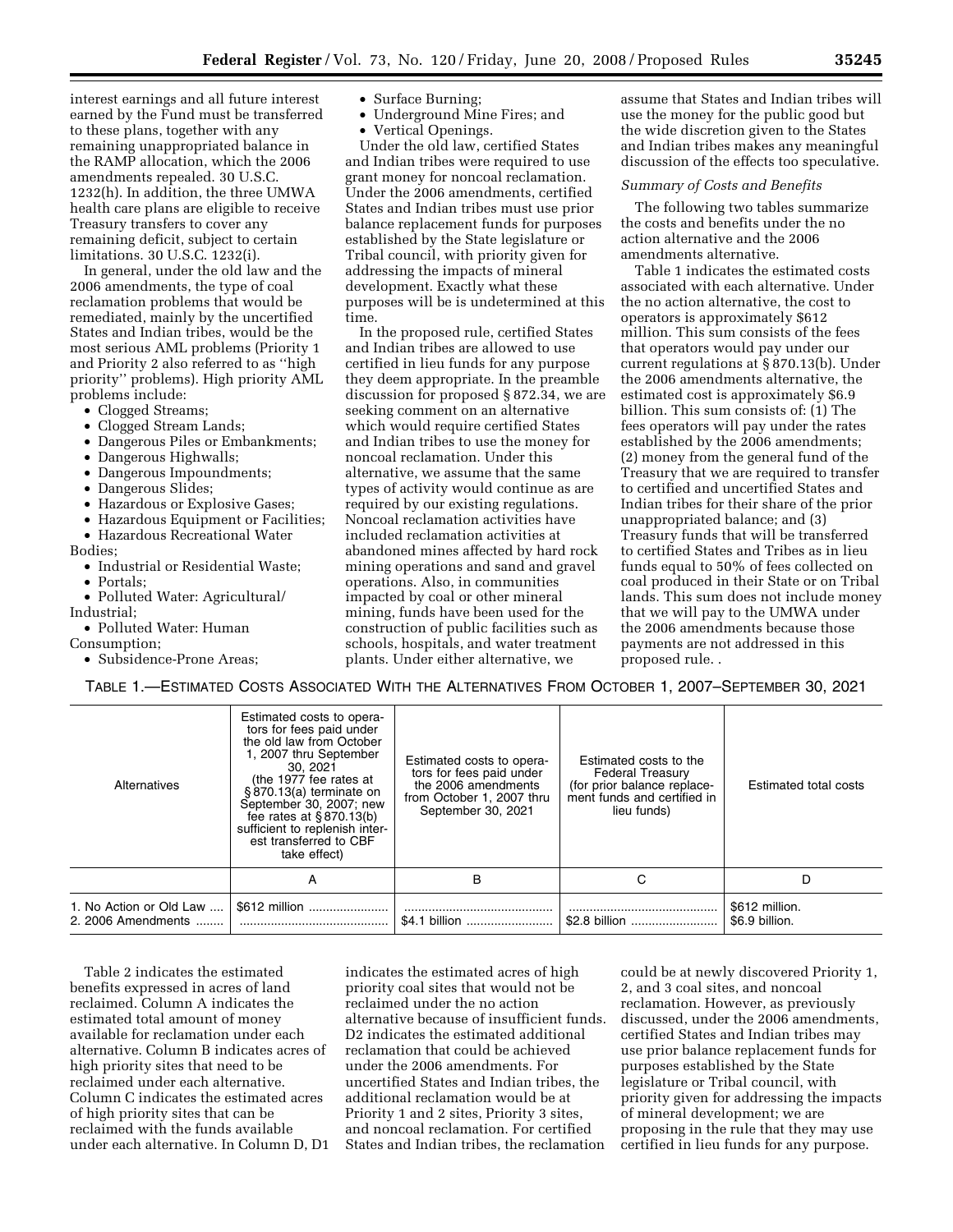Therefore, the \$1.981 billion dollars that will come from Treasury funds may be used for coal and noncoal reclamation but it also may be used for other

undetermined purposes. We assume that certified States and Indian tribes will use the money for the public good, as they have in the past, but the wide

discretion given to the States and Indian tribes make any meaningful discussion of the actual benefits speculative.

| Alternatives                                                                                                                                                                                            | Amount of money estimated to be<br>available for reclamation<br>(\$ rounded in millions)                                                              | P1 and P2<br>sites<br>acres identi-<br>fied with high<br>priority envi-<br>ronmental<br>problems that<br>need reclama-<br>tion | Estimated<br>number of<br>acres of identi-<br>fied problems<br>reclaimed with<br>available funds | Estimated number of acres of land<br>unreclaimed (D1) or additional rec-<br>lamation possible after P1 and P2<br>sites completed (D2) |
|---------------------------------------------------------------------------------------------------------------------------------------------------------------------------------------------------------|-------------------------------------------------------------------------------------------------------------------------------------------------------|--------------------------------------------------------------------------------------------------------------------------------|--------------------------------------------------------------------------------------------------|---------------------------------------------------------------------------------------------------------------------------------------|
|                                                                                                                                                                                                         | А                                                                                                                                                     | B                                                                                                                              | C                                                                                                | D                                                                                                                                     |
| 1. No Action or Old Law; 1977 Fee<br>Rates $(\S 870.13(a))$ terminate on<br>September 30, 2007; new fee<br>rates $(S.870.13(b))$ sufficient to<br>replenish interest transferred to<br>CBF take effect. | \$2,110.4 (Source: collections prior<br>to September 30, 2007 plus in-<br>terest earned on prior collec-<br>tions).                                   | 210,379                                                                                                                        | 157,937                                                                                          | $(52, 442)$ .                                                                                                                         |
| 2. 2006 Amendments<br>Uncertified States and Indian tribes                                                                                                                                              | \$4,045.7 (Source: prior balance re-<br>placement funds, 50% State<br>share, 30% historic coal share<br>and 3% estimated minimum pro-<br>gram share). | 210,379<br>208,131                                                                                                             | 210,379<br>208,131                                                                               | 210,257.<br>60,284.                                                                                                                   |
| Certified States and Indian tribes                                                                                                                                                                      | \$1,981.9 (Source: prior balance re-<br>placement funds and certified in<br>lieu funds).                                                              | 2,248                                                                                                                          | 2,248                                                                                            | 149,973 (under 2006 amendments,<br>funds are not committed to rec-<br>lamation).                                                      |

**Note:** For activity beyond FY 2023, an additional estimated amount available for reclamation of \$1.6 billion is projected to be used to reclaim an additional 106,000 acres.

As can be seen from the above tables, under the no action alternative the cost to industry would be approximately \$612 million, but there would be approximately 52,442 acres of Priority 1 and Priority 2 coal sites left unreclaimed. Under the 2006 amendments alternative, the cost to industry would be substantially greater, approximately \$4.1 billion, but that amount in combination with the \$2.8 billion in Treasury funds would be sufficient to reclaim all Priority 1 and Priority 2 sites. In addition, there would be additional funds remaining which could be used for reclamation at Priority 3 sites, for noncoal reclamation projects, construction of public facilities, and for other purposes deemed appropriate by the State or Indian tribe.

In addition to the quantifiable benefits expressed in acres reclaimed, unquantifiable benefits also result. These include:

• Reduction or elimination in health and safety problems, which would benefit nearby residents;

• Reduction or elimination of adverse environmental effects such as acid mine drainage and erosion and sedimentation;

• Improved habitat for fish and wildlife;

• Increased employment opportunities for those employed by the reclamation projects;

• An increase in the number of potential land uses at these sites and a reduction or elimination of hazardous features that are often attractive but dangerous to outdoor recreationists; and

• General increase in the quality of life in nearby communities and adjacent property values.

# *Regulatory Flexibility Act*

The Regulatory Flexibility Act (RFA) (5 U.S.C. 601 *et seq.*) requires that a Federal agency, when developing proposed and final regulations, consider the impact of its regulations on small entities. If a proposed rule is expected to have a significant economic impact on a substantial number of small entities, the agency must prepare an initial regulatory flexibility analysis. If a proposed rule is not expected to have a significant economic impact on a substantial number of small entities the agency is not required to perform an initial regulatory flexibility analysis and may certify in the rule that the rule would not have a significant economic impact on a substantial number of small entities under the RFA.

The Small Business Administration size standards for small businesses in

the coal mining industry are established by the North American Industry Classification System Codes (NAICS). NAICS classifies the ''coal mining ''industry under Code 2121; subsets of this sector include ''Bituminous Coal and Lignite Surface Mining'' code 212111; ''Bituminous Coal Underground Mining'' code 212112; and ''Anthracite Mining'' code 212113. The size standards established for each of these categories is 500 employees or less for each business concern and associated affiliates. Data available from the U.S. Census Bureau and from the Mine Safety and Health Administration indicates that over 90 percent of those engaged in coal mining operations are considered small entities.

As previously stated, it is the 2006 amendments which require coal operators to pay reclamation fees. Those subject to the fees received individual letters informing them of the fee and the extension of time during which the fee must be paid. Approximately \$135 million has already been collected. The proposed rule merely reflects the extension of our statutory authority to collect reclamation fees for an additional fourteen years. Based on these facts, the Department of the Interior certifies that the proposed rule would not have a significant economic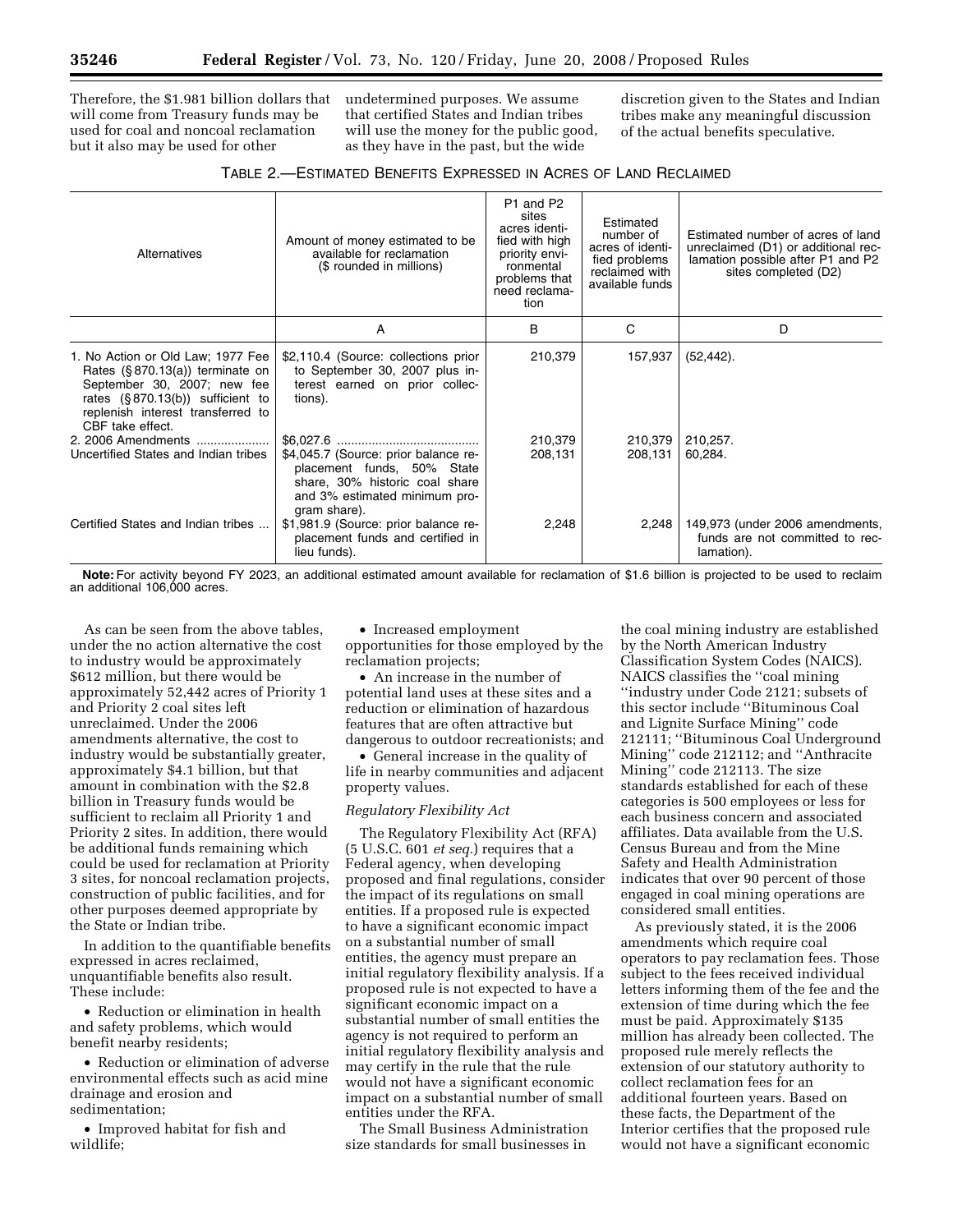impact on a substantial number of small entities under the RFA.

The administrative and procedural provisions in the rule are not expected to have an adverse economic impact on the regulated industry including small entities. The increased grant funding to States and Indian tribes required by the 2006 amendments is expected to provide increased contracting opportunities for firms, including small entities, to do reclamation-related work. Further, the proposed rule is not expected to produce adverse effects on competition, employment, investment, productivity, innovation, or the ability of United States enterprises to compete with foreign-based enterprises in domestic or export markets.

# *Small Business Regulatory Enforcement Fairness Act*

OSM does not consider the proposed rule to be a major rule under 5 U.S.C. 804(2), the Small Business Regulatory Enforcement Fairness Act for the following reasons.

a. The provisions of the 2006 amendments pertaining to the new fee rates and grant requirements are selfimplementing. Coal operators subject to the new rates received actual notice of the rates and of the extension of the time during which they must be paid. They have already begun to pay the fee at the new rate, and for the two quarters beginning October 1, 2007 and ending March 31, 2008, we already collected approximately \$135 million in reclamation fees. In addition, we have already distributed approximately \$274 million in FY 2008 mandatory grants to the States and Indian tribes. The proposed rule merely aligns our regulations with the self-implementing provisions of the 2006 amendments.

b. The proposed rule would not cause a major increase in costs or prices for consumers, individual industries, Federal, State, or local government agencies, or geographic regions.

c. The proposed rule would not have significant adverse effects on competition, employment, investment, productivity, innovation, or the ability of U.S.-based enterprises to compete with foreign-based enterprises for the reasons stated above.

# *Unfunded Mandates*

This proposed rule does not impose an unfunded mandate on State, local, or Tribal governments or the private sector of more than \$100 million per year. The rule does not have a significant or unique effect on State, Tribal, or local governments or the private sector. A statement containing the information required by the Unfunded Mandates

Reform Act (2 U.S.C. 1501 *et seq.*) is not required.

#### *Executive Order 12630—Takings*

In accordance with Executive Order 12630, the proposed rule does not have significant takings implications. The proposed rule is not a governmental action capable of interference with constitutionally protected property rights. A takings implication assessment is not required.

# *Executive Order 12988—Civil Justice Reform*

In accordance with Executive Order 12988, the Office of the Solicitor has determined that this proposed rule does not unduly burden the judicial system and meets the requirements of sections 3(a) and 3(b)(2) of the Order.

# *Executive Order 13132—Federalism*

We have reviewed the proposed rule under the criteria specified in Executive Order 13132 and have determined that the rule does not have sufficient federalism implications to warrant the preparation of a Federalism Assessment. The proposed rule does not preempt State law, it does not impose substantial direct compliance costs on State and local governments, it does not have substantial direct effects on the States, on the relationship between the national government and the States, or on the distribution of power and responsibilities among the various levels of government.

As required by section 6 of the executive order, we consulted with representatives of States and Indian tribes early in the process of developing the proposed rule. In January, February, and May 2007, we met with representatives of States and Indian tribes with approved reclamation programs at meetings hosted by the Interstate Mining Compact Commission (IMCC) and the National Association of Abandoned Mine Land Programs (NAAMLP) to notify the States and Indian tribes of the 2006 amendments' changes to SMCRA and to seek their input on the amendments. The IMCC and NAAMLP subsequently submitted joint written comments on specific provisions of the amendments. We considered all the comments we received in developing the proposed rule. The consultations and concerns that were expressed are discussed above in ''II. Outreach, Guidance, and Comments.'' Based on input the Department received after issuance of the Solicitor's Memorandum Opinion, one or more States may object to several provisions in these proposed rules, but we believe that the 2006 amendments

and other applicable statutes mandate adoption of these particular provisions. We do not have the option of adopting any other interpretation.

# *Executive Order 13175—Consultation and Coordination With Indian Tribal Governments*

Executive Order 13175 requires that Federal agencies consult with potentially affected Indian Tribal governments before taking any actions (including promulgation of regulations) that may have a substantial direct effect on one of more Indian tribes, on the relationship between the Federal Government and Indian tribes, or on the distribution of power and responsibilities between the Federal Government and Indian tribes. In addition, section 5 of that order requires the agency to prepare a Tribal summary impact statement for regulations that impose compliance costs on Tribal governments or that preempt Tribal law. The summary statement must be included in the preamble to the final rule.

We have determined that this proposed rule will have some effect on the three Indian tribes with AML programs, with changes in annual funding and increased discretion over the use of funds, but that this effect is not substantial. The rule does not impose compliance costs on Tribal governments or preempt Tribal law. Indian Tribal representatives were invited to informal meetings in January, February, and May of 2007, in which OSM met with State and Indian Tribal reclamation programs to get input on the 2006 amendments.

# *Executive Order 13211—Actions Concerning Regulations That Significantly Affect Energy Supply, Distribution, or Use*

This proposed rule is not considered a significant energy action under Executive Order 13211. The proposed revisions would not have a significant effect on the supply, distribution, or use of energy.

#### *Paperwork Reduction Act*

In accordance with 44 U.S.C. 3507(d), OSM has submitted the following request for information collection and recordkeeping authority for 30 CFR 785 to the Office of Management and Budget (OMB) for review and approval:

*Title:* 30 CFR 785—Requirements for permits for special categories of mining. *OMB Control Number:* 1029–0040.

*Summary:* The information is being collected to meet the requirements of sections 507, 508, 510, 515, 701 and 711 of Pub. L. 95–87, which requires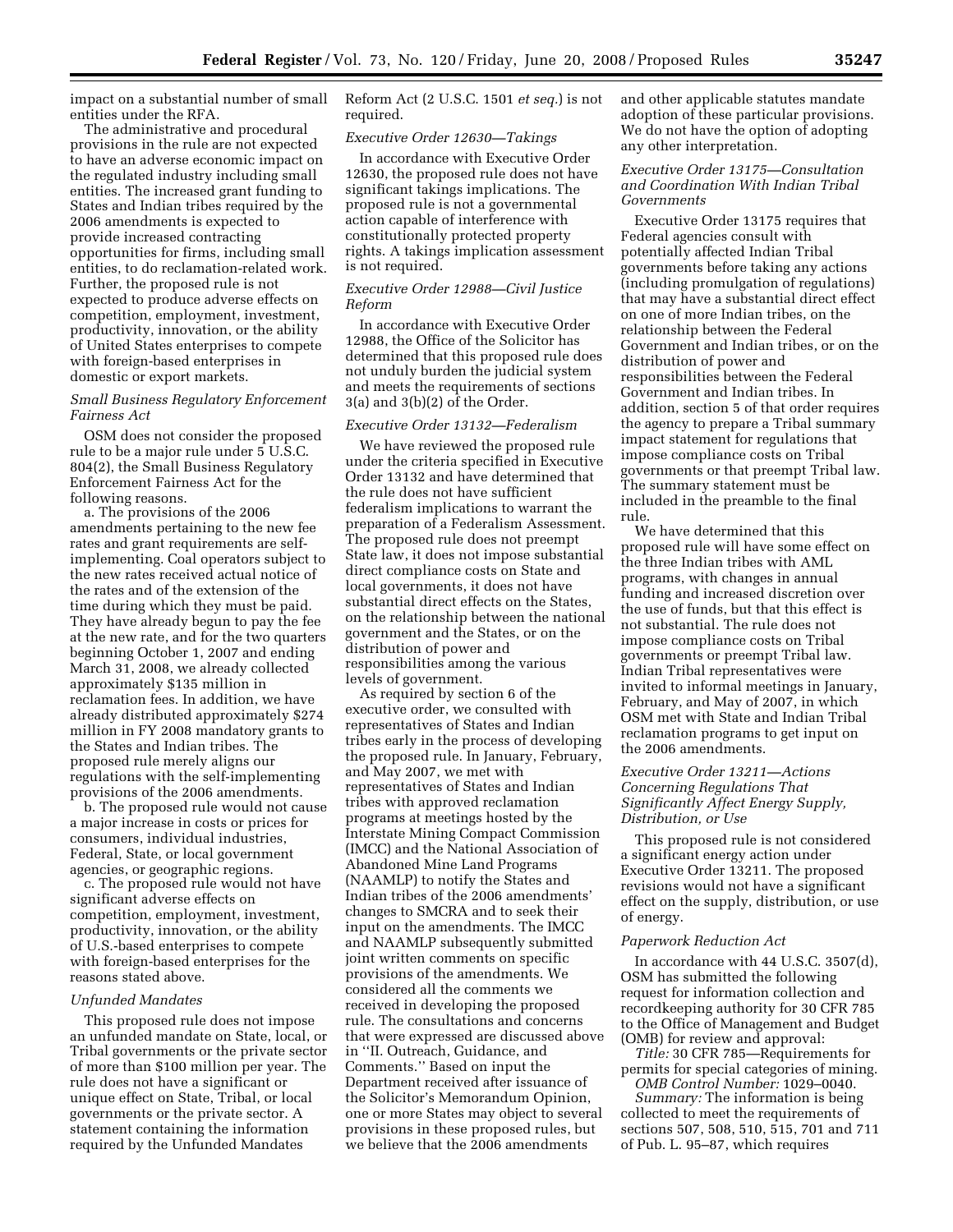applicants for special types of mining activities to provide descriptions, maps, plans and data of the proposed activity. This information will be used by the regulatory authority in determining if the applicant can meet the applicable

performance standards for the special type of mining activity. Response is required to obtain a benefit.

*Bureau Form Number:* None. *Frequency of Collection:* Once.

*Description of Respondents:*  Applicants for coalmine permits and State Regulatory Authorities. *Total Annual Responses:* 387. *Total Annual Burden Hours:* 24,442. *Total Non-Wage Costs:* 0.

# INFORMATION COLLECTION SUMMARY FOR 30 CFR PART 785

| Section | Number of<br>applicant<br>responses | Number of<br>State<br>responses | Hours per<br>applicant | Hours per<br>State | <b>Total hours</b><br>requested | Current ICB<br>hours | Changes to<br>ICB |
|---------|-------------------------------------|---------------------------------|------------------------|--------------------|---------------------------------|----------------------|-------------------|
|         | 6                                   | 6                               | 110                    | 40                 | 900                             | 900                  |                   |
|         |                                     |                                 | 250                    | 420                | 2,680                           | 2,680                |                   |
|         | 50                                  | 50                              | 150                    | 40                 | 9,500                           | 9,500                |                   |
|         | 5                                   |                                 | 10                     | 40                 | 250                             | 250                  |                   |
|         |                                     | 6                               | 60                     | 10                 | 420                             | 420                  |                   |
|         |                                     | 6                               | 10                     | 10                 | 130                             | 130                  |                   |
|         |                                     |                                 | 300                    |                    | 307                             | 307                  |                   |
| 785.20  | 35                                  | 34                              | 25                     | 30                 | 1,895                           | 1,895                |                   |
|         |                                     |                                 | 40                     | 24                 | 64                              | 64                   |                   |
|         | 80                                  | 79                              | 80                     | 79                 | 8,296                           |                      | 8,296             |
| Total   | 195                                 | 192                             |                        |                    | 24.442                          | 16.146               | 8,296             |

Under the Paperwork Reduction Act, OSM must obtain OMB approval of all information and recordkeeping requirements. No person is required to respond to an information collection request unless the form or regulation requesting the information has a currently valid OMB control (clearance) number. The control number appears in section 785.10. To obtain a copy of OSM's information collection clearance request contact John A. Trelease at (202) 208–2783 or by e-mail at *jtrelease@osmre.gov.* 

Comments are invited on:

(a) Whether the proposed collection of information is necessary for SMCRA regulatory authorities to implement their responsibilities, including whether the information will have practical utility;

(b) The accuracy of OSM's estimate of the burden of the proposed collection of information;

(c) Ways to enhance the quality, utility, and clarity of the information to be collected; and

(d) Ways to minimize the burden of collection on the respondents.

By law, OMB must respond to OSM within 60 days of publication of this proposed rule, but may respond as soon as 30 days after publication. Therefore, to ensure consideration by OMB, you must send comments regarding these burden estimates or any other aspect of these information collection and recordkeeping requirements by July 21, 2008 to the Office of Management and Budget, Office of Information and Regulatory Affairs, Attention: Interior Desk Officer, via e-mail to *OIRA*\_*DOCKET@omb.eop.gov*, or via

facsimile to (202) 395–6566. Also, please send a copy of your comments to John A. Trelease, Office of Surface Mining Reclamation and Enforcement, 1951 Constitution Ave, NW., Room 202 SIB, Washington, DC 20240, or electronically to *jtrelease@osmre.gov.*  Please include the OMB control number, 1029–0040, at the top of your correspondence.

# *National Environmental Policy Act*

OSM has determined that these proposed regulations are categorically excluded from the National Environmental Policy Act (NEPA), 42 U.S.C. 4332(2)(C), pursuant to Department Manual 516 DM 2.3A(2), Section 1.10 of 516 DM 2, Appendix 1. In addition, we have determined that none of the ''extraordinary circumstances'' exceptions to the categorical exclusion applies.

# *Data Quality Act*

In developing this rule we did not conduct or use a study, experiment, or survey requiring peer review under the Data Quality Act (Pub. L. 106–554).

#### *Clarity of This Regulation*

Executive Order 12866 requires each agency to write regulations that are easy to understand. We invite your comments on how to make this proposed rule easier to understand, including answers to questions such as the following: (1) Are the requirements in the proposed rule clearly stated? (2) Does the proposed rule contain technical language or jargon that interferes with its clarity? (3) Does the format of the proposed rule (grouping

and order of sections, use of headings, paragraphing, etc.) aid or reduce its clarity? (4) Would the rule be easier to understand if it were divided into more (but shorter) sections? (A ''section'' appears in bold type and is preceded by the symbol ''§ '' and a numbered heading; for example, § 700.5); (5) Is the description of the proposed rule in the **SUPPLEMENTARY INFORMATION** section of this preamble helpful in understanding the proposed rule? (6) What else could we do to make the proposed rule easier to understand? Send a copy of any comments that concern how we could make this proposed rule easier to understand to: Office of Regulatory Affairs, Department of the Interior, Room 7229, 1849 C Street, NW., Washington, DC 20240. You may also email the comments to this address: *Exsec@ios.doi.gov.* 

#### **List of Subjects**

# *30 CFR Part 700*

Administrative practice and procedure, Reporting and recordkeeping requirements, Surface mining, Underground mining.

# *30 CFR Part 724*

Administrative practice and procedure, Reporting and recordkeeping requirements, Surface mining, Underground mining.

# *30 CFR Part 773*

Administrative practice and procedure, Reporting and recordkeeping requirements, Surface mining, Underground mining.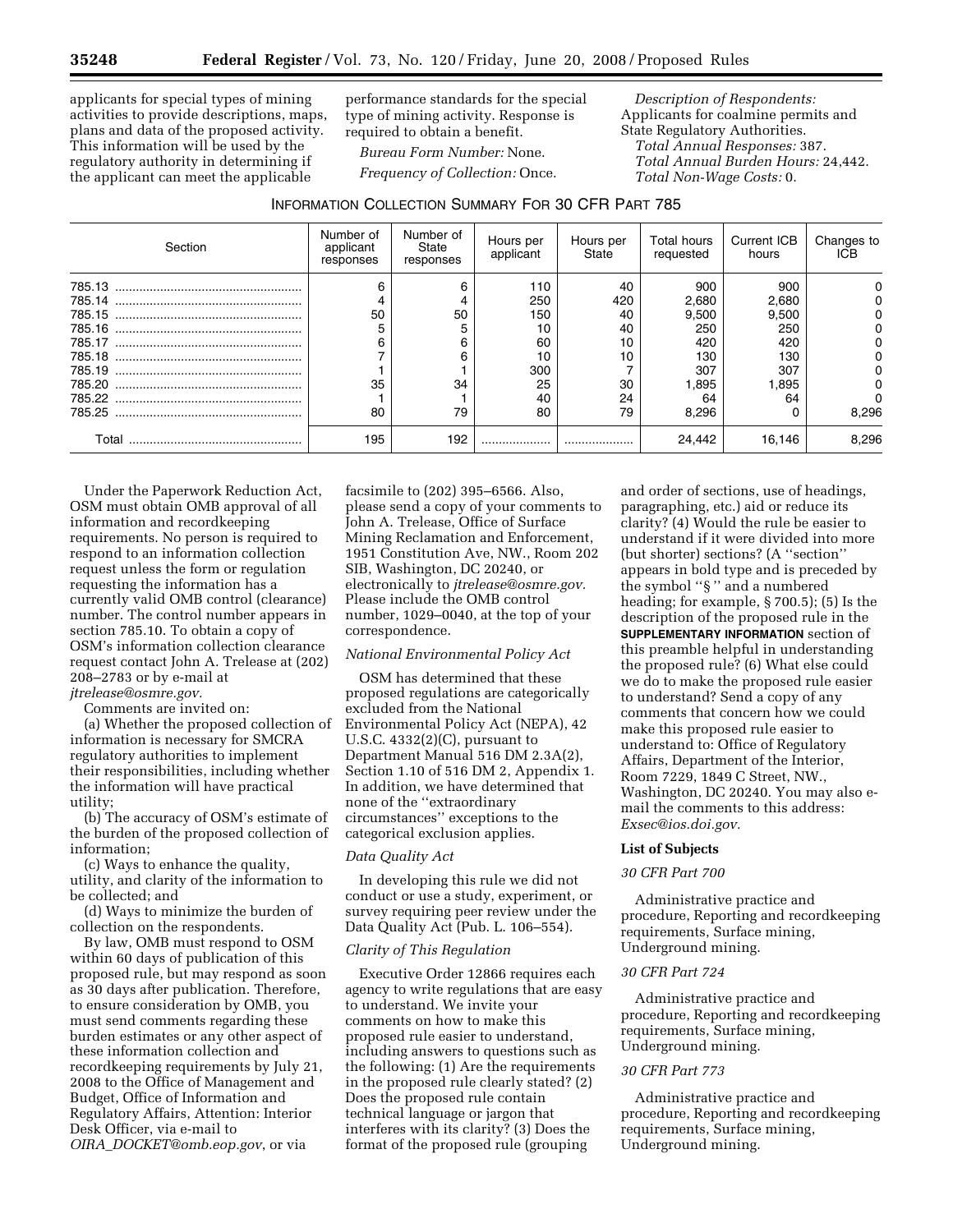# *30 CFR Part 785*

Reporting and recordkeeping requirements, Surface mining, Underground mining.

# *30 CFR Part 816*

Environmental protection, Reporting and recordkeeping requirements, Surface mining.

# *30 CFR Part 817*

Environmental protection, Reporting and recordkeeping requirements, Underground mining.

# *30 CFR Part 845*

Administrative practice and procedure, Law enforcement, Penalties, Reporting and recordkeeping requirements, Surface mining, Underground mining.

#### *30 CFR Part 846*

Administrative practice and procedure, Penalties, Surface mining, Underground mining.

#### *30 CFR Part 870*

Abandoned Mine Reclamation Fund, Reclamation fees, Reporting and recordkeeping requirements, Surface mining, Underground mining.

# *30 CFR Part 872*

Abandoned Mine Reclamation Fund, Indian lands, Reclamation fees, Surface mining, Underground mining.

# *30 CFR Part 873*

Abandoned Mine Reclamation Fund, Indian lands, Reclamation fees, Surface mining, Underground mining.

# *30 CFR Part 874*

Abandoned Mine Reclamation Fund, Indian lands, Reclamation fees, Reporting and recordkeeping requirements, Surface mining, Underground mining.

# *30 CFR Part 875*

Abandoned Mine Reclamation Fund, Indian lands, Reclamation fees, Reporting and recordkeeping requirements, Surface mining, Underground mining.

# *30 CFR Part 876*

Abandoned Mine Reclamation Fund, Indian lands, Reclamation fees, Reporting and recordkeeping requirements, Surface mining, Underground mining.

#### *30 CFR Part 879*

Abandoned Mine Reclamation Fund, Indian lands, Reclamation fees, Surface mining, Underground mining.

#### *30 CFR Part 880*

Abandoned Mine Reclamation Fund, Indian lands, Reclamation fees, Reporting and recordkeeping requirements, Surface mining, Underground mining.

# *30 CFR Part 882*

Abandoned Mine Reclamation Fund, Indian lands, Reclamation fees, Reporting and recordkeeping requirements, Surface mining, Underground mining.

# *30 CFR Part 884*

Abandoned Mine Reclamation Fund, Indian lands, Reclamation fees, Reporting and recordkeeping requirements, Surface mining, Underground mining.

#### *30 CFR Part 885*

Abandoned Mine Reclamation Fund, Indian lands, Reclamation fees, Reporting and recordkeeping requirements, Surface mining, Underground mining.

#### *30 CFR Part 886*

Abandoned Mine Reclamation Fund, Indian lands, Reclamation fees, Reporting and recordkeeping requirements, Surface mining, Underground mining.

# *30 CFR Part 887*

Abandoned Mine Reclamation Fund, Indian lands, Reclamation fees, Reporting and recordkeeping requirements, Surface mining, Underground mining.

Dated: May 2, 2008.

#### **C. Stephen Allred,**

*Assistant Secretary, Land and Minerals Management.* 

For the reasons given in the preamble, we are proposing to amend 30 Chapter VII as set forth below:

# **PART 700—GENERAL**

1. The authority citation for part 700 continues to read as follows:

**Authority:** 30 U.S.C. 1201 *et seq.* 

2. Amend § 700.5, by revising the definition for the term ''Fund'' and adding definitions for the terms ''AML,'' ''AML inventory,'' ''Eligible lands and water,'' ''Emergency,'' ''Expended,'' ''Extreme danger,'' ''Left or abandoned in either an unreclaimed or inadequately reclaimed condition,'' ''Project,'' ''Reclamation activity,'' and ''Reclamation program'' in alphabetical order to read as follows:

#### **§ 700.5 Definitions.**

\* \* \* \* \*

*AML* means abandoned mine land(s). *AML inventory* means OSM's listing of abandoned mine land problems eligible to be reclaimed using moneys from the Abandoned Mine Reclamation Fund or the Treasury as appropriate. \* \* \* \* \*

*Eligible lands and water* means land and water eligible for reclamation or drainage abatement expenditures under the Abandoned Mine Land program. Eligible lands and water are those which were mined for coal or which were affected by such mining, wastebanks, coal processing, or other coal mining processes and left or abandoned in either an unreclaimed or inadequately reclaimed condition prior to August 3, 1977, and for which there is no continuing reclamation responsibility. However, lands and water damaged by coal mining operations after that date and on or before November 5, 1990, may also be eligible for reclamation if they meet the requirements specified in § 874.12(d) and (e) of this chapter. Following certification of the completion of all known coal problems, eligible lands and water for noncoal reclamation purposes are those sites that meet the eligibility requirements specified in § 875.14 of this chapter. For additional eligibility requirements for water projects, see § 874.14 of this chapter, and for lands affected by remining operations, see section 404 of SMCRA.

*Emergency* means a sudden danger or impairment that presents a high probability of substantial physical harm to the health, safety, or general welfare of people before the danger can be abated under normal program operation procedures.

\* \* \* \* \* *Expended* means that moneys have been obligated, encumbered, or committed by contract by the State, Tribe, or us for work to be accomplished or services to be rendered.

*Extreme danger* means a condition that could reasonably be expected to cause substantial physical harm to persons, property, or the environment and to which persons or improvements on real property are currently exposed.

\* \* \* \* \* *Fund* means the Abandoned Mine Reclamation Fund established on the books of the U.S. Treasury for the purpose of accumulating revenues designated for reclamation of abandoned mine lands and other activities authorized by section 401 of SMCRA.

\* \* \* \* \* *Left or abandoned in either an unreclaimed or inadequately reclaimed*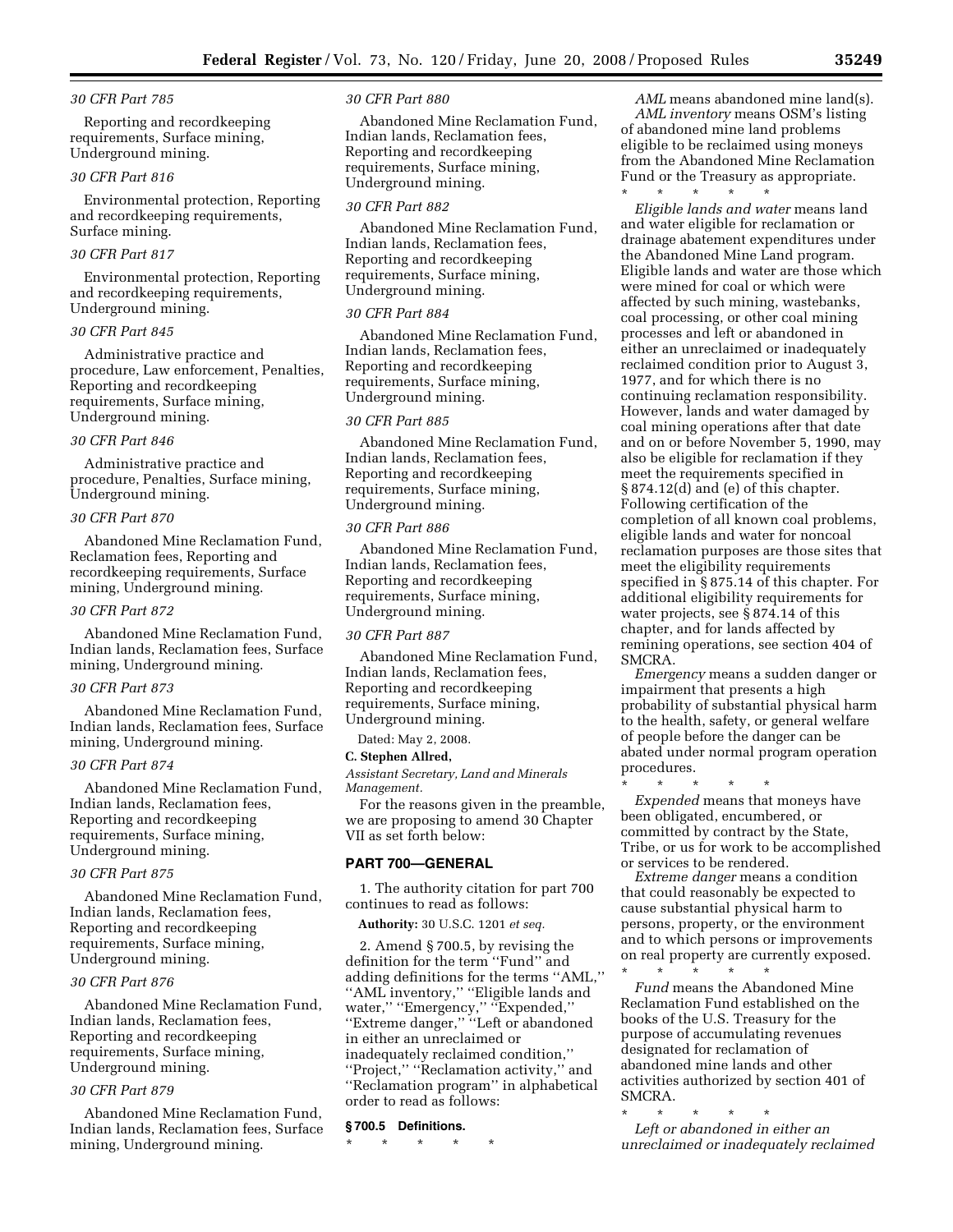*condition* means, for Abandoned Mine

Land programs, lands and water: (a) Which were mined or which were affected by such mining, wastebanks, processing or other mining processes prior to August 3, 1977, or between August 3, 1977, and November 5, 1990, as authorized pursuant to section 402(g)(4) of SMCRA, and on which all mining has ceased;

(b) Which continue, in their present condition, to degrade substantially the quality of the environment, prevent or damage the beneficial use of land or water resources, or endanger the health and safety of the public; and

(c) For which there is no continuing reclamation responsibility under State or Federal laws, except as provided in sections 402(g)(4) and 403(b)(2) of SMCRA.

\* \* \* \* \*

*Project* means a delineated area containing one or more abandoned mine land problems. A project may be a group of related reclamation activities with a common objective within a political subdivision of a State or within a logical, geographically defined area, such as a watershed, conservation district, or county planning area.

\* \* \* \* \* *Reclamation activity* means the reclamation, abatement, control, or prevention of adverse effects of past mining by an Abandoned Mine Land program.

*Reclamation program* means a program established by a State or an Indian tribe in accordance with Title IV of SMCRA for reclamation of lands and water adversely affected by past mining, including the reclamation plan and annual applications for grants under the plan.

\* \* \* \* \*

# **PART 724—INDIVIDUAL CIVIL PENALTIES**

3. The authority citation for part 724 continues to read as follows:

**Authority:** 28 U.S.C. 2461, 30 U.S.C. 1201 *et seq.*, and 31 U.S.C. 3701.

4. Amend § 724.18 by revising paragraph (d) to read as follows:

# **§ 724.18 Payment of penalty.**

\* \* \* \* \* (d) *Delinquent payment.* Following the expiration of 30 days after the issuance of a final order assessing an individual civil penalty, any delinquent penalty shall be subject to interest at the rate established by the U.S. Department of the Treasury for late charges on late payments to the Federal Government. The Treasury current value of funds rate is published by the Fiscal Service in the notices section of the **Federal Register**  and on Treasury's Web site. Interest on unpaid penalties will run from the date payment first was due until the date of payment. Failure to pay overdue penalties may result in one or more of the actions specified in § 870.23(a) through (f) of this chapter. Delinquent penalties are subject to late payment penalties specified in § 870.21(c) of this chapter and processing and handling charges specified in § 870.21(d) of this chapter.

# **PART 773—REQUIREMENTS FOR PERMITS AND PERMIT PROCESSING**

5. The authority citation for part 773 continues to read as follows:

**Authority:** 30 U.S.C. 1201 *et seq.*, 16 U.S.C. *et seq.*, 16 U.S.C. 661 *et seq.*, 16 U.S.C. *et seq.*, 16 U.S.C. 668a *et seq.*, 16 U.S.C. *et seq.*, and 16 U.S.C. 1531 *et seq.* 

6. Amend § 773.13 by revising paragraph (a)(2) to read as follows:

# **§ 773.13 Unanticipated events or conditions at remining sites.**

 $(a) * * * *$ 

(2) Resulted from an unanticipated event or condition at a surface coal mining and reclamation operation on lands that are eligible for remining under a permit that was held by the person applying for the new permit. \* \* \* \* \*

# **PART 785—REQUIREMENTS FOR PERMITS FOR SPECIAL CATEGORIES OF MINING**

7. The authority citation for part 785 continues to read as follows:

**Authority:** 30 U.S.C. 1201 *et seq.* 

# **§ 785.25 [Amended]**

8. In § 785.25, remove paragraph (c).

# **PART 816—PERMANENT PROGRAM PERFORMANCE STANDARDS— SURFACE MINING ACTIVITIES**

9. The authority citation for part 816 continues to read as follows:

**Authority:** 30 U.S.C. 1201 *et seq.* and section 115 of Pub. L. 98–146.

10. In § 816.116, revise paragraphs  $(c)(2)(ii)$  and  $(c)(3)(ii)$  to read as follows:

# **§ 816.116 Revegetation: Standards for success.**

- \* \* \* \* \* (c) \* \* \*
	- $(2) * * * *$

(ii) Two full years for lands eligible for remining included in a permit for which a finding has been made under § 773.15(m) of this chapter. To the extent that the success standards are

established by paragraph (b)(5) of this section, the lands must equal or exceed the standards during the growing season of the last year of the responsibility period.

 $(3) * * * *$ 

(ii) Five full years for lands eligible for remining included in a permit for which a finding has been made under § 773.15(m) of this chapter. To the extent that the success standards are established by paragraph (b)(5) of this section, the lands must equal or exceed the standards during the growing seasons of the last two consecutive years of the responsibility period.

\* \* \* \* \*

# **PART 817—PERMANENT PROGRAM PERFORMANCE STANDARDS— UNDERGROUND MINING ACTIVITIES**

11. The authority citation for part 817 continues to read as follows:

**Authority:** 30 U.S.C. 1201 *et seq.* 

12. In § 817.116, revise paragraphs  $(c)(2)(ii)$  and  $(c)(3)(ii)$  to read as follows:

# **§ 817.116 Revegetation: Standards for success.**

- \* \* \* \* \*
	- (c) \* \* \*
- $(2) * * * *$

(ii) Two full years for lands eligible for remining included in a permit for which a finding has been made under § 773.15(m) of this chapter. To the extent that the success standards are established by paragraph (b)(5) of this section, the lands must equal or exceed the standards during the growing season of the last year of the responsibility period.

- $(c) * * * *$
- $(3) * * * *$

(ii) Five full years for lands eligible for remining included in a permit for which a finding has been made under § 773.15(m) of this chapter. To the extent that the success standards are established by paragraph (b)(5) of this section, the lands must equal or exceed the standards during the growing seasons of the last two consecutive years of the responsibility period.

# **PART 845—CIVIL PENALTIES**

\* \* \* \* \*

13. The authority citation for part 845 continues to read as follows:

**Authority:** 28 U.S.C. 2461, 30 U.S.C. 1201 *et seq.*, 31 U.S.C. 3701, Pub. L. 100–202, and Pub. L. 100–446.

14. In § 845.21, revise paragraph (b)(1) to read as follows: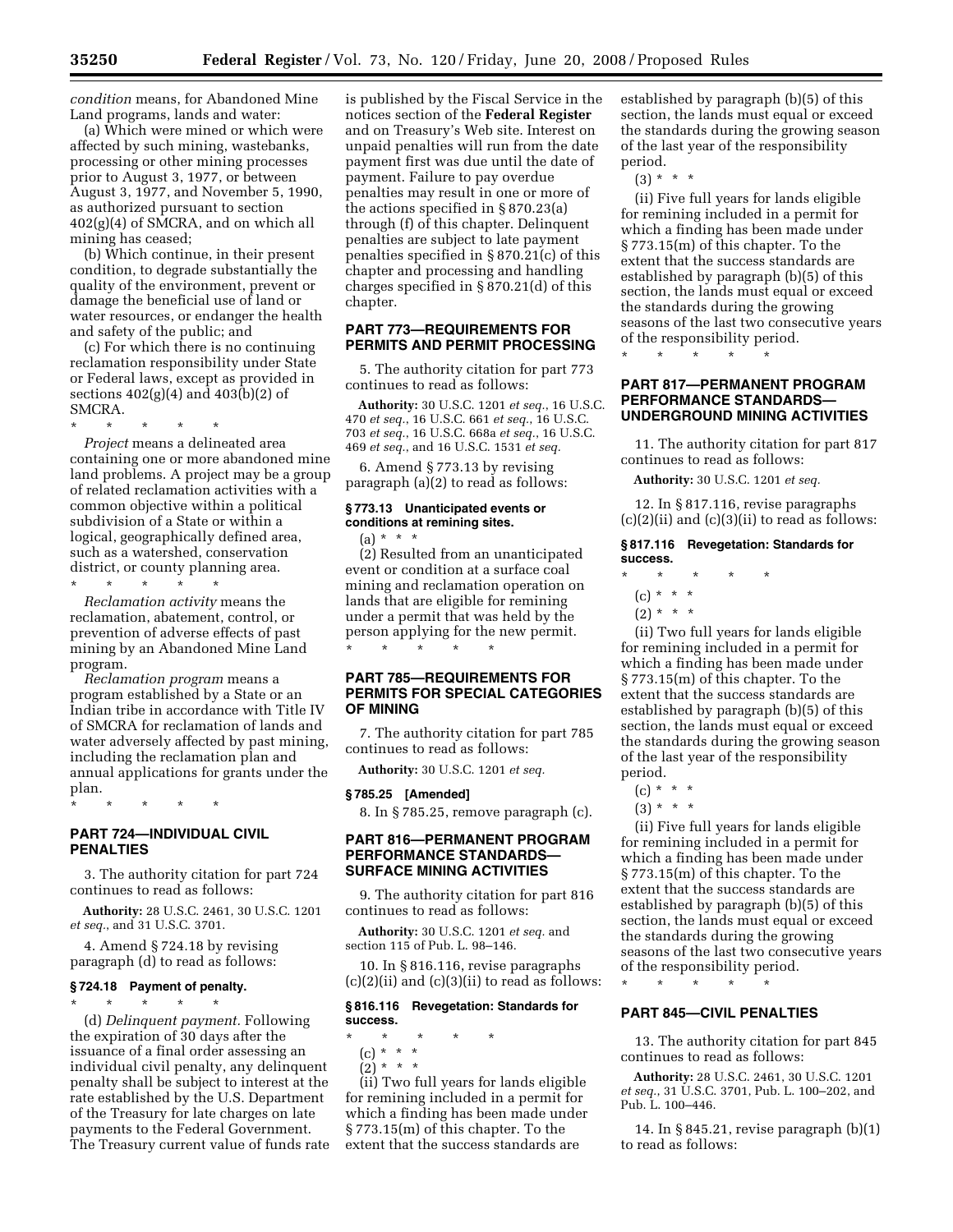# **§ 845.21 Use of civil penalties for reclamation.**

\* \* \* \* \* (b) \* \* \* (1) Emergency projects as defined in § 700.5 of this chapter;

\* \* \* \* \*

# **PART 846—INDIVIDUAL CIVIL PENALTIES**

15. The authority citation for part 846 continues to read as follows:

**Authority:** 28 U.S.C. 2461, 30 U.S.C. 1201 *et seq.*, and 31 U.S.C. 3701.

16. Amend § 846.18 by revising paragraph (d) to read as follows:

# **§ 846.18 Payment of penalty.**

\* \* \* \* \* (d) *Delinquent payment.* Following

the expiration of 30 days after the issuance of a final order assessing an individual civil penalty, any delinquent penalty shall be subject to interest at the rate established by the U.S. Department of the Treasury for late charges on late payments to the Federal Government. The Treasury current value of funds rate is published by the Fiscal Service in the notices section of the **Federal Register**  and on Treasury's Web site. Interest on unpaid penalties will run from the date payment first was due until the date of payment. Failure to pay overdue penalties may result in one or more of the actions specified in §§ 870.23(a) through (f) of this chapter. Delinquent penalties are subject to late payment penalties specified in § 870.21(c) of this chapter and processing and handling

charges specified in § 870.21(d) of this chapter.

# **PART 870—ABANDONED MINE RECLAMATION FUND—FEE COLLECTION AND COAL PRODUCTION REPORTING**

17. The authority citation for part 870 continues to read as follows:

**Authority:** 28 U.S.C. 1746, 30 U.S.C. 1201 *et seq.*, and Pub. L. 105–277, sections 1701– 1710

18. Revise § 870.1 to read as follows:

#### **§ 870.1 Scope.**

This Part sets out our procedures to collect fees for the Fund and to report coal production.

19. Amend § 870.5 as follows: a. Revise the introductory text as set forth below; and

b. Remove the following definitions: ''Abandoned Mine Reclamation Fund or Fund'', ''Agency'', ''Allocate'', ''Eligible lands and water'', ''Emergency'', ''Extreme danger'', ''Indian Abandoned Mine Reclamation Fund or Indian Fund'', ''Indian reclamation program'', ''Left or abandoned in either an unreclaimed or inadequately reclaimed condition'', ''OSM'', ''Permanent facility'', ''Project'', ''Qualified hydrologic unit'', ''Reclamation activity'', ''Reclamation plan'', ''State Abandoned Mine Reclamation Fund or State Fund'', and ''State reclamation program''.

#### **§ 870.5 Definitions.**

As used in this Part—

\* \* \* \* \*

20. Revise § 870.10 to read as follows:

#### **§ 870.10 Information collection.**

In accordance with 44 U.S.C. 3501 *et seq.*, the Office of Management and Budget (OMB) has approved the information collection requirements of Part 870 and the OSM–1 Form and assigned control number 1029–0063. The information is used to maintain a record of coal produced nationwide each calendar quarter, the method of coal removal, the type of coal, and the basis for coal tonnage reporting. Persons must respond to meet the requirements of SMCRA. A Federal agency may not conduct or sponsor, and you are not required to respond to, a collection of information unless it displays a currently valid OMB control number.

# **§ 870.11 [Amended]**

21. Amend § 870.11 by removing paragraph (b) and redesignating paragraphs (c), (d), and (e) as paragraphs (b), (c), and (d), respectively.

22. In § 870.13, revise the heading of paragraph (a), revise paragraph (b) and add paragraph (c) to read as follows:

# **§ 870.13 Fee rates.**

(a) *Fees for coal produced for sale, transfer, or use through September 30, 2007.* 

\* \* \* \* \* (b) *Fees for coal produced for sale, transfer, or use from October 1, 2007, through September 30, 2012.* Fees for coal produced for sale, transfer, or use from October 1, 2007, through September 30, 2012, are shown in the following table:

| Type of fee                                  | Type of coal                                                         | Amount of fee                                                                                                                                                         |
|----------------------------------------------|----------------------------------------------------------------------|-----------------------------------------------------------------------------------------------------------------------------------------------------------------------|
| $(1)$ Surface mining fee                     | Anthracite, bituminous, and sub-<br>bituminous, including reclaimed. | (i) If value of coal is $$3.15$ per ton or more, fee is 31.5 cents per ton.<br>(ii) If value of coal is less than \$ 3.15 per ton, fee is 10 percent of the<br>value. |
| (2) Underground mining fee                   | Anthracite, bituminous, and sub-<br>bituminous.                      | (i) If value of coal is $$1.35$ per ton or more, fee is 13.5 cents per ton.<br>(ii) If value of coal is less than \$1.35 per ton, fee is 10 percent of the<br>value.  |
| (3) Surface and underground min-<br>ing fee. |                                                                      | (i) If value of coal is $$4.50$ per ton or more, fee is 9 cents per ton.<br>(ii) If value of coal is less than \$ 4.50 per ton, fee is 2 percent of the<br>value.     |
| $(4)$ In situ coal mining fee                | All types other than lignite                                         | 13.5 cents per ton based on Btu's per ton in place equated to the<br>gas produced at the site as certified through analysis by an inde-<br>pendent laboratory.        |
| $(5)$ In situ coal mining fee                |                                                                      | 9 cents per ton based on the Btu's per ton of coal in place equated<br>to the gas produced at the site as certified through analysis by an<br>independent laboratory. |

(c) *Fees for coal produced for sale, transfer, or use from October 1, 2012, through September 30, 2021.* The fees for coal produced for sale, transfer, or use from October 1, 2012, through

September 30, 2021, are shown in the following table: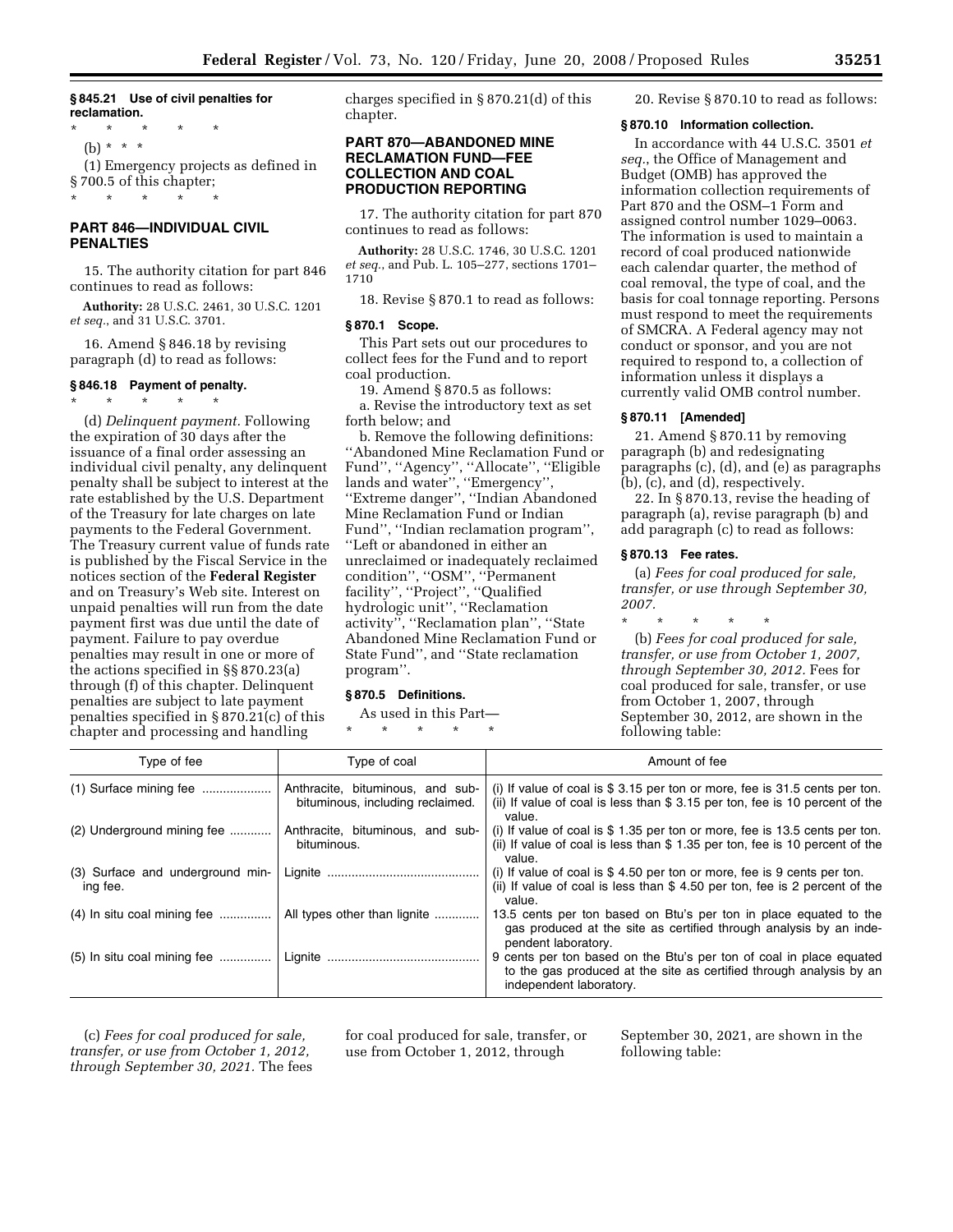| Type of fee                                  | Type of coal                                                                 | Amount of fee                                                                                                                                                         |
|----------------------------------------------|------------------------------------------------------------------------------|-----------------------------------------------------------------------------------------------------------------------------------------------------------------------|
| $(1)$ Surface mining fee                     | Anthracite, bituminous, and sub-<br>bituminous, including reclaimed<br>coal. | (i) If value of coal is $$2.80$ per ton or more, fee is 28 cents per ton.<br>(ii) If value of coal is less than \$ 2.80 per ton, fee is 10 percent of the<br>value.   |
| (2) Underground mining fee                   | Anthracite, bituminous, and sub-<br>bituminous.                              | (i) If value of coal is $$ 1.20$ per ton or more, fee is 12 cents per ton.<br>(ii) If value of coal is less than \$ 1.20 per ton, fee is 10 percent of the<br>value.  |
| (3) Surface and underground min-<br>ing fee. |                                                                              | (i) If value of coal is $$4.00$ per ton or more, fee is 8 cents per ton.<br>(ii) If value of coal is less than \$4.00 per ton, fee is 2 percent of the<br>value.      |
| $(4)$ In situ coal mining fee                | All types other than lignite                                                 | 12 cents per ton based on Btu's per ton in place equated to the gas<br>produced at the site as certified through analysis by an inde-<br>pendent laboratory.          |
| $(5)$ In situ coal mining fee                |                                                                              | 8 cents per ton based on the Btu's per ton of coal in place equated<br>to the gas produced at the site as certified through analysis by an<br>independent laboratory. |

23. Revise §§ 870.14 through 870.17 to read as follows:

# **§ 870.14 Determination of percentagebased fees.**

(a) If you pay a fee based on a percentage of the value of coal, you must include documentation supporting the claimed coal value with your fee payment and production report. We may review this information and any additional documentation we may require, including examination of your books and records. We may accept the valuation you claim, or we may determine another value of the coal.

(b) If we determine that a higher fee must be paid, you must pay the additional fee together with interest computed under § 870.21.

#### **§ 870.15 Reclamation fee payment.**

(a) You must pay the reclamation fee based on calendar quarter tonnage no later than 30 days after the end of each calendar quarter.

(b) Along with any fee payment due, you must submit to us a completed Coal Sales and Reclamation Fee Report (OSM–1 Form). You can file the OSM– 1 Form either in paper format or in electronic format as specified in § 870.17. On the OSM–1 Form, you must report:

(1) The tonnage of coal sold, used, or transferred;

(2) The name and address of any person or entity who is the owner of 10 percent or more of the mineral estate for a given permit; and

(3) The name and address of any person or entity who purchases 10 percent or more of the production from a given permit, during the applicable quarter.

(c) If no single mineral owner or purchaser meets the 10 percent criterion in paragraphs (b)(2) and (b)(3) of this section, then you must report the name and address of the largest single mineral owner and purchaser. If several persons

have successively transferred the mineral rights, you must include on the OSM–1 Form information on the last owner(s) in the chain before the permittee, i.e. the person or persons who have granted the permittee the right to extract the coal.

(d) At the time of reporting, you may designate the information required by paragraphs (b) and (c) of this section as confidential.

#### **§ 870.16 Acceptable payment methods.**

(a) If you owe total quarterly reclamation fees of \$25,000 or more for one or more mines, you must:

(1) Use an electronic fund transfer mechanism approved by the U.S. Department of the Treasury;

(2) Forward payments by electronic transfer;

(3) Include the applicable Master Entity No.(s) (Part 1—Block 4 on the OSM–1 Form), and OSM Document No.(s) (Part 1—upper right corner of the OSM–1 Form) on the wire message; and

(4) Use our approved form or approved electronic form to report coal tonnage sold, used, or for which ownership was transferred to the address indicated in the Instructions for Completing the OSM–1 Form.

(b) If you owe less than \$25,000 in quarterly reclamation fees for one or more mines, you may:

(1) Forward payments by electronic transfer in accordance with the procedures specified in paragraph (a) of this section; or

(2) Submit a check or money order payable to the Office of Surface Mining Reclamation and Enforcement in the same envelope with the OSM–1 Form to: Office of Surface Mining Reclamation and Enforcement, P.O. Box 360095M, Pittsburgh, Pennsylvania 15251.

(c) If you pay more than \$25,000 by a method other than an electronic fund transfer mechanism approved by the U.S. Department of the Treasury, you

will be in violation of the Surface Mining Control and Reclamation Act of 1977, as amended.

# **§ 870.17 Filing the OSM–1 Form.**

(a) *Filing an OSM–1 Form electronically.* You may submit a quarterly electronic OSM–1 Form in place of a quarterly paper OSM–1 Form. Submitting the OSM–1 Form electronically is optional. If you submit your form electronically, you must use a methodology and medium approved by us and do one of the following:

(1) Maintain a properly notarized paper copy of the identical OSM–1 Form for review and approval by our Fee Compliance auditors (in order to comply with the notary requirement in SMCRA); or

(2) Submit an electronically signed and dated statement made under penalty of perjury that the information contained in the OSM–1 Form is true and correct.

(b) *Filing a paper OSM–1 Form.*  Alternatively, you may submit a quarterly paper OSM–1 Form. If you choose to submit your form on paper, you must do one of the following:

(1) Submit a properly notarized copy of the OSM–1 Form; or

(2) Submit the OSM–1 Form with a signed and dated statement made under penalty of perjury that the information contained in the form is true and correct. Under the unsworn statement option, you must sign the following statement: ''I declare under penalty of perjury that the foregoing is true and correct. Executed on [date].''

24. In § 870.18, revise paragraph (b) to read as follows:

# **§ 870.18 General rules for calculating excess moisture.**

\* \* \* \* \* (b) If OSM disallows any or all of an allowance for excess moisture, you must submit an additional fee plus interest computed according to § 870.21(a) and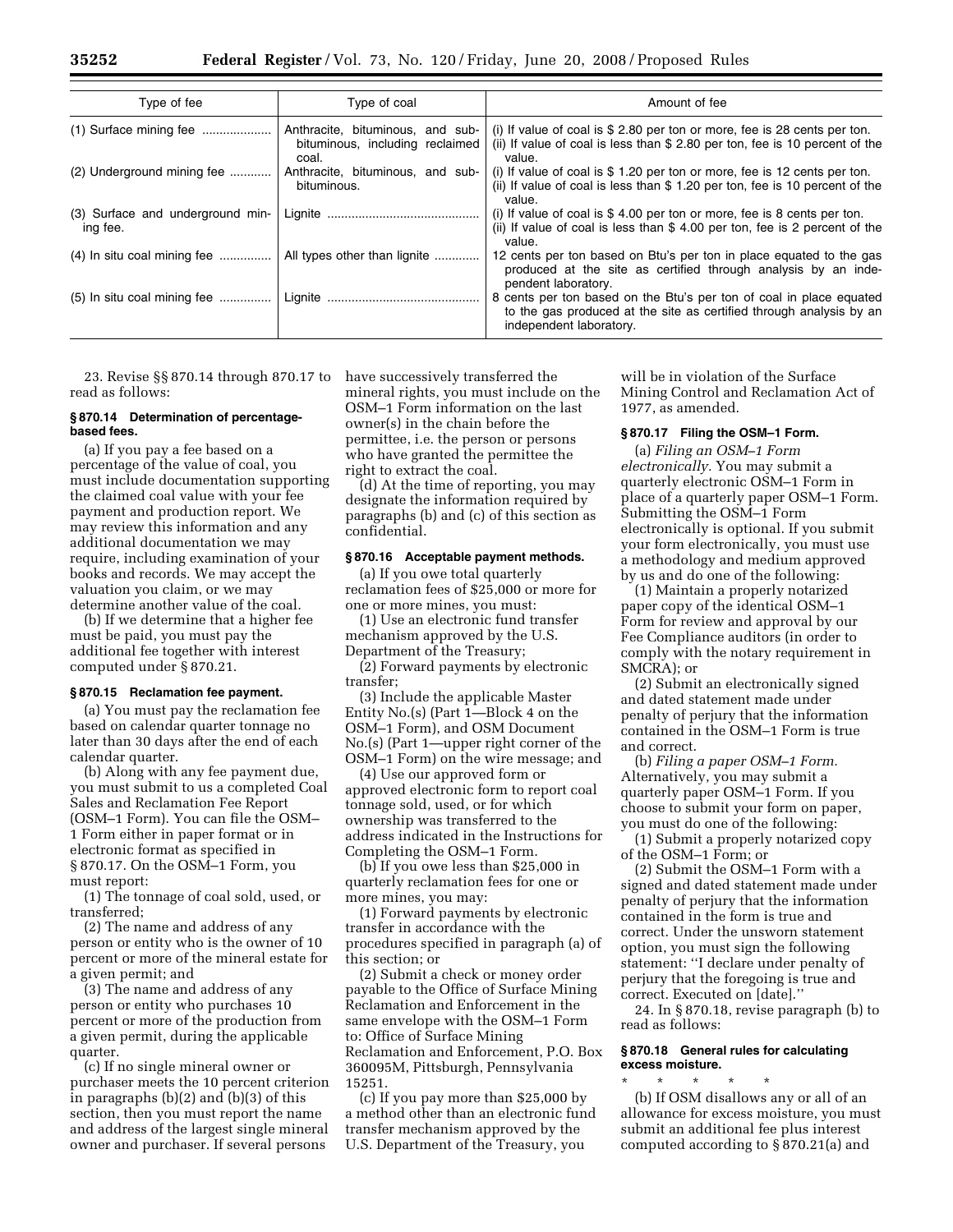penalties computed according to  $§ 870.21(c).$ 

\* \* \* \* \* 25. Add new §§ 870.21 through 870.23 to read as follows:

#### **§ 870.21 Late payments.**

(a) Fee payments postmarked later than 30 days after the calendar quarter for which the fee was owed are subject to interest. Late reclamation fee payments are subject to interest at the rate established by the U.S. Department of the Treasury for late charges on payments to the Federal Government. The Treasury current value of funds rate is published annually in the **Federal Register** and on Treasury's Web site.

(b) We will charge interest on unpaid reclamation fees from the 31st day following the end of the calendar quarter for which the fee payment is owed to the date of payment. If you are delinquent, we will bill you monthly and initiate whatever action is necessary to collect full payment of all fees and interest.

(c) When a reclamation fee debt is more than 91 days overdue, a 6 percent annual penalty on the amount owed for fees will begin and will run until the date of payment. This penalty is in addition to the interest described in paragraph (a) of this section.

(d) For all delinquent fees, interest, and penalties, you must pay a processing and handling charge that we will set based upon the following components:

(1) For debts referred to a collection agency, the amount charged to us by the collection agency;

(2) For debts we processed and handled, a standard amount we set annually based upon similar charges by collection agencies for debt collection;

(3) For debts referred to the Office of the Solicitor within the U.S. Department of the Interior, but paid before litigation, the estimated average cost to prepare the case for litigation as of the time of payment;

(4) For debts referred to the Office of the Solicitor within the U.S. Department of the Interior, and litigated, the estimated cost to prepare and litigate a debt case as of the time of payment; and

(5) If not otherwise provided for, all other administrative expenses associated with collection, including, but not limited to, billing, recording payments, and follow-up actions.

(e) We will not charge prejudgment interest on any processing and handling charges.

# **§ 870.22 Maintaining required production records.**

(a) If you engage in or conduct a surface coal mining operation, you must maintain up-to-date records that contain at least the following information:

(1) The tons of coal you produced, bought, sold, or transferred, the amount of money you received per ton, the name of person to whom you sold or transferred the coal, and the date of each sale or transfer;

(2) The tons of coal you used and your date of your consumption;

(3) The tons of coal you stockpiled or inventoried that are not classified as sold for fee computation purposes under § 870.12; and

(4) For in situ coal mining operations, the total Btu value of gas you produced, the Btu value of a ton of coal in place certified at least semiannually by an independent laboratory, and the amount of money you received for gas sold, transferred, or used.

(b) We must have access to your records of any surface coal mining operation for review. Your records must be available to us at reasonable times.

(c) We may inspect and copy any of your books or records that are necessary to substantiate the accuracy of your OSM–1 Form and payments. If the fee is paid at the maximum rate, we will not copy information relative to price. We will protect all copied information as authorized or required by the Privacy Act (5 U.S.C. 552a) and the Freedom of Information Act (5 U.S.C. 552).

(d) You must maintain your books and records for 6 years from the end of the calendar quarter in which the fee was due or paid, whichever is later.

(e) If you do not maintain or make available your books and records as required in this section, we will estimate the fee due under this Part through use of average production figures based upon the nature and acreage of your coal mining operation.

(1) We will assess the fee at the amount we estimate plus an additional 20 percent to account for possible error in our fee liability estimate.

(2) After you receive our fee liability estimate, you may request that we revise that estimate based upon your information. However, you must demonstrate that our fee liability estimate is incorrect. You may do this by providing adequate documentation that we find to be acceptable and comparable to the information required in § 870.19(a).

# **§ 870.23 Consequences of noncompliance.**

If you do not maintain adequate records, provide us with access to records of a surface coal mining operation, or pay overdue reclamation fees, including interest on late payments or underpayments, we may take one or more of the following actions:

(a) Start a legal action against you; (b) Report you to the Internal Revenue Service;

(c) Report you to State agencies responsible for taxation;

- (d) Report you to credit bureaus;
- (e) Refer you to collection agencies; or

(f) Take some other appropriate action against you.

26. Revise part 872 to read as follows:

# **PART 872—MONEYS AVAILABLE TO ELIGIBLE STATES AND INDIAN TRIBES**

- Sec.<br>872.1 What does this Part do?
- 872.5 Definitions.
- 872.10 Information collection.
	- 872.11 Where do moneys in the Fund come from?
	- 872.12 Where do moneys distributed from the Fund and other sources go?
	- 872.13 What moneys does OSM distribute each year?
	- 872.14 What are State share funds?
	- 872.15 How does OSM distribute and award State share funds?
	- 872.16 What may States use State share funds for?
	- 872.17 What are Tribal share Funds?
	- 872.18 How does OSM distribute and
	- award Tribal share funds? 872.19 What may Indian tribes use Tribal
	- share funds for? 872.20 What will OSM do with unappropriated AML funds currently allocated to the Rural Abandoned Mine
	- Program?
	- 872.21 What are historic coal funds? 872.22 How does OSM distribute and
	- award historic coal funds?
	- 872.23 What may you use historic coal funds for?
	- 872.24 What are Federal expense funds?
	- 872.25 What may OSM use Federal expense funds for?
	- 872.26 What are minimum program make up funds?
	- 872.27 How does OSM distribute and award minimum program make up funds?
	- 872.28 What may you use minimum program make up funds for?
	- 872.29 What are prior balance replacement funds?
	- 872.30 How does OSM distribute and award prior balance replacement funds?
	- 872.31 What may you use prior balance replacement funds for?
	- 872.32 What are certified in lieu funds? 872.33 How does OSM distribute and
	- award certified in lieu funds?
	- 872.34 What may you use certified in lieu funds for?

**Authority:** 30 U.S.C. 1201 *et seq.* 

# **§ 872.1 What does this Part do?**

This Part sets forth procedures and general responsibilities for managing funds received under Title IV of the Surface Mining Control and Reclamation Act of 1977, as amended.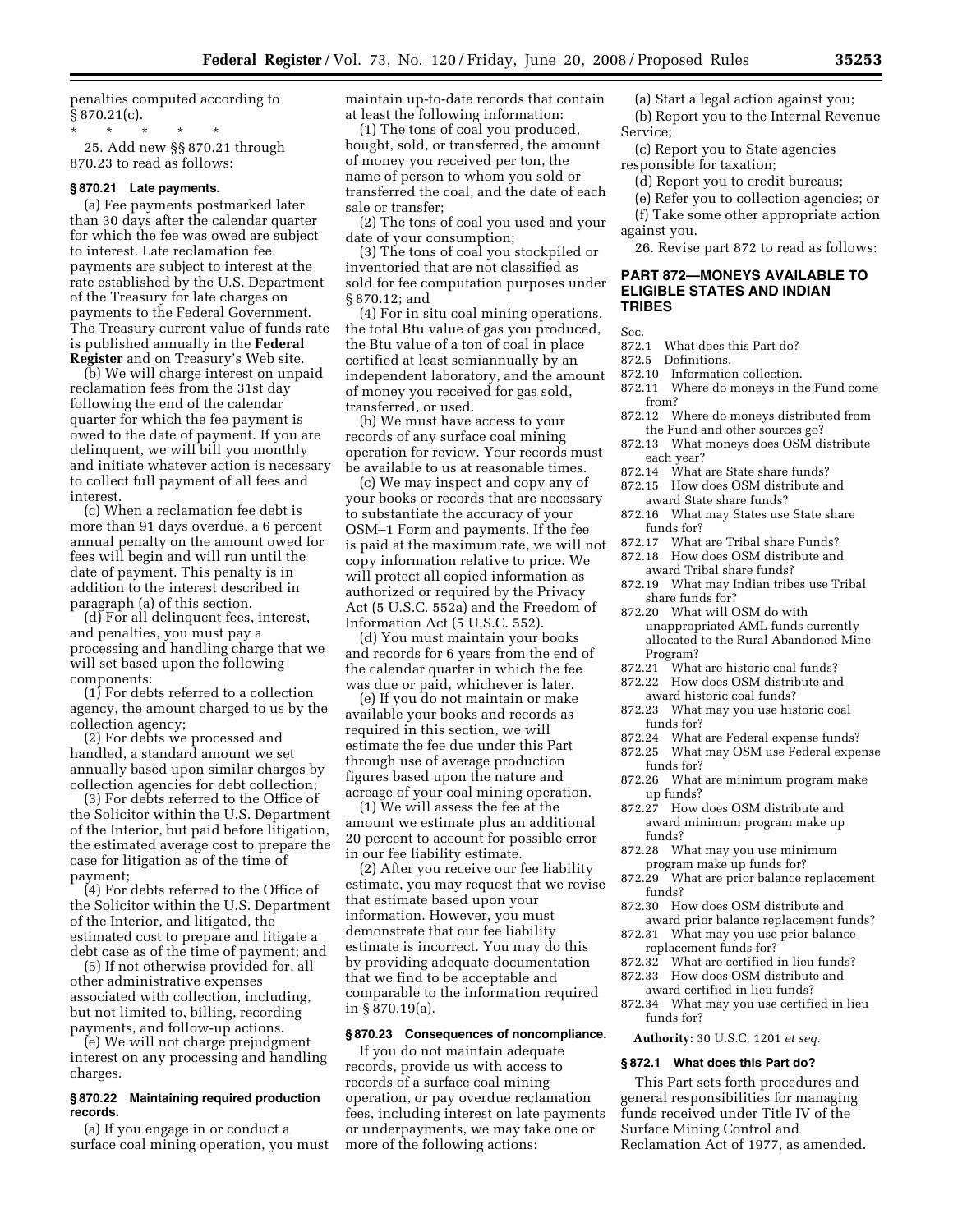# **§ 872.5 Definitions.**

As used in this Part—

*Allocate* means to identify moneys in our records at the time they are received by the Fund. The allocation process identifies moneys in the Fund by the type of funds collected, including the specific State or Indian tribal share.

*Award* means to approve our grant agreement authorizing you to draw down and expend program funds.

*Distribute* means to annually assign funds to a specific State or Indian tribe. After distribution, funds are available for award in a grant to that specific State or Indian tribe.

*Indian Abandoned Mine Reclamation Fund* or *Indian Fund* means a separate fund that an Indian tribe established to account for moneys we award under Parts 885 or 886 of this chapter or other moneys these regulations authorize to be deposited in the Indian Fund.

*Reclamation plan* or *State reclamation* plan means a plan that a State or Indian tribe submitted and that we approved under section 405 of SMCRA and Part 884 of this chapter.

*State Abandoned Mine Reclamation Fund* or *State Fund* means a separate fund that a State established to account for moneys we award under Parts 885 or 886 of this chapter or other moneys these regulations authorize to be deposited in the State Fund.

#### **§ 872.10 Information collection.**

In accordance with 44 U.S.C. 3501 *et seq.*, the Office of Management and Budget (OMB) has approved the information collection requirements of Part 872 and assigned it control number 1029–0054. The information is used to determine whether States and Indian tribes will be granted funds for reclamation activities. States and Indian tribes must respond to obtain a benefit in accordance with SMCRA. A Federal agency may not conduct or sponsor, and you are not required to respond to, a collection of information unless it displays a currently valid OMB control number.

#### **§ 872.11 Where do moneys in the Fund come from?**

Revenue to the Fund includes— (a) Reclamation fees we collect under section 402 of SMCRA and Part 870 of this chapter;

(b) Amounts we collect from charges for use of land acquired or reclaimed with moneys from the Fund under Part 879 of this chapter;

(c) Moneys we recover through satisfaction of liens filed against privately owned lands reclaimed with moneys from the Fund under Part 882 of this chapter;

(d) Moneys we recover from the sale of lands acquired with moneys from the Fund or by donation;

(e) Moneys donated to us for the purpose of abandoned mine land reclamation; and

(f) Interest and any other income earned from investment of the Fund. We will credit interest and other income only to the Secretary's share.

# **§ 872.12 Where do moneys distributed from the Fund and other sources go?**

(a) Each State or Indian tribe with an approved reclamation plan must establish an account to be known as a State or Indian Abandoned Mine Reclamation Fund. These funds will be managed in accordance with the OMB Circular A–102.

(b) Revenue for the State and Indian Abandoned Mine Reclamation Funds will include—(1) Amounts we granted for purposes of conducting the approved reclamation plan;

(2) Moneys collected from charges for uses of land acquired or reclaimed with moneys from the State or Indian Abandoned Mine Reclamation Fund under Part 879 of this chapter;

(3) Moneys recovered through the satisfaction of liens filed against privately owned lands;

(4) Moneys the State or Indian tribe recovered from the sale of lands acquired under Title IV of SMCRA; and

(5) Such other moneys as the State or Indian tribe decides should be deposited in the State or Indian Abandoned Mine Reclamation Fund for use in carrying out the approved reclamation program.

(c) Moneys deposited in State or Indian Abandoned Mine Reclamation Funds must be used to carry out the reclamation plan approved under Part 884 of this chapter and projects approved under § 886.27 of this chapter.

# **§ 872.13 What moneys does OSM distribute each year?**

(a) Under Title IV of SMCRA, each Federal fiscal year we must distribute to you, the States and Indian tribes with approved reclamation plans, the moneys listed in this section. We will distribute all Fund moneys and other moneys from the Treasury that have been designated for mandatory distribution. We will provide information to you showing how we calculated your distribution. We will distribute the following moneys:

(1) State share funds to uncertified States as described in § 872.14;

(2) Tribal share funds to uncertified Indian tribes as described in § 872.17;

(3) Historic coal funds to uncertified States and Indian tribes as described in § 872.21;

(4) Minimum program make up funds to eligible uncertified States and Indian tribes as described in § 872.26;

(5) Prior balance replacement funds to certified and uncertified States and Indian tribes as described in § 872.29; and

(6) Certified in lieu funds to certified States and Indian tribes as described in § 872.32.

(b) We will calculate annual fee collections for coal produced in the previous Federal fiscal year on a net cash basis. This means that we will use collections that are paid for the current Federal fiscal year to adjust fees that were overpaid or underpaid in prior fiscal years.

(c) We will distribute any Congressionally-appropriated funds for grants to you out of the Federal expenses funds when the appropriation becomes available.

(d) You may apply for any or all distributed funds at any time after the distribution using the procedures in Part 885 of this chapter for certified States and Indian tribes or Part 886 for uncertified States and Indian tribes.

#### **§ 872.14 What are State share funds?**

''State share funds'' are moneys we distribute to you from your State share of the Fund each Federal fiscal year under section  $402(g)(1)(A)$  of SMCRA. Your State share of the Fund is 50 percent of the reclamation fees we collected from within your State (excluding fees collected on Indian lands) and allocated to you, the State, in the Fund for coal produced in the previous fiscal year.

# **§ 872.15 How does OSM distribute and award State share funds?**

(a) To be eligible to receive State share funds, you must meet the following criteria:

(1) You must have and maintain an approved reclamation plan under Part 884 of this chapter; and

(2) You cannot be certified under section 411(a) of SMCRA.

(b) If you meet the eligibility requirements in paragraph (a) of this section, we will distribute and award these State share funds to you as follows:

(1) We will annually distribute State share funds to you as shown in the following table: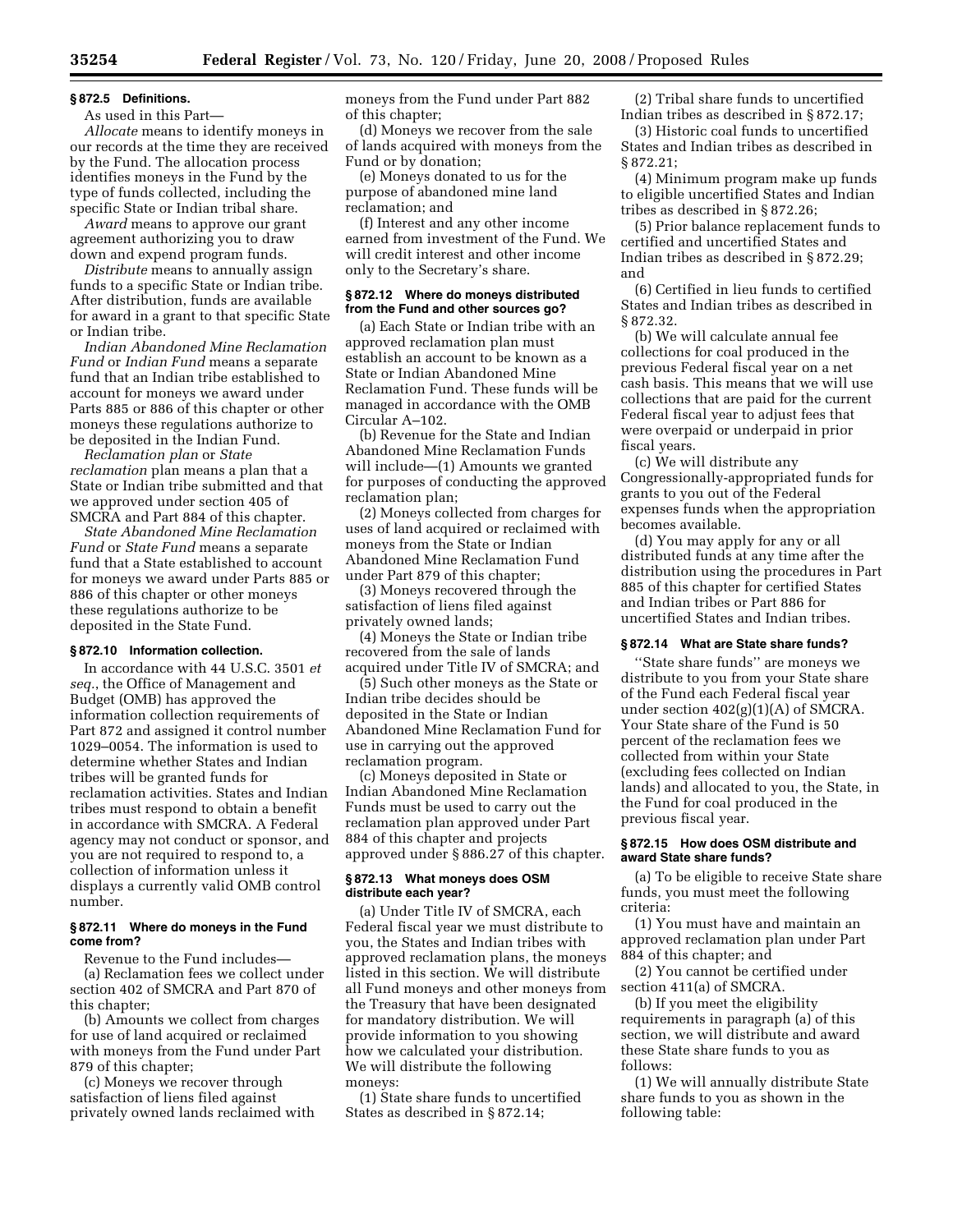| For the Federal fiscal year(s) beginning                         | the amount of State share funds we annually distribute to you will be<br>.                                  |
|------------------------------------------------------------------|-------------------------------------------------------------------------------------------------------------|
|                                                                  | 50 percent of your 50 percent share of reclamation fees collected on<br>prior fiscal year coal production.  |
|                                                                  | 75 percent of your 50 percent share of reclamation fees collected on<br>prior fiscal year coal production.  |
| (iii) October 1, 2011, and continuing through September 30, 2022 | 100 percent of your 50 percent share of reclamation fees collected on<br>prior fiscal year coal production. |
|                                                                  | the amount remaining in your State share of the Fund.                                                       |

(2) We will award these funds to you in grants according to the provisions of Part 886 of this chapter.

# **§ 872.16 What may States use State share funds for?**

You may only use State share funds for:

(a) Coal reclamation under § 874.12 of this chapter;

(b) Water supply restoration under § 874.14 of this chapter;

(c) Noncoal reclamation under § 875.12 of this chapter that is requested under section 409(c) of SMCRA;

(d) Deposit into an acid mine drainage abatement and treatment fund under Part 876 of this chapter; and

(e) Land acquisition under § 879.11 of this chapter.

# **§ 872.17 What are Tribal share funds?**

''Tribal share funds'' are moneys we distribute to you from your Tribal share of the Fund each Federal fiscal year under section 402(g)(1)(B) of SMCRA. Your Tribal share of the Fund is 50 percent of the reclamation fees we collected and allocated to you, the Indian tribe(s), in the Fund for coal produced in the previous fiscal year from the Indian lands in which you have an interest.

#### **§ 872.18 How will OSM distribute and award Tribal share funds?**

(a) To be eligible to receive Tribal share funds, you must meet the following criteria:

(1) You must have and maintain an approved reclamation plan under Part 884 of this chapter; and

(2) You cannot be certified under section 411(a) of SMCRA.

(b) If you meet the eligibility requirements in paragraph (a) of this section, we will distribute and award these Tribal share funds to you as follows:

(1) We will annually distribute Tribal share funds to you as shown in the following table:

| For the Federal fiscal year(s) beginning $\ldots$                | the amount of Tribal share funds we annually distribute to you will be<br>.                                 |
|------------------------------------------------------------------|-------------------------------------------------------------------------------------------------------------|
|                                                                  | 50 percent of your 50 percent share of reclamation fees collected on<br>prior fiscal year coal production.  |
|                                                                  | 75 percent of your 50 percent share of reclamation fees collected on<br>prior fiscal year coal production.  |
| (iii) October 1, 2011, and continuing through September 30, 2022 | 100 percent of your 50 percent share of reclamation fees collected on<br>prior fiscal year coal production. |
|                                                                  | the amount remaining in your Tribal share of the Fund.                                                      |

(2) We will award these funds to you in grants according to the provisions of Part 886 of this chapter.

# **§ 872.19 What may Indian tribes use Tribal share funds for?**

You may only use Tribal share funds for:

(a) Coal reclamation under § 874.12 of this chapter;

(b) Water supply restoration under § 874.14 of this chapter;

(c) Noncoal reclamation under

§ 875.12 of this chapter that is requested under section 409(c) of SMCRA;

(d) Deposit into an acid mine drainage abatement and treatment fund under Part 876 of this chapter; and

(e) Land acquisition under § 879.11 of this chapter.

# **§ 872.20 What will OSM do with unappropriated AML funds currently allocated to the Rural Abandoned Mine Program?**

Under section 402(h)(4)(B) of SMCRA, we will make available any moneys that remain allocated to RAMP and that were

not appropriated or moved to other allocations before December 20, 2006, for possible transfer to the three United Mine Workers of America (UMWA) health care plans described in section 402(h)(2) of SMCRA.

# **§ 872.21 What are historic coal funds?**

(a) ''Historic coal funds'' are moneys provided under section 402(g)(5) of SMCRA based on the amount of coal produced before August 3, 1977, in your State or on Indian lands in which you have an interest. Under the 2006 amendments, each year we allocate and distribute 30 percent of annual AML fee collections for coal produced in the previous fiscal year plus 60 percent of any other revenue to the Fund as historic coal funds to supplement grants to States and Indian tribes.

(b) Historic coal funds also will include moneys we reallocate under sections 401(f)(3)(A)(i), 411(h)(1)(A)(ii), and 411(h)(4) of SMCRA, including:

(1) The moneys we reallocate based on prior balance replacement funds

distributed under § 872.29, which will be available to supplement grants beginning with Federal fiscal year 2023; and

(2) The moneys we reallocate based on certified in lieu funds distributed under § 872.32, which will be available to supplement grants in Federal fiscal years 2009 through 2022.

# **§ 872.22 How does OSM distribute and award historic coal funds?**

(a) To be eligible to receive historic coal funds, you must meet the following criteria:

(1) You must have and maintain an approved reclamation plan under Part 884 of this chapter;

(2) You cannot be certified under section 411(a) of SMCRA; and

(3) You must have unfunded Priority 1 and 2 coal problems remaining under sections 403(a)(1) and (2) of SMCRA.

(b) If you meet the eligibility requirements in paragraph (a) of this section, we distribute these moneys to you using a formula based on the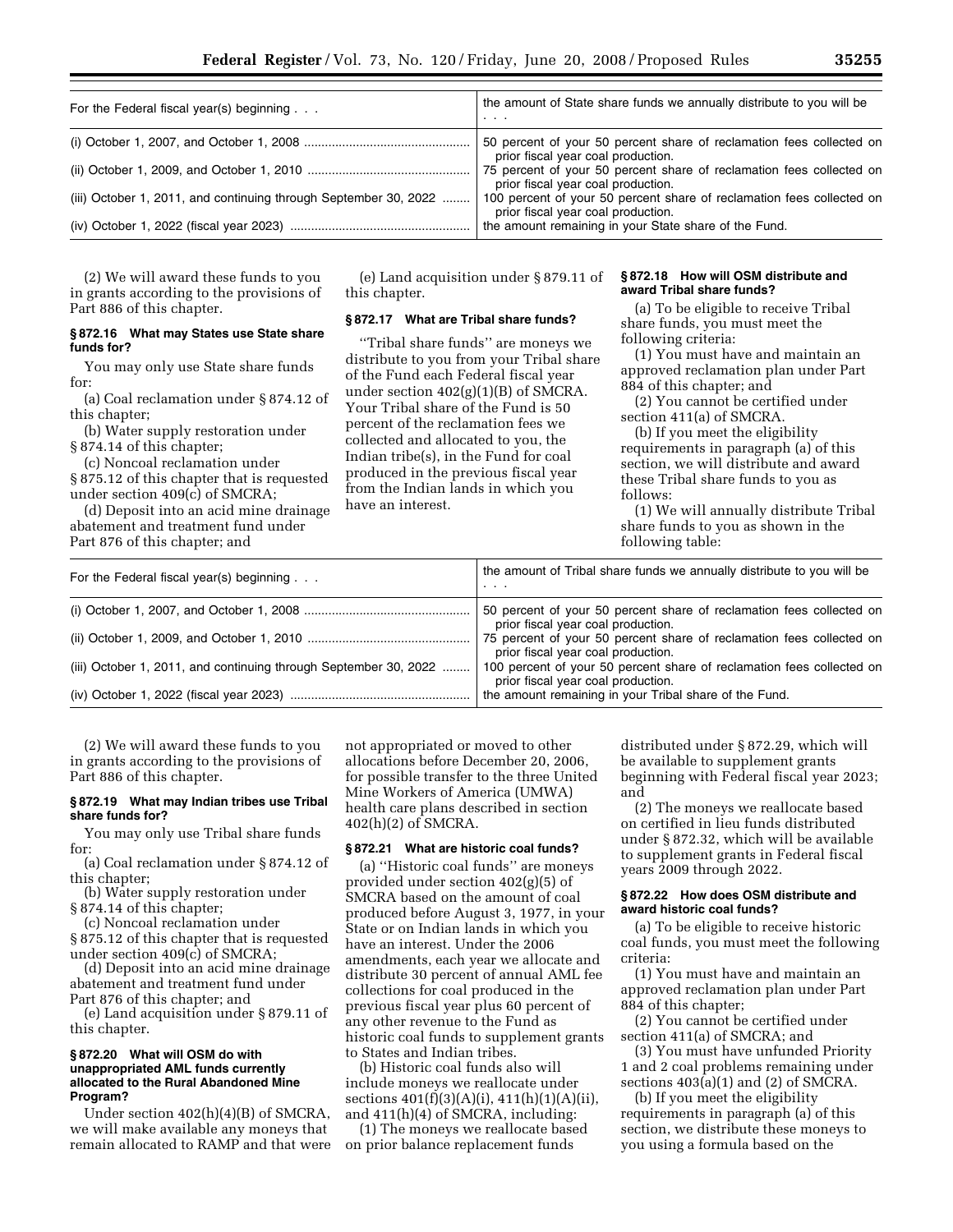amount of coal historically produced before August 3, 1977, in your State or from the Indian lands concerned.

(c) We annually distribute historic coal funds to you as shown in the following table:

| For the Federal fiscal year(s) beginning                       | the amount of historic coal funds we annually distribute to you will be<br>$\cdot$ $\cdot$ $\cdot$                |
|----------------------------------------------------------------|-------------------------------------------------------------------------------------------------------------------|
|                                                                | 50 percent of the amount we calculated using the formula described in<br>paragraph (b) of this section.           |
|                                                                | 75 percent of the amount we calculated using the formula described in<br>paragraph (b) of this section.           |
| (3) October 1, 2011, and continuing through September 30, 2022 | 100 percent of the amount we calculated using the formula described<br>in paragraph (b) of this section.          |
|                                                                | to the extent funds are available, the amount needed to reclaim your<br>remaining Priority 1 and 2 coal problems. |

(d) In any given year, we will only distribute to you the historic coal funds that you need to reclaim your unfunded Priority 1 or 2 coal problems. Your distribution of State or Tribal share funds under §§ 872.14 or 872.17 plus your distribution of historic coal funds along with unused funds from prior allocations could be more than you need to reclaim your remaining high priority problems. If that occurs, we will reduce the historic coal funds we distribute to you to the amount that you need to fully fund reclamation of all your remaining Priority 1 or 2 coal problems.

(e) We will award these funds to you in grants according to the provisions of Part 886 of this chapter.

# **§ 872.23 What may you use historic coal funds for?**

You may only use historic coal funds for:

(a) Coal reclamation under § 874.12 of this chapter;

(b) Water supply restoration under § 874.14 of this chapter;

(c) Noncoal reclamation under § 875.12 of this chapter that is requested under section 409(c) of SMCRA;

(d) Deposit into an acid mine drainage abatement and treatment fund under Part 876 of this chapter; and

(e) Land acquisition under § 879.11 of this chapter.

#### **§ 872.24 What are Federal expense funds?**

''Federal expense funds'' are moneys available in the Fund that are not allocated or distributed as State share funds (§ 872.14), Tribal share funds (§ 872.17), historic coal funds (§ 872.21), or minimum program make up funds (§ 872.26). Congress must appropriate Federal expense funds before we may expend them.

# **§ 872.25 What may OSM use Federal expense funds for?**

(a) We may use Federal expense funds only for the purposes in section 402(g)(3) of SMCRA, which include the following:

(1) The Small Operator Assistance Program under section 507(c) of SMCRA (not more than \$10 million annually);

(2) Emergency projects under State, Tribal, and Federal programs under section 410 of SMCRA;

(3) Nonemergency projects in States and on lands within the jurisdiction of Indian tribes that do not have an approved abandoned mine reclamation program under section 405 of SMCRA;

(4) The Secretary's administration of Title IV of SMCRA and this subchapter; and

(5) Projects authorized under section 402(g)(4) in States and on lands within the jurisdiction of Indian tribes that do not have an approved abandoned mine reclamation program under section 405 of SMCRA.

(b) We will not deduct moneys that we have annually allocated or distributed as Federal expense funds under sections  $402(g)(3)$  or  $(4)$  of SMCRA for any State or Indian tribe from moneys we will annually allocate or distribute to a State or Indian tribe under the authority of sections 402(g)(1) or (5) of SMCRA.

(c) We will expend moneys under the authority in section  $402(g)(3)(C)$  of SMCRA only in States or on Indian lands where the State or Indian tribe does not have an abandoned mine reclamation program approved under section 405 of SMCRA.

#### **§ 872.26 What are minimum program make up funds?**

(a) ''Minimum program make up funds'' are additional moneys we will distribute each Federal fiscal year to eligible States and Indian tribes to make up the difference between their total distribution of other funds and \$3 million. The source of these moneys is the non-appropriated Federal expense funds.

(b) To be eligible to receive funds under this section, you must meet the following criteria:

(1) You must have and maintain an approved reclamation plan under Part 884 of this chapter;

(2) You cannot have certified under section 411(a) of SMCRA;

(3) The total amount you receive annually from State share funds (§ 872.14) or Tribal share funds (§ 872.17), historic coal funds (§ 872.21), and prior balance replacement funds (§ 872.29) must be less than \$3 million; and

(4) You must need more than the total of funds you will receive from State or Tribal share, historic coal, and prior balance replacement funds to reclaim Priority 1 and 2 coal problems under sections 403(a)(1) and (2) of SMCRA in your State or on Indian lands within your jurisdiction.

(c) We will make funds available to the States of Missouri and Tennessee under this section to reclaim Priority 1 and 2 coal problems included in the AML inventory, provided each State has a reclamation plan approved under Part 884 of this chapter.

#### **§ 872.27 How does OSM distribute and award minimum program make up funds?**

(a) If you meet the eligibility requirements in § 872.26(b), we will distribute these minimum program make up funds to you as follows:

(1) We calculate your total distribution under this Part by first adding, in order, your prior balance replacement funds distribution (§ 872.29), your applicable State or Tribal share funds distribution (§§ 872.14 or 872.17), and your historic coal funds distribution (§ 872.21). If the sum of these funds is less than \$3 million, we will calculate the amount of minimum program make up funds to add to your distribution under this section to increase it to that level.

(2) For each of the Federal fiscal years 2007 through 2022, we add minimum program make up funds to your combined distribution of prior balance replacement, State or Tribal share, and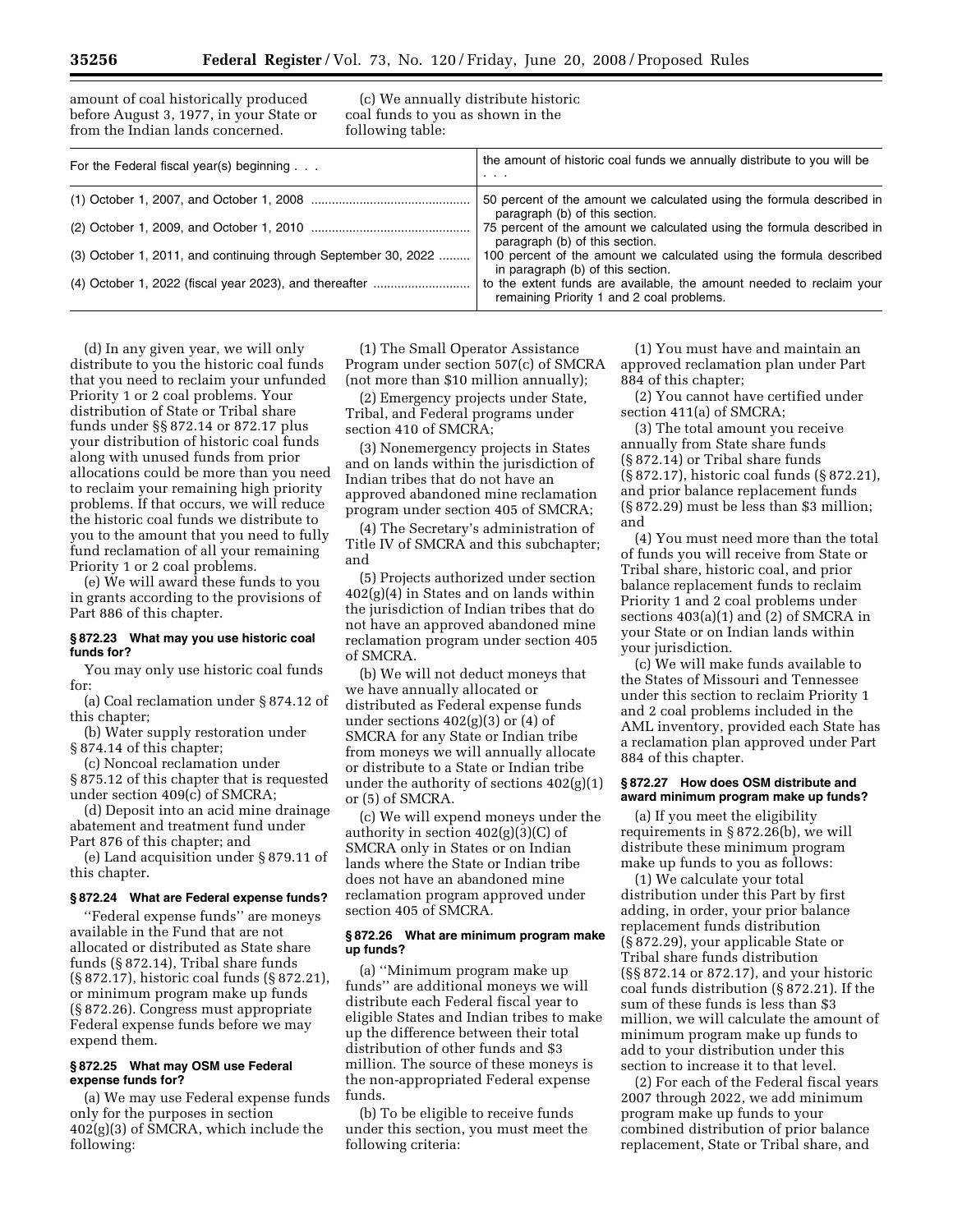historic coal funds as shown in the following table:

| For each of the Federal fiscal year(s) beginning $\ldots$        | The amount of minimum program make up funds we add to your dis-<br>tribution will be                                                                                                                           |
|------------------------------------------------------------------|----------------------------------------------------------------------------------------------------------------------------------------------------------------------------------------------------------------|
|                                                                  | 50 percent of the amount that we calculated should be added under<br>paragraph $(a)(1)$ of this section.                                                                                                       |
|                                                                  | 75 percent of the amount that we calculated should be added under<br>paragraph (a)(1) of this section.                                                                                                         |
| (iii) October 1, 2011, and continuing through September 30, 2022 | 100 percent of the amount that we calculated should be added under<br>paragraph (a)(1) of this section as long as you have at least \$3 mil-<br>lion of Priority 1 and 2 coal problems remaining.              |
|                                                                  | to the extent funds are available, 100 percent of the amount that we<br>calculated should be added under paragraph (a)(1) until you have<br>less than \$3 million of Priority 1 and 2 coal problems remaining. |

(b) We award these funds to you in grants according to the provisions of Part 886 of this chapter.

# **§ 872.28 What may you use minimum program make up funds for?**

You may only use minimum program make up funds to reclaim Priority 1 and 2 coal problems under sections 403(a)(1) and (2) of SMCRA.

# **§ 872.29 What are prior balance replacement funds?**

''Prior balance replacement funds'' are moneys we must distribute to you instead of the moneys we allocated to your State or Tribal share of the Fund before October 1, 2007, but did not distribute to you because Congress did not appropriate them. They come from general funds of the United States Treasury that are otherwise unappropriated. Under section 411(h)(1) of SMCRA, we distribute prior balance replacement funds to you, the State or Indian tribe, for seven years starting in the Federal fiscal year beginning October 1, 2008.

# **§ 872.30 How does OSM distribute and award prior balance replacement funds?**

(a) We distribute prior balance replacement funds to you as follows:

(1) In an amount equal to the aggregate, unappropriated amount allocated to you before October 1, 2007, under sections  $402(g)(1)(A)$  or  $(B)$  of SMCRA;

(2) If you are, or are not, certified under section 411(a) of SMCRA; and

(3) In seven equal annual installments beginning with the 2008 Federal fiscal year which starts on October 1, 2007.

(b) We award these funds to you in grants according to the provisions of Part 885 of this chapter for certified States and Indian tribes or Part 886 of this chapter for uncertified States and Indian tribes.

(c) At the same time we distribute prior balance replacement funds to you under this section, we transfer the same amount to historic coal funds from moneys in your State or Tribal share of the Fund that were allocated to you before October 1, 2007. The transferred funds will be available for annual grants under § 872.21 for the Federal fiscal year beginning October 1, 2022, and annually thereafter. We will allocate, distribute, and award the transferred funds according to the provisions of §§ 872.21, 872.22, and 872.23.

# **§ 872.31 What may you use prior balance replacement funds for?**

(a) If you are certified under section 411(a) of SMCRA, you may only use prior balance replacement funds for those purposes your State legislature or Tribal council establishes, giving priority to addressing the impacts of mineral development.

(b) If you are not certified under section 411(a) of SMCRA, you may only use prior balance replacement funds for the purposes in section 403 of SMCRA, which include:

(1) Reclamation of coal problems under § 874.12 of this chapter;

(2) Water supply restoration under § 874.14 of this chapter; and

(3) Maintenance of the AML inventory.

# **§ 872.32 What are certified in lieu funds?**

''Certified in lieu funds'' are moneys that we must distribute to you, the certified State or Indian tribe, in lieu of moneys allocated to your State or Tribal share of the Fund after October 1, 2007. Certified in lieu funds come from general funds of the United States Treasury that are otherwise unappropriated. Beginning with the 2009 Federal fiscal year which starts on October 1, 2008, we will distribute certified in lieu funds to you under section 411(h)(2) of SMCRA.

#### **§ 872.33 How does OSM distribute and award certified in lieu funds?**

(a) You must be certified under section 411(a) of SMCRA to receive certified in lieu funds.

(b) If you meet the eligibility requirement in paragraph (a) of this section, we will distribute these certified in lieu funds to you as follows:

(1) Starting in the Federal fiscal year that begins on October 1, 2008, we annually distribute funds to you based on 50 percent of reclamation fees received for coal produced during the previous Federal fiscal year in your State or on Indian lands within your jurisdiction;

(2) The funds we annually distribute to you are in lieu of moneys we otherwise would distribute to you from State share funds under § 872.14 or Tribal share funds under § 872.17 had you not been excluded from receiving those funds under section 401(f)(3)(B) of SMCRA; and

(3) We annually distribute certified in lieu funds to you as shown in the following table:

| In the Federal fiscal year(s) beginning on $\ldots$ | The amount of certified in lieu funds we annually distribute to you will<br>be equal to $\ldots$ |
|-----------------------------------------------------|--------------------------------------------------------------------------------------------------|
|                                                     | 25 percent of your 50 percent share of annual reclamation fee collec-<br>tions.                  |
|                                                     | 50 percent of your 50 percent share of annual reclamation fee collec-<br>tions.                  |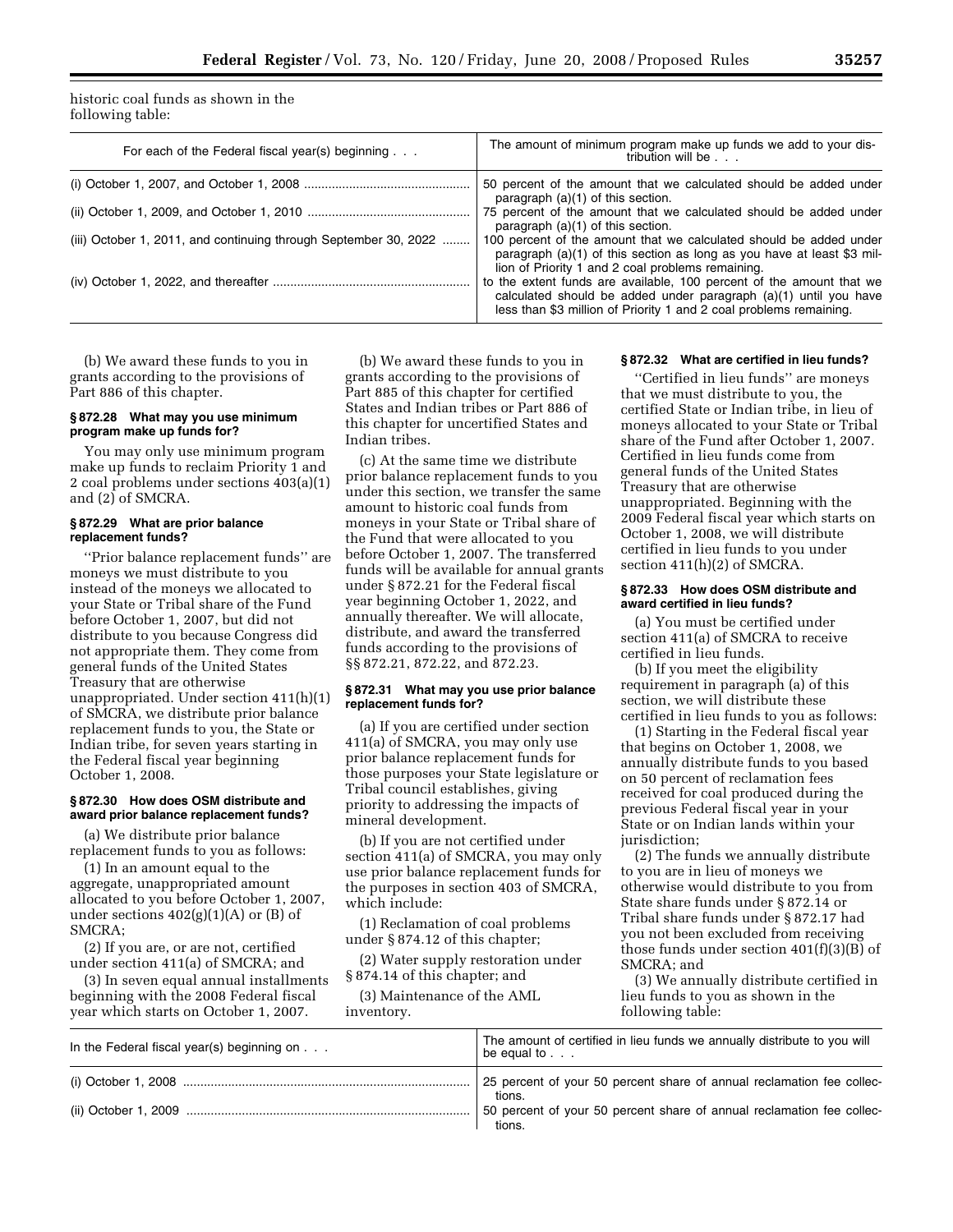| In the Federal fiscal year(s) beginning on $\ldots$ | The amount of certified in lieu funds we annually distribute to you will<br>be equal to $\ldots$ |
|-----------------------------------------------------|--------------------------------------------------------------------------------------------------|
|                                                     | 75 percent of your 50 percent share of annual reclamation fee collec-<br>tions.                  |
|                                                     | 100 percent of your 50 percent share of annual reclamation fee collec-<br>tions.                 |

(c) We award these funds to you in grants according to the provisions of Part 885 of this chapter.

(d) At the same time we distribute certified in lieu funds to you under this section, we will transfer the same amount to historic coal funds and make those funds available for annual grants under § 872.21 that same Federal fiscal year. We will allocate, distribute, and award the transferred funds according to the provisions of §§ 872.21, 872.22, and 872.23.

(e) We will distribute to you the amounts we withhold under paragraph (b) of this section in two equal annual installments. We will do this in Federal fiscal years 2018 and 2019.

#### **§ 872.34 What may you use certified in lieu funds for?**

You may use certified in lieu funds for any purpose.

# **PART 873—FUTURE RECLAMATION SET-ASIDE PROGRAM**

27. The authority citation for part 873 is revised to read as follows:

**Authority:** 30 U.S.C. 1201 *et seq.* 

28. Revise §§ 873.11 and 873.12 to read as follows:

# **§ 873.11 Applicability.**

The provisions of this Part apply to funds awarded, as defined in § 872.5 of this chapter, under section 402(g)(6)(A) of SMCRA before its amendment on December 20, 2006, and their use by the States or Indian tribes for coal reclamation purposes after September 30, 1995.

#### **§ 873.12 Future set-aside program criteria.**

(a) Any State or Indian tribe may receive and retain, without regard to the limitation referred to in section 402(g)(1)(D) of SMCRA, up to 10 percent of the total of the funds distributed annually to such State or Indian tribe under sections  $402(g)(1)$  and  $(5)$  of SMCRA for a future set-aside fund if such amounts were awarded before December 20, 2006. The State or Indian tribe must deposit all set-aside funds awarded into a special fund established under State or Indian tribal law. The State or Indian tribe must expend amounts awarded (together with all interest earned on such amounts) solely

to achieve the priorities stated in section 403(a) of SMCRA.

(b) Moneys the State or Indian tribe deposited in the special fund account, together with any interest earned, are considered State or Indian tribal moneys.

# **PART 874—GENERAL RECLAMATION REQUIREMENTS**

29. The authority citation for part 874 continues to read as follows:

**Authority:** 30 U.S.C. 1201 *et seq.* 

30. Add § 874.5 to read as follows:

# **§ 874.5 Definitions.**

As used in this Part—

*Reclamation plan* or *State reclamation plan* means a plan that a State or Indian tribe submitted and that we approved under section 405 of SMCRA and Part 884 of this chapter.

31. Revise §§ 874.10 and 874.11 to read as follows:

#### **§ 874.10 Information collection.**

In accordance with 44 U.S.C. 3501 *et seq.*, the Office of Management and Budget (OMB) has approved the information collection requirements of Part 874 and assigned it control number 1029–0113. This information is used to ensure that appropriate reclamation projects involving the incidental extraction of coal are conducted under the authority of section 528(2) of SMCRA and that selected projects contain sufficient environmental safeguards. Persons must respond to obtain a benefit. A Federal agency may not conduct or sponsor, and you are not required to respond to, a collection of information unless it displays a currently valid OMB control number.

#### **§ 874.11 Applicability.**

You must comply with the requirements in this Part if—

(a) You conduct reclamation projects using moneys from the Fund;

(b) You conduct reclamation projects using prior balance replacement funds provided to uncertified States and Indian tribes under § 872.29 of this chapter;

(c) You choose to use certified in lieu funds provided under § 872.32 of this chapter to address coal problems subsequent to certification; or

(d) You, a certified State or Indian tribe, at the direction of your State legislature or Tribal council, choose to use prior balance replacement funds received under § 872.29 of this chapter to address coal problems subsequent to certification.

32. Amend § 874.12 by revising paragraphs (c), (e), and (f) to read as follows:

#### **§ 874.12 Eligible coal lands and water.**

\* \* \* \* \* (c) There is no continuing responsibility for reclamation by the operator, permittee, or agent of the permittee under statutes of the State or Federal government, or as a result of bond forfeiture. Bond forfeiture will render lands or water ineligible only if the amount forfeited is sufficient to pay the total cost of the necessary reclamation. In cases where the forfeited bond is insufficient to pay the total cost of reclamation, additional moneys from the Fund or any prior balance

replacement funds provided under § 872.29 of this chapter may be used. \* \* \* \* \*

(e) An uncertified State or Indian tribe may expend funds made available under paragraphs 402(g)(1) and (5) of SMCRA and prior balance replacement funds under section 411(h)(1) of SMCRA for the reclamation and abatement of any site eligible under paragraph (d) of this section, if the State or Indian tribe, with the concurrence of the Secretary, makes the findings required in paragraph (d) of this section and the State or Indian tribe determines that the reclamation priority of the site is the same or more urgent than the reclamation priority for the lands and water eligible under paragraphs (a), (b), or (c) of this section that qualify as a Priority 1 or 2 site under section 403(a) of SMCRA.

(f) With respect to lands eligible under paragraph (d) or (e) of this section, moneys available from sources outside the Fund or that are ultimately recovered from responsible parties must either be used to offset the cost of the reclamation or transferred to the Fund if not required for further reclamation activities at the permitted site.

\* \* \* \* \*

33. Revise § 874.13 to read as follows: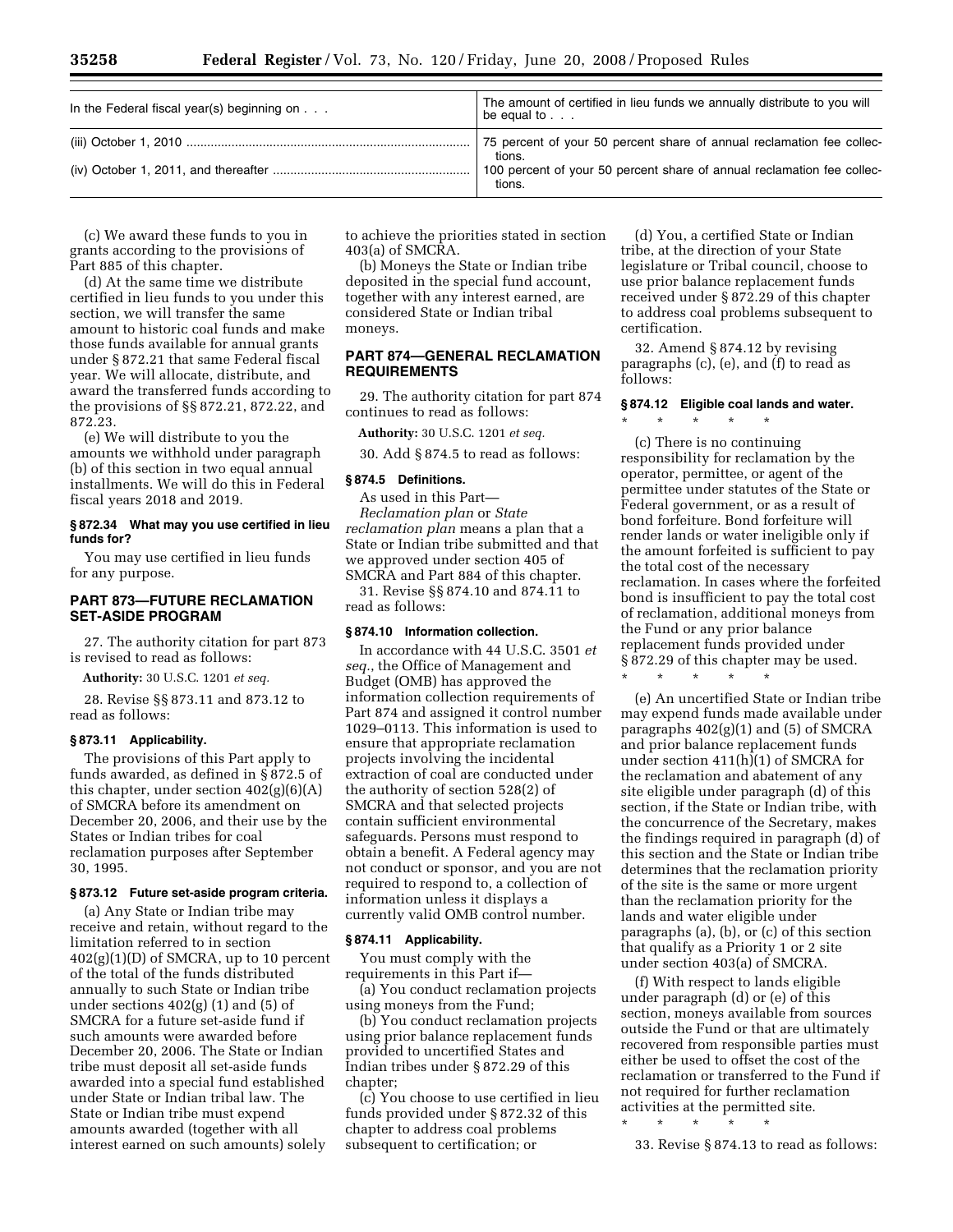# **§ 874.13 Reclamation objectives and priorities.**

(a) When you conduct reclamation projects under this Part, you should follow OSM's ''Final Guidelines for Reclamation Programs and Projects'' (66 FR 31250, June 11, 2001) and the expenditures must reflect the following priorities in the order stated:

(1) *Priority 1:* The protection of public health, safety, and property from extreme danger of adverse effects of coal mining practices, including the restoration of land and water resources and the environment that:

(i) Have been degraded by the adverse effects of coal mining practices; and

(ii) Are adjacent to a site that has been or will be addressed to protect the public health, safety, and property from extreme danger of adverse effects of coal mining practices.

(2) *Priority 2:* The protection of public health and safety from adverse effects of coal mining practices, including the restoration of land and water resources and the environment that:

(i) Have been degraded by the adverse effects of coal mining practices; and

(ii) Are adjacent to a site that has been or will be addressed to protect the public health and safety from adverse effects of coal mining practices.

(3) *Priority 3:* The restoration of land and water resources and the environment previously degraded by adverse effects of coal mining practices, including measures for the conservation and development of soil, water (excluding channelization), woodland, fish and wildlife, recreation resources, and agricultural productivity. Priority 3 land and water resources that are geographically contiguous with existing or remediated Priority 1 or 2 problems will be considered adjacent under paragraphs  $(a)(1)(ii)$  or  $(a)(2)(ii)$  of this section.

(b) This paragraph applies to State or Tribal share funds available under §§ 872.14 and 872.17 of this chapter and historic coal funds available under § 872.21 of this chapter. You may expend these funds to reclaim Priority 3 lands and waters, if either of the following conditions applies:

(1) You have completed all of the Priority 1 and Priority 2 reclamation in the jurisdiction of your State or Indian tribe; or

(2) The expenditure for Priority 3 reclamation is made in conjunction with the expenditure of funds for Priority 1 or Priority 2 reclamation projects, including Priority 1 or Priority 2 reclamation projects conducted before December 20, 2006. Expenditures under this paragraph must either:

(i) Facilitate the Priority 1 or Priority 2 reclamation; or

(ii) Provide reasonable savings towards the objective of reclaiming all Priority 3 land and water problems within the jurisdiction of your State or Indian tribe.

34. Amend § 874.14 by revising the section heading and paragraph (a) to read as follows:

#### **§ 874.14 Water supply restoration.**

(a) Any State or Indian tribe that has not certified completion of all coalrelated reclamation under section 411(a) of SMCRA may expend funds under §§ 872.16, 872.19, 872.23, and 872.31 of this chapter for water supply restoration projects. For purposes of this section, ''water supply restoration projects'' are those that protect, repair, replace, construct, or enhance facilities related to water supplies, including water distribution facilities and treatment plants that have been adversely affected by coal mining practices. For funds awarded before December 20, 2006, any uncertified State or Indian tribe may expend up to 30 percent of the funds distributed to it for water supply restoration projects.

\* \* \* \* \* 35. Revise § 874.16 to read as follows:

#### **§ 874.16 Contractor eligibility.**

To receive moneys from the Fund or Treasury funds provided to uncertified States and Indian tribes under § 872.29 of this chapter, every successful bidder for an AML contract must be eligible under §§ 773.12, 773.13, and 773.14 of this chapter at the time of contract award to receive a permit or be provisionally issued a permit to conduct surface coal mining operations.

# **PART 875—CERTIFICATION AND NONCOAL RECLAMATION**

36. The authority citation for part 875 continues to read as follows:

**Authority:** 30 U.S.C. 1201 *et seq.* 

37. Revise the heading for part 875 to read as set forth above.

38. Add § 875.5 to read as follows:

# **§ 875.5 Definitions.**

As used in this Part— *Reclamation plan* or *State reclamation plan* means a plan that a State or Indian tribe submitted and that we approved under section 405 of SMCRA and Part 884 of this chapter.

39. Revise §§ 875.10 and 875.11 to read as follows:

# **§ 875.10 Information collection.**

In accordance with 44 U.S.C. 3501 *et seq.*, the Office of Management and

Budget (OMB) has approved the information collection requirements of Part 875 and assigned it control number 1029–0103. This information establishes procedures and requirements for State and Indian tribes to conduct noncoal reclamation under abandoned mine land funding. The information is needed to assure compliance with SMCRA and the Omnibus Budget Reconciliation Act of 1990. Persons must respond to obtain a benefit. A Federal agency may not conduct or sponsor, and you are not required to respond to, a collection of information unless it displays a currently valid OMB control number.

#### **§ 875.11 Applicability.**

(a) If you are a State or Indian tribe that has not certified under section 411(a) of SMCRA, you must follow these noncoal reclamation requirements when you use State share funds under § 870.16, Tribal share funds under § 870.19, or historic coal funds under § 870.23 to conduct reclamation projects on lands or water affected by mining of minerals and materials other than coal.

(b) If you are a State or Indian tribe that has certified under section 411(a) of SMCRA, you may use prior balance replacement funds under § 872.31 of this chapter, certified in lieu funds under § 872.34 of this chapter, or both to:

(1) Maintain certification as required by §§ 875.13 and 875.14 by addressing eligible coal problems; and

(2) To implement the other requirements of this Part as provided for under an approved reclamation plan according to Part 884 of this chapter.

40. Amend § 875.12 by revising paragraph (c) to read as follows:

# **§ 875.12 Eligible lands and water before certification.**

\* \* \* \* \* (c) There is no continuing responsibility for reclamation by the operator, permittee, or agent of the permittee under statutes of the State or Federal Government or by the State as a result of bond forfeiture. Bond forfeiture will render lands or water ineligible only if the amount forfeited is sufficient to pay the total cost of the necessary reclamation. In cases where the forfeited bond is insufficient to pay the total cost of reclamation, moneys sufficient to complete the reclamation may be sought under Part 886 of this chapter;

\* \* \* \* \*

41. Amend § 875.13 by revising paragraph (a) introductory text and paragraph (a)(1) and by adding paragraph (d) to read as follows: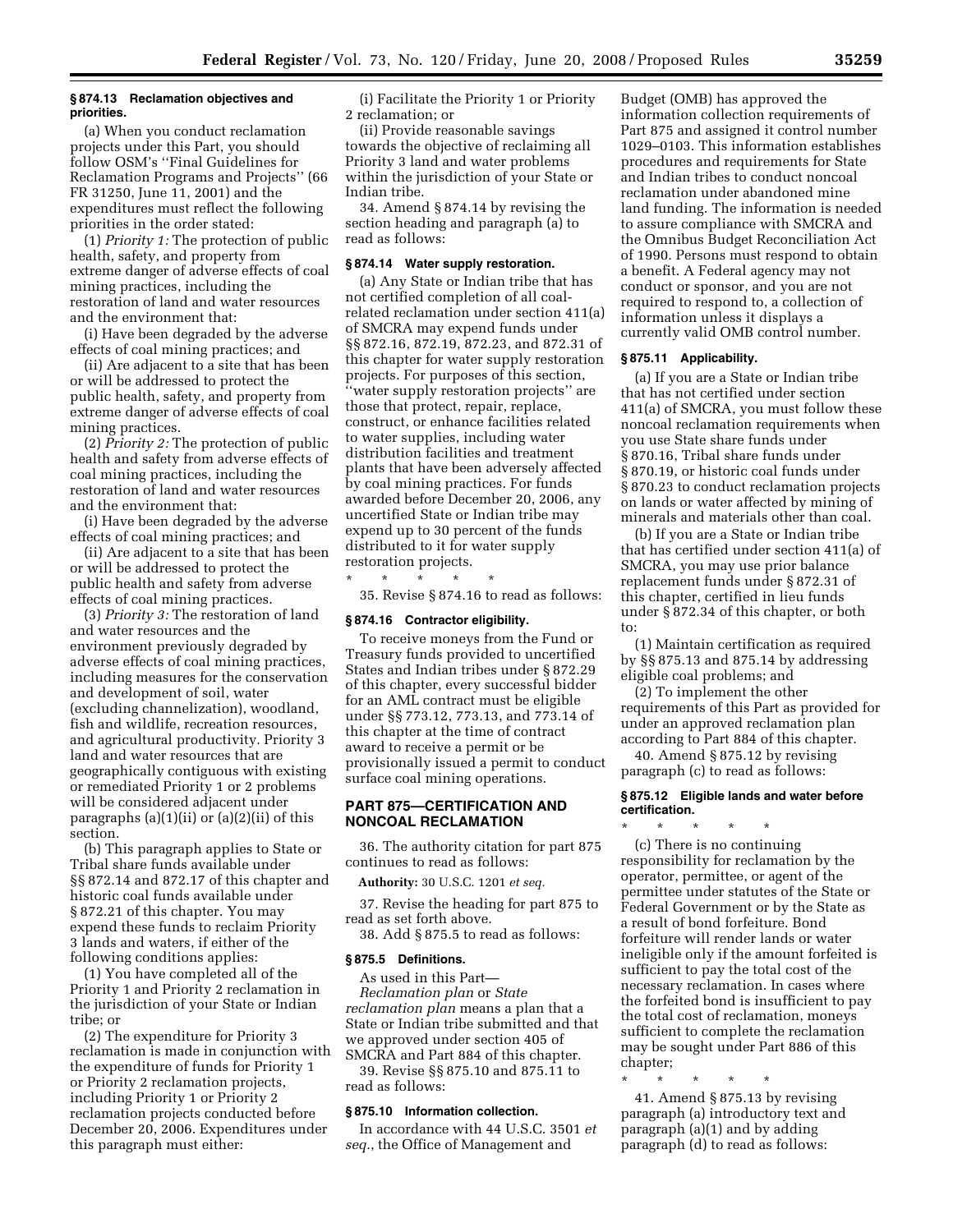# **§ 875.13 Certification of completion of coal sites.**

(a) The Governor of a State, or the equivalent head of an Indian tribe, may submit to the Secretary a certification of completion of coal sites. The certification must express the finding that the State or Indian tribe has achieved all existing known coal-related reclamation objectives for eligible lands and waters under section 404 of SMCRA or has instituted the necessary processes to reclaim any remaining coal related problems. In addition to the above finding, the certification of completion must contain:

(1) A description of both the rationale and the process used to arrive at the above finding for the completion of all coal-related reclamation under section 403(a)(1) through (3).

\* \* \* \* \*

(d) The Director may, on his or her own initiative, make the certification referred to in paragraph (a) of this section on behalf of your State or Indian tribe if:

(1) Based upon information contained in the AML inventory, the Director determines that all coal reclamation projects meeting the priorities described in § 874.13(a) of this chapter in the jurisdiction of your State or Indian tribe have been completed; and

(2) Before making any determination, the Director provides the public an opportunity to comment through a notice in the **Federal Register**.

42. Revise § 875.14 to read as follows:

# **§ 875.14 Eligible lands and water after certification.**

(a) Following certification, eligible noncoal lands, waters, and facilities are those-(1) Which were mined or processed for minerals or which were affected by such mining or processing, and abandoned or left in an inadequate reclamation status before August 3, 1977. However, for Federal lands, waters, and facilities under the jurisdiction of the Forest Service, the eligibility date is August 28, 1974. For Federal lands, waters and facilities under the jurisdiction of the Bureau of Land Management, the eligibility date is November 26, 1980; and

(2) For which there is no continuing reclamation responsibility under State or other Federal laws.

(b) If eligible coal problems are found or occur after certification, you must submit to us a plan that describes the approach and funds that will be used to address those problems in a timely manner. You may address any eligible coal problems with the certified in lieu funds that you have already received or will receive from § 872.32 of this

chapter. You may, at the direction of the State legislature or Tribal council, also use the prior balance replacement funds received from § 872.29 of this chapter to address coal problems subsequent to certification. Any coal reclamation projects that you do must conform to sections 401 through 410 of SMCRA.

43. Revise § 875.16 to read as follows:

#### **§ 875.16 Exclusion of certain noncoal reclamation sites.**

You, the uncertified State or Indian tribe, may not use moneys from the Fund or from prior balance replacement funds provided under § 872.29 of this chapter of this chapter for the reclamation of sites and areas designated for remedial action under the Uranium Mill Tailings Radiation Control Act of 1978 (42 U.S.C. 7901 *et seq.*) or that have been listed for remedial action under the Comprehensive Environmental Response Compensation and Liability Act of 1980 (42 U.S.C. 9601 *et seq.*). 44. Revise § 875.20 to read as follows:

# **§ 875.20 Contractor eligibility.**

Every successful bidder for any contract by an uncertified State or Indian tribe under this Part, or for a contract by a certified State or Indian tribe to undertake coal AML reclamation as required to maintain certification under this Part, must be eligible under §§ 773.12, 773.13, and 773.14 of this chapter at the time of contract award to receive a permit or be provisionally issued a permit to conduct surface coal mining operations. This section does not apply to any contract by a certified State or Indian tribe that is not for coal reclamation.

# **PART 876—ACID MINE DRAINAGE TREATMENT AND ABATEMENT PROGRAM**

45. The authority citation for part 876 is revised to read as follows:

**Authority:** 30 U.S.C. 1201 *et seq.* 

46. Revise § 876.10 to read as follows:

#### **§ 876.10 Information collection.**

In accordance with 44 U.S.C. 3501 *et seq.*, the Office of Management and Budget (OMB) has approved the information collection requirements of Part 876 and assigned it control number 1029–0104. OSM will use the information to determine if the State's or Indian tribe's Acid Mine Drainage Abatement and Treatment Programs is in compliance with legislative mandate. States and Indian tribes are required to respond to obtain a benefit in accordance with SMCRA. A Federal agency may not conduct or sponsor, and you are not required to respond to, a collection of information unless it displays a currently valid OMB control number.

47. Revise § 876.12 to read as follows:

# **§ 876.12 Eligibility.**

(a) Beginning December 20, 2006, any uncertified State or Indian tribe having an approved reclamation program may receive and retain, without regard to the limitation in section 402(g)(1)(D) of SMCRA, up to 30 percent of the total of the funds distributed annually to that State or Indian tribe under section 402(g)(1) of SMCRA (State or Tribal share) and section 402(g)(5) of SMCRA (historic coal funds). For funds awarded before December 20, 2006, any uncertified State or Indian tribe may retain up to 10 percent of the funds distributed to it for an acid mine drainage fund. All amounts set aside under this section must be deposited into an acid mine drainage abatement and treatment fund established under State or Indian tribal law.

(b) Before depositing funds under this Part, an uncertified State or Indian tribe must:

(1) Establish a special fund account providing for the earning of interest on fund balances; and

(2) Specify that moneys in the account may only be used for the comprehensive abatement of the causes and treatment of the effects of acid mine drainage within qualified hydrologic units (as defined in paragraph (c) of this section) affected by coal mining practices.

(c) As used in paragraph (b) of this section, ''qualified hydrologic unit'' means a hydrologic unit:

(1) In which the water quality has been significantly affected by acid mine drainage from coal mining practices in a manner that adversely impacts biological resources; and

(2) That contains lands and waters that are:

(i) Eligible under section 404 of SMCRA and include any of the priorities described in section 403(a) of SMCRA; and

(ii) The subject of the expenditure from the forfeiture of a bond required under section 509 of SMCRA or from other State sources to abate and treat acid mine drainage.

(d) After the conditions specified in paragraphs (a) and (b) of this section are met, OSM may approve a grant and the State or Indian tribe may deposit moneys into the special fund account. The moneys so deposited, together with any interest earned, must be considered State or Indian tribal moneys.

# **§§ 876.13 and 876.14 [Removed]**

48. Remove §§ 876.13 and 876.14.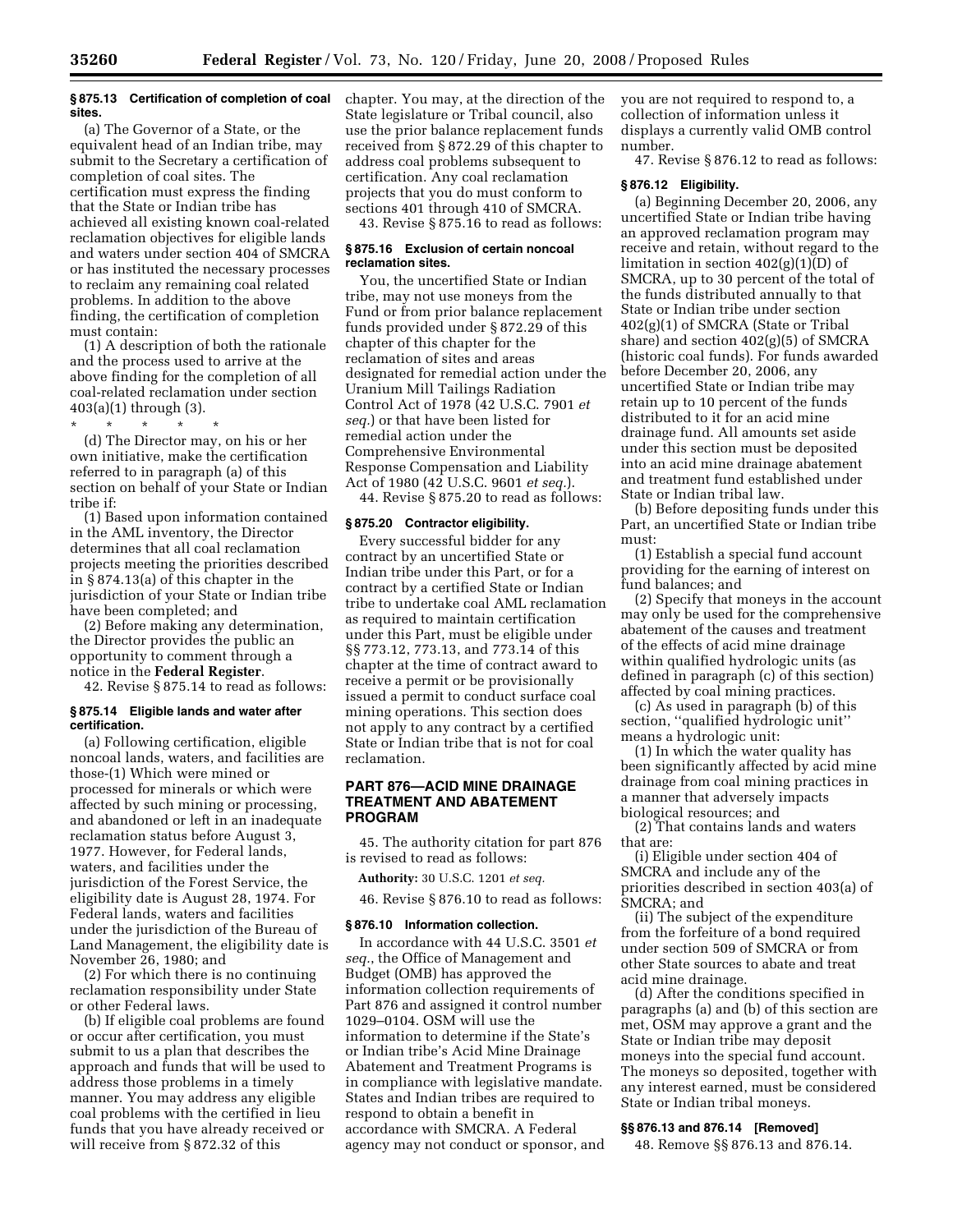# **PART 879—ACQUISITION, MANAGEMENT, AND DISPOSITION OF LANDS AND WATER**

49. The authority citation for part 879 is revised to read as follows:

**Authority:** 30 U.S.C. 1201 *et seq.* 

50. Add § 879.5 to read as follows:

#### **§ 879.5 Definitions.**

As used in this Part— *Reclamation plan* or *State reclamation plan* means a plan that a State or Indian tribe submitted and that we approved under section 405 of SMCRA and Part 884 of this chapter.

#### **§ 879.10 [Removed]**

51. Remove § 879.10.

52. Amend § 879.11 by revising paragraph (a) introductory text, paragraph (a)(2), paragraph (b), and paragraph (c) to read as follows:

#### **§ 879.11 Land eligible for acquisition.**

(a) We may acquire land adversely affected by past coal mining practices with moneys from the Fund. If approved in advance by us, you, an uncertified State or Indian tribe, may also acquire land adversely affected by past coal mining practices with moneys from the Fund or with prior balance replacement funds provided under § 872.29 of this chapter. Our approval must be in writing, and we must make a finding that the land acquisition is necessary for successful reclamation and that—

\* \* \* \* \* (2) Permanent facilities will be constructed on the land for the restoration, reclamation, abatement, control, or prevention of the adverse effects of past coal mining practices. For the purposes of this paragraph, ''permanent facility'' means any structure that is built, installed or established to serve a particular purpose or any manipulation or modification of the site that is designed to remain after the reclamation activity is completed, such as a relocated stream channel or diversion ditch.

(b) You, an uncertified State or Indian tribe, if approved in advance by us, may acquire coal refuse disposal sites, including the coal refuse, with moneys from the Fund and with prior balance replacement funds provided under § 872.29 of this chapter. We, OSM, also may use moneys from the Fund to acquire coal refuse disposal sites, including the coal refuse.

(1) Before the approval of the acquisition, the reclamation program seeking to acquire the site will make a finding in writing that the acquisition is necessary for successful reclamation

and will serve the purposes of their reclamation program.

(2) Where an emergency situation exists and a written finding as set out in § 877.14 of this chapter has been made, we may acquire lands where public ownership is necessary and will prevent recurrence of the adverse effects of past coal mining practices.

(c) Land adversely affected by past coal mining practices may be acquired by us if the acquisition is an integral and necessary element of an economically feasible plan or project to construct or rehabilitate housing which meets the specific requirements in section 407(h) of SMCRA. \* \* \* \* \*

53. Amend § 879.15 by revising paragraph (h) to read as follows:

# **§ 879.15 Disposition of reclaimed land.**

\* \* \* \* \* (h) All moneys received from disposal of land under this Part must be returned to us. We will handle all moneys received under this paragraph as unused funds in accordance with §§ 885.19 and 886.20 of this chapter.

#### **PART 880—MINE FIRE CONTROL**

54. The authority citation for part 880 is revised to read as follows:

**Authority:** 30 U.S.C. 1201 *et seq.* 

55. Amend § 880.5 by adding paragraph (h) to read as follows:

#### **§ 880.5 Definitions.**

\* \* \* \* \* (h) *Reclamation plan* or *State reclamation plan* means a plan that a State or Indian tribe submitted and that we approved under section 405 of SMCRA and Part 884 of this chapter.

# **PART 882—RECLAMATION ON PRIVATE LAND**

56. The authority citation for part 882 is revised to read as follows:

**Authority:** 30 U.S.C. 1201 *et seq.* 

57. Revise § 882.10 to read as follows:

# **§ 882.10 Information collection.**

In accordance with 44 U.S.C. 3501 *et seq.*, the Office of Management and Budget (OMB) has approved the information collection requirements of Part 882 and assigned it control number 1029–0057. This information is being collected to meet the mandate of section 408 of SMCRA, which allows the State or Indian tribe to file liens on private property that has been reclaimed under certain conditions. This information will be used by the regulatory authority to ensure that the State or Indian tribe has sufficient programmatic capability

to file liens to recover costs for reclaiming private lands. States and Indian tribes are required to respond to obtain a benefit in accordance with SMCRA. A Federal agency may not conduct or sponsor, and you are not required to respond to, a collection of information unless it displays a currently valid OMB control number.

58. Amend § 882.13 by revising paragraph (a)(1) to read as follows:

#### **§ 882.13 Liens.**

- \* \* \* \* \*
	- (a) \* \* \*

(1) A lien must not be placed against the property of a surface owner who did not consent to, participate in or exercise control over the mining operation which necessitated the reclamation work.

# **PART 884—STATE RECLAMATION PLANS**

59. The authority citation for part 884 is revised to read as follows:

**Authority:** 30 U.S.C. 1201 *et seq.* 

60. Add § 884.5 to read as follows:

#### **§ 884.5 Definitions.**

\* \* \* \* \*

As used in this Part— *Reclamation plan* or *State reclamation plan* means a plan that a State or Indian tribe submitted and that we approved under section 405 of SMCRA and Part 884 of this chapter. 61. Revise § 884.11 to read as follows:

#### **§ 884.11 State eligibility.**

You, a State or Indian tribe, are eligible to submit a reclamation plan if you have eligible lands or water as defined in § 700.5 of this chapter within your jurisdiction. We may approve your proposed reclamation plan if you have an approved State regulatory program under section 503 of SMCRA, and you meet the other requirements of this chapter and SMCRA. The States of Tennessee and Missouri are exempt from the requirement for an approved State regulatory program by section 402(g)(8)(B) of SMCRA. The Navajo, Hopi, and Crow Indian tribes are exempt from the requirement for an approved regulatory program by section 405(k) of SMCRA.

62. Amend § 884.17 by revising the section heading and paragraph (b) to read as follows:

# **§ 884.17 Other uses by certified States and Indian tribes.**

\* \* \* \* \* (b) Grant applications for uses other than coal reclamation by certified States and Indian tribes may be submitted in accordance with § 885.15 of this chapter.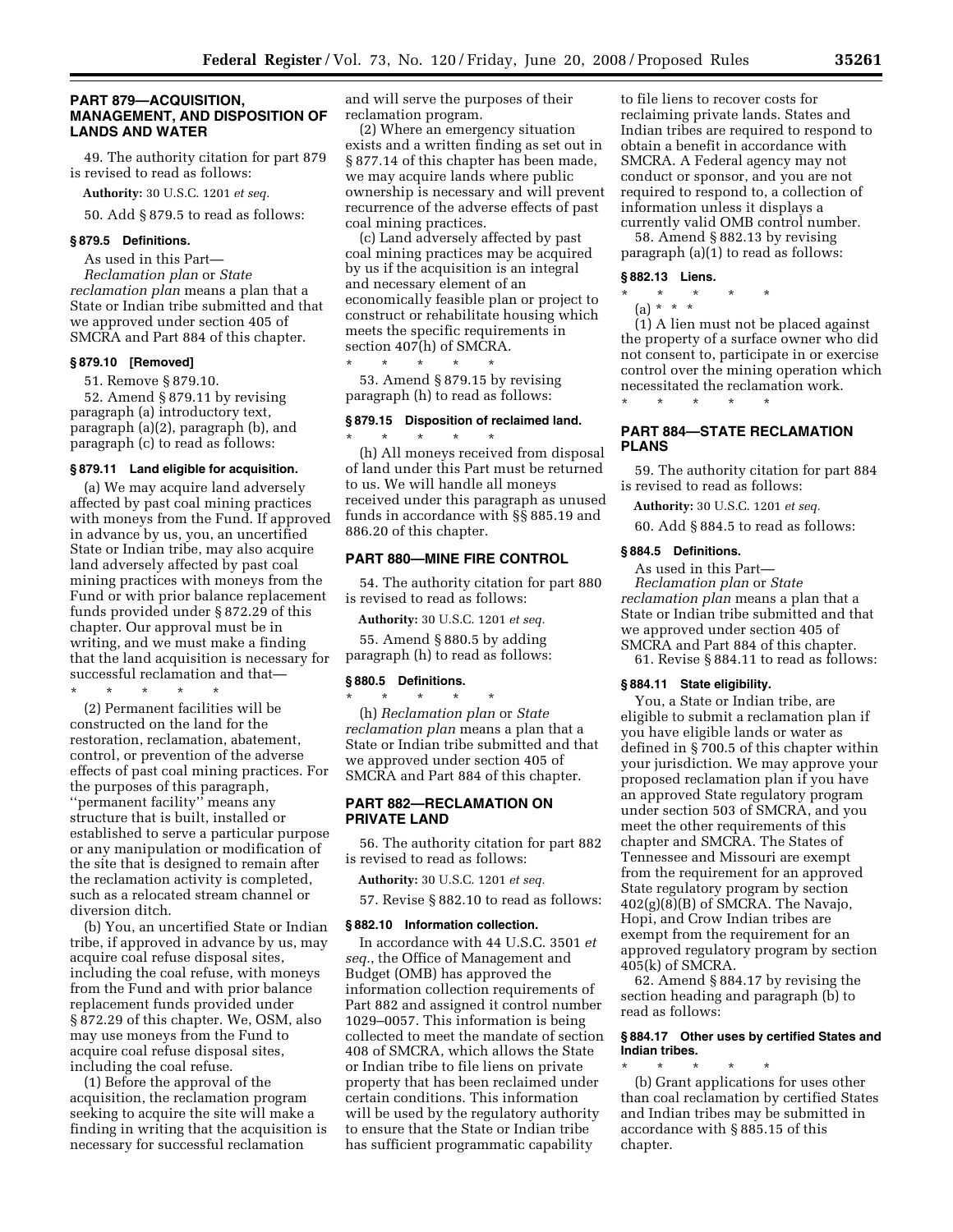63. Add part 885 as follows:

# **PART 885—GRANTS FOR CERTIFIED STATES AND INDIAN TRIBES**

Sec.

- 885.1 What does this Part do?<br>885.5 Definitions.
- Definitions.
- 885.10 Information collection.
- 885.11 Who is eligible for a grant?
- 885.12 What can I use grant funds for? 885.13 What are the maximum grant
- amounts?<br>885.14 How
- How long is my grant?
- 885.15 How do I apply for a grant?
- 885.16 After OSM approves my grant, what responsibilities do I have?
- 885.17 How can my grant be amended?
- 885.18 What audit, accounting, and administrative requirements must I meet?
- 885.19 What happens to unused funds from my grant?<br>885.20 What
- What must I report?
- 885.21 What happens if I do not comply with applicable Federal law or the terms of my grant?
- 885.22 When and how can my grant be terminated for convenience?

**Authority:** 30 U.S.C. 1201 *et seq.* 

#### **§ 885.1 What does this Part do?**

This Part sets forth procedures for grants to you, a State or Indian tribe that has certified under § 875.13 of this chapter that all known coal reclamation problems in your State or on Indian lands within your jurisdiction have been addressed. OSM's ''Final Guidelines for Reclamation Programs and Projects'' (66 FR 31250, June 11, 2001) may be used if applicable.

# **§ 885.5 Definitions.**

As used in this Part—

*Award* means to approve our grant agreement authorizing you to draw down and expend program funds.

*Distribute* means to annually assign funds to a specific State or Indian tribe. After distribution, funds are available for award in a grant to that specific State or Indian tribe.

*Reclamation plan* or *State reclamation plan* means a plan that a State or Indian tribe submitted and that we approved under section 405 of SMCRA and Part 884 of this chapter.

#### **§ 885.10 Information collection.**

In accordance with 44 U.S.C. 3501 *et seq.*, the Office of Management and Budget (OMB) has approved the information collection requirements for all Title IV grants and assigned clearance number 1029–0059. This information is being collected to obtain an estimate from you, the certified State or Indian tribe, of the funds you believe necessary to implement your program and to provide OSM with a means to measure performance results under the

Government Performance and Results Act through your obligations of funds. Certified States and Indian tribes are required to respond to obtain a benefit in accordance with SMCRA. A Federal agency may not conduct or sponsor, and you are not required to respond to, a collection of information unless it displays a currently valid OMB control number.

### **§ 885.11 Who is eligible for a grant?**

You are eligible for grants under this Part if:

(a) You are a State or Indian tribe with a reclamation plan approved under Part 884 of this chapter; and

(b) You have certified under § 875.13 of this chapter that all known coal problems in your State or on Indian lands in your jurisdiction have been addressed.

# **§ 885.12 What can I use grant funds for?**

(a) For all awards under this Part, you must use moneys for activities authorized in SMCRA and included in your approved reclamation plan or described in the grant application. In addition, you may use moneys granted under this Part to administer your approved reclamation program.

(b) You may use grant funds as established for each type of funds you receive. You may use prior balance replacement funds as provided under § 872.31 of this chapter. You may use certified in lieu funds as provided under § 872.34 of this chapter. You may use any moneys which may be available to you from the Fund for noncoal reclamation as authorized under section 411 of SMCRA and Part 875 of this chapter.

(c) You may use grant funds for any allowable cost as determined by the OMB cost principles in Circular A–87.

# **§ 885.13 What are the maximum grant amounts?**

(a) You may apply at any time for a grant of any or all of the Title IV funds that are available to you.

(b) We will not award an amount greater than the total funds distributed to your State or Indian tribe in the current annual fund distribution less any previous awards of current year funds, plus any funds distributed to you in previous years but not awarded, plus any unexpended funds recovered from previous grants and made available to you under § 885.19 of this chapter.

(c) Funds for the current fiscal year will be available for award after the annual fund distribution described in § 872.13 of this chapter.

(d) Whenever you request it, we will give you information on the amounts

and types of funds that are currently available to you.

#### **§ 885.14 How long is my grant?**

The performance period for your grant will be the time period you request in your grant application.

#### **§ 885.15 How do I apply for a grant?**

(a) You must use application forms and procedures specified by OSM.

(b) We will award your grant as soon as practicable but no more than 30 days after we receive your complete application.

(c) If your application is not complete, we will inform you as soon as practicable of the additional information we need to receive from you before we can process the award.

(d) You must agree to expend the funds of the grant in accordance with SMCRA, applicable Federal laws and regulations, and applicable OMB and Treasury Circulars.

#### **§ 885.16 After OSM approves my grant, what responsibilities do I have?**

(a) When we award your grant, we will send you a written grant agreement stating the terms of the grant.

(b) After you are awarded a grant, you may assign functions and funds to other Federal, State, or local organizations. However, we will hold you responsible for the overall administration of that grant, including the proper use of funds and reporting.

(c) The grant award constitutes an obligation of Federal funds. You accept the grant and its conditions once you initiate work under the agreement or draw down awarded funds.

(d) Although we have approved the grant agreement, you must ensure that any applicable laws, clearances, permits, or requirements are met before you expend funds for projects other than coal reclamation under Part 874.

(e) If you conduct a coal reclamation project under Part 874 of this chapter, you must not expend any funds until we have ensured that all necessary actions have been taken by you and us to ensure compliance with the National Environmental Policy Act of 1969 (NEPA) (42 U.S.C. 4321 *et seq.*) and any other applicable laws, clearances, permits or requirements.

(f) To the extent technologically and economically feasible, you must use fuel other than petroleum or natural gas for all public facilities that are planned, constructed, or modified in whole or in part with Title IV grant funds.

(g) You must not expend more funds than we have awarded. Our award of any grant does not commit or obligate the United States to award any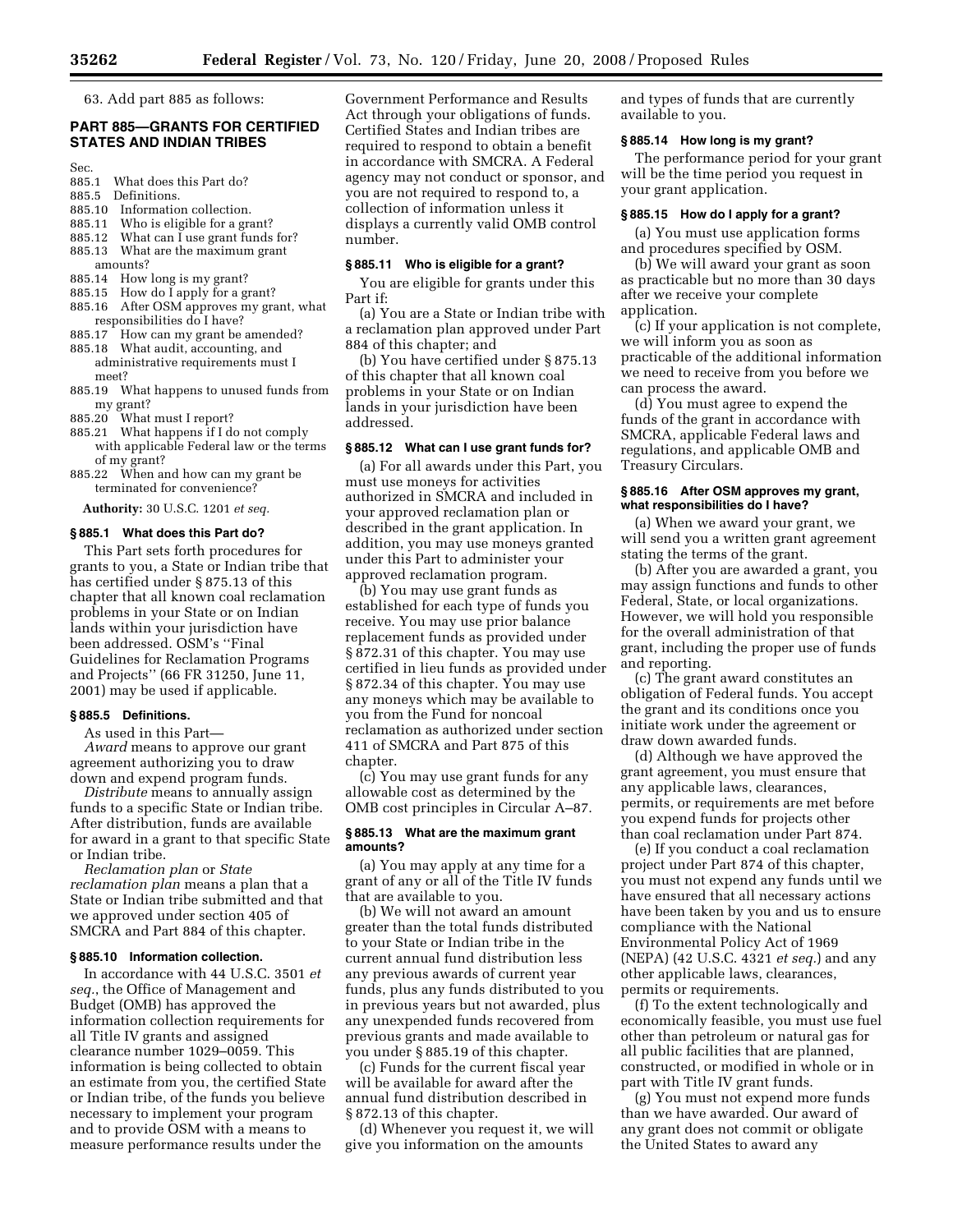continuation grant or to enter into any grant revision, including grant increases to cover cost overruns.

#### **§ 885.17 How can my grant be amended?**

(a) A grant amendment is a change of terms or conditions of the grant agreement. An amendment may be initiated by you or by us.

(b) You must promptly notify us in writing, or we must promptly notify you in writing, of events or proposed changes that may require a grant amendment.

(c) All requirements and procedures for grant amendments will follow 43 CFR part 12.

(d) We must award your amended grant agreement within 20 days of receiving your request.

#### **§ 885.18 What audit, accounting, and administrative requirements must I meet?**

(a) You must comply with the audit requirements of the OMB Circular A– 133.

(b) You must follow procedures governing grant accounting, payment, records, property, and management contained in 43 CFR part 12.

# **§ 885.19 What happens to unused funds from my grant?**

All program grant funds are available until expended. If there are any unexpended funds after your grant is completed, we will deobligate the funds when we close your grant. We will make these unused funds available for reaward to the same certified State or Indian tribe to which they were originally distributed. You may apply for unused funds whenever you choose to request them either in a new grant award or as an amendment to an existing open grant.

#### **§ 885.20 What must I report?**

(a) For each grant, you must annually report to us the performance and financial information that we request.

(b) Upon completion of each grant, you must report to us final performance and financial information that we request.

(c) You must use the AML inventory to maintain a current list of AML problems and to report annual reclamation accomplishments with grant funds.

(1) If you conduct reclamation projects, you must update the AML inventory for each reclamation project you complete as you complete it.

(2) We must approve any amendments to the AML inventory after December 20, 2006. We define ''amendment'' as any coal problems added to the AML inventory in a new or existing problem area.

# **§ 885.21 What happens if I do not comply with applicable Federal law or the terms of my grant?**

If you or your subgrantee materially fails to comply with an award, a reclamation plan, or a Federal statute or regulation, including statutes relating to nondiscrimination, we may take appropriate remedial actions. Enforcement actions and procedures must follow 43 CFR part 12.

#### **§ 885.22 When and how can my grant be terminated for convenience?**

Either you or we may terminate the grant for convenience following the procedures in 43 CFR part 12.

64. Revise part 886 to read as follows:

# **PART 886—RECLAMATION GRANTS**

**FOR UNCERTIFIED STATES AND** 

- Sec.<br>886.1 What does this Part do?
- 886.5 Definitions.

**INDIAN TRIBES** 

- 886.10 Information collection.
- 886.11 Who is eligible for a grant?
- 886.12 What can I use grant funds for?
- 886.13 What are the maximum grant amounts?
- 886.14 How long will my grant be?<br>886.15 How do I apply for a grant?
- How do I apply for a grant?
- 886.16 After OSM approves my grant, what responsibilities do I have?<br>886.17 How can my grant be
- How can my grant be amended? 886.18 What audit and administrative
- requirements must I meet?
- 886.19 How must I account for grant funds? 886.20 What happens to unused funds from my grant?
- 886.21 What must I report?
- 886.22 What records must I maintain?
- 886.23 What actions can OSM take if I do not comply with the terms of my grant?
- 886.24 What procedures will OSM follow to reduce, suspend, or terminate my grant?
- 886.25 How can I appeal a decision to
- reduce, suspend, or terminate my grant? 886.26 When and how can my grant be
- terminated for convenience? 886.27 What special procedures apply to
- Indian lands not subject to an approved Tribal reclamation program?

**Authority:** 30 U.S.C. 1201 *et seq.* 

#### **§ 886.1 What does this Part do?**

This Part sets forth procedures for grants to you, an uncertified State or Indian tribe, to reclaim eligible lands and water and conduct other activities necessary to carry out your approved reclamation plan. OSM's ''Final Guidelines for Reclamation Programs and Projects'' (66 FR 31250, June 11, 2001) should be used as applicable.

#### **§ 886.5 Definitions.**

As used in this Part—

*Award* means to approve our grant agreement authorizing you to draw down and expend program funds.

*Distribute* means to annually assign funds to a specific State or Indian tribe. After distribution, funds are available for award in a grant to that specific State or Indian tribe.

*Reclamation plan* or *State reclamation plan* means a plan that a State or Indian tribe submitted and that we approved under section 405 of SMCRA and Part 884 of this chapter.

#### **§ 886.10 Information collection.**

In accordance with 44 U.S.C. 3501 *et seq.*, the Office of Management and Budget (OMB) has approved the information collection requirements of Part 886, and Forms OSM–47, OSM–49, and OSM–51, and assigned clearance number 1029–0059. This information is being collected to obtain an estimate from you the uncertified State or Indian tribe of the funds you believe necessary to implement your reclamation program and to provide OSM with a means to measure performance results under the Government Performance and Results Act through State and Tribal obligations of funds. Uncertified States and Indian tribes are required to respond to obtain a benefit in accordance with SMCRA. A Federal agency may not conduct or sponsor, and you are not required to respond to, a collection of information unless it displays a currently valid OMB control number.

# **§ 886.11 Who is eligible for a grant?**

You are eligible for grants under this Part if:

(a) You are a State or Indian tribe with a reclamation plan approved under Part 884 of this chapter; and

(b) You have not certified that all known coal problems in your State or on Indian lands in your jurisdiction have been addressed.

#### **§ 886.12 What can I use grant funds for?**

(a) You must use moneys granted under this Part to administer your approved reclamation program and to carry out the specific reclamation and other activities authorized in SMCRA as included in your reclamation plan or your grant application.

(b) We award grants for reclamation of eligible lands and water in accordance with sections 404 and 409 of SMCRA and §§ 874.12 and 875.12 of this chapter, and in accordance with the priorities stated in section 403 of SMCRA and § 874.13 of this chapter.

(c) You may use grant funds as established in this chapter for each type of funds you receive in your AML grant. You may use State share funds as provided in § 872.16 of this chapter; Tribal share funds as in § 872.19 of this chapter; historic coal funds as in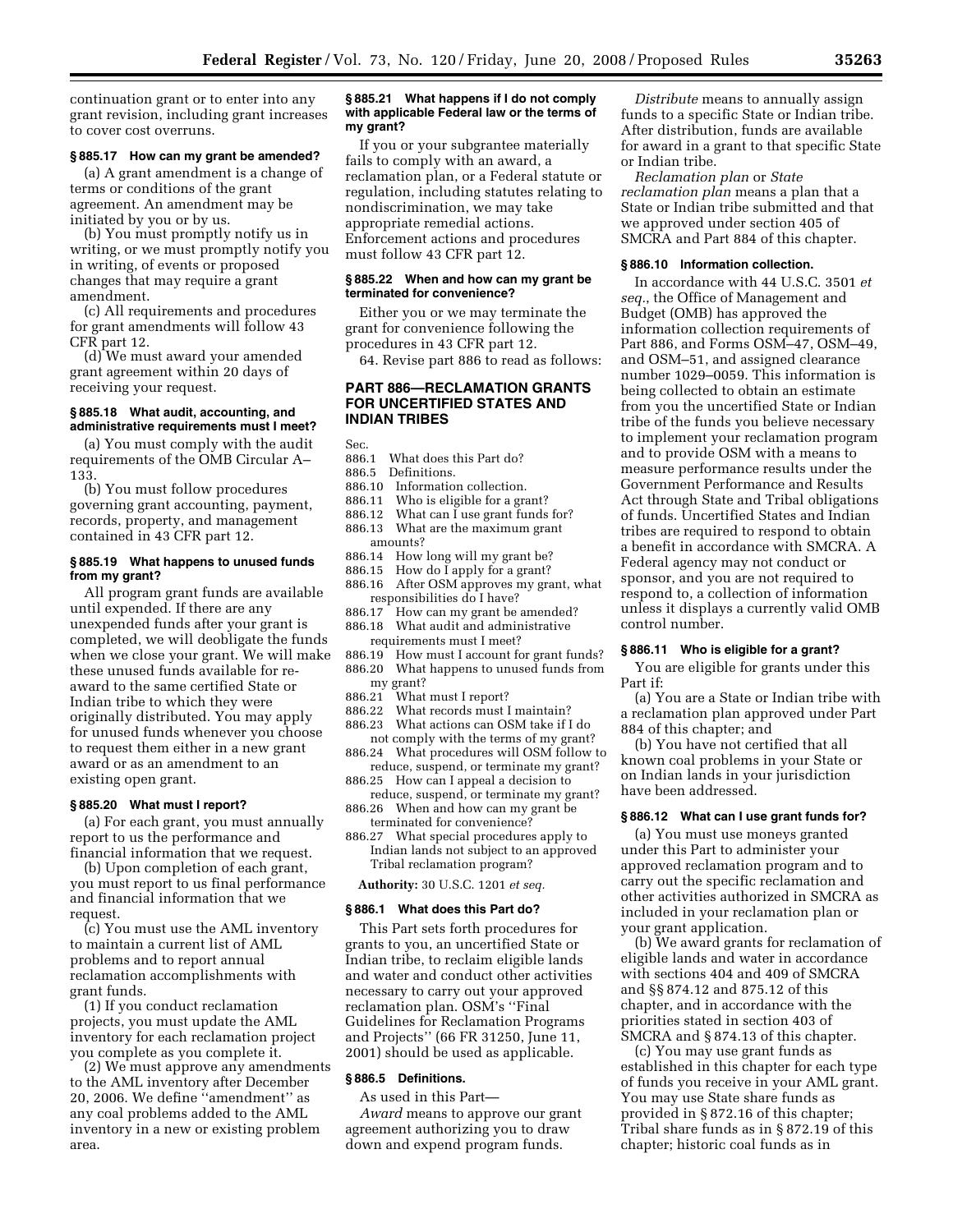§ 872.23 of this chapter; minimum program make up funds as in § 872.28 of this chapter; prior balance replacement funds as in § 872.31 of this chapter; and federal expense funds as in § 872.25 of this chapter and in the appropriation.

(d) You may use grant funds for acquisition of land or interests in land, and any mineral or water rights associated with the land, for up to 90 percent of the costs.

(e) You may use grant funds only for costs which are allowable as determined by OMB cost principles in Circular A– 87.

# **§ 886.13 What are the maximum grant amounts?**

(a) You may apply at any time for a grant of any or all of the program funds that are distributed to you.

(b) We will not award an amount greater than the total funds distributed to your State or Indian tribe in the current annual fund distribution, less any previous awards of current year funds, plus any funds distributed to you in previous years but not awarded, plus any unexpended funds recovered from previous grants and made available to you under § 886.20 of this chapter.

(c) Funds for the current fiscal year will be available for award after the annual fund distribution described in § 872.13 of this chapter.

(d) Whenever you request it, we will give you information on the amounts and types of funds that are currently available to you.

# **§ 886.14 How long will my grant be?**

(a) We will approve a grant period on the basis of the information contained in the grant application showing that projects to be funded will fulfill the objectives of SMCRA and the approved reclamation plan.

(b) The grant period will normally be for 3 years.

(c) We may extend the grant period at your request. We will normally approve one extension for up to one additional year.

(d) The grant period for funding your administrative costs will not normally exceed the first year of the grant.

(e) At your request, we may award or extend grants containing State or Tribal share funds distributed to you in Fiscal Years 2008, 2009, or 2010 for a budget period of up to five years.

#### **§ 886.15 How do I apply for a grant?**

(a) You must use application forms and procedures specified by OSM.

(b) We will approve or disapprove your grant application within 60 days of receipt.

(c) If we do not approve your application, we will inform you in writing of the reasons for disapproval. We may propose modifications if appropriate. You may resubmit the application or appropriate revised portions of the application. We will process the revised application as an original application.

(d) You must agree to carry out activities funded by the grant in accordance with SMCRA, applicable Federal laws and regulations, and applicable OMB and Treasury Circulars.

(e) We will not require complete copies of plans and specifications for projects either before the grant is approved or at the start of the project. However, after the start of the project, we may review your plans and specifications at your office, the project site, or any other appropriate site.

#### **§ 886.16 After OSM approves my grant, what responsibilities do I have?**

(a) When we award your grant, we will send you a written grant agreement stating the terms of the grant.

(b) After you are awarded a grant, you may assign functions and funds to other Federal, State, or local agencies. However, we will hold you responsible for the overall administration of that grant, including the proper use of funds and reporting.

(c) The grant award constitutes an obligation of Federal funds. You accept the grant and its conditions once you initiate work under the agreement or draw down awarded funds.

(d) Although we have approved the grant agreement, you must not expend any construction funds until you receive a written authorization to proceed with reclamation on the individual project. Our Authorization to Proceed ensures that both you and we have taken all actions necessary to ensure compliance with the National Environmental Policy Act of 1969 (NEPA) (42 U.S.C. 4321 *et seq.*) and any other applicable laws, clearances, permits, or requirements.

(e) You must enter coal problems in the AML inventory before you expend funds on design or construction activities for a site. We must approve any amendments to the AML inventory made after December 20, 2006. For purposes of this section, we define ''amendment'' as any coal problem added to the AML inventory in a new or existing problem area and any Priority 3 coal problem in the AML inventory that is elevated to either Priority 1 or Priority 2 status.

(1) For emergency projects conducted under section 410 of SMCRA, our finding that an emergency condition exists constitutes our approval for the

abandoned mine lands problem to be entered into the AML inventory.

(2) We must approve amendments to the AML inventory for non-emergency coal problems before you, the State or Indian tribe, begin project development or design or use funds for construction activities. In projects where development and design is minimal, this approval may occur during the Authorization to Proceed process.

(f) To the extent technologically and economically feasible, you must use fuel other than petroleum or natural gas for all public facilities that are planned, constructed, or modified in whole or in part with abandoned mine land grant funds.

(g) You must not expend more funds than we have awarded. Our award of any grant does not commit or obligate the United States to award any continuation grant or to enter into any grant revision, including grant increases to cover cost overruns.

#### **§ 886.17 How can my grant be amended?**

(a) A grant amendment is a change of the terms or conditions of the grant agreement. An amendment may be initiated by you or by us.

(b) You must promptly notify us in writing, or we must promptly notify you in writing, of events or proposed changes that may require a grant amendment.

(c) All procedures for grant amendments will follow 43 CFR part 12.

(d) We must approve or disapprove the amendment within 30 days of receiving your request.

#### **§ 886.18 What audit and administrative requirements must I meet?**

(a) You must comply with the audit requirements of the OMB Circular A– 133.

(b) You must follow administrative procedures governing grant payments, property, and related requirements contained in 43 CFR part 12.

#### **§ 886.19 How must I account for grant funds?**

You must do all of the following in accordance with the requirements of 43 CFR part 12:

(a) Accurately and timely account for grant funds;

(b) Adequately safeguard all funds, property, and other assets and assure that they are used solely for authorized purposes;

(c) Provide a comparison of actual amounts spent with budgeted amounts for each grant;

(d) Request any cash advances as closely as possible to the actual time of the disbursement; and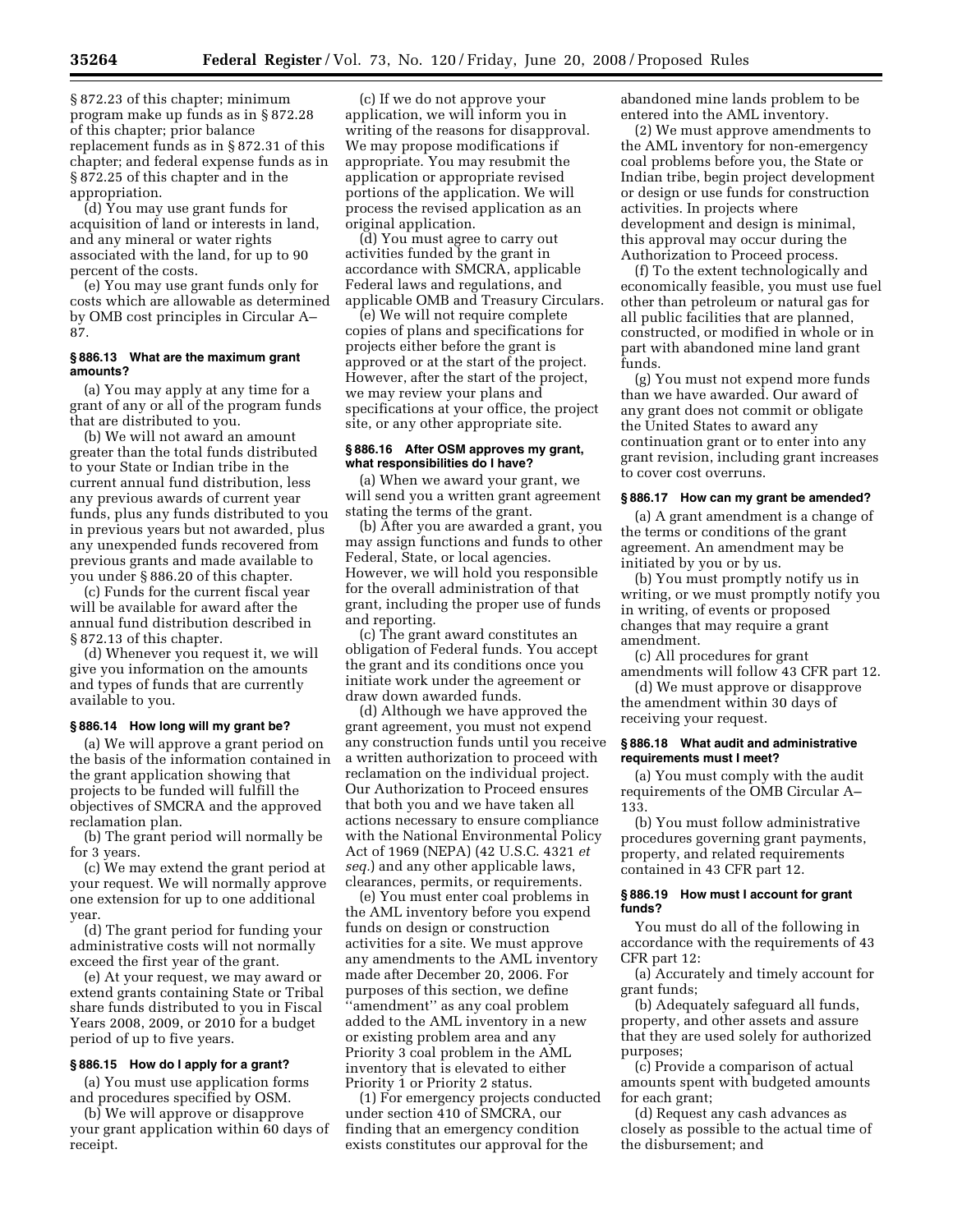(e) Design a systematic method to assure timely and appropriate resolution of audit findings and recommendations.

#### **§ 886.20 What happens to unused funds from my grant?**

(a) If there are any unexpended funds after your grant is completed, we will deobligate the funds when we close your grant. We will treat unused funds as follows:

(1) We will transfer any State share funds under § 872.14 of this chapter or Tribal share funds under § 872.17 that were not expended within three years of the date they were awarded in a grant, except five years for funds awarded in Fiscal Years 2008, 2009, and 2010, to historic coal funds, § 872.21 of this chapter. We will distribute any funds transferred to historic coal in the next annual distribution in the same way as historic coal funds from fee collections during that fiscal year.

(2) We will hold any unused Federal expense funds under § 872.24 of this chapter for distribution to any State or Indian tribe as needed for the activity for which the funds were appropriated.

(3) We will make unused funds of all other types available for re-award to the same State or Indian tribe to which they were originally distributed. This includes historic coal funds under § 872.21 of this chapter, minimum program make up funds under § 872.26 of this chapter, and prior balance replacement funds under § 872.29 of this chapter.

(b) If you have any State share funds or Tribal share funds that were distributed to you in an annual distribution under §§ 872.15 or 872.18 of this chapter but that were not awarded to you in grant within 3 years of the date they were distributed, or 5 years for funds distributed in Fiscal Years 2008, 2009, and 2010, we will transfer the unawarded funds to the historic coal fund under § 872.21 of this chapter and distribute them in the next annual distribution.

# **§ 886.21 What must I report?**

(a) For each grant, you must annually report to us the performance and financial information that we specify.

(b) Upon completion of each grant, you must submit to us final performance, financial, and property reports, and any other information that we specify.

(c) When you complete each reclamation project, you must update the AML inventory.

#### **§ 886.22 What records must I maintain?**

You must maintain complete records in accordance with 43 CFR Part 12.

Your records must support the information you reported to us. This includes, but is not limited to, books, documents, maps, and other evidence. Accounting records must document procedures and practices sufficient to verify:

(a) The amount and use of all Title IV funds received; and

(b) The total direct and indirect costs of the reclamation program for which you received the grant.

# **§ 886.23 What actions can OSM take if I do not comply with the terms of my grant?**

(a) If you, or your subgrantee, fail to comply with the terms of your grant, we may take one or more of the following remedial actions, as appropriate in the circumstances:

(1) Temporarily withhold cash payments pending your correction of the deficiency;

(2) Disallow (that is, deny both use of Federal funds and matching credit for non-Federal funds) all or part of the cost of the activity or action not in compliance;

(3) Wholly or partly reduce, suspend or terminate the current award for your program;

(4) Withhold further grant awards for the program; or

(5) Take other remedies that may be legally available.

(b) If we terminate your State regulatory administration and enforcement grant, provided under Part 735 of this chapter, for failure to implement, enforce, or maintain an approved State regulatory program or any part thereof, we will terminate the grant awarded under this Part. This paragraph does not apply to the States of Missouri or Tennessee under section 402(g)(8)(B) of SMCRA, or to the Navajo, Hopi and Crow Indian tribes under section 405(k) of SMCRA.

(c) If you fail to enforce the financial interest provisions of Part 705 of this chapter, we will terminate the grant.

(d) If you fail to submit reports required by this Part or Part 705 of this chapter, we will take appropriate remedial actions. We may terminate the grant.

(e) If you fail to submit a reclamation plan amendment as required by § 884.15 of this chapter, we may reduce, suspend, or terminate all existing AML grants in whole or in part or may refuse to process all future grant applications.

(f) If you are not in compliance with all Federal statutes relating to nondiscrimination, including but not limited to the following, we will terminate the grant:

(1) Title VI of the Civil Rights Act of 1964, Pub. L. 88–352, 78 Stat. 252 (42

U.S.C. 2000d *et seq.*).

''Nondiscrimination in Federally Assisted Programs,'' which provides that no person in the United States shall on the grounds of race, color, or national origin be excluded from participation in, be denied the benefits of, or be subjected to discrimination under any program or activity receiving Federal financial assistance, and the implementing regulations in 43 CFR part 17.

(2) Executive Order 11246, as amended by Executive Order 11375, ''Equal Employment Opportunity,'' requiring that employees or applicants for employment not be discriminated against because of race, creed, color, sex, or national origin, and the implementing regulations in 40 CFR part 60.

(3) Section 504 of the Rehabilitation Act of 1973, Pub. L. 93–112, 87 Stat. 355 (29 U.S.C. 794), as amended by Executive Order 11914, ''Nondiscrimination with Respect to the

Handicapped in Federally Assisted Programs.''

#### **§ 886.24 What procedures will OSM follow to reduce, suspend, or terminate my grant?**

We will use the following procedures to reduce, suspend, or terminate your grant:

(a) We must give you at least 30 days written notice of intent to reduce, suspend, or terminate a grant. An OSM official authorized to approve your grant must sign our notice of intent. We must send this notice by certified mail, return receipt requested. Our notice must include the reasons for the proposed action and the proposed effective date of the action.

(b) We must give you opportunity for consultation and remedial action before we reduce or terminate a grant.

(c) We must notify you in writing of the termination, suspension, or reduction of the grant. The notice must be signed by the authorized approving official and sent by certified mail, return receipt requested.

(d) Upon termination, you must refund to us that remaining portion of the grant money not encumbered. However, you may retain any portion of the grant that is required to meet contractual commitments made before the effective date of termination.

(e) You must not make any new commitments of grant funds after receiving notification of our intent to terminate the grant without our approval.

(f) We may allow termination costs as determined by applicable Federal cost principles listed in OMB Circular A–87.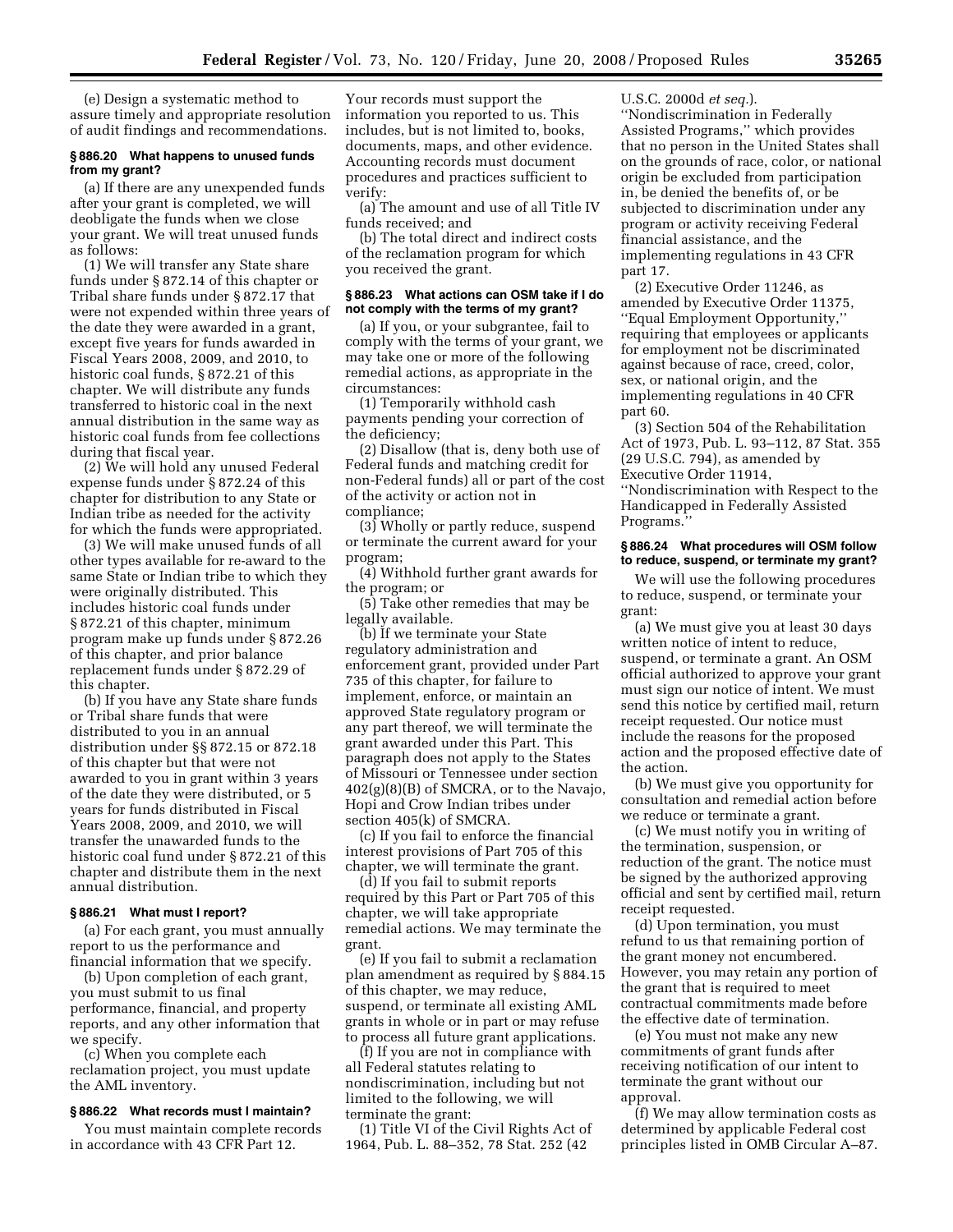### **§ 886.25 How can I appeal a decision to reduce, suspend, or terminate my grant?**

(a) Within 30 days of our decision to reduce, suspend, or terminate a grant, you may appeal the decision to the Director.

(1) You must include in your appeal a statement of the decision being appealed and the facts that you believe justify a reversal or modification of the decision.

(2) The Director must decide the appeal within 30 days of receipt.

(b) Within 30 days of a decision by the Director to reduce, suspend, or terminate a grant, you may appeal the decision to the Department of the Interior's Office of Hearings and Appeals. You must include in the appeal a statement of the decision being appealed and the facts that you believe justify a reversal or modification of the decision.

# **§ 886.26 When and how can my grant be terminated for convenience?**

Either you or we may terminate or reduce a grant if both parties agree that continuing the program would not produce benefits worth the additional costs. We will handle a termination for convenience as an amendment to the grant to be approved by the OSM official authorized to approve your grant.

# **§ 886.27 What special procedures apply to Indian lands not subject to an approved Tribal reclamation program?**

(a) This section applies to Indian lands not subject to an approved Tribal reclamation program. The Director is authorized to mitigate emergency situations or extreme danger situations arising from past mining practices and begin reclamation of other areas determined to have high priority on such lands.

(b) The Director is authorized to receive proposals from Indian tribes for projects that should be carried out on Indian lands subject to this section and to carry out these projects under Parts 872 through 882 of this chapter.

(c) For reclamation activities carried out under this section on Indian lands, the Director shall consult with the Indian tribe and the Bureau of Indian Affairs office having jurisdiction over the Indian lands.

(d) If a proposal is made by an Indian tribe and approved by the Director, the Tribal governing body shall approve the project plans. The costs of the project may be charged against Federal expense funds under § 872.25 of this chapter.

(e) Approved projects may be carried out directly by the Director or through such arrangements as the Director may make with the Bureau of Indian Affairs or other agencies.

# **PART 887—SUBSIDENCE INSURANCE PROGRAM GRANTS**

65. The authority citation for part 887 continues to read as follows:

**Authority:** 30 U.S.C. 1201 *et seq.* 

66. Revise § 887.1 to read as follows:

# **§ 887.1 Scope.**

This Part sets forth the procedures for grants to you, a State or Indian tribe with an approved reclamation plan to establish, administer, and operate a selfsustaining individual State or Indian tribe administered program to insure private property against damages caused by land subsidence resulting from underground coal mining.

#### **§ 887.3 [Removed]**

67. Remove § 887.3. 68. Amend § 887.5 by revising the definition of ''Self-sustaining,'' removing the definition of ''State Administered'' and adding the definitions of ''reclamation plan or State reclamation plan'' and ''State or Indian tribe administered'' to read as follows:

# **§ 887.5 Definitions.**

\* \* \* \* \* *Reclamation plan* or *State reclamation plan* means a plan that a State or Indian tribe submitted and that we approved under section 405 of SMCRA and Part 884 of this chapter.

*Self-sustaining* means maintaining an insurance rate structure which is designed to be actuarially sound. Selfsustaining requires that State or Indian tribal subsidence insurance programs provide for recovery of payments made in settlement for damages from any party responsible for the damages under the law of the State or Indian tribe. Actuarial soundness implies that funds are sufficient to cover expected losses and expenses including a reasonable allowance for underwriting services and contingencies. Self-sustaining must not preclude the use of funds from other non-Federal sources.

*State or Indian tribe administered*  means administered either directly by a State or Indian tribe or for a State or Indian tribe through a State or Indian tribal authorized commission, board, contractor such as an insurance company, or other entity subject to State or Indian tribal direction.

69. Revise §§ 887.10 through 887.13 to read as follows:

# **§ 887.10 Information collection.**

In accordance with 44 U.S.C. 3501 *et seq.*, the OMB has approved the information collection requirements of Part 887 and assigned it control number 1029–0107. This information is being

collected to support State and Indian tribal grant requests for moneys for the establishment, administration, and operation of self-sustaining State or Indian tribal administered subsidence insurance programs. States and Indian tribes are required to respond to obtain a benefit in accordance with SMCRA. A Federal agency may not conduct or sponsor, and you are not required to respond to, a collection of information unless it displays a currently valid OMB control number.

#### **§ 887.11 Eligibility for grants.**

You are eligible for grants under this Part if you are a State or Indian tribe with a reclamation plan approved under Part 884 of this chapter. If you are uncertified, you must have State share funds available under § 872.14 of this chapter or Tribal share funds available under § 872.17 of this chapter. If you have certified completion of coal reclamation under section 411(a) of SMCRA, you must have certified in lieu funds available under § 872.32 of this chapter, or prior balance replacement funds available under § 872.29 of this chapter if the State legislature or Tribal council has established this purpose.

# **§ 887.12 Coverage and amount of grants.**

(a) You may use moneys granted under this Part to develop, administer, and operate a subsidence insurance program to insure private property against damages caused by subsidence resulting from underground coal mining. The moneys may be used to cover your costs for services and materials according to OMB cost principles, Circular A–87. You may use eligible grant moneys to cover capitalization requirements and initial reserve requirements mandated by applicable State or Tribal law provided use of such moneys is consistent with the 43 CFR part 12.

(b) You must submit a grant application under the procedures of Part 885 of this chapter for certified States and Indian tribes or Part 886 of this chapter for uncertified States or Indian tribes. Your application must include the following:

(1) A narrative statement describing how the subsidence insurance program is ''State or Indian tribe administered''; and

(2) A narrative statement describing how the funds requested will achieve a self-sustaining individual State or Indian tribe administered program to insure private property against subsidence resulting from underground coal mining.

(c) Grants awarded to you under this Part cannot exceed a cumulative total